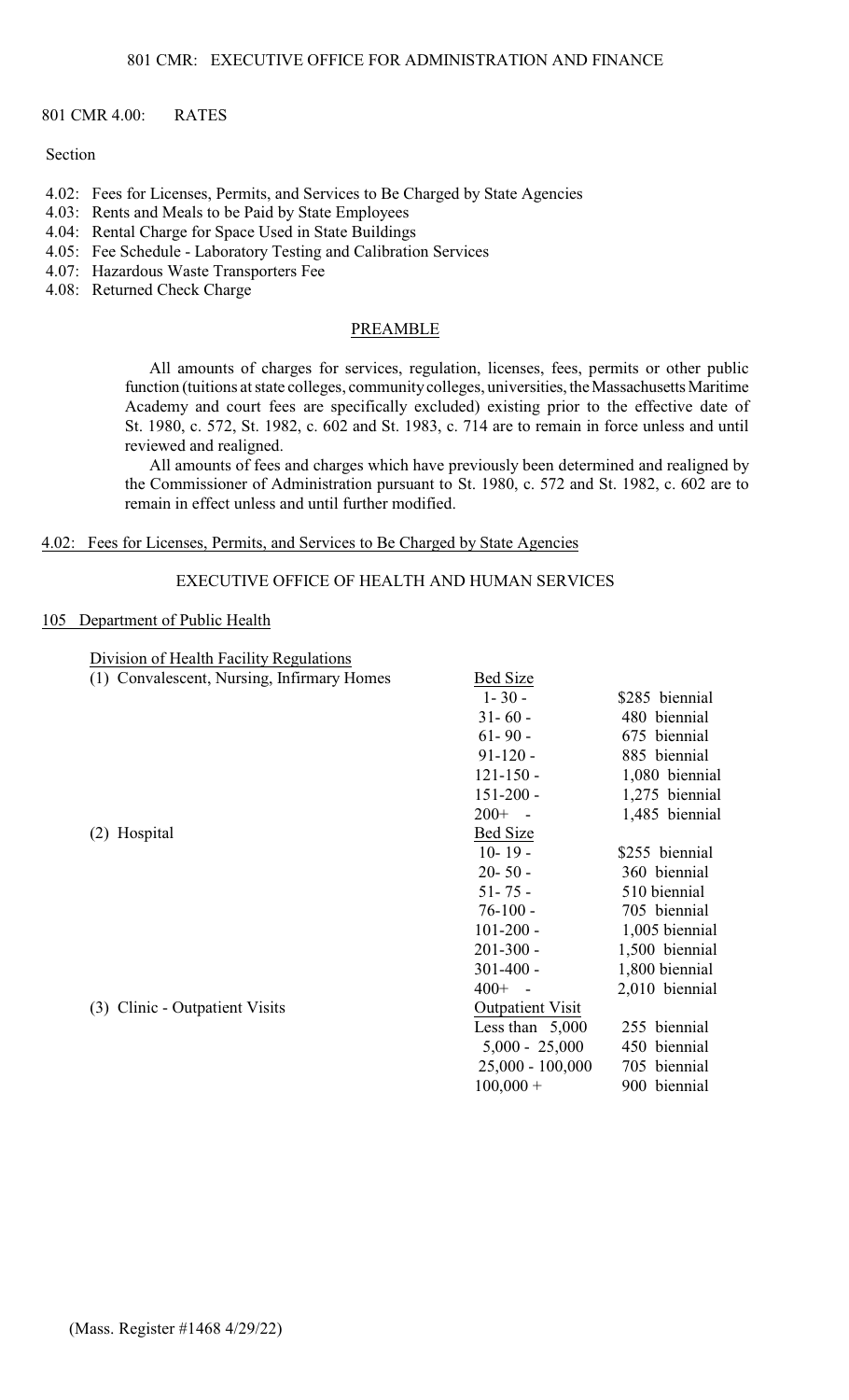| (4) Clinical Laboratory License - Full<br>(5) Clinical Laboratory License - Limited<br>Clinical Laboratory Provisional License - Full<br>(6)<br>Clinical Laboratory Provisional License - Limited<br>(7)<br>Public Health Hospital Practical Nursing Schools<br>(8) | \$300<br>300<br>300<br>300     | biennial<br>6 months<br>one year.) | (per specialty) biennial<br>(per specialty) 6 months<br>1,500 (This fee shall be waived<br>for students accepting a<br>position in the state hospital<br>system for a minimum of |
|---------------------------------------------------------------------------------------------------------------------------------------------------------------------------------------------------------------------------------------------------------------------|--------------------------------|------------------------------------|----------------------------------------------------------------------------------------------------------------------------------------------------------------------------------|
| (9) Registration - X-ray Machines - Dental                                                                                                                                                                                                                          | 45                             | per tube                           |                                                                                                                                                                                  |
| (10) Registration - X-ray Machines - Medical                                                                                                                                                                                                                        | 75                             | annual                             |                                                                                                                                                                                  |
| Registration - X-ray Machines - Hospitals<br>(11)                                                                                                                                                                                                                   | 90                             | annual                             |                                                                                                                                                                                  |
| <b>Registration - Therapy Units</b><br>(12)                                                                                                                                                                                                                         | 90                             | annual                             |                                                                                                                                                                                  |
| (13) Radiological Technologist License                                                                                                                                                                                                                              |                                |                                    |                                                                                                                                                                                  |
| <b>Initial Application</b>                                                                                                                                                                                                                                          |                                | 150 biennial                       |                                                                                                                                                                                  |
| Renewal                                                                                                                                                                                                                                                             | 150                            | biennial                           |                                                                                                                                                                                  |
| (14) Mammography Facility License                                                                                                                                                                                                                                   | 600                            | annual                             |                                                                                                                                                                                  |
| Mammography Facility - X-ray Machines                                                                                                                                                                                                                               |                                | 300 per machine                    |                                                                                                                                                                                  |
|                                                                                                                                                                                                                                                                     |                                |                                    |                                                                                                                                                                                  |
| Division of Health Care Quality                                                                                                                                                                                                                                     |                                |                                    |                                                                                                                                                                                  |
| (1) Hospice Licensure Fee                                                                                                                                                                                                                                           | <b>Annual Patient Caseload</b> |                                    |                                                                                                                                                                                  |
|                                                                                                                                                                                                                                                                     | 1 - 49 patients                |                                    | 300 biennial                                                                                                                                                                     |
|                                                                                                                                                                                                                                                                     | 50 - 99 patients               |                                    | 375 biennial                                                                                                                                                                     |
|                                                                                                                                                                                                                                                                     | 100 - 199 patients             |                                    | 525 biennial                                                                                                                                                                     |
|                                                                                                                                                                                                                                                                     | 200 - 299 patients             |                                    | biennial<br>675                                                                                                                                                                  |
|                                                                                                                                                                                                                                                                     | 300 - 399 patients             |                                    | 825 biennial                                                                                                                                                                     |
|                                                                                                                                                                                                                                                                     | $499 +$ patients               |                                    | 975<br>biennial                                                                                                                                                                  |
|                                                                                                                                                                                                                                                                     |                                |                                    |                                                                                                                                                                                  |
| (2) Architectural Plan Review Fees                                                                                                                                                                                                                                  |                                |                                    | \$8.25 per \$1,000 of construction costs, with a                                                                                                                                 |
| (renovations of less than \$50,000 to                                                                                                                                                                                                                               |                                |                                    | minimum of \$1,500 and a maximum of \$45,000                                                                                                                                     |
| previously licensed facilities excepted)                                                                                                                                                                                                                            | per plan review project        |                                    |                                                                                                                                                                                  |
| Division of Food and Drug                                                                                                                                                                                                                                           |                                |                                    |                                                                                                                                                                                  |
| Hypodermic Syringe-License to Sell<br>(1)                                                                                                                                                                                                                           |                                | 60                                 | annual                                                                                                                                                                           |
| Hypodermic Syringe-License to Obtain, Receive or Purchase<br>(2)                                                                                                                                                                                                    |                                | 60                                 | annual                                                                                                                                                                           |
| Bottled Water and Carbonated Non-Alcoholic Beverages - In-State<br>(3)                                                                                                                                                                                              |                                | 75                                 | annual                                                                                                                                                                           |
| <b>Controlled Substance Practitioner Registration</b><br>(4)                                                                                                                                                                                                        |                                | 150                                | annual                                                                                                                                                                           |
| (5)<br>Methyl Alcohol                                                                                                                                                                                                                                               |                                | 150                                | annual                                                                                                                                                                           |
| Food Processor or Cold Storage Warehouse License<br>(6)                                                                                                                                                                                                             |                                | 300                                | annual                                                                                                                                                                           |
| Out of State Bakeries<br>(7)                                                                                                                                                                                                                                        |                                | 300                                | annual                                                                                                                                                                           |
| Controlled Substance - Manufacturers, Analytical Labs, Distributors 300<br>(8)                                                                                                                                                                                      |                                |                                    | annual                                                                                                                                                                           |
| Vending Machines (Food)<br>(9)                                                                                                                                                                                                                                      |                                | 10                                 | per machine                                                                                                                                                                      |
| Bedding and Upholstered Furniture And Stuffed Toys<br>(10)                                                                                                                                                                                                          |                                | 300                                | annual                                                                                                                                                                           |
| <b>Frozen Desserts</b><br>(11)                                                                                                                                                                                                                                      |                                | 300                                | annual                                                                                                                                                                           |
| Milk Plan (IMS Rating)<br>(12)                                                                                                                                                                                                                                      |                                | 750                                | biennial                                                                                                                                                                         |
| (13)<br>Milk Plants (single service manufacturer ratings)                                                                                                                                                                                                           |                                | 300                                | biennial                                                                                                                                                                         |
| <b>Research Animals</b><br>(14)                                                                                                                                                                                                                                     |                                | 150                                | annual                                                                                                                                                                           |
| <b>Export Statements</b><br>(15)                                                                                                                                                                                                                                    |                                | 75                                 | as issued                                                                                                                                                                        |
| Bottled Water and Carbonated Non-Alcoholic Beverages -<br>(16)                                                                                                                                                                                                      |                                |                                    |                                                                                                                                                                                  |
| Out-of-State                                                                                                                                                                                                                                                        |                                | 300                                | annual                                                                                                                                                                           |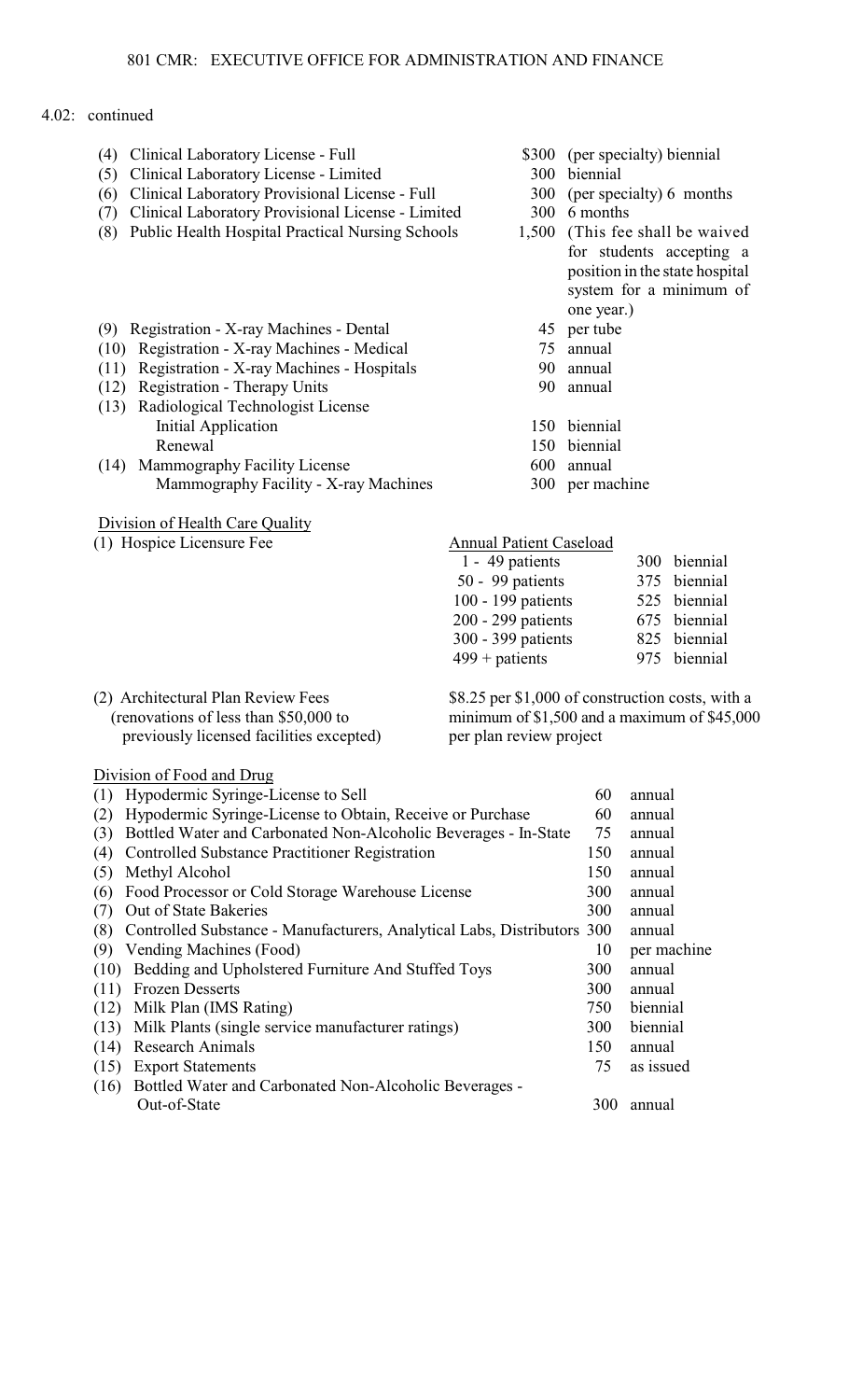| (17) License and inspection fee for meat and poultry processors with |             |                    |
|----------------------------------------------------------------------|-------------|--------------------|
| annual sales                                                         |             |                    |
| (a) (most recent full year) in excess of \$10 million                |             | \$375 annual       |
| (b) License and inspection fee for all other meat and poultry        |             |                    |
| processors                                                           | 225         | annual             |
| <b>State Laboratory: Environmental Testing</b>                       |             |                    |
| (1) Paint Chip Testing                                               |             | \$30 per item      |
| <b>Water Analysis</b><br>(2)                                         |             |                    |
| (a) one sample                                                       | 30          |                    |
| (b) 3 samples taken at different times                               | 80          |                    |
| Urine Analysis<br>(3)                                                | 45          | per sample         |
| <b>Ceramics Testing</b><br>(4)                                       | 120         | per sample         |
| <b>Glass Analysis</b><br>(5)                                         | 120         | per item           |
|                                                                      |             |                    |
| <b>State Laboratory Institute</b>                                    |             |                    |
| (1) Milk Laboratory State Certification                              | \$225       | annual             |
| (2) Milk Laboratory Inspection per Procedural Specialty              | 300         | per procedural     |
|                                                                      |             | specialty          |
| Milk Laboratory Interstate License<br>(3)                            | 300         | annual             |
| <b>Radiation Control Program</b>                                     |             |                    |
| Manufacturing and Distribution, all categories<br>(1)                | \$6,000     | per license/annual |
| Processing or Manufacturing & Distribution of<br>(2)                 |             |                    |
| radiopharmaceutical, generators, sources/devices, kits               | \$6,000     | per license/annual |
| Dry storage, panoramic irradiator<br>(3)                             | \$6,000     | per license/annual |
| Broad Scope Research & Development<br>(4)                            | \$6,000     | per license/annual |
| <b>Industrial Radiography</b><br>(5)                                 | \$6,000     | per license/annual |
| <b>Sealed Source Therapy</b><br>(6)                                  | \$6,000     | per license/annual |
| Broad Scope Medical, includes shielding<br>(7)                       | \$6,000     | per license/annual |
| Custom sources or devices, one-time safety evaluation<br>(8)         |             |                    |
| & registration                                                       | \$6,000     | per source or      |
|                                                                      |             | device/annual      |
| Safety Evaluation of a Device<br>(9)                                 | \$6,000     | per device/annual  |
| <b>Decontamination Services</b><br>(10)                              | \$6,000     | per license/annual |
| Special Nuclear Material, less than critical quantity<br>(11)        | \$4,000     | per license/annual |
| Source Material, except when used in shielding<br>(12)               | \$4,000     | per license/annual |
| Distribution only of radiopharmaceutical, sources/devices,<br>(13)   |             |                    |
| generators and kits                                                  | \$4,000     | per license/annual |
| Self-shielded irradiators<br>(14)                                    | \$4,000     | per license/annual |
| Distribution to persons exempt<br>(15)                               | \$4,000     | per license/annual |
| Distribution of generally-licensed devices<br>(16)                   | \$4,000     | per license/annual |
| R&D, no commercial distribution<br>(17)                              | \$4,000     | per license/annual |
| Receipt of prepackaged radioactive waste<br>(18)                     | \$4,000     | per license/annual |
| (19)<br>Well logging (wireline)                                      | \$4,000     | per license/annual |
| Field flood tracer studies<br>(20)                                   | \$4,000     | per license/annual |
| Nuclear laundry<br>(21)                                              | \$4,000     | per license/annual |
| (22)<br>Nuclear medicine, no teletherapy                             | \$4,000     | per license/annual |
| Service provided to other licensees<br>(23)                          | \$4,000     | per license/annual |
| Safety Evaluation of a Sealed Source<br>(24)                         | \$4,000     | per license/annual |
| Maintenance of Device in Registry<br>(25)                            | \$3,000     | per device/annual  |
| Maintenance of Sealed Source in Registry<br>(26)                     | \$2,000     | per source/annual  |
| Amendment to License<br>(27)                                         | \$50-\$500* | per amendment,     |
|                                                                      |             | amount depends on  |
|                                                                      |             | complexity         |
| Accelerator, comercial radioisotope production<br>(28)               | \$4,000     | per accelerator/   |
|                                                                      |             | annual             |
| Accelerators, all others<br>(29)                                     | \$3,000     | per accelerator/   |
|                                                                      |             | annual             |
| Ion implantation device, electro-curtain irradiator<br>(30)          | \$600       | per device/annual  |
|                                                                      |             |                    |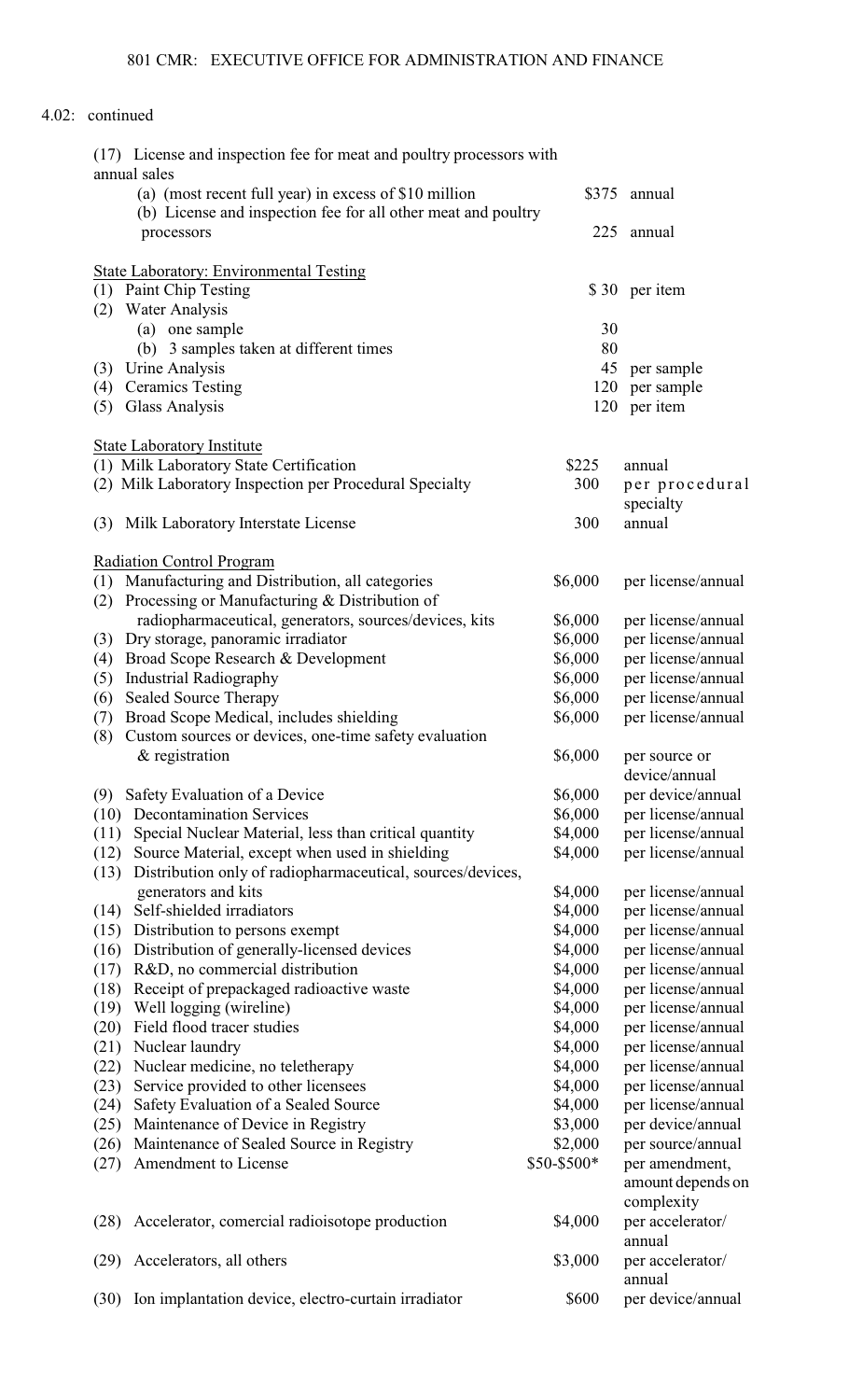|      | (31) Registration to provide Services as an assembler or |       |                                   |
|------|----------------------------------------------------------|-------|-----------------------------------|
|      | consultant to licensee or registrant                     | \$150 | annual                            |
| (32) | Registration of Generally-licensed devices               | 100   | per device/annual                 |
| (33) | Special Nuclear Material in gauges                       | 600   | per license/annual                |
| (34) | Source material in shielding                             | 600   | per license/annual                |
| (35) | Fixed and portable gauges, except XRF lead paint         |       |                                   |
|      | analyzers (one-ten devices)                              | 600   | per device/annual                 |
|      | (36) Fixed and portable gauges, except XRF lead paint    |       |                                   |
|      | analyzers $(>10$ devices)                                | 6,000 | per license/annual                |
| (37) | XRF lead paint analyzers                                 | 60    | per device/annual                 |
| (38) | Other specific radioactive materials license             | 600   | per license/annual                |
| (39) | Reciprocity                                              |       | 50% of appropriate annual license |
|      |                                                          |       | fee per 180-day period            |
|      |                                                          |       |                                   |

\* Varies according to the complexity of the action required.

|     | Registry of Vital Records and Statistics                                                |          |                                             |
|-----|-----------------------------------------------------------------------------------------|----------|---------------------------------------------|
|     | (1) Vital Record Search and Copy                                                        | \$20     | per search and copy                         |
| (2) | <b>First Class Mail Request</b>                                                         | 12       | per request plus cost of<br>search and copy |
| (3) | Expedited Service (7 to 14 days)                                                        | 22       | per request plus cost<br>of search and copy |
| (4) | Next Day Service                                                                        | 30.50    | plus cost of search and<br>copy             |
| (5) | Vanity Copy                                                                             | 75       | per copy                                    |
| (6) | Public Access to Records Unit and Equipment                                             | 9        | per hour after first 20<br>minutes          |
| (7) | Amending Existing Vital Record                                                          | 50       | per amendment                               |
|     | Mobile Integrated Health                                                                |          |                                             |
| (1) | MIH Program Application Fee                                                             | \$1,000  | One-time                                    |
|     | ED Avoidance Component Application Fee                                                  |          |                                             |
|     | (additional)                                                                            | \$2,000  | One-time                                    |
| (2) | MIH Program Initial Approval and Renewal Fee<br>ED Avoidance Component Initial Approval | \$30,000 | <b>Biennial</b>                             |
|     | and Renewal Fee (additional)                                                            | \$40,000 | <b>Biennial</b>                             |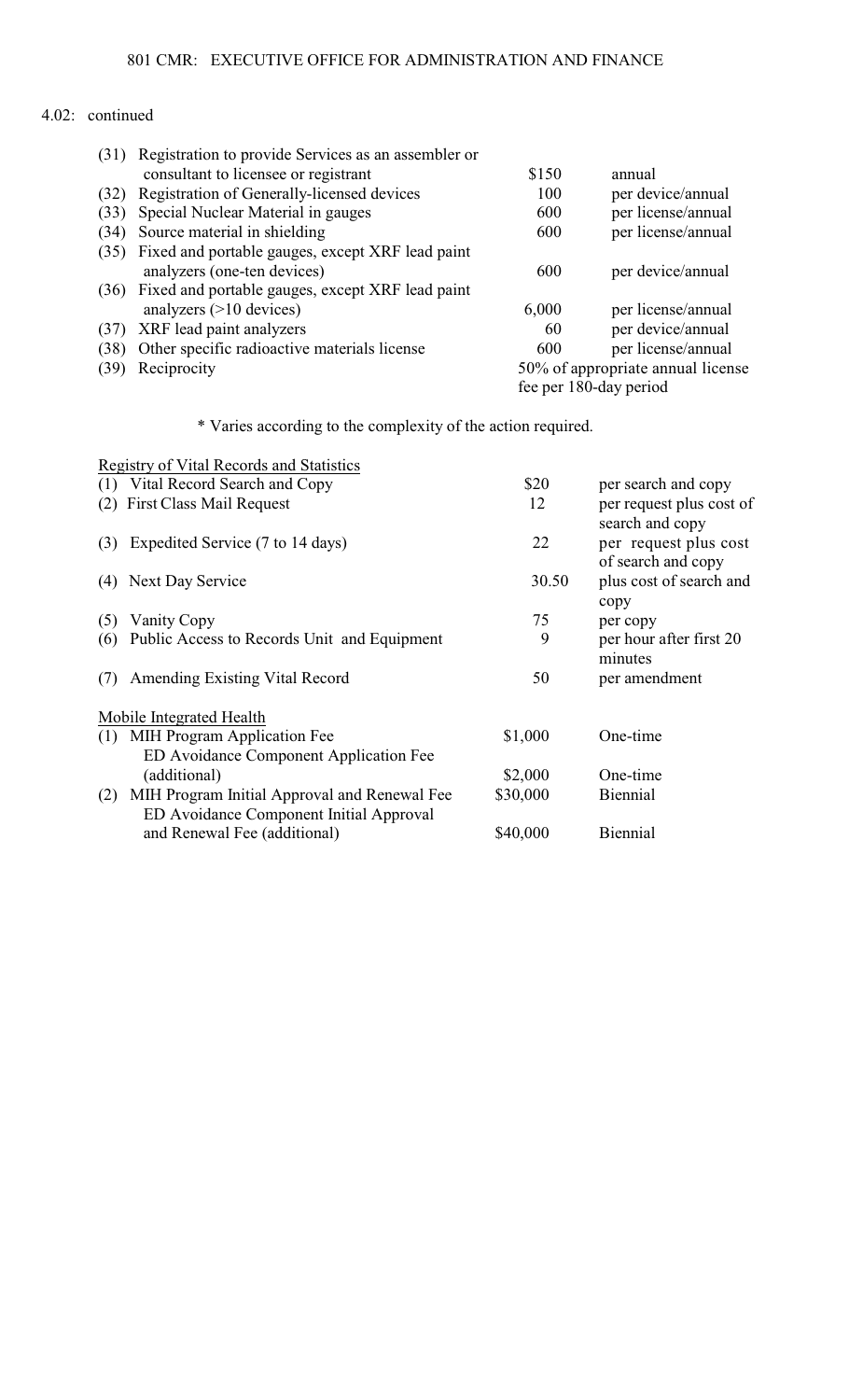# OFFICE OF CONSUMER AFFAIRS AND BUSINESS REGULATION

## 202 Division of Standards

|     | (1) License Fees                                                     |                |                |
|-----|----------------------------------------------------------------------|----------------|----------------|
|     | (a) Motor Fuel - Lubricating Oil - Retail Dealer                     | \$150          | annual         |
|     | Auctioneer<br>(b)                                                    | 100            | annual         |
|     | (c) Hawker and Peddler                                               |                |                |
|     | 1. State License                                                     | 60             | annual         |
|     | 2. City and Town License Processing Fee                              | 3              | annual         |
|     | 3. License Display                                                   | $\overline{2}$ | annual         |
|     | (d) Hawker and Peddler License Display                               | $\overline{2}$ | annual         |
|     | (e) Transient Vendors                                                | 100            | annual         |
|     | (f) Power of Attorney                                                | 3              | annual         |
|     | (g) Antifreeze Permits                                               | 25             | annual         |
|     | <b>Clinical Thermometer Testing</b><br>(2)                           |                |                |
|     | (a) $1 - 11$ items                                                   |                | .50 each       |
|     | (b) $12$ or more                                                     |                | 2.25 per dozen |
|     | (3) Laboratory Fees - All Laboratory Tests                           | 45             | per hour       |
|     | (4) Calibration Services                                             | 45             | per hour       |
|     | (5) License Fee - Motor Vehicle Damage Repair Shops                  | 450            | 3 years        |
| 204 | Alcoholic Beverages Control Commission:                              |                |                |
|     | (1) Certificate of Compliance                                        |                |                |
|     | (a) 5,000 Cases per Year or Less of Any Alcoholic Beverage           | \$200          | annual         |
|     | (b) More than 5,000 Cases per Year of Any Alcoholic Beverage 500     |                | annual         |
|     | Additional Fee for Exceeding Maximum Quantity in (1)(a)<br>(c)       | 400            |                |
|     | (2) Transportation of Alcoholic Beverages                            |                |                |
|     | (a) Railroad, Vessel and Airline Permit                              | 1,500          | annual         |
|     | (b) General Trucking or Leasing Business Permit                      | 150            | annual         |
|     | (c) Certified Copy of Permit                                         | 50             | each           |
|     | (3) Retail Licensees - All Applicants                                | 200            |                |
|     | Except Renewals - Filing Fee                                         |                |                |
|     | (4) Railroads - Certified Permit - Copies                            | 50             |                |
|     | Steamships (Vessels) - License to Sell Alcoholic Beverages<br>(5)    | 500            | annual         |
|     | (6)<br>Salesman Permit                                               | 200            | annual         |
|     | Airlines - License to Sell Alcoholic Beverages<br>(7)                | 500            | annual         |
|     | Airlines - Certified Permit - Copies<br>(8)                          | 50             |                |
|     | Public Warehouse - Store Alcoholic Beverages<br>(9)                  | 500            | annual         |
|     | Storage - Malt Beverages (Seasonal Permit)<br>(10)                   | 200            | annual         |
|     | Ship Chandlers License<br>(11)                                       | 1,000          | annual         |
|     | Railroad - License to Sell Alcoholic Beverages<br>(12)               | 500            | annual         |
|     | Wholesaler and Importer License<br>(13)                              |                |                |
|     | (a) All Alcoholic Beverages                                          | 10,000         | annual         |
|     | Wines and Malt Beverages Only<br>(b)                                 | 5,000          | annual         |
|     | (c) Wines for Sacramental Use                                        | 3,000          | annual         |
|     | Wines for Sacramental Use (Special)<br>(d)                           | 3,000          | annual         |
|     | Agent, Broker, Solicitor License<br>(14)                             | 5,000          | annual         |
|     | Manufacturer of Alcoholic Beverages<br>(15)                          | 9,000          | annual         |
|     | Storage Permits for Manufacturers, Wholesalers and Importers<br>(16) |                |                |
|     | Storage Permit<br>(a)                                                | 2,000          | annual         |
|     | Special Permit for Bonded<br>(b)                                     | 1,000          | annual         |
|     | Seasonal Permit for Malt Beverage Storage<br>(c)                     | 200            | annual         |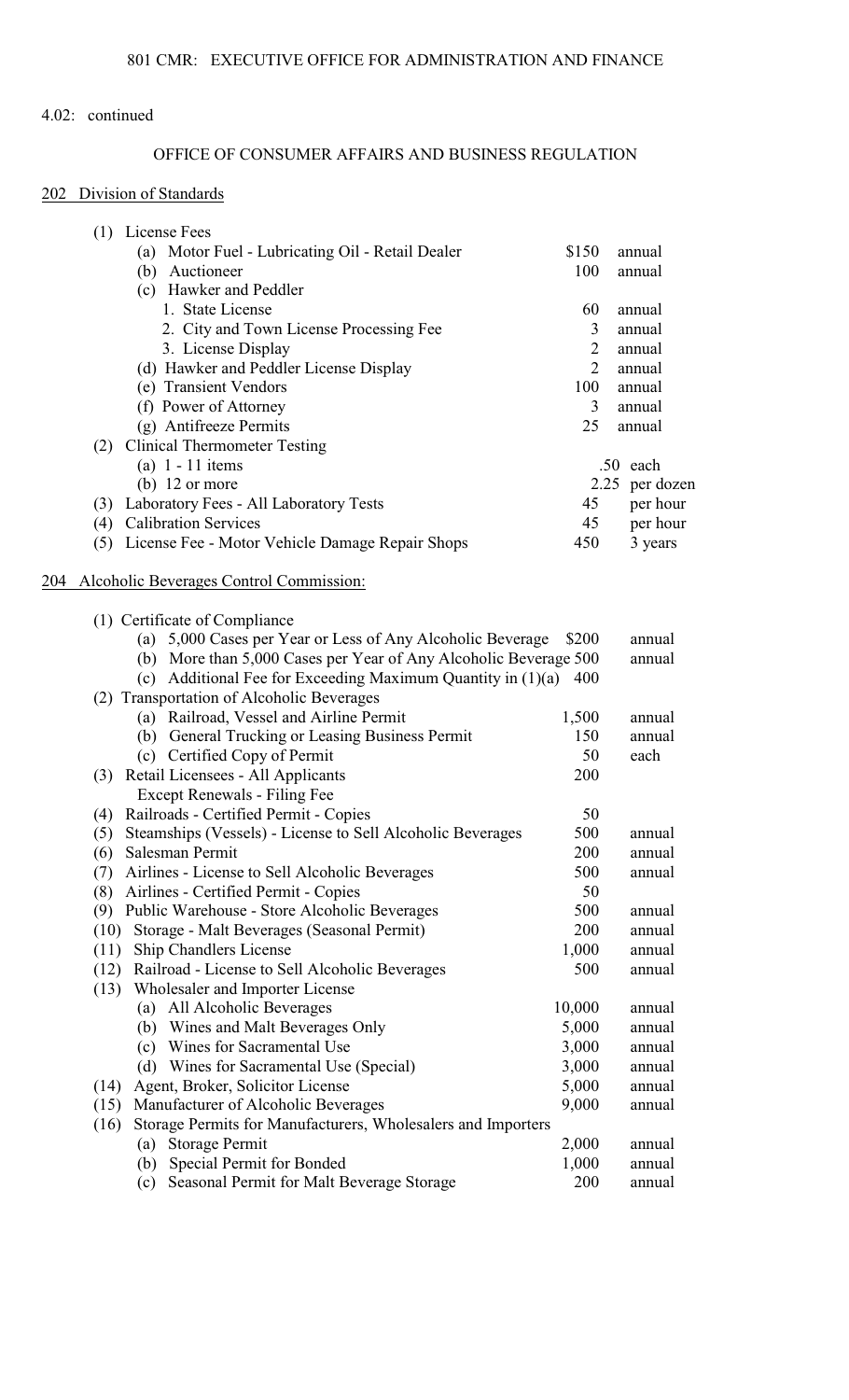205 State Racing Commission

Horse Racing

| <b>HOLSE KACING</b>                      |      |        |
|------------------------------------------|------|--------|
| (1)<br><b>Authorized Agent</b>           | \$30 | annual |
| (2)<br>Jockey                            | 60   | annual |
| (3)<br>Jockey Apprentice                 | 60   | annual |
| (4)<br>Jockey Agent                      | 60   | annual |
| (5)<br>Owner                             | 30   | annual |
| Trainer<br>(6)                           | 30   | annual |
| (7)<br>Stable Employee                   | 5    | annual |
| Veterinarian<br>(8)                      | 60   | annual |
| Blacksmith<br>(9)                        | 25   | annual |
| (10) Racing Officials                    | 25   | annual |
| (11)<br>Valet                            | 10   | annual |
| (12)<br>Vendor                           | 10   | annual |
| <b>Stable Name</b><br>(13)               | 60   | annual |
| (14)<br>Partnership                      | 50   | annual |
| <b>Greyhound Racing</b>                  |      |        |
| (1)<br>Owner                             | \$30 | annual |
| (2)<br>Trainer                           | 30   | annual |
| (3)<br><b>Assistant Trainer</b>          | 25   | annual |
| Leadouts<br>(4)                          | 5    | annual |
| Racing Officials<br>(5)                  | 25   | annual |
| Kennel Name<br>(6)                       | 60   | annual |
| 209 Division of Banks and Loans Agencies |      |        |
|                                          |      |        |

| (1) Mutual Holding Company Reorganization Application | $$1,000$ per filing |
|-------------------------------------------------------|---------------------|
| (2) Federal Credit Union Excess Insurance Examination | 220 per day         |
| (3) Non-depository Examination/Inspection             | 60 per hour         |

(4) Assessment for Overhead Costs

(a) On January  $31<sup>st</sup>$  of each year, the Division of Banks shall assign all trust companies, savings banks, co-operative banks and credit unions to one of three asset assessment categories which shall be based upon the institution's supervisoryrating assigned by its most recent report of examination completed by either the Division of Banks or the appropriate federal bank regulatory agency as of the preceding December 31<sup>st</sup>.

 An institution's assessment is determined by multiplying its assets by a cumulative declining rate scale. Declining rates are assigned according to increasing asset stratifications, whereby an institution's assets are initially multiplied by a base rate, followed by decreasing rates for assets in excess of the established asset stratifications. Category A institutions pay 100% of the calculated asset assessment. Category B institutions pay 200% of the calculated asset assessment. Category C institutions pay 300% of the calculated asset assessment.

| If the amount of total balance sheet assets (consolidated domestic and<br>foreign subsidiaries) is: |                | The Annual Assessment will be: |             |                |
|-----------------------------------------------------------------------------------------------------|----------------|--------------------------------|-------------|----------------|
| Over                                                                                                | But Not Over   | This Amount                    | Plus        | Of Excess Over |
| $\bf{0}$                                                                                            | 250,000        | S<br>100.00                    | 0.000000000 | \$0            |
| 250,000                                                                                             | 10,000,000     | S<br>100.00                    | 0.000300000 | 250,000        |
| 10,000,000                                                                                          | 50,000,000     | \$<br>3,025.00                 | 0.000100000 | 10,000,000     |
| 50,000,000                                                                                          | 250,000,000    | S<br>7,025.00                  | 0.000085000 | 50,000,000     |
| 250,000,000                                                                                         | 5,000,000,000  | \$<br>24,025.00                | 0.000062500 | 250,000,000    |
| 5,000,000,000                                                                                       | 30,000,000,000 | \$<br>320,900.00               | 0.000050000 | 5,000,000,000  |
| 30,000,000,000                                                                                      |                | S<br>1,570,900.00              | 0.000000000 | 30,000,000,000 |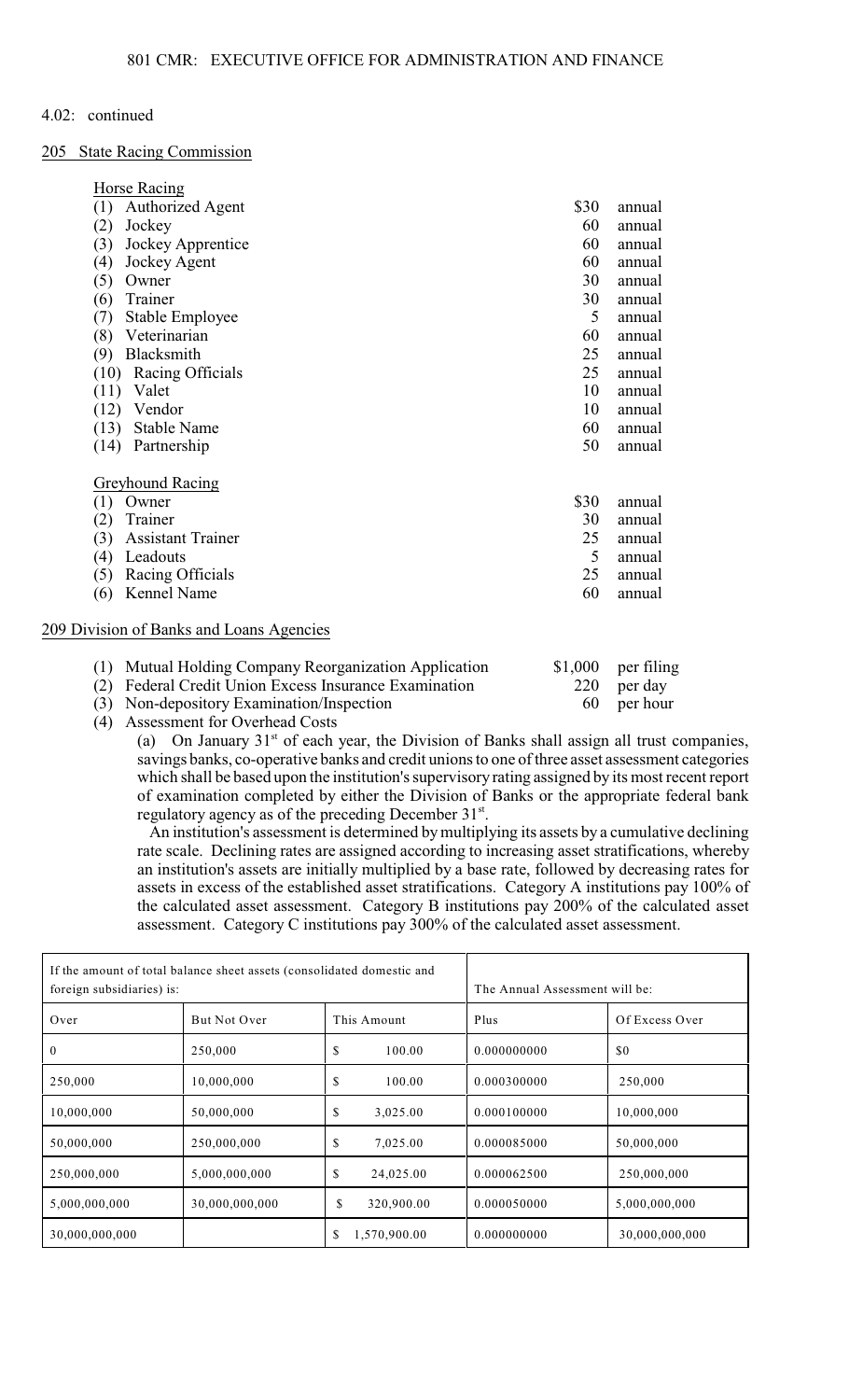|      | (b) Trust Assets                                                                                  |         | .0075 per 1000 |
|------|---------------------------------------------------------------------------------------------------|---------|----------------|
|      | (c) If the assessments from 801 CMR 4.02: $209$ Division of Banks and Loans Agencies(4)(a)        |         |                |
|      | and (b) are insufficient to pay for the operations of the Division of Banks in the amount set out |         |                |
|      | in its annual appropriation, the Division of Banks shall assess the remaining amount as a flat    |         |                |
|      | fee upon all depository and nondepository financial institutions under its supervision; provided, |         |                |
|      | however, that this assessment may contain such classifications and differentiations based upon    |         |                |
|      | the regulatory condition of each institution or such other factors as the Division of Banks       |         |                |
|      | consider necessary.                                                                               |         |                |
| (5)  | Debt Collector - Annual License                                                                   | \$1,000 | per year       |
| (6)  | Motor Vehicle Financing - Annual License                                                          | 1,000   | per year       |
|      | Retail Installment - Annual License                                                               | 1,000   |                |
| (7)  |                                                                                                   |         | per year       |
| (8)  | Small Loan Agencies - Annual License                                                              | 1,000   | per year       |
| (9)  | Insurance Premium Financing - Annual License                                                      | 1,000   | per year       |
| (10) | Check Cashers - Annual License                                                                    | 1,000   | per year       |
| (11) | Third Party Loan Servicer Registration                                                            | 500     | per year       |
| (12) | Non-bank License Application - Investigation Fee                                                  | 300     |                |
| (13) | Non-bank Licensee – Office Relocation Investigation Fee                                           | 200     |                |
|      |                                                                                                   |         |                |
|      | Commercial, Savings, and Cooperative Banks:                                                       |         |                |
| (14) | New Bank Charter Applications                                                                     | \$2500  | per filing     |
| (15) | <b>Merger Applications</b>                                                                        | 2500    | per filing     |
| (16) | Bank Holding Company Reorganization Application                                                   | 1500    | per filing     |
| (17) | Conversion to Federal Charter                                                                     | 5000    | per filing     |
| (18) | Stock Conversion Application, Savings, and Cooperative                                            | 5000    | per filing     |
| (19) | <b>Branch Relocation Application</b>                                                              | 500     | per filing     |
| (20) | New Domestic Branch Application                                                                   | 500     | per filing     |
| (21) | Main Office Redesignation Application                                                             | 250     | per filing     |
| (22) | <b>Trust Powers Application</b>                                                                   | 1000    | per filing     |
| (23) | Conversion to State Charter                                                                       | 1000    | per filing     |
| (24) | Application for Time Extension on Previously Approved                                             | 250     | per filing     |
|      | Actions                                                                                           |         |                |
|      | (25) Foreign Branch Application                                                                   | 1000    | per filing     |
| (26) | Stock Thrift Merger Application, Savings and                                                      | 1500    | per filing     |
|      | <b>Cooperation Banks</b>                                                                          |         |                |
| (27) | Main Office Relocation Application                                                                | 500     | per filing     |
| (28) | Depot Relocation or Closing Application                                                           | 250     | per filing     |
|      |                                                                                                   |         |                |
|      | Credit Unions:                                                                                    |         |                |
|      | (29) New Charter Application                                                                      | \$500   | per filing     |
| (30) | Merger Application                                                                                | 250     | per filing     |
| (31) | <b>Conversion to State Charter</b>                                                                | 250     | per filing     |
| (32) | Branch Relocation or Closing Application                                                          | 250     | per filing     |
| (33) | New Branch or Depot Application                                                                   | 500     | per filing     |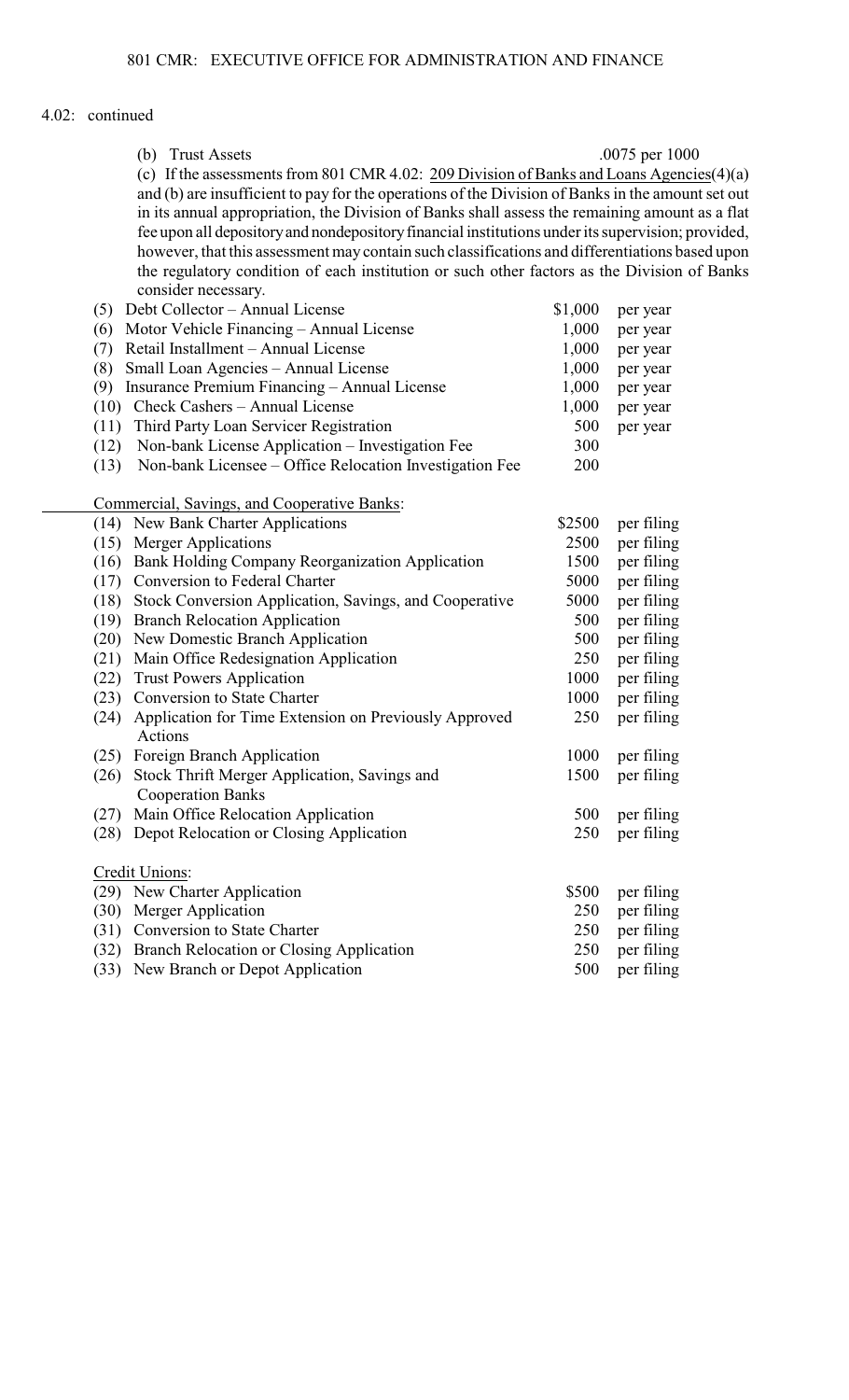|     | (34) | <b>Branch Closing Application</b>                         | \$250 | per filing                                           |
|-----|------|-----------------------------------------------------------|-------|------------------------------------------------------|
|     | (35) | Membership By-Law Change Application                      | 500   | per filing                                           |
|     | (36) | Application for Time Extension on Previously Approved     | 100   | per filing                                           |
|     |      | Actions                                                   |       |                                                      |
|     | (37) | Main Office Relocation Application                        | 250   | per filing                                           |
|     | (38) | Main Office Redesignation Application                     | 100   | per filing                                           |
|     | (39) | Check Sales - Annual License                              | 1,000 | per year                                             |
|     | (40) | Foreign Transmittal Agencies                              |       |                                                      |
|     |      | (a) Annual License                                        | 1,000 | per year for initial<br>licensed location            |
|     |      | (b) License for Additional Locations                      | 200   | per year for each<br>additional licensed<br>location |
|     | (41) | Mortgage Broker License                                   | 500   | per year                                             |
|     | (42) | Mortgage Lender License                                   | 1,000 | per year                                             |
|     | (43) | Mortgage Loan Originator License                          | 500   | per year                                             |
|     | (44) | Mortgage Loan Originator Investigation Fee                | 115   | per investigation                                    |
|     | (45) | <b>Course Provider Application</b>                        | 250   |                                                      |
|     | (46) | Mortgage Loan Originator Education Course Application     | 250   |                                                      |
|     | (47) | Continuing Education Course Application (Per Course)      | 125   |                                                      |
|     | (48) | Student Loan Servicer - Annual License Fee                | 1,000 | per year                                             |
|     | (49) | Student Loan Servicer Application - Investigation Fee     | 300   | per investigation                                    |
|     | (50) | Automatic Federal Student Loan Servicer - License Fee     | 1,000 |                                                      |
|     | (51) | Automatic Federal Student Loan Servicer Application -     |       |                                                      |
|     |      | <b>Investigation Fee</b>                                  | 300   |                                                      |
| 211 |      | Division of Insurance                                     |       |                                                      |
|     |      |                                                           |       |                                                      |
|     |      | (1) Agent License, Individual - life, accident and health | \$50  | annual                                               |
|     | (2)  | Agent License - Fraternal Organization                    | 6     | annual                                               |
|     | (3)  | Agency License, Organization - life, accident and health  | 50    | annual                                               |
|     | (4)  | Fire Loss Adjustor - Individual License Fee               | 200   | 3 years                                              |
|     | (5)  | Adviser - Individual License                              | 200   | 3 years                                              |
|     |      | (6) Producer License/Renewal - Individual                 | 225   | 3 years                                              |
|     |      | (6)(a) Business Entity Producer License/Renewal           | 75    | per member per yr.                                   |
|     | (7)  | Special Brokers - License and Renewals                    | 150   | annual                                               |
|     | (8)  | Special Brokers - Annual Fee (Percent of Gross Premiums,  | 4     | annual                                               |
|     |      | Less Return Premiums)                                     |       |                                                      |
|     |      | (9) Certified Copy of Record of File                      | 20    | per certification                                    |
|     |      | (10) Motor Vehicle Damage Appraisers                      |       |                                                      |
|     |      | (a) Certified Copy of Record on File                      | 20    | per certification                                    |
|     |      | (b) Examination Fee                                       | 50    | per exam                                             |
|     |      | (c) Re-Examination Fee                                    | 50    | per exam                                             |
|     | (11) | Motor Clubs License                                       | 200   | per year                                             |
|     | (12) | Motor Clubs Agent                                         | 25    | annual                                               |
|     |      | (13) Rating Organizations                                 | 30    | 3 years                                              |
|     | (14) | <b>Fraternal Benefit Society</b>                          | 25    | annual                                               |
|     | (15) | <b>Agents Registration Fee</b>                            | 40    | per year                                             |
|     | (16) | Charter                                                   |       |                                                      |
|     |      | (a) Admission                                             | 125   | per admission                                        |
|     |      | (b) Amendment                                             | 65    | per amendment                                        |
|     | (17) | Examination of Company Prior To Licensing                 | 1000  |                                                      |
|     | (18) | Company License                                           |       | per exam                                             |
|     |      | (a) Foreign                                               | 250   | annual                                               |
|     |      |                                                           | 29    |                                                      |
|     |      | Special License Stock and Mutual Companies<br>(b)         |       | annual                                               |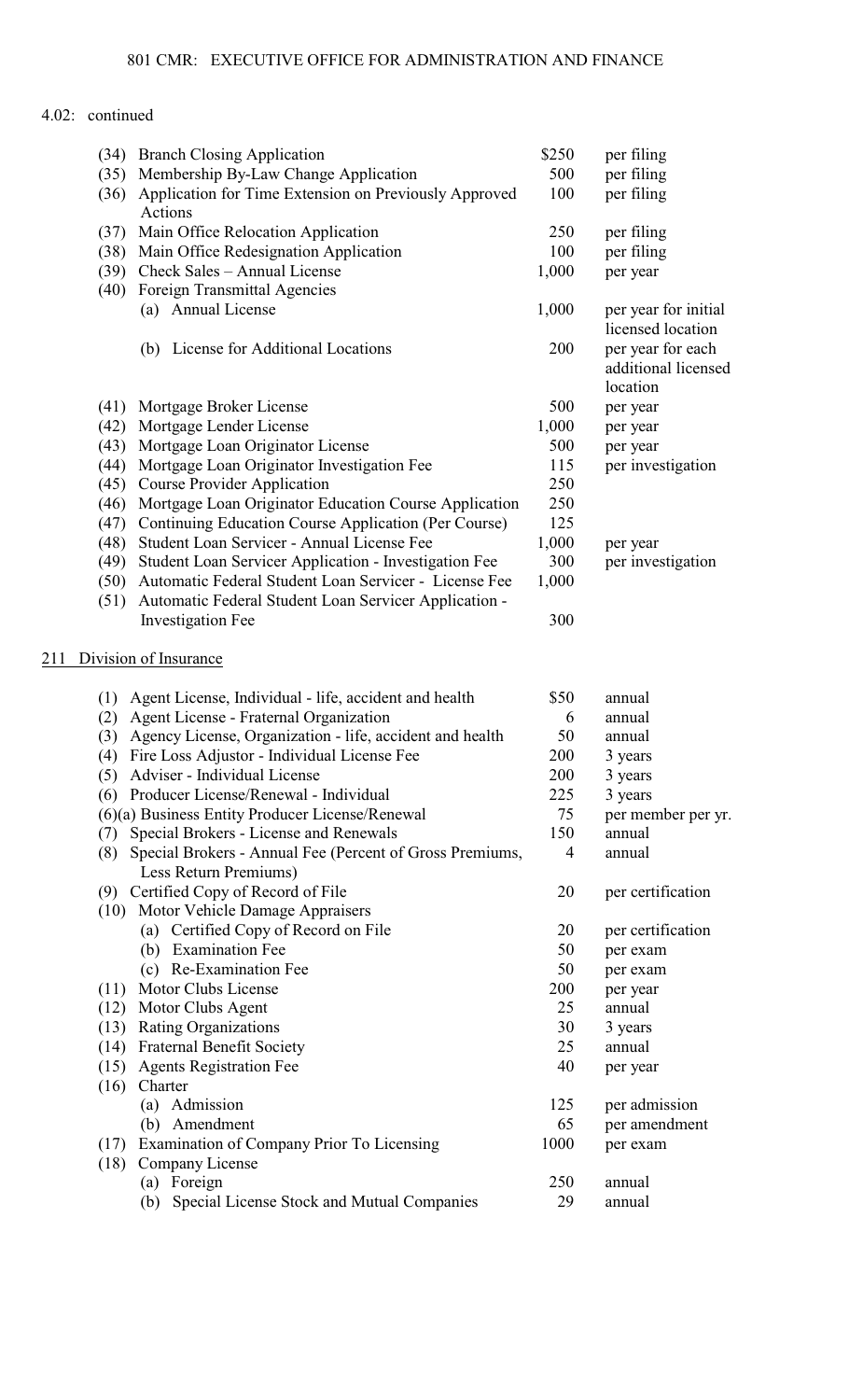| (19) | <b>Examination Fees</b>                                                     |     |                      |
|------|-----------------------------------------------------------------------------|-----|----------------------|
|      | (a) Advisor - Accident and Health                                           | 75  | per exam             |
|      | (b) Fire Loss Adjuster                                                      | 75  | per exam             |
|      | (c) Advisor - Life                                                          | 75  | per exam             |
|      | (d) Advisor - Property and Casualty                                         | 75  | per exam             |
| (20) | Annual Valuation Fee for Domestic Life Insurance Companies                  |     |                      |
|      | (a) For the Valuation of Life policies per \$100,000 of Insurance 2.5 cents |     |                      |
|      | (b) For the valuation of annuity contracts, per group annuity               |     | 2.5 cents            |
|      |                                                                             |     |                      |
|      | (including all annuity benefits evidenced by certificates issued            |     |                      |
|      | thereunder) and per annuity contract other than a group annuity             |     |                      |
|      | contract                                                                    |     |                      |
| (21) | Service of Process                                                          | 6   | per process          |
| (22) | <b>Annual Statement</b>                                                     |     |                      |
|      | (a) Fraternal                                                               | 6   | annual               |
|      | (b) Foreign Company                                                         | 150 | annual               |
|      | (c) Approved B Reinsurer                                                    | 150 | annual               |
|      | (d) Approved Surplus Line                                                   | 150 | annual               |
| (23) | Form Filing                                                                 |     |                      |
|      | (a) Life, Accident and Health                                               | 75  | per form             |
|      | (b) Fire and Casualty                                                       | 75  | per form             |
|      | (c) Certificate of Endorsement, Application, or Rider                       | 75  | per form             |
| (24) | <b>Examination of Domestic Insurance Companies</b>                          |     |                      |
|      |                                                                             |     |                      |
|      | (a) Direct Costs for Examiners                                              | 300 | per day              |
|      | (b) Travel Expenses Per Mile Traveled Between the                           |     | .22 per mile         |
|      | Examined Company's Office and the Closer of the Examiner's                  |     |                      |
|      | Principal Residence or Home Office                                          |     |                      |
|      | (c) Related Travel Lodging Expenses at Actual Costs Incurred                |     |                      |
|      | (25) Board of Appeals                                                       |     |                      |
|      | (a) Appeal of Registrar Decision Filing Fee                                 | 50  | per appeal           |
|      | (b) SDIP Appeal Filing Fee                                                  | 50  | per filing           |
| (26) | <b>HMO</b> Application Fee                                                  | 100 | per application      |
| (27) | Preferred Provider Arrangement - Filing Fee                                 | 100 | per filing           |
|      | (28) Rate Filing per Company or Bureau Rating                               | 150 | per filing           |
|      | (29) Duplicate/Replacement License                                          | 25  | per license          |
|      |                                                                             |     |                      |
| 220  | Department of Telecommunications and Energy                                 |     |                      |
|      |                                                                             |     |                      |
| (1)  | Transportation Division-Intrastate Vehicle Identification                   |     |                      |
|      | Device                                                                      |     | 40annual             |
|      |                                                                             |     |                      |
| (2)  | Application                                                                 |     |                      |
|      | (a) Common Carrier Certificate. The Certificate can be                      |     |                      |
|      | issued only after a hearing establishes public need.                        | 100 | one time only        |
|      | (b) Assignment and Transfer.                                                |     |                      |
|      | Certificates or Permits - transfers can be approved                         |     |                      |
|      | only after public hearing.                                                  | 100 | per transfer request |
|      | (d) Acquire Stock of Motor Carrier.                                         |     |                      |
|      | Approval granted only after public hearing.                                 | 100 | per transfer request |
|      | (3) Postage and handling fees for issuance of each interstate               |     |                      |
|      | vehicle device (stamps) to trucks operating on Massachusetts ways           |     |                      |
|      | which are based in states which grant reciprocity to Massachusetts.         |     |                      |
|      | (Federal Public Law 89-170)                                                 |     |                      |
|      |                                                                             |     |                      |
| (4)  | Transportation Division - Application for Hazardous Waste                   |     |                      |
|      | Carrier                                                                     | 100 | (one time)           |
|      | $(5)$ Bus permits:                                                          |     |                      |
|      | (a) Bus permits (original)                                                  |     |                      |
|      | 1. Inspection                                                               | 20  | annual               |
|      | 2. Permit                                                                   | 40  | annual               |
|      | Renewal bus permit<br>(b)                                                   | 40  | annual               |
|      |                                                                             |     |                      |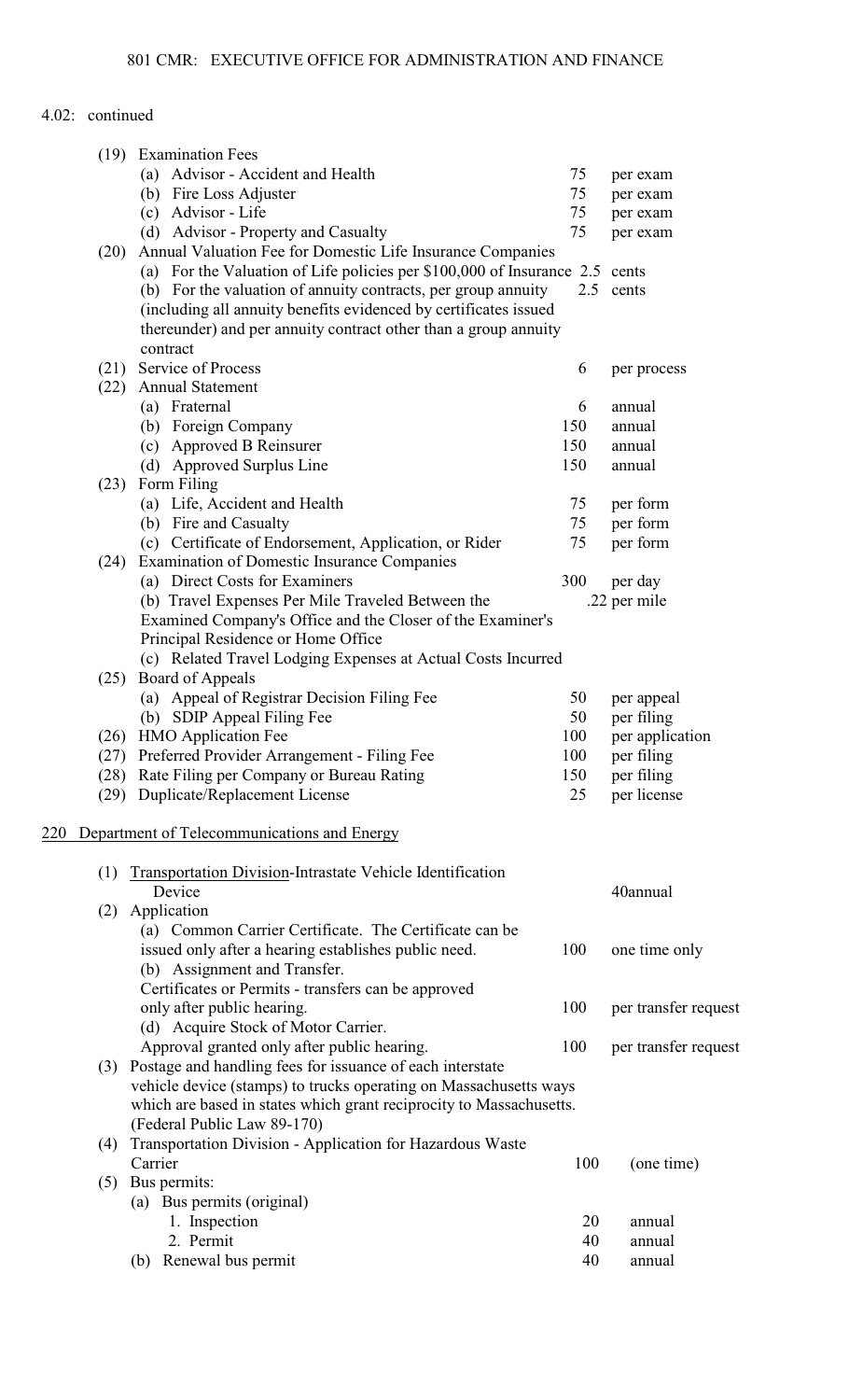| (6)  | Driver's License:                                              |                  |                          |           |     |                    |
|------|----------------------------------------------------------------|------------------|--------------------------|-----------|-----|--------------------|
|      | (a) New applicant                                              |                  |                          |           |     |                    |
|      | 1. Examination                                                 |                  |                          |           | 20  | per filing         |
|      | 2. License                                                     |                  |                          |           | 40  | annual             |
|      | (b) Renewal license                                            |                  |                          |           | 40  | annual             |
|      | (c) Replacement of lost license                                |                  |                          |           | 20  | per replacement    |
|      | (d) Over 70 - six months license                               |                  |                          |           | 20  | $\frac{1}{2}$ year |
| (7)  | School service and special service permits:                    |                  |                          |           |     |                    |
|      | (a) School service (filing)                                    |                  |                          |           | 40  | per filing         |
|      | (b) Special service (filing)                                   |                  |                          |           | 40  | per filing         |
| (8)  | Filing fees for public hearings, etc. All public hearing       |                  |                          |           |     |                    |
|      | required and filings under M.G.L. c. 159, 159A and 160         |                  |                          |           | 100 | per filing         |
| (9)  | Petitions - For Any Other Approval and Authority (Except       |                  |                          |           | 100 | per petition       |
|      | Financing) Including Filing Fees                               |                  |                          |           |     |                    |
| (10) | Transportation Division - Appeal to Commission                 |                  |                          |           | 100 | per filing         |
|      | (11) For filing each application by any public utility for the |                  |                          |           |     |                    |
|      | approval of the issuance of stocks, bonds, notes or other      |                  |                          |           |     |                    |
|      | evidence of indebtedness according o the amount hereof:        |                  |                          |           |     |                    |
|      | $\left( a\right)$                                              | $\boldsymbol{0}$ |                          | 150,000   | 200 |                    |
|      | (b)                                                            | 150,001          | $\overline{\phantom{a}}$ | 300,000   | 300 |                    |
|      | (c)                                                            | 300,001          | $\sim$                   | 400,000   | 400 |                    |
|      | (d)                                                            | 400,001          | $\blacksquare$           | 500,000   | 500 |                    |
|      | (e)                                                            | 500,001          | $\blacksquare$           | 1,000,000 | 750 |                    |
|      | (f) For each additional $$100,000$ or fraction thereof         |                  |                          |           | 15  |                    |
| (12) | Tariff Filings:                                                |                  |                          |           |     |                    |
|      | (a) Gas, water, and electric - each rate schedule              |                  |                          |           | 100 | per rate schedule  |
|      | Motor trucks filing - each rate filing<br>(b)                  |                  |                          |           | 100 | per filing         |
|      | Buses and Rails - each rate filing<br>(c)                      |                  |                          |           | 100 | per filing         |
|      | (d)<br>Telephone rate schedule                                 |                  |                          |           | 100 | per filing         |
|      | <b>Special Permission</b><br>(e)                               |                  |                          |           | 100 | per request        |
|      | (13) DPU Acting As A Municipal Licensing Authority             |                  |                          |           | 100 | per petition       |
|      | (14) Eminent Domain Takings - Fee                              |                  |                          |           | 100 | per petition       |
| (15) | Right To Survey Prior To Eminent Domain                        |                  |                          |           | 100 | per petition       |
| (16) | Extension Of Gas Or Electricity Franchise                      |                  |                          |           | 100 | per extension      |
| (17) | MDC Gas Or Electricity Location                                |                  |                          |           | 100 | per filing         |
| (18) | Street Variance By DPU Order                                   |                  |                          |           | 100 | per variance       |
| (19) | <b>Testing Of Meters</b>                                       |                  |                          |           |     |                    |
|      | (a) Electric Meters in use                                     |                  |                          |           |     |                    |
|      | 1. Residential                                                 |                  |                          |           | 40  | per test           |
|      | Commercial<br>2.                                               |                  |                          |           | 80  | per test           |
|      | Water Meters In Use<br>(b)                                     |                  |                          |           | 40  | per test           |
|      | <b>Gas Meter Testing Rates</b><br>(c)                          |                  |                          |           | 10  | per test           |
|      | <b>Transfer Proved</b><br>(d)                                  |                  |                          |           | 40  | per test           |
| (20) | Motor Carrier Annual Report                                    |                  |                          |           | 10  | per year           |
| (21) | Other Approvals                                                |                  |                          |           | 20  | per request        |
| (22) | <b>Contract Filing Fee</b>                                     |                  |                          |           | 15  | per contract       |
| (23) | Certified Copy of Certificate, Permit or License               |                  |                          |           | 5   | per filing         |
| (24) | Duplicate Copy                                                 |                  |                          |           |     | .50 per copy       |
| (25) | Cab Card (per card)                                            |                  |                          |           | .50 | each               |
| (26) | Vehicle Identification Device Transfer                         |                  |                          |           | 10  | annual             |
| (27) | <b>Single State Registration Receipt</b>                       |                  |                          |           | 10  | annual             |
| (28) | Vehicle Identification Device Replacement                      |                  |                          |           | 10  | annual             |
| (29) | <b>Computer Generated Copies</b>                               |                  |                          |           | 20  | hour               |
| (30) | Document Charge                                                |                  |                          |           |     | .20 per page       |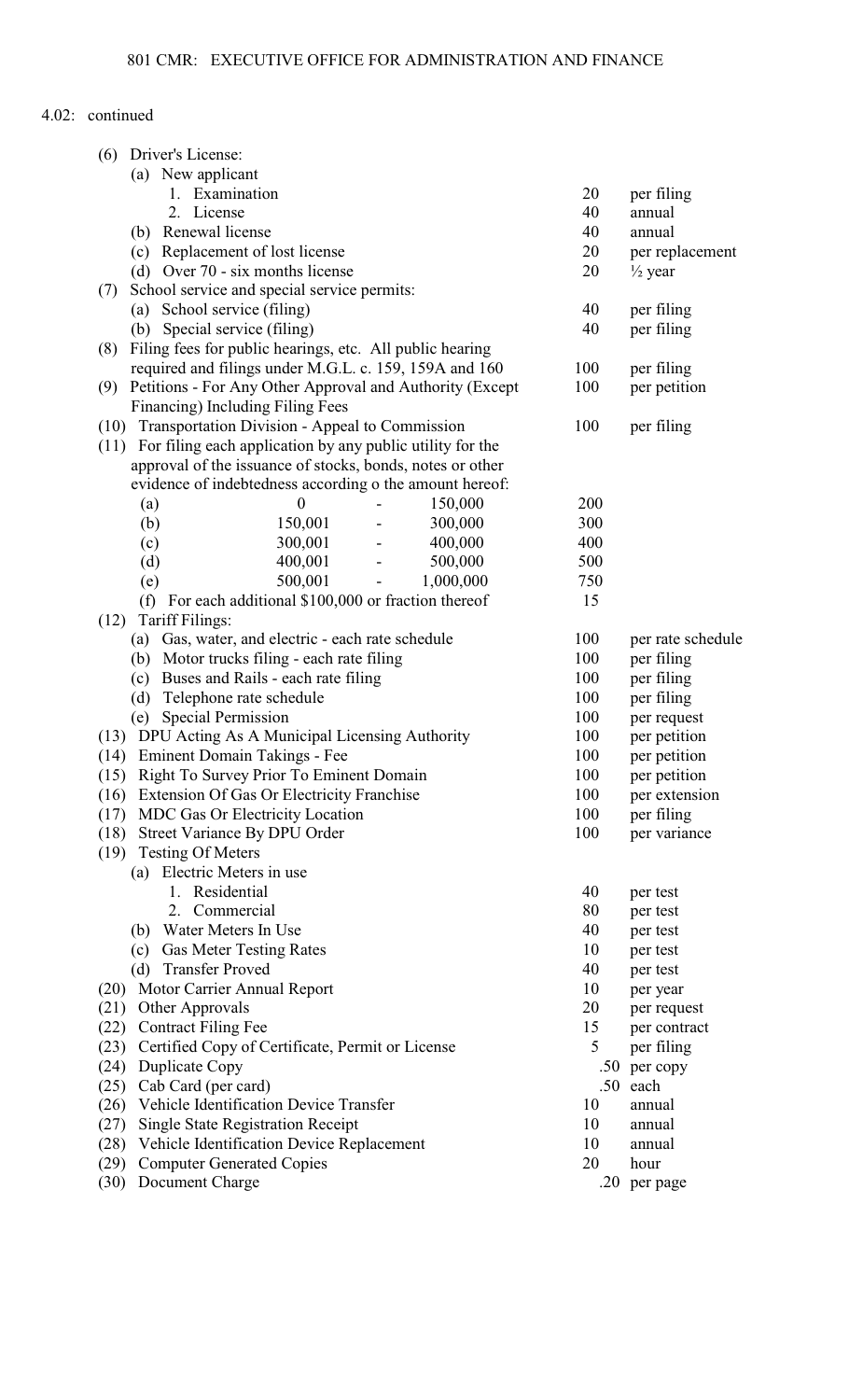#### 230 Division of Registration

The following fees shall apply to all Boards of Registration and to the Board of Registration in Medicine, unless otherwise provided in rates set forth below for the individual boards.

|     | Certified Statement of Registration<br>(1)                   | \$15  | per licensee        |
|-----|--------------------------------------------------------------|-------|---------------------|
|     | Duplicate License<br>(2)                                     | 17    | per license         |
|     | Duplicate Certificate of Registration<br>(3)                 | 27    | per certificate     |
|     | (4) Rules and Regulations                                    | 2.50  | per copy            |
|     | (5)<br>Name Change                                           | 27    | per license         |
|     | Late Renewal Fee<br>(6)                                      | 57    | per license renewal |
|     | Wall Certificate<br>(7)                                      | 27    | per certificate     |
|     | Handling Charge for Returned Checks<br>(8)                   | 23    | per check           |
| 231 | Board of Registration of Architects                          |       |                     |
|     | (1) Architects Application Fee                               | \$135 | per application     |
|     | Architect License - Initial<br>(2)                           | 125   | per license         |
|     | Architect License - Renewal<br>(3)                           | 125   | per year            |
|     | <b>Reinstatement Application</b><br>(4)                      | 113   | per application     |
|     | (5)<br>Reciprocity                                           | 338   | per application     |
| 232 | Board of Registration of Barbers                             |       |                     |
|     | (1) Master Barber License - Application                      | \$66  | per application     |
|     | Master Barber License - Original<br>(2)                      | 78    | per license         |
|     | (3) Master Barber License - Renewal                          | 78    | biennial            |
|     | Master Barber - Re-examination<br>(4)                        | 130   | per exam            |
|     | Barber School Registration - Original<br>(5)                 | 450   | per registration    |
|     | Barber School Renewal<br>(6)                                 | 225   | annual              |
|     | Barber Instructor Registration - Application/Original<br>(7) | 170   | per application     |
|     | (8)<br>Barber Instructor Registration - Renewal              | 84    | annual              |
|     | Apprentice - Application/Original<br>(9)                     | 20    | per application     |
|     | (10) Apprentice - Renewal                                    | 40    | biennial            |
|     | (11) Alien Apprentice Exam and Apprentice Re-examination     | 130   | per exam            |
|     | Barber Shop - Original Registration<br>(12)                  | 130   | per registration    |
|     | (13) Barber Shop Renewal                                     | 78    | biennial            |
|     | (14) Endorsement - Apprentice & Master Barber Licenses       | 225   | per application     |
|     | (15) Out-of-State Re-examination Registration                | 130   | per exam            |
| 233 | Board of Registration of Chiropractors                       |       |                     |
|     | Application/Original License<br>(1)                          | \$203 | per application     |
|     | License Renewal<br>(2)                                       | 135   | annual              |
|     | Reciprocity<br>(3)                                           | 203   | per application     |
|     | <b>Chiropractic Facility</b><br>(4)                          | 300   | per application     |
|     | Chiropractor of Record<br>(5)                                | 50    | per change          |
|     | <b>Chiropractic Facility Renewal</b><br>(6)                  | 150   | annual              |
| 234 | Board of Registration in Dentistry                           |       |                     |
|     | Dentist License - Application<br>(1)                         | \$300 | per application     |
|     | Dentist License - Original<br>(2)                            | 360   | per license         |
|     | Dentist License - Renewal<br>(3)                             | 360   | biennial            |
|     | Dentist License - Reciprocity<br>(4)                         | 360   | per license         |
|     | (5)<br>Professional Corporation                              | 30    | per license         |
|     | Dental Intern - Limited Registration<br>(6)                  | 90    | per year            |
|     | Dental Hygienist License - Application<br>(7)                | 66    | per application     |
|     | Dental Hygienist License - Original<br>(8)                   | 60    | per license         |
|     | Dental Hygienist License - Renewal<br>(9)                    | 60    | biennial            |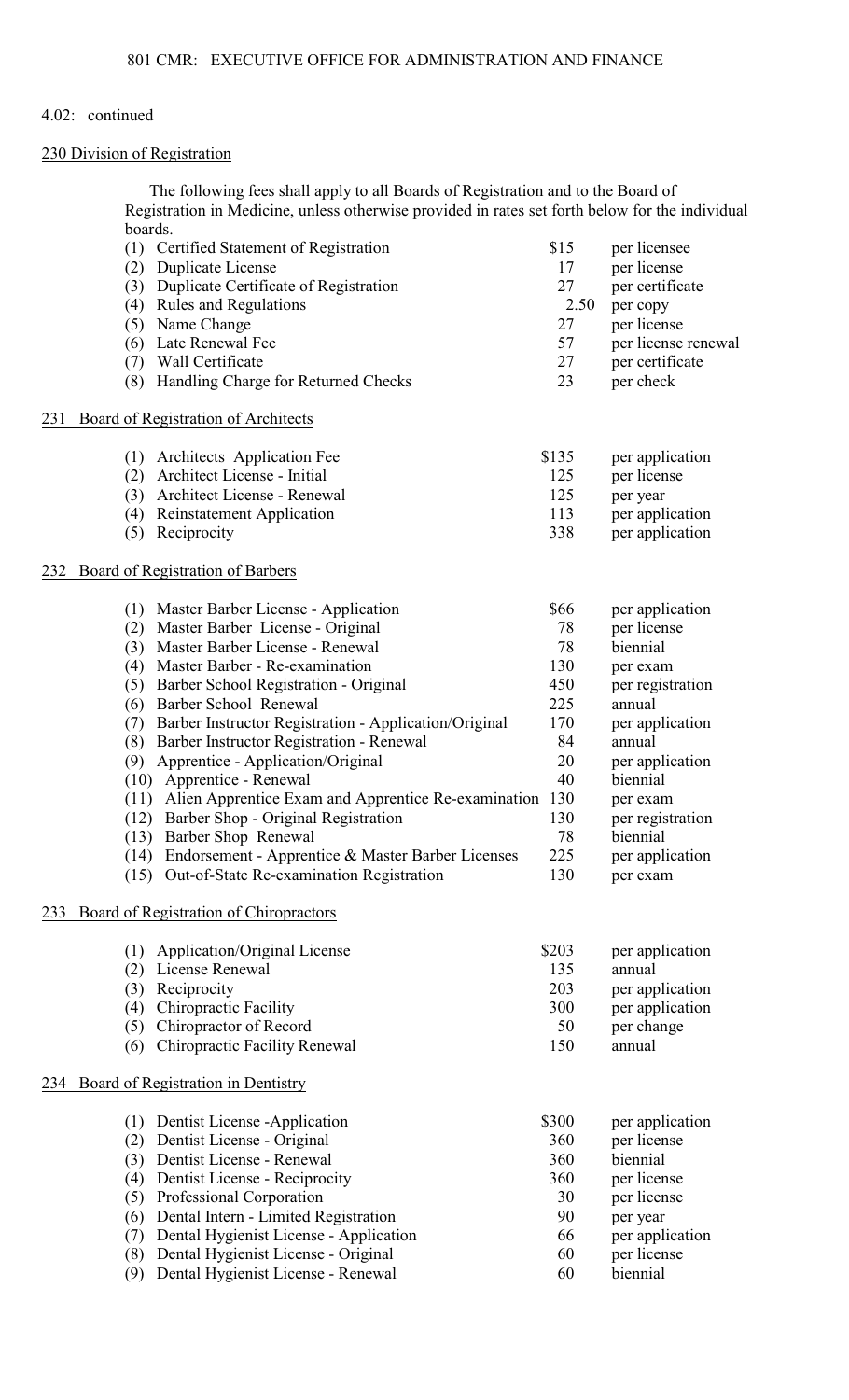| (10) Dental Hygienist - Reciprocity                    | \$60 | per license     |
|--------------------------------------------------------|------|-----------------|
| (11) Dental Hygienist Student License                  | 60   | per license     |
| (12) Dental Permit - Application, Original and Renewal |      |                 |
| (all type classes)                                     | 180  | biennial        |
| (13) Dental Hygienist - Anesthesia Permit Fee          | 30   | biennial        |
| (14) Dental Assistant - Application/Original License   | 60   | per application |
| (15) Dental Assistant - License Renewal                | 45   | biennial        |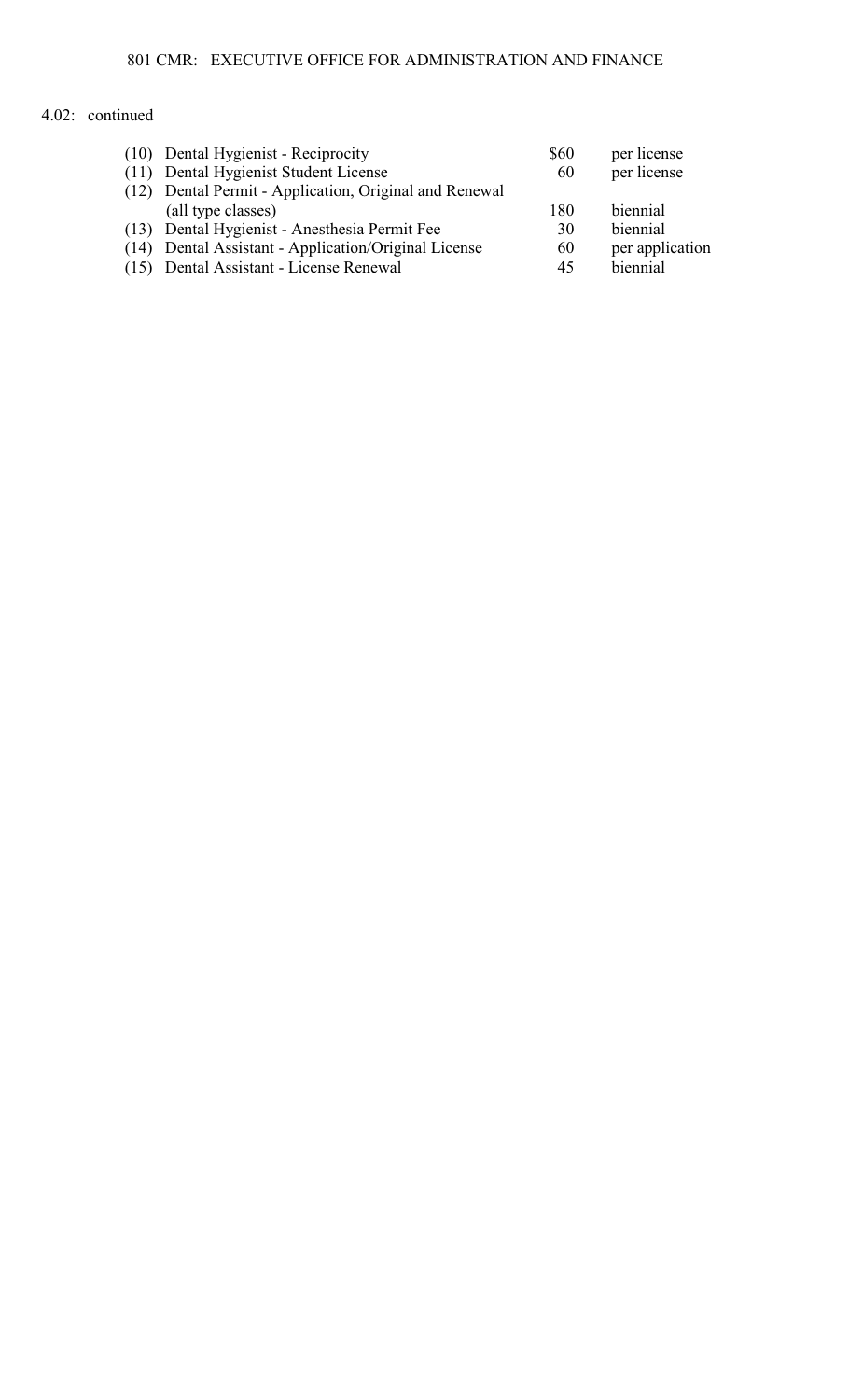## 235 Board of Registration of Dispensing Opticians

| (1) Apprentice Application Fee                         | <b>S18</b> | per application |
|--------------------------------------------------------|------------|-----------------|
| (2) Reciprocity                                        | -68        | per application |
| (3) Dispensing Optician License - Application/Original | 32         | per application |
| (4) Dispensing Optician License - Renewal              | 82         | biennial        |

## 236 Board of Certification of Operators of Drinking Water Supply Facilities

| (1) Provisional and Temporary Certification                  | \$28 | per certificate |
|--------------------------------------------------------------|------|-----------------|
| (2) Drinking Water Operator - Application (all type classes) | 28   | per application |
| (3) Drinking Water Operator - Original (all type classes)    | 42   | per license     |
| (4) Drinking Water Operator - Renewal (all type classes)     | 42   | <i>hiennial</i> |

## 237 Board of State Examiners of Electricians and Board of Electricians Appeals

|     | Master Electrician License - Application<br>(1)                    | \$66 | per application |
|-----|--------------------------------------------------------------------|------|-----------------|
|     | Master Electrician License - Renewal<br>(2)                        | 117  | per 3 years     |
|     | Master Electrician License - Original (Certificate "A")<br>(3)     | 155  | per license     |
|     | Master Electrician License - Reciprocity<br>(4)                    | 155  | per application |
|     | Journeyman Electrician License - Application<br>(5)                | 31   | per application |
|     | Journeyman Electrician License - Renewal<br>(6)                    | 78   | per 3 years     |
|     | Journeyman Electrician License - Original (Certificate "B")<br>(7) | 104  | per license     |
|     | Journeyman Electrician License - Reciprocity<br>(8)                | 104  | per application |
|     | Board of Electricians Appeal Fee<br>(9)                            | 86   | per case        |
|     | Systems Contractor License - Application<br>(10)                   | 66   | per application |
|     | Systems Contractor License - Renewal<br>(11)                       | 117  | per 3 years     |
|     | Systems Technician License - Application<br>(12)                   | 31   | per application |
|     | Systems Technician License - Renewal<br>(13)                       | 78   | per 3 years     |
|     | Corporation, Partnership and Individual Issuing Fee<br>(14)        | 233  | per application |
|     | Systems Contractor License - Original<br>(15)                      | 155  | per license     |
|     | Systems Technician License - Original<br>(16)                      | 104  | per license     |
| 238 | Board of Registration of Electrologists                            |      |                 |
|     | Electrologist License - Application/Original<br>(1)                | \$97 | per application |
|     | Electrologist License - Renewal<br>(2)                             | 78   | biennial        |
|     | Electrologist License - Reciprocity<br>(3)                         | 97   | per application |
|     | Electrology School License - Application/Original<br>(4)           | 130  | per application |
|     | Electrology School License - Renewal<br>(5)                        | 130  | biennial        |
|     | Electrology Instructor - Application/Original<br>(6)               | 66   | per application |
|     | Electrology Instructor - Renewal<br>(7)                            | 52   | biennial        |
|     | (8)<br>Electrology Lecturer - Application/Original                 | 52   | per application |
|     | Electrology Lecturer - Renewal<br>(9)                              | 52   | biennial        |
|     |                                                                    |      |                 |
| 239 | Board of Registration in Embalming and Funeral Directing           |      |                 |
|     |                                                                    |      |                 |

|     | (1) Licensed Funeral Director (type 2) - Original          | \$66 | per license |
|-----|------------------------------------------------------------|------|-------------|
| (2) | Licensed Funeral Director (type 2) - Renewal               | 97   | annual      |
| (3) | Type 3 Funeral Director and Embalmer - Original            | 66   | per license |
| (4) | Type 3 Funeral Director and Embalmer - Renewal             | 155  | annual      |
| (5) | Registered Unlicensed Funeral Director (type 4) - Original | 66   | per license |
| (6) | Registered Unlicensed Funeral Director (type 4) - Renewal  | 97   | annual      |
| (7) | Certified Funeral Director (type 5) - Original             | 66   | per license |
|     | (8) Certified Funeral Director (type 5) - Renewal          | 97   | annual      |
| (9) | Registered Embalmer (type 1) - Original                    | 66   | per license |
|     | (10) Registered Embalmer - (type 1) Renewal                | 66   | annual      |
|     | (11) Apprentice Embalmer Registration - Original           | 31   | per license |
|     |                                                            |      |             |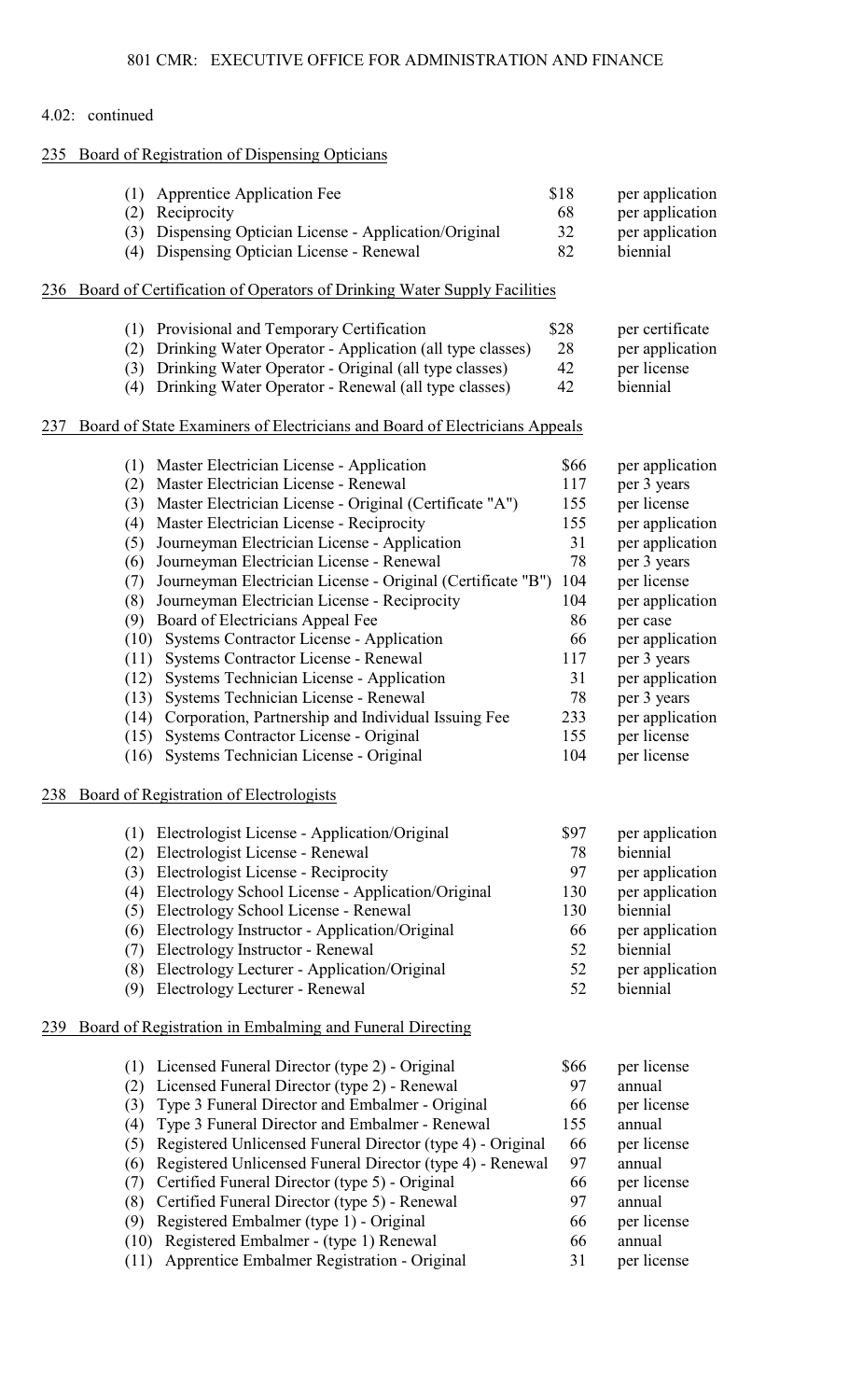|     | (13)<br>(14)<br>(16)<br>(17)                                                                                                        | (12) Apprentice Embalmer Registration - Renewal<br>Re-instatement Application<br><b>Establishment Certificate</b><br>(15) Establishment Certificate Transfer<br>Type 6 Funeral Director and Embalmer - Original<br>Type 6 Funeral Director and Embalmer - Renewal<br>(18) Registered Funeral Home Assistant - Original<br>(19) Registered Funeral Home Assistant - Renewal                                                                                                                                                                                                                                                                                                                                                                                                                                                                                                                                                                                                                                                                                                                                                                                                                                                                                                                                                                                                                                                                                                                                    | \$31<br>196<br>40<br>40<br>66<br>155<br>31<br>31                                                                                                                                   | annual<br>per application<br>per certificate<br>per certificate<br>per license<br>an annual<br>per license<br>annual                                                                                                                                                                                                                                                                                                                                                                     |
|-----|-------------------------------------------------------------------------------------------------------------------------------------|---------------------------------------------------------------------------------------------------------------------------------------------------------------------------------------------------------------------------------------------------------------------------------------------------------------------------------------------------------------------------------------------------------------------------------------------------------------------------------------------------------------------------------------------------------------------------------------------------------------------------------------------------------------------------------------------------------------------------------------------------------------------------------------------------------------------------------------------------------------------------------------------------------------------------------------------------------------------------------------------------------------------------------------------------------------------------------------------------------------------------------------------------------------------------------------------------------------------------------------------------------------------------------------------------------------------------------------------------------------------------------------------------------------------------------------------------------------------------------------------------------------|------------------------------------------------------------------------------------------------------------------------------------------------------------------------------------|------------------------------------------------------------------------------------------------------------------------------------------------------------------------------------------------------------------------------------------------------------------------------------------------------------------------------------------------------------------------------------------------------------------------------------------------------------------------------------------|
| 240 |                                                                                                                                     | Board of Registration of Hairdressers                                                                                                                                                                                                                                                                                                                                                                                                                                                                                                                                                                                                                                                                                                                                                                                                                                                                                                                                                                                                                                                                                                                                                                                                                                                                                                                                                                                                                                                                         |                                                                                                                                                                                    |                                                                                                                                                                                                                                                                                                                                                                                                                                                                                          |
|     | (1)<br>(2)<br>(3)<br>(4)<br>(5)<br>(6)<br>(7)<br>(8)<br>(9)<br>(16)<br>(17)<br>(18)<br>(19)<br>(20)<br>(24)<br>(26)<br>(27)<br>(28) | Shop License - Application/Original (all type classes)<br>Shop License - Renewal (all type classes)<br>School License - Application/Original (all type classes)<br>School License - Renewal (all type classes)<br>Hairdresser License (Type 1) - Application/Original<br>Hairdresser License - Renewal<br>Forfeiture Exam (all type classes)<br>Non-resident Hairdresser License - Application/Original<br>Operator License - Application/Original<br>(10) Operator License - Renewal<br>(11) Non-resident Operator License - Application<br>(12) Non-resident Operator License - Original<br>(13) In-state Schooled Manicurist - Application/Original<br>(14) Non-resident Manicurist - Application<br>(15) Non-resident Manicurist - Original<br>Manicurist License - Renewal<br>Hairdresser/Cosmetology Instructor - Application<br>Hairdresser/Cosmetology Instructor - Renewal<br>Aesthetician (Class 6) License - Application/Original<br>Aesthetician (Class 6) License - Renewal<br>(21) Aesthetician (Class 7) License - Application/Original<br>(22) Aesthetician (Class 7) License - Renewal<br>(23) Non-resident Aesthetician (Class 6) - Application/Original<br>Non-resident Aesthetician (Class 7) - Application<br>(25) Non-resident Aesthetician (Class 7) - Original<br>Aesthetician Instructor License - Application<br>Aesthetician Instructor License - Renewal<br>Cosm. & Aesthetic Jr. Assistant Instr. License - Applic./Orig. 68<br>(29) Demonstrator License - Application/Original | \$136<br>82<br>338<br>338<br>82<br>68<br>136<br>136<br>68<br>68<br>136<br>68<br>68<br>136<br>68<br>68<br>136<br>68<br>68<br>68<br>68<br>68<br>136<br>136<br>68<br>136<br>68<br>136 | per application<br>biennial<br>per application<br>biennial<br>per application<br>biennial<br>per application<br>per application<br>per application<br>biennial<br>per application<br>per license<br>per application<br>per application<br>per license<br>biennial<br>per application<br>biennial<br>per application<br>biennial<br>per application<br>biennial<br>per application<br>per application<br>per license<br>per application<br>biennial<br>per application<br>per application |
|     |                                                                                                                                     | (30) Demonstrator License - Renewal                                                                                                                                                                                                                                                                                                                                                                                                                                                                                                                                                                                                                                                                                                                                                                                                                                                                                                                                                                                                                                                                                                                                                                                                                                                                                                                                                                                                                                                                           | 68                                                                                                                                                                                 | biennial                                                                                                                                                                                                                                                                                                                                                                                                                                                                                 |
|     |                                                                                                                                     | (31) Aesthetician Instructor License - Original<br>(32) Hairdresser/Cosmetology Instructor - Original                                                                                                                                                                                                                                                                                                                                                                                                                                                                                                                                                                                                                                                                                                                                                                                                                                                                                                                                                                                                                                                                                                                                                                                                                                                                                                                                                                                                         | 68<br>68                                                                                                                                                                           | per license<br>per license                                                                                                                                                                                                                                                                                                                                                                                                                                                               |
| 241 |                                                                                                                                     | Board of Certification of Health Officers                                                                                                                                                                                                                                                                                                                                                                                                                                                                                                                                                                                                                                                                                                                                                                                                                                                                                                                                                                                                                                                                                                                                                                                                                                                                                                                                                                                                                                                                     |                                                                                                                                                                                    |                                                                                                                                                                                                                                                                                                                                                                                                                                                                                          |
|     | (1)<br>(2)<br>(3)                                                                                                                   | Health Officer License - Application<br>Health Officer License - Original<br>Health Officer License - Renewal                                                                                                                                                                                                                                                                                                                                                                                                                                                                                                                                                                                                                                                                                                                                                                                                                                                                                                                                                                                                                                                                                                                                                                                                                                                                                                                                                                                                 | \$40<br>78<br>78                                                                                                                                                                   | per application<br>per license<br>annual                                                                                                                                                                                                                                                                                                                                                                                                                                                 |
| 242 |                                                                                                                                     | Board of Registration Landscape Architects                                                                                                                                                                                                                                                                                                                                                                                                                                                                                                                                                                                                                                                                                                                                                                                                                                                                                                                                                                                                                                                                                                                                                                                                                                                                                                                                                                                                                                                                    |                                                                                                                                                                                    |                                                                                                                                                                                                                                                                                                                                                                                                                                                                                          |
|     | (2)<br>(3)<br>(4)                                                                                                                   | (1) Landscape Architect License - Application<br>Landscape Architect License - Original<br>Landscape Architect License - Renewal<br>Reciprocity                                                                                                                                                                                                                                                                                                                                                                                                                                                                                                                                                                                                                                                                                                                                                                                                                                                                                                                                                                                                                                                                                                                                                                                                                                                                                                                                                               | \$45<br>66<br>66<br>66                                                                                                                                                             | per application<br>per license<br>annual<br>per application                                                                                                                                                                                                                                                                                                                                                                                                                              |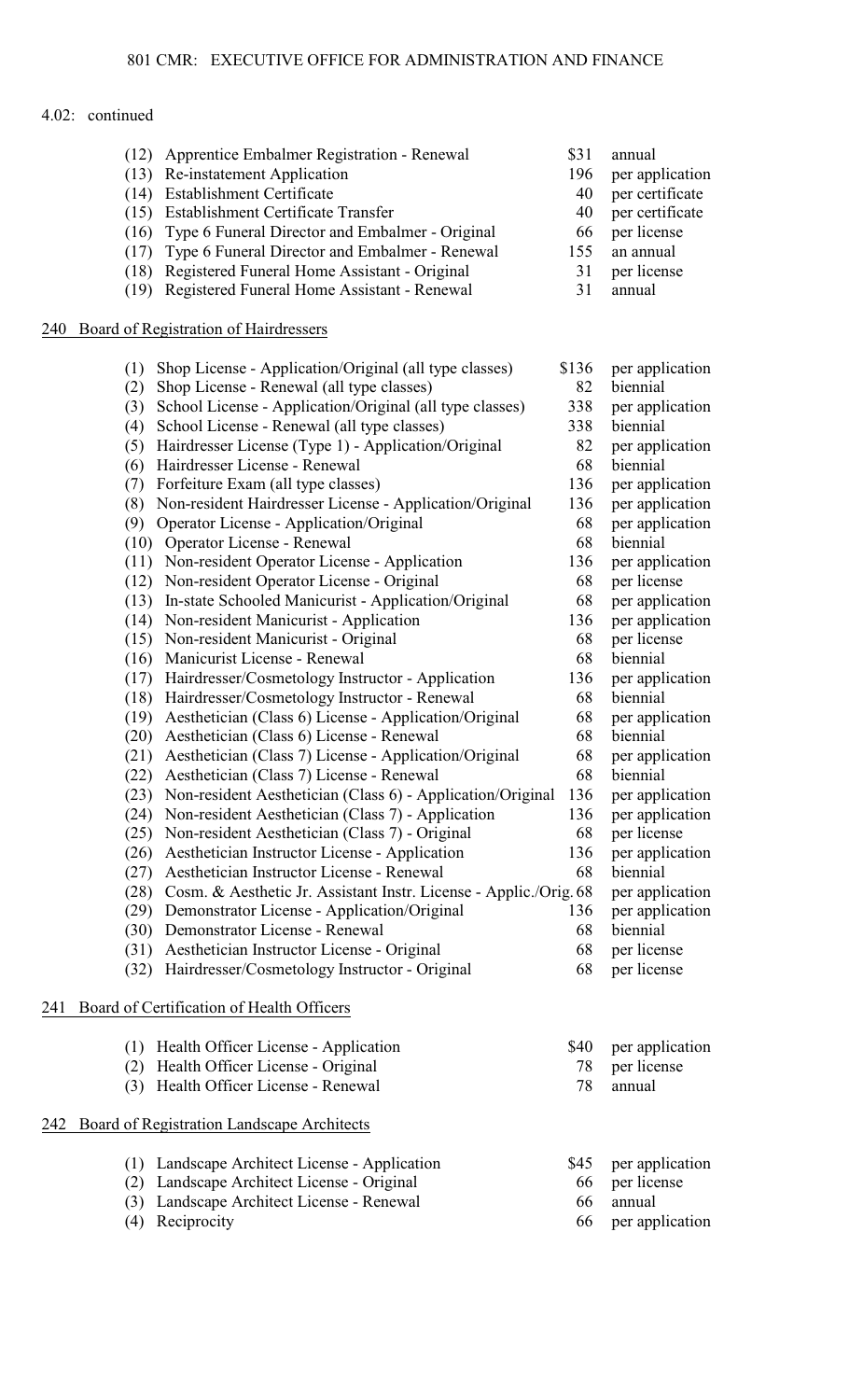# 243 Board of Registration of Medicine

|     | Physician - Renewal of License<br>(1)<br>Physician - Limited License<br>(2)<br>Physician - Full License Registration<br>(3)<br>Physician - Temporary Registration<br>(4)<br>Acupuncture - Filing for Full Licensure<br>(5)<br>Acupuncture - Filing Application for Temporary Licensure<br>(6)<br>Acupuncture - Renewal of Full License<br>(7)<br>Physician - Lapsed License<br>(8)<br>Acupuncture - Filing Application for Full Licensure in the<br>(9)<br>Case of a Lapsed License | \$600<br>100<br>600<br>250<br>300<br>150<br>200<br>700<br>300 | biennial<br>per year<br>per lifetime<br>per nine months<br>biennial<br>per event<br>biennial<br>per event<br>per event |
|-----|-------------------------------------------------------------------------------------------------------------------------------------------------------------------------------------------------------------------------------------------------------------------------------------------------------------------------------------------------------------------------------------------------------------------------------------------------------------------------------------|---------------------------------------------------------------|------------------------------------------------------------------------------------------------------------------------|
| 244 | Board of Registration in Nursing                                                                                                                                                                                                                                                                                                                                                                                                                                                    |                                                               |                                                                                                                        |
|     | Registered Nurse - Application/Original<br>(1)<br>Registered Nurse - Renewal<br>(2)<br>Licensed Practical Nurse - Application/Original<br>(3)<br>Licensed Practical Nurse - Renewal<br>(4)<br>Reciprocity-licensure by Endorsement (LPN, RN)<br>(5)<br>Advanced Practice Authorization - Application/<br>(6)<br>Original (RN)<br>Advanced Practice Authorization - Renewal (RN)<br>(7)                                                                                              | \$150<br>120<br>150<br>120<br>225<br>100<br>180               | per application<br>biennial<br>per application<br>biennial<br>per application<br>per application<br>biennial           |
| 245 | Board of Registration of Nursing Home Administrators                                                                                                                                                                                                                                                                                                                                                                                                                                |                                                               |                                                                                                                        |
|     | (1) Nursing Home Administrator in Training -<br>Application                                                                                                                                                                                                                                                                                                                                                                                                                         | \$75                                                          | per application                                                                                                        |
|     | Nursing Home Administrator License - Application<br>(2)<br>Nursing Home Administrator License - Original<br>(3)<br>Nursing Home Administrator License - Renewal<br>(4)<br>Nursing Home Administrator License - Reciprocal<br>(5)                                                                                                                                                                                                                                                    | 75<br>75<br>75<br>150                                         | per application<br>per license<br>annual<br>per application                                                            |
|     | 246 Board of Registration in Optometry                                                                                                                                                                                                                                                                                                                                                                                                                                              |                                                               |                                                                                                                        |
|     | <b>Optometrist License Renewal</b><br>(1)<br>Certificate Branch Office<br>(2)<br>Optometrist License - Application/Original<br>(3)<br>DPA Certificate<br>(4)                                                                                                                                                                                                                                                                                                                        | \$100<br>42<br>170<br>49                                      | annual<br>per certificate<br>per application<br>per certificate                                                        |
| 247 | Board of Registration in Pharmacy                                                                                                                                                                                                                                                                                                                                                                                                                                                   |                                                               |                                                                                                                        |
|     | <b>Pharmacist License - Application</b><br>(1)<br>Pharmacist License - Original (all type classes)<br>(2)<br>(3) Pharmacist License - Renewal<br>Certification of Fitness Registration (all types) and<br>(4)                                                                                                                                                                                                                                                                       | \$150<br>150<br>150                                           | per application<br>per license<br>biennial                                                                             |
|     | Renewal<br>180<br>(5) Controlled Substance Registration (all types) and Renewal<br>Wholesale Drug Distributors (all types) and Renewal<br>(6)<br>Drug Store Permit/Nuclear Pharmacy (all types)<br>(7)                                                                                                                                                                                                                                                                              | biennial<br>225<br>900                                        | biennial<br>annual                                                                                                     |
|     | and Renewal 525<br>(8) Pharmacist Reciprocity - Application<br>Pharmacy Law Examination Fee<br>(9)<br>(10) Pharmacy Technician - Application/Original Certificate<br>Pharmacy Technician - Renewal<br>(11)<br><b>Outsourcing Facility Registration</b><br>(12)<br><b>Outsourcing Facility Registration - Renewal</b><br>(13)                                                                                                                                                        | biennial<br>300<br>47<br>60<br>60<br>750<br>750               | per application<br>per examination<br>per application<br>biennial<br>biennially                                        |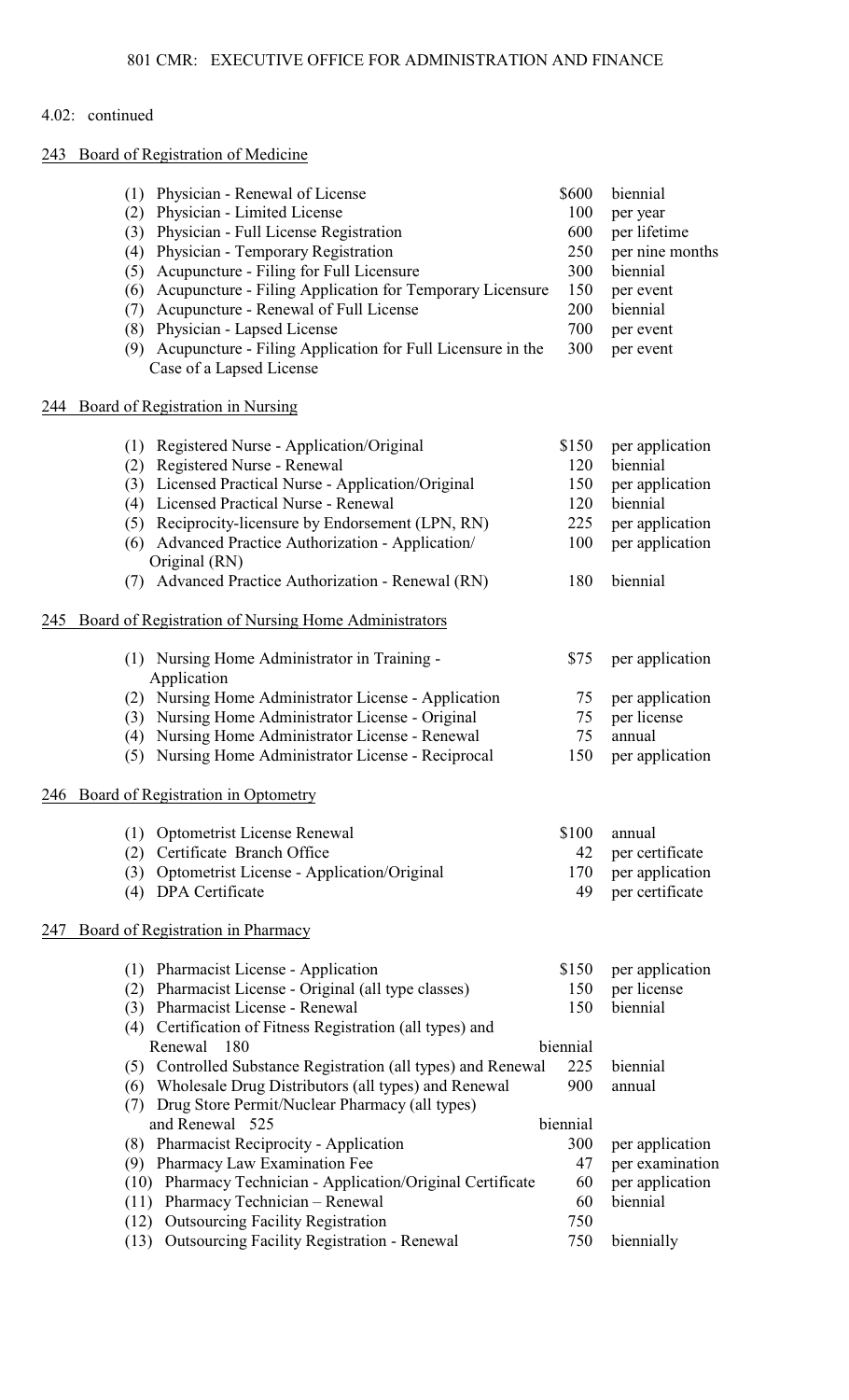## 248 Board of State Examiners of Plumbers and Gas Fitters Master Plumber

|     | Master Plumber License - Application<br>(1)                                | \$31      | per application                    |
|-----|----------------------------------------------------------------------------|-----------|------------------------------------|
|     | Master Plumber License - Original<br>(2)                                   | 78        | per license                        |
|     | Master Plumber License - Renewal<br>(3)                                    | 78        | biennial                           |
|     | Journeyman Plumber License - Application<br>(4)                            | 31        | per application                    |
|     | Journeyman Plumber License - Original<br>(5)                               | 52        | per license                        |
|     | Journeyman Plumber License - Renewal<br>(6)                                | 52        | biennial                           |
|     | Apprentice Plumber - Certificate<br>(7)                                    | 14        | per certificate                    |
|     | (8)<br>Apprentice Plumber - Renewal                                        | 40        | biennial                           |
|     | Plumbing Corporation - Certificate<br>(9)                                  | 225       | per certificate                    |
|     | (10) Plumbing Corporation - Renewal                                        | 225       | biennial                           |
|     | (11) Plumbing Partnership - Certificate                                    | 225       | per certificate                    |
|     | Plumbing Partnership - Renewal<br>(12)                                     | 225       | biennial                           |
|     | (13) Master Gas Fitter - Application                                       | 31        | per application                    |
|     | Master Gas Fitter - Original<br>(14)                                       | 97        | per license                        |
|     | Master Gas Fitter - Renewal<br>(15)                                        | 97        | biennial                           |
|     | Journeyman Gas Fitter - Application<br>(16)                                | 31        | per application                    |
|     | Journeyman Gas Fitter - Original<br>(17)                                   | 52        | per license                        |
|     | Journeyman Gas Fitter - Renewal<br>(18)                                    | 52        | biennial                           |
|     | Apprentice Gas Fitter - Certificate<br>(19)                                | 9         | per certificate                    |
|     | Apprentice Gas Fitter - Renewal<br>(20)                                    | 40        | biennial                           |
|     | Undiluted Liquified Petroleum Installer - Application<br>(21)              | 31        | per application                    |
|     | Undiluted Liquified Petroleum Installer - Original<br>(22)                 | 52        | per license                        |
|     | Undiluted Liquified Petroleum Installer - Renewal<br>(23)                  | 66        | biennial                           |
|     | Limited Undiluted Liquified Petroleum Installer - Applic.<br>(24)          | 66        | per application                    |
|     | (25)<br>Limited Undiluted Liquified Petroleum Installer - Original         | 52        | per license                        |
|     | Limited Undiluted Liquified Petroleum Installer - Renewal<br>(26)          | 52        | biennial                           |
|     | Gasfitting Corporation - Application/Original<br>(27)                      | 225       | per application                    |
|     | Gasfitting Corporation - Renewal<br>(28)                                   | 225       | biennial                           |
|     | (29)<br>Gasfitting Partnership - Application/Original                      | 225       | per application                    |
|     | Gasfitting Partnership - Renewal<br>(30)                                   | 225       | biennial                           |
|     | Appeal of Inspector's Decision<br>(31)                                     | 86        | per application                    |
|     | (32)<br>Roofer Renewal                                                     | 40        | biennial                           |
|     | Initial Manufacturer's Approval<br>(33)<br>Manufacturers Extended Approval | 75<br>150 | per application<br>per application |
|     | (34)                                                                       | 86        |                                    |
|     | Variance Request<br>(35)<br>Review of Elevated Plans<br>(36)               | 86        | per application<br>per application |
|     | Dual Fuel Review<br>(37)                                                   | 86        |                                    |
|     | Re-examination (all type classes)<br>(38)                                  | 31        | per application<br>per examination |
|     |                                                                            |           |                                    |
| 249 | Board of Registration in Podiatry                                          |           |                                    |
|     | Podiatrist License - Application, Original and Renewal<br>(1)              | \$86      | annual                             |
|     | Podiatrist License - Limited<br>(2)                                        | 44        | per license                        |
|     |                                                                            |           |                                    |
| 250 | Board of Registration of Professional Engineers and Land Surveyors         |           |                                    |
|     | Professional Engineers - Application<br>(1)                                | \$82      | per application                    |
|     | Professional Engineers - Original<br>(2)                                   | 150       | per license                        |
|     | Professional Engineers - Renewal<br>(3)                                    | 150       | biennial                           |
|     | Professional Engineers - Reinstatement<br>(4)                              | 216       | per application                    |
|     | Engineer in Training - Application<br>(5)                                  | 54        | per application                    |
|     | Engineer in Training - Original<br>(6)                                     | 42        | per certificate                    |
|     | Land Surveyor - Application<br>(7)                                         | 68        | per application                    |
|     | Land Surveyor - Original<br>(8)                                            | 150       | per license                        |
|     | (9) Land Surveyor - Renewal                                                | 150       | biennial                           |
|     | (10) Land Surveyor - Reinstatement                                         | 216       | per application                    |

- (11) Land Surveyor in Training Application 54 per application (12) Land Surveyor in Training Original 42 per certificate (12) Land Surveyor in Training - Original
	-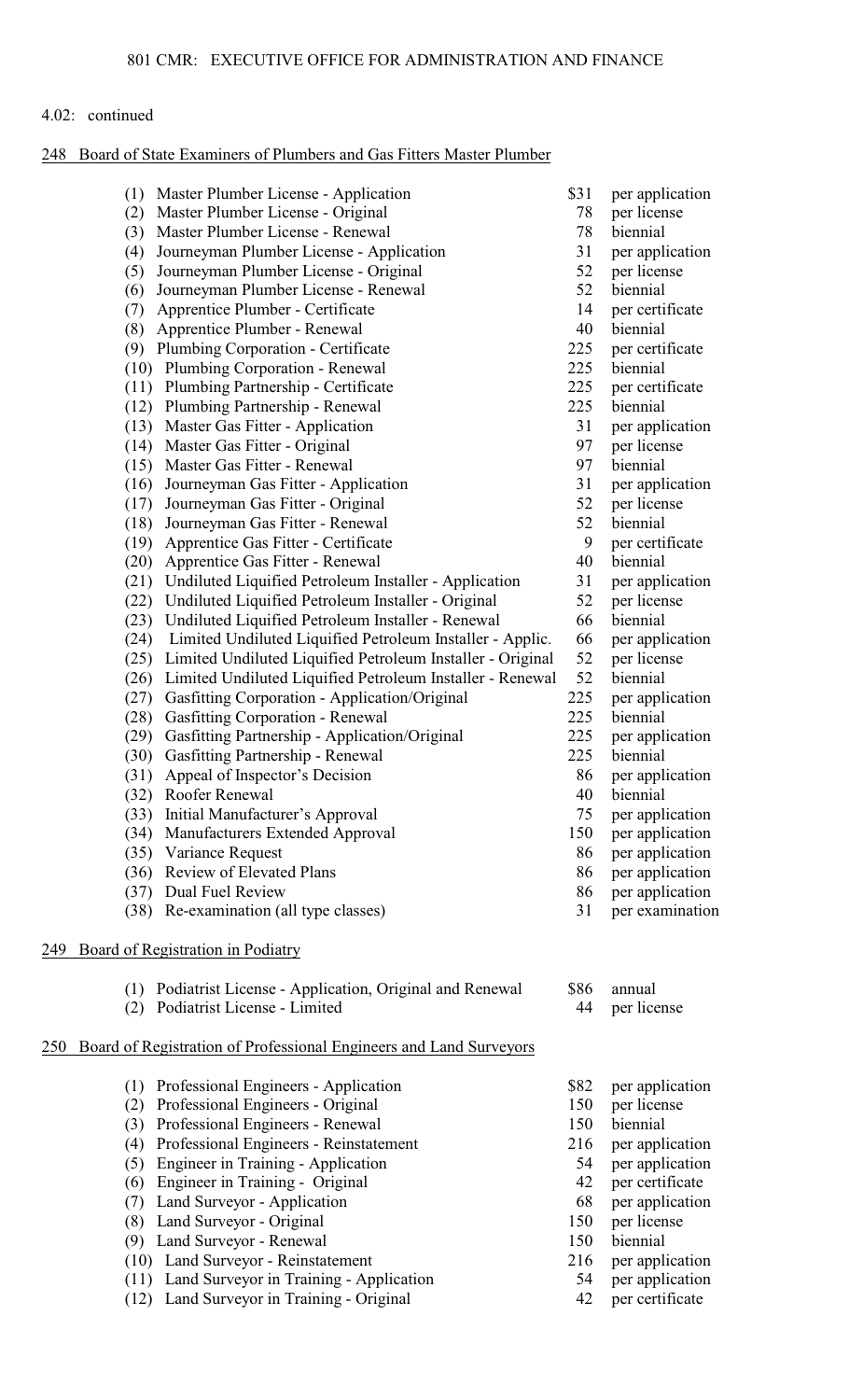# 251 Board of Registration of Psychologists

|     | Initial Application<br>Initial License             | \$150<br>270 | per application<br>per license |
|-----|----------------------------------------------------|--------------|--------------------------------|
| (3) | Renewal                                            | 270          | biennial                       |
| (4) | Health Service Provider Fee                        | 225          | per application                |
|     | 252 Board of Public Accountancy                    |              |                                |
|     | CPA Exam Withdrawal Fee (Board Approved)           | \$66         | per exam                       |
|     | CPA Exam - Out of State Proctor Fees               | 66           | per exam                       |
| (3) | Certified Public Accountant - Application/Original | 175          | per application                |
| (4) | Certified Public Accountant - Renewal              | 161          | biennial                       |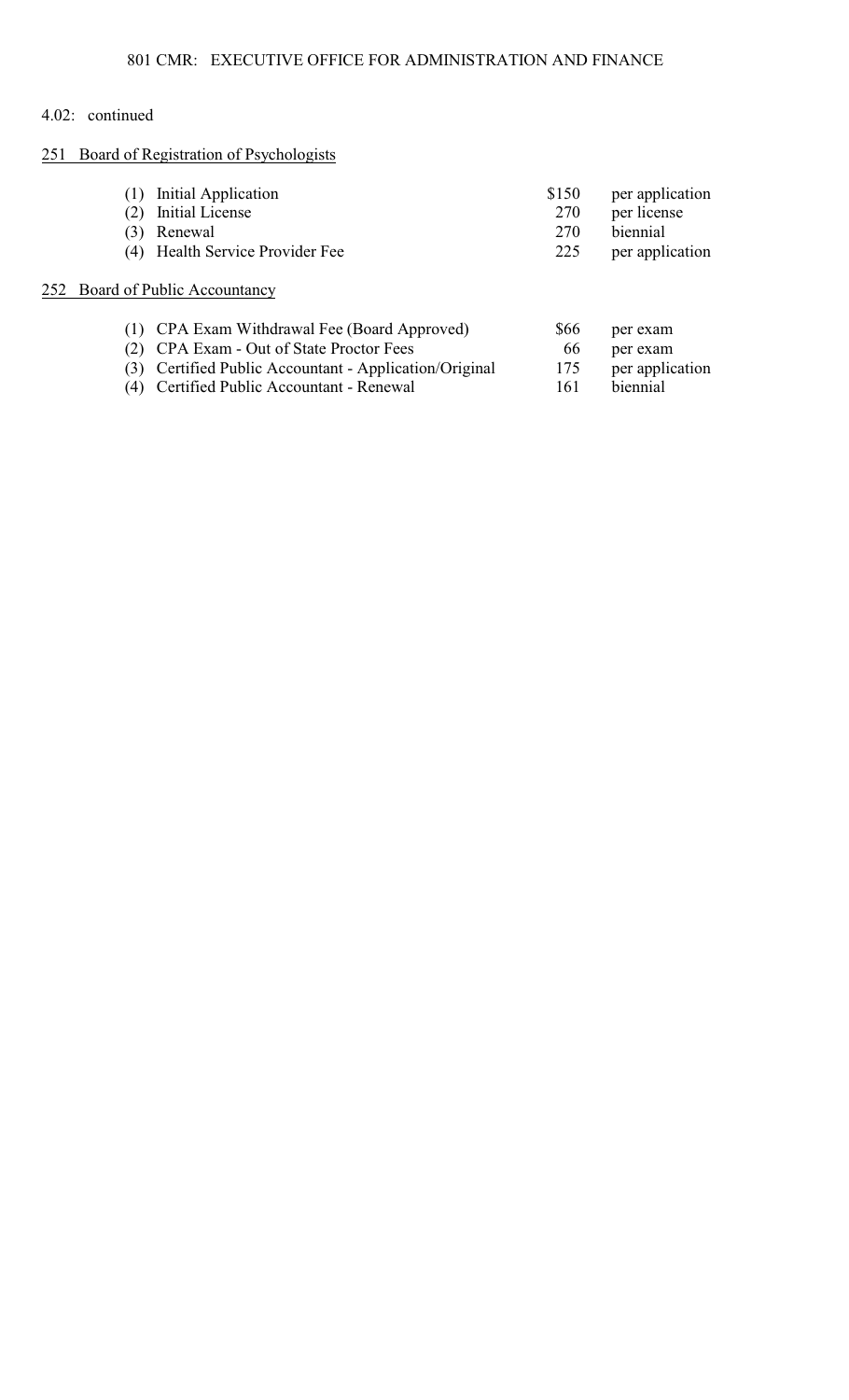|     | CPA - Additional Reciprocity Charge<br>(5)                           | \$324     | per application |
|-----|----------------------------------------------------------------------|-----------|-----------------|
|     | CPA Partnership and Corporation Registration-Original<br>(6)         | 351       | per license     |
|     | CPA Partnership and Corporation Registration-Renewal<br>(7)          | 324       | biennial        |
|     | Public Accountant - Application/Original<br>(8)                      | 175       | per application |
|     | Public Accountant - Renewal<br>(9)                                   | 161       | biennial        |
|     | (10) Public Acct. Partnership & Corp. Registration - Original        | 351       | per license     |
|     | (11) Public Acct. Partnership & Corp. Registration - Renewal         | 324       | biennial        |
|     | (12) CPA Examination Fee                                             | 40        | per examination |
|     | (13) CPA Re-examination Fee                                          | 52        | per examination |
| 253 | Board of Registration of Radio and Television Technicians            |           |                 |
|     | Master Technician License - Appl., Original and Renewal<br>(1)       | \$31      | annual          |
|     | Technician License - Appl., Original and Renewal<br>(2)              | 20        | annual          |
|     | Learner's Permit<br>(3)                                              | 16        | per 3 years     |
| 254 | Board of Registration of Real Estate Brokers and Salesmen            |           |                 |
|     | Real Estate Salesman License - Application<br>(1)                    | \$31      | per application |
|     | Real Estate Salesman License - Original<br>(2)                       | 78        | *per license    |
|     | Real Estate Salesman License - Renewal (Active&Inactive)<br>(3)      | 78        | *biennial       |
|     | Real Estate Broker, Corporate/Partnership License - Appl.<br>(4)     | 52        | per application |
|     | Real Estate Brokers License - Original<br>(5)                        | 117       | *per license    |
|     | Real Estate Brokers License - Renewal (Active & Inactive) 117<br>(6) |           | *biennial       |
|     | Corporate/Partnership License - Orig., Temporary<br>(7)              |           |                 |
|     | and Renewal 196                                                      | *biennial |                 |
|     | Real Estate Promotions Out of State - Original<br>(8)                | 675       | per license     |
|     | Real Estate Promotions Out of State-Renewal<br>(9)                   | 675       | annual          |
|     | (10) Real Estate Schools - Application                               | 62        | per application |
|     | (11) Real Estate Schools - Original                                  | 264       | per license     |
|     | (12) Real Estate Schools - Renewal                                   | 264       | biennial        |
|     | (13) Real Estate Schools - Branch - Original and Renewal             | 147       | biennial        |

\* In addition to the fees above, the Commonwealth is required to collect \$25 per salesman, broker and partnership/corporation license on behalf of the Department of Public Health for its lead paint education program.

# 255 Board of Registration of Sanitarians

| (1) Sanitarian License - Application/Original |     | \$66 per application |
|-----------------------------------------------|-----|----------------------|
| (2) Sanitarian License - Renewal              | 66. | annual               |
| (3) Reciprocity                               |     | 130 per application  |

# 256 Board of Registration in Veterinary Medicine

| $(1)$ Application \$117           | per application |                 |
|-----------------------------------|-----------------|-----------------|
| (2) Veterinary License - Original | 71              | per license     |
| (3) Veterinary License - Renewal  | 125             | annual          |
| (4) Jurisprudence Examination Fee | 155             | per examination |

## 258 Board of Registration of Social Workers

| (1) Licensed Independent Clinical Social Worker-Application<br>(2) Licensed Independent Clinical Social Worker - Original<br>(3) Licensed Independent Clinical Social Worker - Renewal<br>(4) Licensed Social Worker - Application<br>(5) Licensed Social Worker - Original<br>(6) Licensed Social Worker - Renewal | - S68<br>82<br>82<br>68<br>54<br>54<br>68 | per application<br>per license<br>biennial<br>per application<br>per license<br>biennial |
|---------------------------------------------------------------------------------------------------------------------------------------------------------------------------------------------------------------------------------------------------------------------------------------------------------------------|-------------------------------------------|------------------------------------------------------------------------------------------|
| (7) Licensed Certified Social Worker - Application<br>(8) Licensed Certified Social Worker - Original                                                                                                                                                                                                               | 68                                        | per application<br>per license                                                           |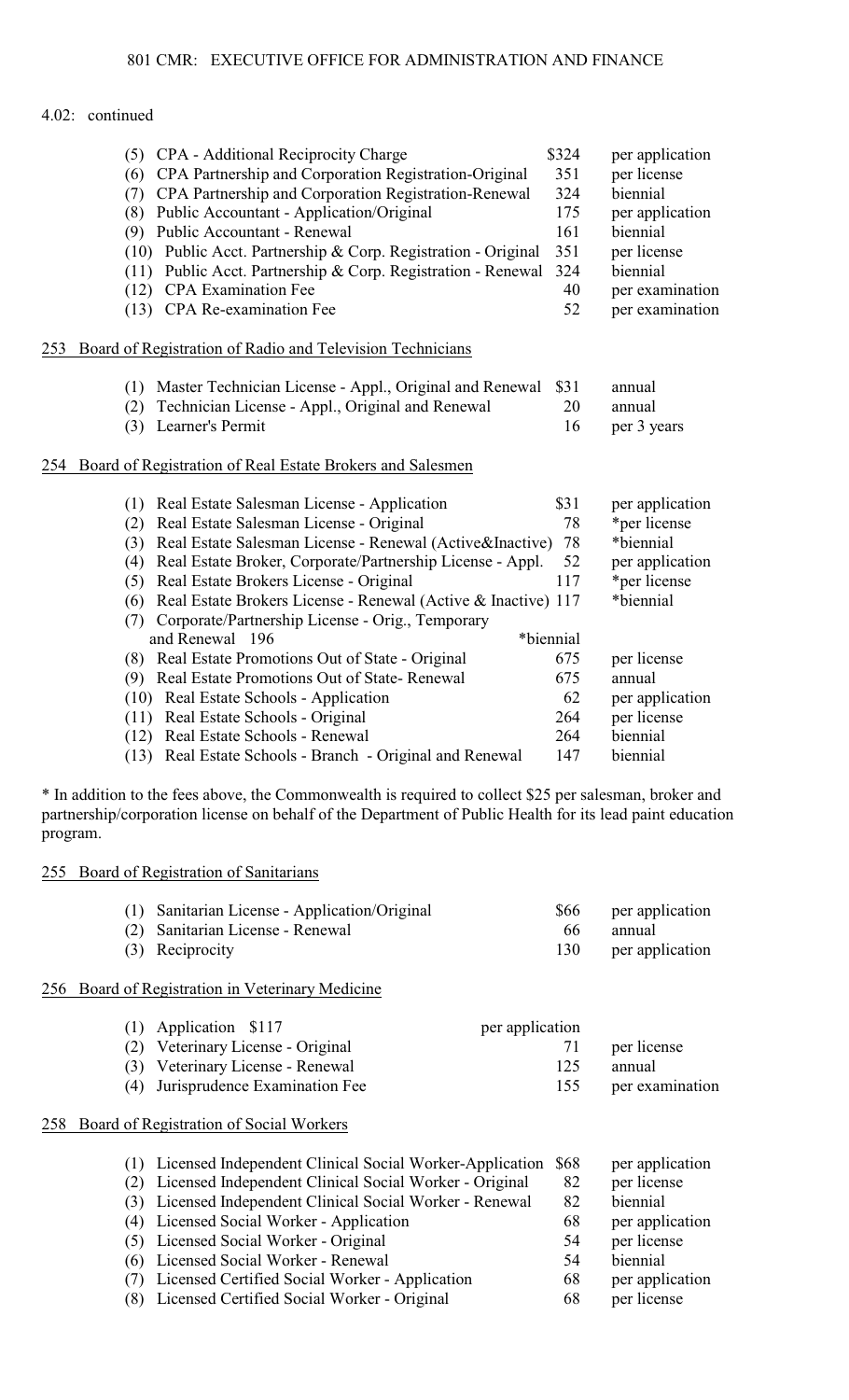| 259 | Board of Registration of Allied Health Professions<br>Physical Therapist License - Application/Original<br>(1)                | \$100      | per application                       |
|-----|-------------------------------------------------------------------------------------------------------------------------------|------------|---------------------------------------|
|     | Physical Therapist License - Renewal<br>(2)                                                                                   | 100        | biennial                              |
|     | Physical Therapist Assistant License - Application/Original 100<br>(3)                                                        |            | per application                       |
|     | Physical Therapist Assistant License - Renewal<br>(4)                                                                         | 100        | biennial                              |
|     | Occupational Therapist License - Application/Original<br>(5)                                                                  | 100        | per application                       |
|     | Occupational Therapist License - Renewal<br>(6)                                                                               | 100        | biennial                              |
|     | Occupational Therapist Assistant License - Appl./Original<br>(7)<br>Occupational Therapist Assistant License - Renewal<br>(8) | 100<br>100 | per application<br>biennial           |
|     | Athletic Trainers License - Application/Original<br>(9)                                                                       | 100        | per application                       |
|     | Athletic Trainers License - Renewal<br>(10)                                                                                   | 100        | biennial                              |
|     | Temporary License (all type classes except PT, PTA)<br>(11)                                                                   | 28         | per license                           |
|     | Endorsement - All type classes<br>(12)                                                                                        | 68         | per application                       |
|     | Allied Health Facility-Application/Original<br>(13)                                                                           | 300        | per application                       |
|     | Compliance Officer of Record<br>(14)<br>(15) Allied Health Facility Renewal                                                   | 50<br>150  | per change<br>per renewal/one<br>year |
| 260 | Board of Registrations of Speech-language Pathologists and Audiologists                                                       |            |                                       |
|     | Speech-language Pathologist - Application/Original<br>(1)                                                                     | \$68       | per application                       |
|     | Speech-language Pathologist - Renewal<br>(2)                                                                                  | 68         | biennial                              |
|     | Audiologist - Application/Original<br>(3)                                                                                     | 68         | per application                       |
|     | Audiologist - Renewal<br>(4)                                                                                                  | 68         | biennial                              |
|     | Speech-language pathologist assistant-Application/original<br>(5)<br>Speech-language pathologist assistant-Renewal<br>(6)     | 68<br>68   | per application<br>biennial           |
|     | Audiologist assistant-Application/original<br>(7)                                                                             | 68         | per application                       |
|     | Audiologist assistant-Renewal<br>(8)                                                                                          | 68         | biennial                              |
| 261 | Board of Respiratory Care                                                                                                     |            |                                       |
|     | Respiratory Therapist - Application and Limited Permit<br>(1)                                                                 | \$150      | per application                       |
|     | Respiratory Therapist - Original License<br>(2)                                                                               | 110        | per license                           |
|     | <b>Respiratory Therapist - Renewal</b><br>(3)                                                                                 | 110        | biennial                              |
| 262 | Board of Registration of Allied Mental Health Professionals                                                                   |            |                                       |
|     | Marriage and Family Therapist – Application<br>(1)                                                                            | \$117      | per application                       |
|     | Marriage and Family Therapist – Original<br>(2)                                                                               | 155        | per license                           |
|     | Marriage and Family Therapist - Renewal<br>(3)                                                                                | 155        | biennial                              |

- (4) Mental Health Counselor Application 117 per application
- (5) Mental Health Counselor Original 155 per license<br>
(6) Mental Health Counselor Renewal 155 biennial
- (6) Mental Health Counselor Renewal 155 biennial<br>
(7) Rehabilitation Counselor Application 117 per application
- (7) Rehabilitation Counselor Application 117 per application
- (8) Rehabilitation Counselor Original 155 per license
- (9) Rehabilitation Counselor Renewal 155 biennial
- (10) Educational Psychologist Application 117 per application (11) Educational Psychologist Original 155 per license
- (11) Educational Psychologist Original 155 per licen<br>
(12) Educational Psychologist Renewal 155 biennial (12) Educational Psychologist – Renewal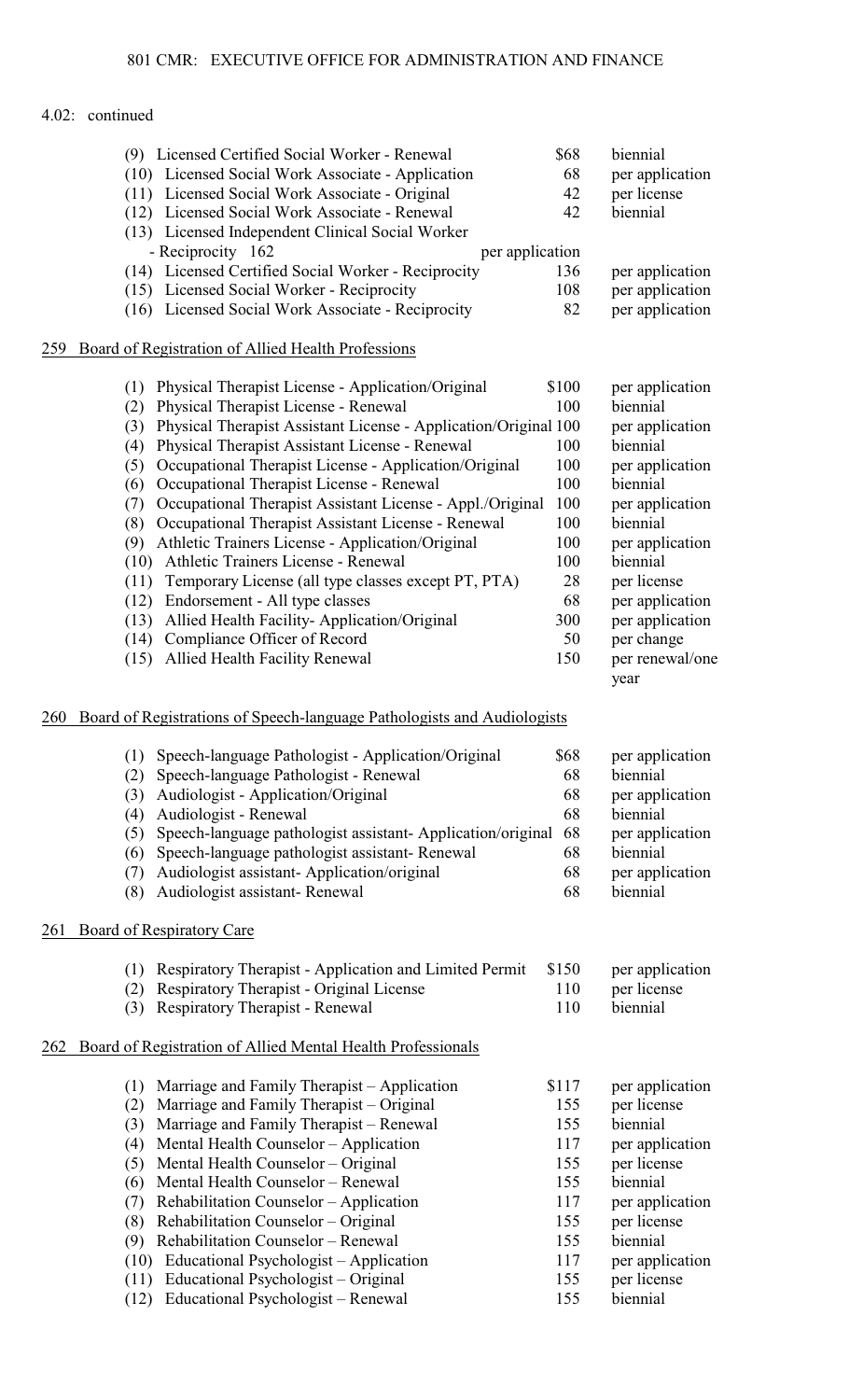## 262 Board of Registration of Allied Mental Health Professionals (continued)

|     | (13) | Applied Behavior Analyst - Application                  | \$117 | per application |
|-----|------|---------------------------------------------------------|-------|-----------------|
|     | (14) | Applied Behavior Analyst - Original                     | 155   | per license     |
|     | (15) | Applied Behavior Analyst - Renewal                      | 155   | biennial        |
|     | (16) | <b>Assistant Applied Behavior Analyst - Application</b> | 117   | per application |
|     | (17) | Assistant Applied Behavior Analyst - Original           | 155   | per license     |
|     | (18) | Assistant Applied Behavior Analyst - Renewal            | 155   | biennial        |
| 263 |      | Board of Registration of Physicians Assistants          |       |                 |
|     | (1)  | Physician Assistant License – Application and Temporary | \$75  | per application |
|     | (2)  | Physician Assistant License – Original                  | 150   | per license     |
|     | (3)  | Physician Assistant License - Renewal                   | 150   | biennial        |
| 264 |      | <b>Board of Real Estate Appraisers</b>                  |       |                 |
|     | (1)  | $T^{\text{rainee}} - \text{Application}$                | \$113 | per application |
|     | (2)  | Trainee – Original                                      | 170   | per license     |
|     | (3)  | Trainee - Renewal                                       | 170   | per 3 years     |
|     | (4)  | Certified General – Application                         | 338   | per application |
|     | (5)  | Certified General – Original                            | 405   | *per license    |
|     | (6)  | Certified General - Renewal                             | 405   | *per 3 years    |
|     | (7)  | Certified Residential - Application                     | 338   | per application |
|     | (8)  | Certified Residential – Original                        | 405   | *per license    |
|     | (9)  | Certified Residential - Renewal                         | 405   | *per 3 years    |
|     | (10) | State Licensed – Application                            | 338   | per application |
|     | (11) | State Licensed – Original                               | 405   | *per license    |
|     | (12) | State Licensed - Renewal                                | 405   | *per 3 years    |
|     | (13) | Temporary License (all categories except Trainee)       | 150   | per license     |
|     | (14) | Continuing Education Course Approval – Original         | 170   | per provider    |
|     | (15) | Continuing Education Course Approval – Renewal          | 170   | per 3 years     |
|     | (16) | Primary Education Course Approval                       | 338   | per provider    |
|     | (17) | Primary Education Course Approval – Renewal             | 338   | per 3 years     |

\* In addition to the above fees, the Commonwealth is required to collect \$25.00 per year per Certificate Holder or Licensee on behalf of the federal government

## 265 Board of Registration of Hearing Instrument Specialists

| (1)        | Hearing Instrument Specialist - Application                                                        | \$130 | per application          |
|------------|----------------------------------------------------------------------------------------------------|-------|--------------------------|
| (2)        | Hearing Instrument Specialist - Original                                                           | 130   | per license              |
| (3)        | Hearing Instrument Specialist - Renewal                                                            | 130   | biennial                 |
| (4)        | Hearing Instrument Specialist - Apprentice Registration                                            | 66    | per registration         |
|            | 266 Board of Registration of Home Inspectors                                                       |       |                          |
| (1)<br>(2) | Home Inspector - Application/Original License<br>Home Inspector - Reciprocity Application/Original | \$338 | per application          |
|            | License                                                                                            | 338   | per application          |
| (3)        | Home Inspector - Renewal                                                                           | 225   | per renewal/<br>biennial |
| (4)        | Associate Home Inspector - Application/Original License                                            | 225   | per application          |
| (5)        | Temporary Home Inspector - Application/Original License 225                                        |       | per application          |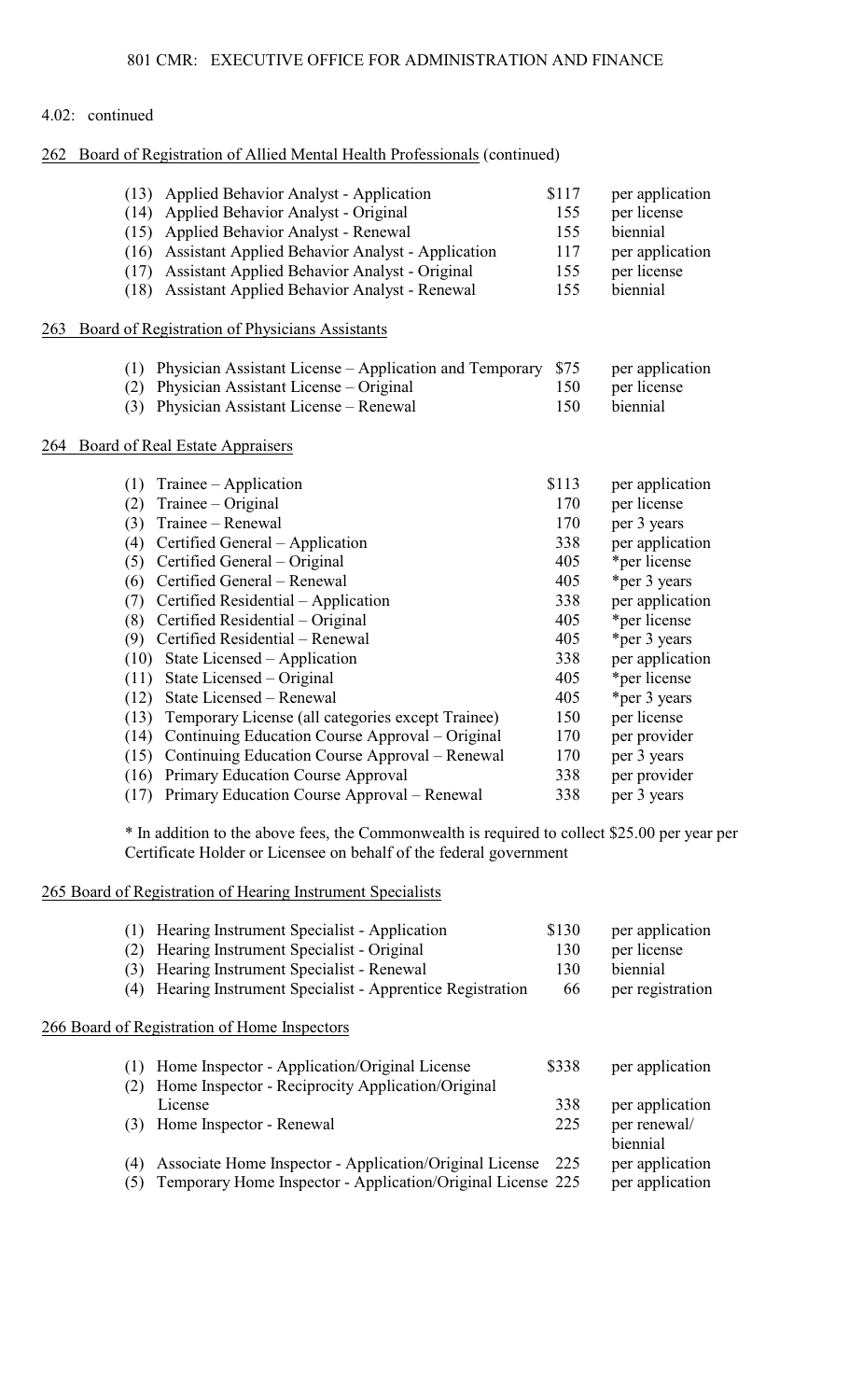|                 |     | <u>001 CIVIN. – EAECO ITVE OFFICE FON ADIVITIVISTNATION AND FINANCE</u>                                        |       |                                      |
|-----------------|-----|----------------------------------------------------------------------------------------------------------------|-------|--------------------------------------|
| 4.02: continued |     |                                                                                                                |       |                                      |
|                 |     | 267 Board of Registration of Dieticians and Nutritionists                                                      |       |                                      |
|                 | (2) | (1) Dietician/Nutritionist - Application/Original License<br>Dietician/Nutritionist - Reciprocity Application/ | \$196 | per application                      |
|                 |     | Original License                                                                                               | 196   | per application                      |
|                 | (3) | Dietician/Nutritionist - Renewal                                                                               | 130   | per renewal/ biennial                |
|                 |     | 268 Board of Registration of Perfusionists                                                                     |       |                                      |
|                 |     | (1) Perfusionist - Application/Original License                                                                | \$225 | per application                      |
|                 | (2) | Perfusionist - Reciprocity Application/Original License                                                        | 225   | per application                      |
|                 |     | (3) Perfusionist - Renewal                                                                                     | 150   | per renewal/ biennial                |
|                 | (4) | Perfusionist - Provisional Application/Original License                                                        | 225   | per application                      |
|                 |     | 269 Board of Registration of Massage Therapy                                                                   |       |                                      |
|                 | (1) | Massage Therapist (all type classes) – Application/Original                                                    |       |                                      |
|                 |     | License                                                                                                        | \$225 | per application                      |
|                 | (2) | Massage Therapist (all type classes) - Reciprocity Application/                                                |       |                                      |
|                 |     | Original License                                                                                               | 225   | per application                      |
|                 | (3) | Massage Therapist (all type classes) – License Renewal                                                         | 150   | per renewal/annual                   |
|                 | (4) | Massage Therapist Instructor - Application/Original License                                                    | 225   | per application                      |
|                 | (5) | Massage Therapist Instructor - License Renewal                                                                 | 150   | per renewal/annual                   |
|                 | (6) | Solo Therapist Establishment (all type classes) –                                                              |       |                                      |
|                 |     | Application/Original                                                                                           | 50    | per application                      |
|                 | (7) | Solo Therapist Establishment (all type classes) –                                                              |       |                                      |
|                 |     | License Renewal                                                                                                | 50    | per renewal/annual                   |
|                 |     | (8) Multiple Therapists Establishment (all type classes) –                                                     |       |                                      |
|                 |     | Application/Original License                                                                                   | 150   | per application                      |
|                 | (9) | Multiple Therapists Establishment (all type classes) -                                                         |       |                                      |
|                 |     | License Renewal                                                                                                | 150   | per renewal/annual                   |
|                 |     | 270 Board of Registration of Genetic Counselors                                                                |       |                                      |
|                 | (1) | Application for Provisional License/Provisional License                                                        | \$300 | per application                      |
|                 | (2) | Renewal of Provisional License (one two-year renewal)                                                          | 300   | per one renewal                      |
|                 | (3) | Application for Full License/Full License                                                                      | 300   | per application                      |
|                 | (4) | Renewal of Full License (biennial)                                                                             | 300   | per renewal/biennial                 |
|                 |     | 271 Board of Examiners of Sheet Metal Workers                                                                  |       |                                      |
|                 | (1) | Master Sheet Metal Worker (all type classes)                                                                   | \$175 | per application/                     |
|                 |     |                                                                                                                |       | original license                     |
|                 | (2) | Master Sheet Metal Worker (all type classes) - Renewal                                                         | 100   | biennial                             |
|                 | (3) | Journeyperson Sheet Metal Worker (all type classes)                                                            | 155   | per application/                     |
|                 |     | Journeyperson Sheet Metal Worker (all type classes) - Renewal                                                  | 80    | original license<br>biennial         |
|                 | (4) |                                                                                                                | 65    |                                      |
|                 | (5) | Apprentice Sheet Metal Worker (all type classes)                                                               |       | per application/<br>original license |
|                 | (6) | Apprentice Sheet Metal Worker (all type classes) - Renewal                                                     | 40    | biennial                             |
|                 | (7) | Sheet Metal Instructor (all type classes)                                                                      | 75    | per application/                     |
|                 |     |                                                                                                                |       |                                      |

- ense
	- ense
	- original license
- (8) Sheet Metal Instructor (all type classes) Renewal 50 biennial<br>
(9) Sheet Metal Business (all type classes) 225 per application/
- (9) Sheet Metal Business (all type classes)  $225$ original license
- (10) Sheet Metal Business (all type classes) Renewal 225 biennial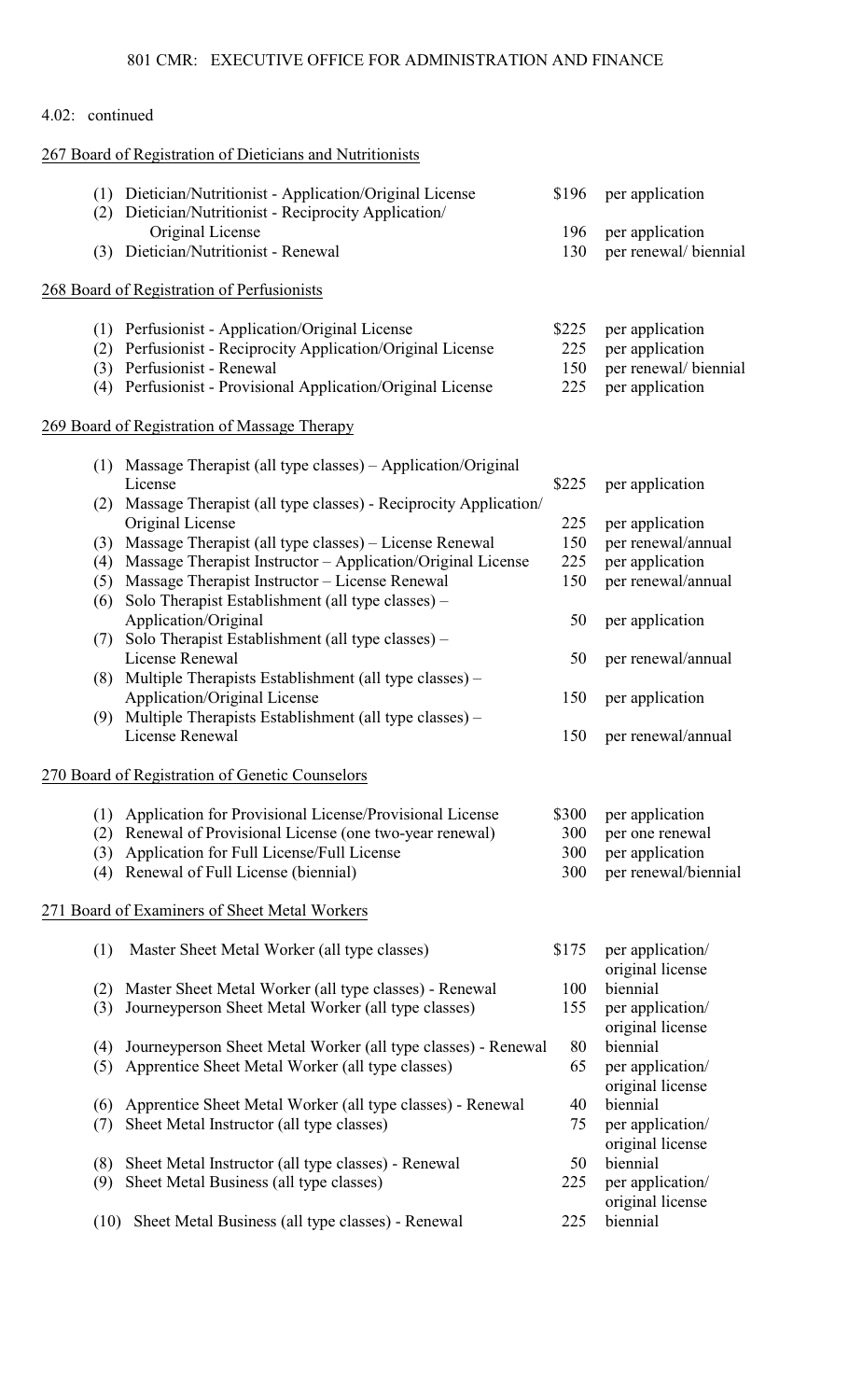# 271 Board of Examiners of Sheet Metal Workers (continued)

|     | Sheet Metal School (all type classes)<br>(11)                                                                                        | \$300             | per application/<br>original license           |
|-----|--------------------------------------------------------------------------------------------------------------------------------------|-------------------|------------------------------------------------|
|     | Sheet Metal School (all type classes) - Renewal<br>(12)<br>Appeal/Variance Request (all types)<br>(13)<br>Permit (all types)<br>(14) | 300<br>100<br>100 | biennial<br>per application<br>per application |
| 272 | Board of Certification of Community Health Workers                                                                                   |                   |                                                |
|     | Community Health Worker Certification<br>(1)                                                                                         | \$35              | per application/<br>original                   |
|     | Community Health Worker Certification – Renewal<br>(2)                                                                               | 35                | certification<br>biennial                      |
| 273 | Board of Registration in Naturopathy                                                                                                 |                   |                                                |
|     | Naturopathic Doctor License<br>(1)                                                                                                   | \$600             | per application/<br>original license           |
|     | Naturopathic Doctor License - Renewal<br>(2)                                                                                         | 600               | biennial                                       |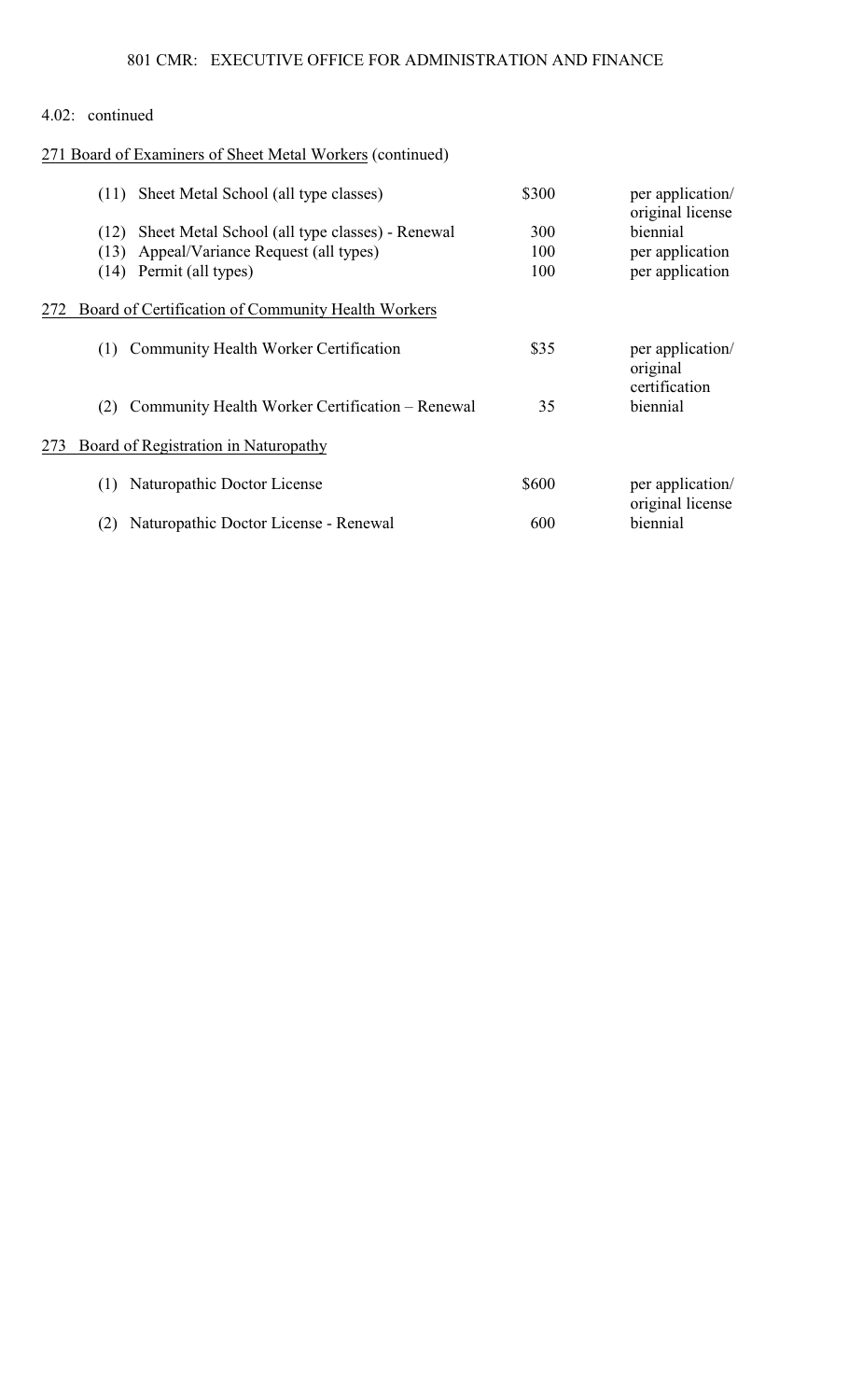# 302 Department of Conservation and Recreation

|     | (1) Harvesting of Timber                                                 |              |                  |
|-----|--------------------------------------------------------------------------|--------------|------------------|
|     | (a) Massachusetts residents                                              | \$15         | annual           |
|     | (b) Nonresidents of Massachusetts                                        | 30           | annual           |
| (2) | Forester Licensing Fee                                                   |              |                  |
|     | (a) Initial application fee                                              | 100          |                  |
|     | (b) Annual renewal fee                                                   | 50           |                  |
| (3) | Dam Safety                                                               |              |                  |
|     | (a) First time dam registration                                          | 75           |                  |
|     | (b) Dam registration after transfer to new                               |              |                  |
|     | dam owner after real estate transaction                                  | 50           |                  |
|     | (c) Chapter 253 Dam Safety Permits                                       |              |                  |
|     | 1. Application to construct, materially alter, perform major             |              |                  |
|     | repairs, breach, or remove dam                                           | 50           |                  |
|     | 2. Review and issuance of permit for dam construction project            |              |                  |
|     | with total engineer and construction costs up to \$100,000               | 250          |                  |
|     | 3. Review and issuance of permit for dam construction project            |              |                  |
|     | with total engineer and construction costs of \$100,001 through          |              |                  |
|     | \$500,000                                                                | 500          |                  |
|     | 4. Review and issuance of permit for dam construction project            |              |                  |
|     | with total engineer and construction costs of \$500,001 through          |              |                  |
|     | \$1,000,000                                                              | 750          |                  |
|     | 5. Review and issuance of permit for dam construction project            |              |                  |
|     | with total engineer and construction costs of over \$1,000,000           | 1000         |                  |
|     | (d) Dam safety emergency inspection and inspections of unsafe            |              |                  |
|     | noncompliant dams                                                        | up to \$1000 |                  |
|     | [Exclusions: The Commonwealth, its agencies, authorities                 |              |                  |
|     | and political subdivisions, including municipalities, are                |              |                  |
|     | exempt from the payment of fees in this subsection (d).]                 |              |                  |
| (4) | Camping Fees (all rates are per site or service, unless otherwise noted) |              |                  |
|     | (a) Coastal campsite, nonresident                                        | 70           | per day          |
|     | (b) Coastal campsite, MA resident                                        | 22           | per day          |
|     | (c) Inland campsite, nonresident                                         | 55           | per day          |
|     | (d) Inland campsite, MA resident                                         | 17           | per day          |
|     | (e) Limited service campsite, nonresident                                | 40           | per day          |
|     | Limited service campsite, MA resident<br>(f)                             |              | 14 per day       |
|     | Primitive campsite, nonresident<br>(g)                                   | 20           | per day          |
|     | (h) Primitive campsite, MA resident                                      | 8            | per day          |
|     | (i) Bike in/hike in campsite                                             | 8            | per day          |
|     | (j) Electric utility hook-up                                             | 6            | per day          |
|     | (k) Water utility hook-up                                                | 4            | per day          |
|     | Sewer utility hook-up<br>(1)                                             | 5            | per day          |
|     | Group campsites, MA resident<br>(m)                                      | 35           | per day for 1-25 |
|     |                                                                          |              | persons; more    |
|     |                                                                          |              | than 25 persons, |
|     |                                                                          |              | \$1 per person   |
|     |                                                                          |              | per day          |
|     | Group campsites, nonresident<br>(n)                                      | 100          | per day for 1-25 |
|     |                                                                          |              | persons; more    |
|     |                                                                          |              | than 25 persons, |
|     |                                                                          |              | \$2 per person   |
|     |                                                                          |              | per day          |
|     | Safari field camping<br>(0)                                              | 20           | per unit per day |
|     | Cabin - one-room, nonresident<br>(p)                                     | 130          | per day          |
|     | (q) Cabin - one-room, MA resident                                        | 50           | per day          |
|     | Cabin - two-room, nonresident<br>(r)                                     | 150          | per day          |
|     | Cabin - two-room, MA resident<br>(s)                                     | 60           | per day          |
|     | Cabin - three-room, nonresident<br>(t)                                   | 170          | per day          |
|     | (u) Cabin - three-room, MA resident                                      | 75           | per day          |
|     | (v) Yurt - small, nonresident                                            | 120          | per day          |
|     | Yurt - small, MA resident<br>(w)                                         | 45           | per day          |
|     | Yurt - large, nonresident<br>(x)                                         | 140          | per day          |
|     |                                                                          |              |                  |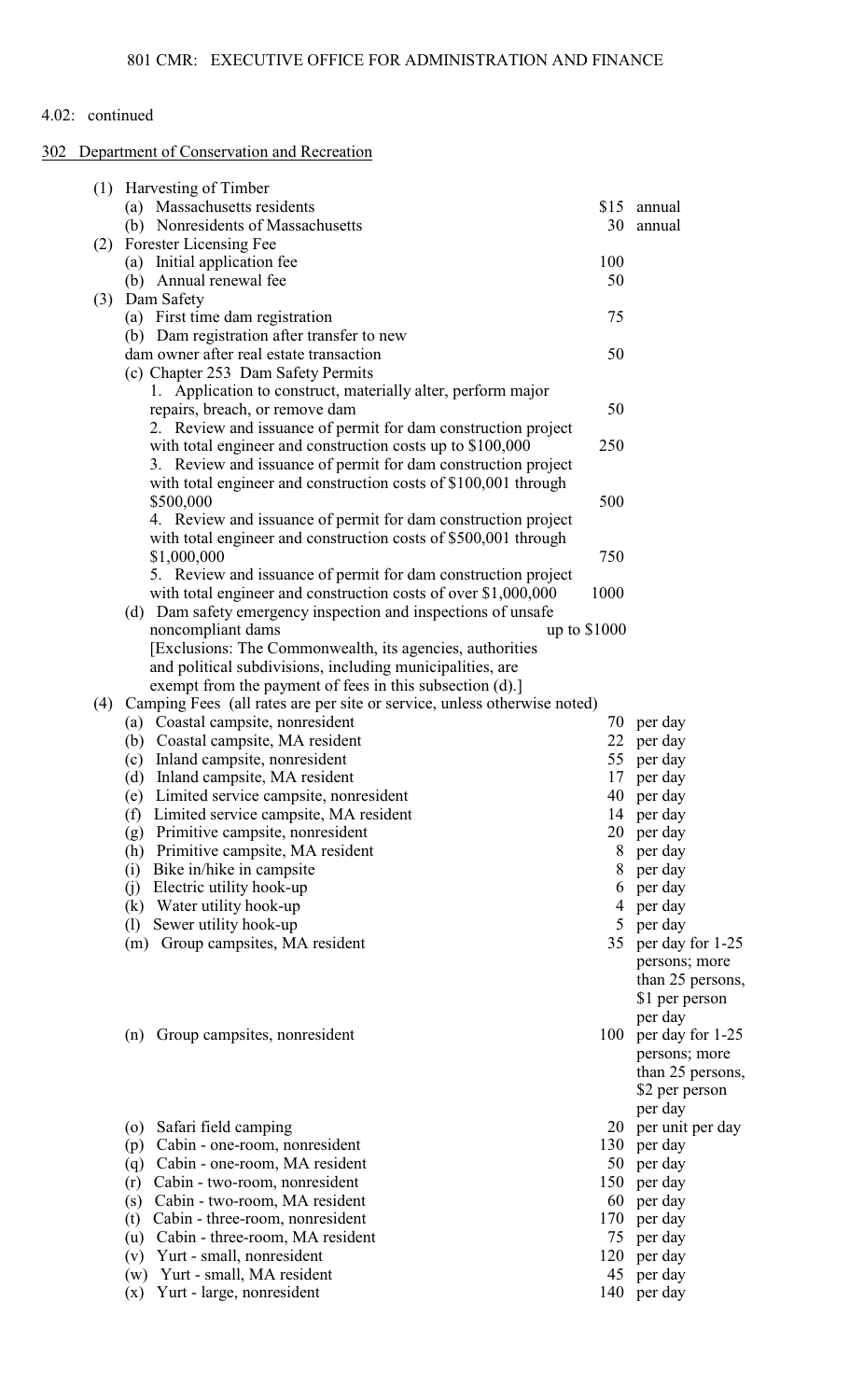|     | Yurt - large, MA resident<br>(y)                       | \$55   | per day              |
|-----|--------------------------------------------------------|--------|----------------------|
|     | Yurt/Cabin - group, nonresident<br>(z)                 | 230    | per day              |
|     | Yurt/Cabin - group, MA resident<br>(aa)                | 90     | per day              |
|     | Day visitor parking<br>(bb)                            | 8      | per vehicle per day  |
|     | Dump station use (non-campers)<br>(cc)                 | 20     | per day              |
|     | (dd)<br>Firewood                                       |        | up to \$7 per bundle |
|     | Reservation cancellation/transfer<br>(ee)              | 10     |                      |
|     | (ff)<br>Coin-operated shower                           | .25    | per three minutes    |
| (5) | Parking - Day Use                                      |        |                      |
|     | Car - ocean beaches, nonresident<br>(a)                | 40     | per day              |
|     | Car - ocean beaches, MA resident<br>(b)                |        | up to \$12 per day   |
|     | Car - inland beaches, nonresident<br>(c)               | 30     | per day              |
|     | (d)<br>Car - inland beaches, MA resident               | 8      | per day              |
|     | Car - scenic and historic areas, nonresident<br>(e)    | 20     | per day              |
|     | Car - scenic and historic areas, MA resident<br>(f)    |        | up to \$5 per day    |
|     | Bus - ocean beaches<br>(g)                             | 50     | per day              |
|     | Bus - inland beaches, scenic and historic areas<br>(h) | 35     | per day              |
|     | (i)<br>Youth group bus pass - single visit             | 20     |                      |
|     | Youth group bus pass - ten visits<br>(j)               | 120    |                      |
|     | Season pass, MA resident<br>$\left( \mathrm{k}\right)$ | 60     | per season           |
|     | (1)<br>Season pass - second vehicle                    | 25     | per season           |
|     | Commuter parking (designated locations)<br>(m)         |        | up to \$10 per day   |
|     | Hourly parking rate<br>(n)                             | \$1.25 | per day              |
|     |                                                        |        |                      |

(o) Special Rates:

1. Senior Citizens. Day Use Parking fees shall be waived for all Massachusetts senior citizens displaying a current and valid Massachusetts State Parks and Recreation Senior Citizen Pass. Passes shall be provided for a one-time fee of \$10 per pass. Senior Citizen passes shall be issued at DCR forests, parks, and reservations where parking fees are collected and at DCR regional offices. All Massachusetts residents 62 years of age or older are eligible to receive the Massachusetts State Parks and Recreation Senior Citizen Pass upon presentation of a duly issued Massachusetts driver's license or other suitable documentation of age and residence.

2. Handicapped Person or Disabled Veteran. A disabled veteran or a handicapped person whose vehicle bears the distinctive type number plate or designated handicapped hang tag authorized by M.G.L. c. 90 shall not be required to pay the day use parking fees imposed under 801 CMR 4.02[302](5)(a), (b), (c), (d), (e) and/or (f).

(6) Special Services and Facilities

| (a) | Small picnic pavilion                           | 65  | per day             |
|-----|-------------------------------------------------|-----|---------------------|
| (b) | Large picnic pavilion                           | 175 | per day             |
| (c) | Group picnic area                               | 50  | per day             |
| (d) | Meeting or function room; recreational building | 50  | per 4-hour period   |
| (e) | Swimming pool rental                            | 50  | per hour            |
|     | <b>Cass Recreation Center:</b>                  |     |                     |
|     | Half arena                                      | 25  | per hour (\$100 per |
|     |                                                 |     | day max)            |
|     | 2. Full arena                                   | 50  | per hour (\$200 per |
|     |                                                 |     | day max)            |
|     | 3. Entire facility                              | 100 | per hour (\$500 per |
|     |                                                 |     | day max)            |

#### (g) Athletic fields

2. Electrical surcharge

[Rental periods: 9:00 A.M.-12:00 P.M.; 12:00 P.M.-3:00 P.M.; 3:00 P.M.-5:00 P.M.; 5:00 P.M.-7:00 P.M.; 7:00 P.M.-9:00 P.M.; 9:00 P.M.-11:00 P.M. (late evening field use may only be scheduled on lighted fields and when neighborhood disturbance is not a concern)] 1. Daily rental

|    | per rental period   |
|----|---------------------|
| 50 | per hour electrical |
|    | charge is added for |
|    | use of field lights |
|    | (for daily and      |
|    | seasonal rentals)   |
|    |                     |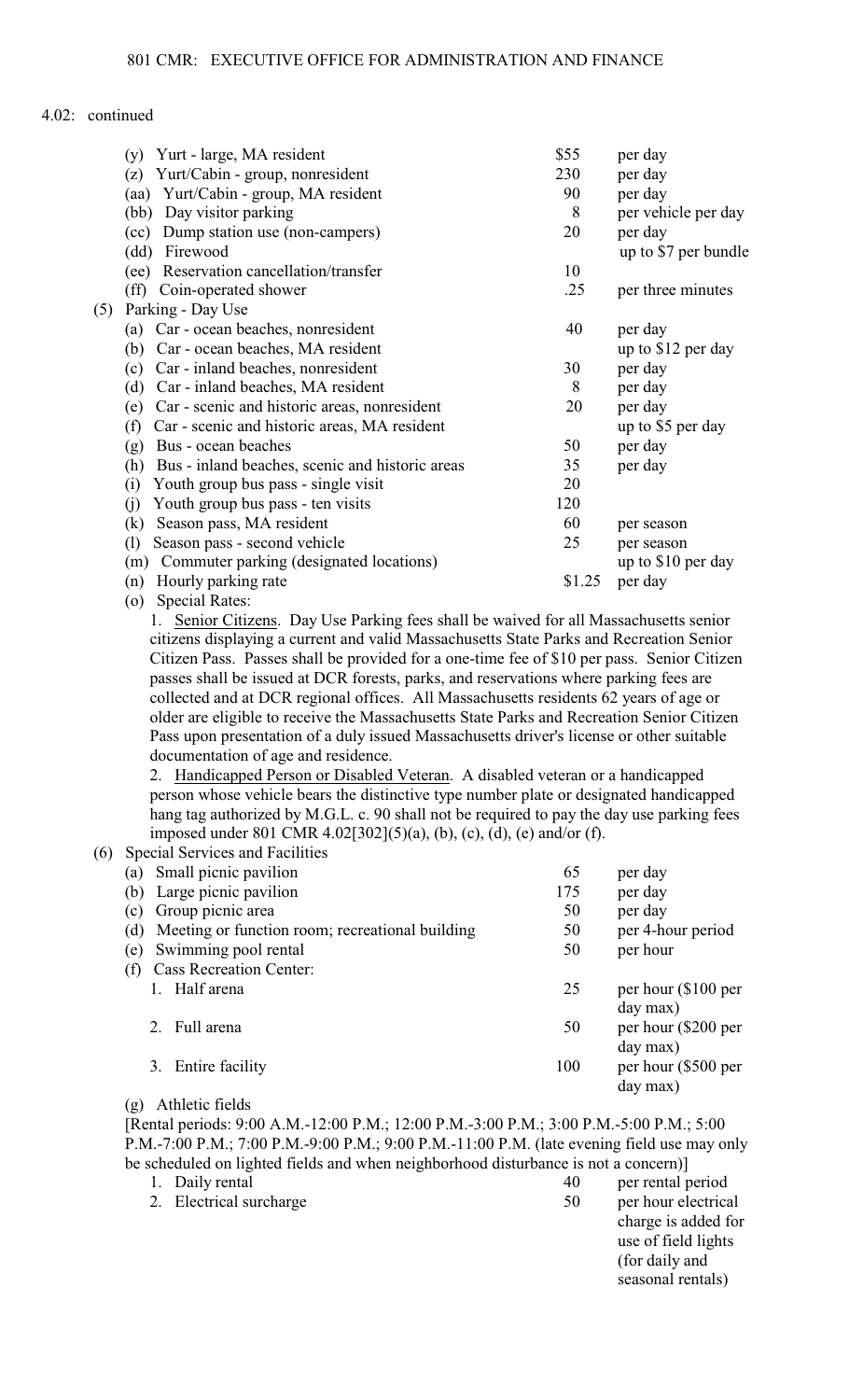|     |     | 3. Seasonal rental                                                                                                                                                                                                                                                       | \$200 | per field per rental<br>period for the season |
|-----|-----|--------------------------------------------------------------------------------------------------------------------------------------------------------------------------------------------------------------------------------------------------------------------------|-------|-----------------------------------------------|
|     |     | [Note: a season is approximately ten weeks in length and varies due to weather and other<br>factors. Sports seasons generally are spring (early April to mid-June), summer (mid-June<br>to late August), and fall (late August to early November). Rules and regulations |       |                                               |
|     |     | pertaining to the use of DCR athletic field are at 302 CMR 12.00: Parks and<br>Recreation.]                                                                                                                                                                              |       |                                               |
|     |     | (h) Outdoor event venue rentals (commercial applicants)                                                                                                                                                                                                                  |       |                                               |
|     |     | 1. Small event (100-500 people)                                                                                                                                                                                                                                          | 250   | per day                                       |
|     |     | 2. Mid-size event (501-1,500 people)                                                                                                                                                                                                                                     | 1000  | per day                                       |
|     |     | 3. Large event (1,501-10,000 people)                                                                                                                                                                                                                                     | 2000  | per day                                       |
| (7) |     | Marine Activities                                                                                                                                                                                                                                                        |       |                                               |
|     |     | (a) Non-commercial floats and piers located on lakefronts                                                                                                                                                                                                                | 100   | annual                                        |
|     | (b) | Non-commercial moorings for boats on lakes                                                                                                                                                                                                                               | 80    | annual                                        |
|     |     | (c) Non-commercial moorings in Charles River Basin                                                                                                                                                                                                                       | 6     | per foot per season                           |
|     |     | (d) Non-commercial swimming floats on lakefronts                                                                                                                                                                                                                         | 60    | annual                                        |
|     |     | (e) Commercial docking permit                                                                                                                                                                                                                                            | 250   | annual                                        |
| (8) |     | Cottages and Structures                                                                                                                                                                                                                                                  |       |                                               |
|     |     | (a) Myles Standish State Forest - Fearings Pond                                                                                                                                                                                                                          | 1620  | annual                                        |
|     |     | (b) Myles Standish State Forest - College Pond, Curlew Pond,                                                                                                                                                                                                             |       |                                               |
|     |     | Rocky Pond, Widgeon Pond                                                                                                                                                                                                                                                 | 3800  | annual                                        |
|     |     | (c) Ashmere Lake - cottage                                                                                                                                                                                                                                               | 900   | annual                                        |
|     |     | (d) Peddocks Island, Boston Harbor Islands - Cottage                                                                                                                                                                                                                     | 400   | annual                                        |
| (9) |     | <b>Ice Skating Rinks</b>                                                                                                                                                                                                                                                 |       |                                               |
|     |     | (a) DCR-operated Rinks                                                                                                                                                                                                                                                   |       |                                               |
|     |     | 1. Peak Hour Ice Rentals:                                                                                                                                                                                                                                                |       |                                               |
|     |     | i. Youth hockey organizations - large rink only                                                                                                                                                                                                                          |       | 200 per 50-minute period                      |
|     |     | ii. Youth hockey organizations - large and small rink                                                                                                                                                                                                                    |       | 225 per 50-minute period                      |
|     |     | iii. Municipally-funded organizations and secondary<br>schools - large rink only                                                                                                                                                                                         |       | 200 per 50- minute period                     |
|     |     | iv. Municipally-funded organizations and                                                                                                                                                                                                                                 |       |                                               |
|     |     | Secondary schools - large and small rink                                                                                                                                                                                                                                 |       | 225 per 50-minute period                      |
|     |     | v. Individuals - large rink only                                                                                                                                                                                                                                         |       | 225 per 50-minute period                      |
|     |     | vi. Individuals - large and small rink                                                                                                                                                                                                                                   |       | 250 per 50-minute period                      |
|     |     | vii. Other organizations and commercial entities                                                                                                                                                                                                                         |       |                                               |
|     |     | - large rink only                                                                                                                                                                                                                                                        |       | 225 per 50-minute period                      |
|     |     | viii. Other organizations and commercial entities                                                                                                                                                                                                                        |       |                                               |
|     |     | - large and small rink                                                                                                                                                                                                                                                   |       | 250 per 50-minute period                      |
|     |     | ix. Rental of small ice rink only                                                                                                                                                                                                                                        |       | 80 per 50-minute period                       |
|     |     | x. Colleges and college-funded organizations                                                                                                                                                                                                                             |       |                                               |
|     |     | - large rink only                                                                                                                                                                                                                                                        |       | 225 per 50-minute period                      |
|     |     | xi. Colleges and college-funded organizations                                                                                                                                                                                                                            |       |                                               |
|     |     | - large and small rink                                                                                                                                                                                                                                                   |       | 250 per 50-minute period                      |
|     |     | For purposes of 801 CMR 4.02[302]: Department of Conservation and Recreation(9),                                                                                                                                                                                         |       |                                               |
|     |     | "peak" hours occur Monday through Friday from 3:00 P.M. to close; weekends and<br>holidays from 7:00 A.M. to close.                                                                                                                                                      |       |                                               |
|     |     | For purposes of 801 CMR 4.02[302]: Department of Conservation and Recreation(9),                                                                                                                                                                                         |       |                                               |
|     |     | rates are based on minimum 50-minute periods and will be pro-rated for longer                                                                                                                                                                                            |       |                                               |
|     |     | periods.                                                                                                                                                                                                                                                                 |       |                                               |
|     |     | 2. Off-peak Hour Ice Rink Rentals:                                                                                                                                                                                                                                       |       |                                               |
|     |     | i. Youth hockey organizations - large rink only                                                                                                                                                                                                                          |       | \$175 per 50 minute period                    |
|     |     | ii. Youth hockey organizations - large and small rink                                                                                                                                                                                                                    | 200   | per 50-minute period                          |
|     |     | iii. Municipally-funded organizations and                                                                                                                                                                                                                                |       |                                               |
|     |     | secondary schools - large rink only                                                                                                                                                                                                                                      |       | 175 per 50-minute period                      |
|     |     | iv. Municipally-funded organizations and                                                                                                                                                                                                                                 |       |                                               |
|     |     | secondary schools - large and small rink                                                                                                                                                                                                                                 |       | 200 per 50-minute period                      |
|     |     | v. Individuals - large rink only                                                                                                                                                                                                                                         | 200   | per 50-minute period                          |
|     |     |                                                                                                                                                                                                                                                                          |       |                                               |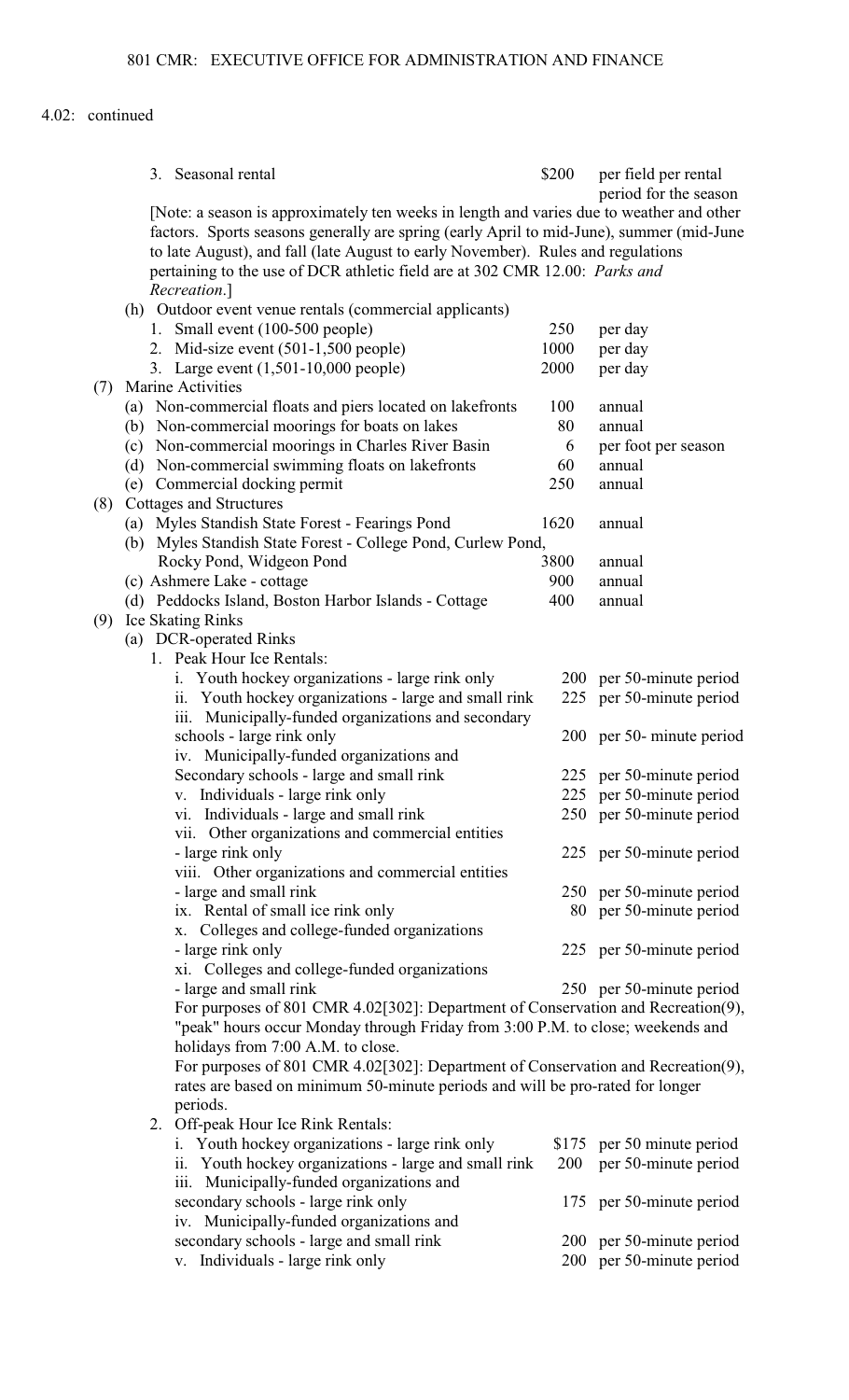|     | vi. Individuals - large and small rink<br>vii. Other organizations and commercial entities    |                | \$235 per 50-minute period       |
|-----|-----------------------------------------------------------------------------------------------|----------------|----------------------------------|
|     | - large rink only<br>viii. Other organizations and commercial entities                        |                | 200 per 50-minute period         |
|     | - large and small rink                                                                        |                | 235 per 50-minute period         |
|     | ix. Rental of small ice rink only                                                             |                | 80 per 50-minute period          |
|     | Colleges and college-funded organizations<br>X.                                               |                |                                  |
|     | - large rink only                                                                             |                | 200 per 50-minute period         |
|     | xi. Colleges and college-funded organizations                                                 |                |                                  |
|     | - large and small rink                                                                        |                | 235 per 50-minute period         |
|     | For purposes of 801 CMR 4.02[302]: Department of Conservation and Recreation(9),              |                |                                  |
|     | "off-peak" hours occur Monday through Friday before 3:00 P.M.; weekends and                   |                |                                  |
|     | holidays before 7:00 A.M.                                                                     |                |                                  |
|     | For purposes of 801 CMR 4.02[302]: Department of Conservation and Recreation(9),              |                |                                  |
|     | rates are based on minimum 50-minute periods and will be pro-rated for longer                 |                |                                  |
|     | periods                                                                                       |                |                                  |
|     | 3. Energy surcharge (April 15 <sup>th</sup> - October 31 <sup>st</sup> )                      |                | 25 per 50-minute period          |
|     | (applies to all usage)                                                                        |                |                                  |
|     | 4. Off-season facility rental (no ice)                                                        |                | 150 per event                    |
|     | (b) Public skating at rinks operating under permits                                           |                | up to \$5 per person per session |
|     | (10) Golf Courses (Leo J. Martin and Ponkapoag)                                               |                |                                  |
|     | (a) Season Tickets (season tickets honored at either/both golf courses)                       |                |                                  |
|     | 1. Seven-day Season Ticket                                                                    | 875            | annual                           |
|     | 2. Five-day Season Ticket (Mon. - Fri.)                                                       | 650            | annual                           |
|     | 3. Five-day Season Ticket for Seniors (Mon. - Fri.)                                           | 475            | annual                           |
|     | 4. Seven-day Season Ticket for Juniors                                                        | 175            | annual                           |
|     | (b) Greens Fees - Weekdays (non-holidays)                                                     |                |                                  |
|     | 1. 18 holes - Adults (Mon. - Thurs.)                                                          | 27             |                                  |
|     | 2. Nine holes - Adults (Mon. - Thurs.)                                                        | 19             |                                  |
|     | 3. 18 holes- Seniors (Mon. - Thurs.)                                                          | 17             |                                  |
|     | 4. Nine holes - Seniors (Mon.- Thurs.)                                                        | 15             |                                  |
|     | 5. 18 holes - Juniors (Mon. - Thurs.)                                                         | 10             |                                  |
|     | 6. Nine holes - Juniors (Mon. - Thurs.)                                                       | 8              |                                  |
|     | 7. Twilight $(2\frac{1}{2})$ hours before dusk $)$ (Mon. - Thurs.)                            | 12             |                                  |
|     | (c) Greens Fees - Weekends and Holidays                                                       |                |                                  |
|     | 18 holes - Fri., Sat., Sun., holidays<br>1.                                                   | 30             |                                  |
|     | 2. Nine holes - Fri., Sat., Sun., holidays                                                    | 19             |                                  |
|     | 3. Twilight (2 <sup>1</sup> / <sub>2</sub> hours before dusk) - Fri., Sat., Sun., holidays 12 |                |                                  |
|     | (d) Cart Rentals (all rates are per person)                                                   |                |                                  |
|     | 1. Special seasonal rates: April $1st$ - May $15th$ ; Sept. $15th$ - end of season            |                |                                  |
|     | Cart Rental + Greens Fee for 18 holes - Mon.-Thurs.<br>a.                                     | 35             |                                  |
|     | b. Cart Rental $+$ Greens Fee for nine holes - Mon.-Thurs. 22                                 |                |                                  |
| 2.  | 18 holes - Adult - Cart Rental Only                                                           | 15             |                                  |
| 3.  | Nine holes - Adult - Cart Rental Only                                                         | 8              |                                  |
| 4.  | 18 holes - Senior - Cart Rental Only                                                          | 14             |                                  |
|     | 5. Nine holes - Senior - Cart Rental Only                                                     | 7              |                                  |
| 6.  | Twilight (2½ hours before dusk) - Cart Rental Only                                            | 7              |                                  |
| (e) | Tournaments and Leagues                                                                       |                |                                  |
|     | Tournament Deposit (per event)<br>1.                                                          | 500            |                                  |
|     | 2. Weekday Tournament: Golf + Cart (per person)                                               | 39             |                                  |
|     | 3. Weekend/Holiday Tournament: Golf + Cart (per person)                                       | 49             |                                  |
| (f) | <b>Driving Range</b>                                                                          |                |                                  |
|     | 1. Warm-up Bucket (25 balls)                                                                  | 3              |                                  |
|     | 2. Small Bucket (60 balls)                                                                    | $\overline{7}$ |                                  |
|     | 3. Large Bucket (90 balls)                                                                    | 10             |                                  |
|     |                                                                                               |                |                                  |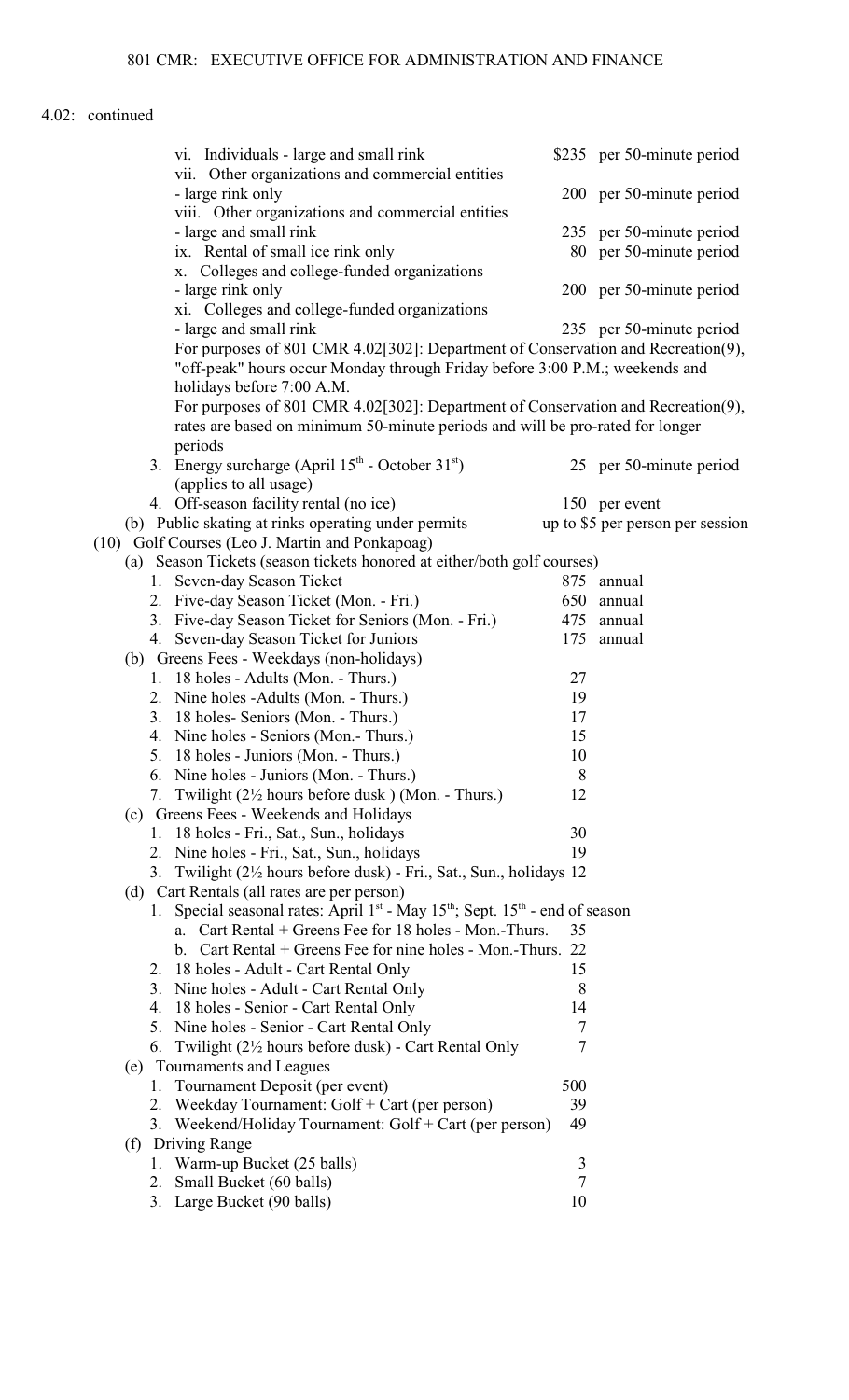|      |     | (g) Pull Carts                                                                              |            |                     |
|------|-----|---------------------------------------------------------------------------------------------|------------|---------------------|
|      |     | 1. Pull Carts                                                                               | \$5        |                     |
|      |     | For purposes of 801 CMR 4.02[302]: Department of Conservation and Recreation(10), all       |            |                     |
|      |     | rates are per person unless otherwise indicated.                                            |            |                     |
|      |     | For purposes of 801 CMR 4.02[302]: Department of Conservation and Recreation(10),           |            |                     |
|      |     | season tickets are available to Massachusetts residents only.                               |            |                     |
|      |     | For purposes of 801 CMR 4.02[302]: Department of Conservation and Recreation(10),           |            |                     |
|      |     | junior rates apply to those 16 years of age or younger; senior citizen rates apply to those |            |                     |
|      |     | 62 years of age or older.                                                                   |            |                     |
|      |     | For purposes of 801 CMR 4.02[302]: Department of Conservation and Recreation(10),           |            |                     |
|      |     | groups over 40 are "tournaments."                                                           |            |                     |
|      |     | (11) Cross-country Skiing                                                                   |            |                     |
|      |     | (a) Daily Trail Pass                                                                        |            |                     |
|      |     |                                                                                             | 13         |                     |
|      |     | 1. Adult (17 years of age or older)                                                         |            |                     |
|      |     | 2. Senior (62 years of age or older)                                                        | 11         |                     |
|      |     | 3. Youth (six through 16 years of age)                                                      | 8          |                     |
|      |     | (b) Evening Trail Pass (after 7:00 P.M. weekdays; after 3:00 P.M. weekends and holidays)    |            |                     |
|      |     | 1. Adult (17 years of age or older)                                                         | 12         |                     |
|      |     | 2. Senior (62 years of age or older)                                                        | 10         |                     |
|      |     | 3. Youth (six through 16 years of age)                                                      | 6          |                     |
|      |     | (c) Five-Day Pass (weekdays only)                                                           |            |                     |
|      |     | 1. Adult (17 years of age or older)                                                         | 39         |                     |
|      |     | 2. Senior (62 years of age or older)                                                        | 35         |                     |
|      |     | 3. Youth (six through 16 years of age)                                                      | 29         |                     |
|      |     | (d) Individual Season Pass                                                                  |            |                     |
|      |     | 1. Adult (17 years of age or older)                                                         | 189        |                     |
|      |     | 2. Senior (62 years of age or older)                                                        | 159        |                     |
|      |     | 3. Youth (six through 16 years of age)                                                      | 79         |                     |
|      |     | (e) Family Pass (up to two adults and dependents younger than                               |            |                     |
|      |     | 21 years old living in same household)                                                      | 299        |                     |
|      | (f) | High School Team                                                                            |            |                     |
|      |     | 1. Daily trail pass                                                                         | 8          | per person          |
|      |     | 2. Season trail pass                                                                        |            | 79 per person       |
|      |     | (g) Youth Group                                                                             |            |                     |
|      |     | 1. Daily trail pass                                                                         | 8          | per person          |
|      |     | 2. Season trail pass                                                                        | 79         | per person          |
|      |     | (h) (Other) Group Rates                                                                     |            |                     |
|      |     | 1. Groups of 15-30 persons                                                                  | 10         | per person          |
|      |     | 2. Groups of 31-50 persons                                                                  | 9          | per person          |
|      |     | 3. Groups of 51 or more                                                                     | 8          | per person          |
|      | (i) | Festival or Tournament - exclusive use for event                                            |            | 150 per event       |
|      |     |                                                                                             |            |                     |
|      |     | (12) Quabbin Reservoir Fishing Program                                                      |            |                     |
|      |     | (a) Parking and fishing access - vehicle only                                               | 6          | per vehicle         |
|      |     | (b) Parking and fishing access - vehicle and trailer                                        | 8          | per vehicle         |
|      | (c) | Boat and motor rental - full day                                                            | 40         |                     |
|      |     | (d) Boat and motor rental - half day                                                        | 30         |                     |
|      |     | (e) Boat only rental - full day                                                             | 14         |                     |
|      | (f) | Boat only rental - half day                                                                 | 10         |                     |
|      | (g) | Seasonal parking pass                                                                       | 50         |                     |
|      |     | (h) Senior citizens $(62+)$ - parking/access, season pass                                   | Half Price |                     |
|      | (i) | Senior citizens $(62+)$ - boat rental                                                       |            | Half Price Weekdays |
|      | (j) | Handicapped - parking, boat rental, season pass                                             | Half Price |                     |
|      |     |                                                                                             |            |                     |
| (13) |     | <b>Quabbin Park Cemetery</b>                                                                |            |                     |
|      | (a) | Interments                                                                                  |            |                     |
|      |     | 1. Over four feet long                                                                      |            | 400 weekdays        |
|      |     |                                                                                             | 700        | Saturdays           |
|      |     | 2. Less than four feet long                                                                 | 100        | weekdays            |
|      |     |                                                                                             |            |                     |
|      |     |                                                                                             |            |                     |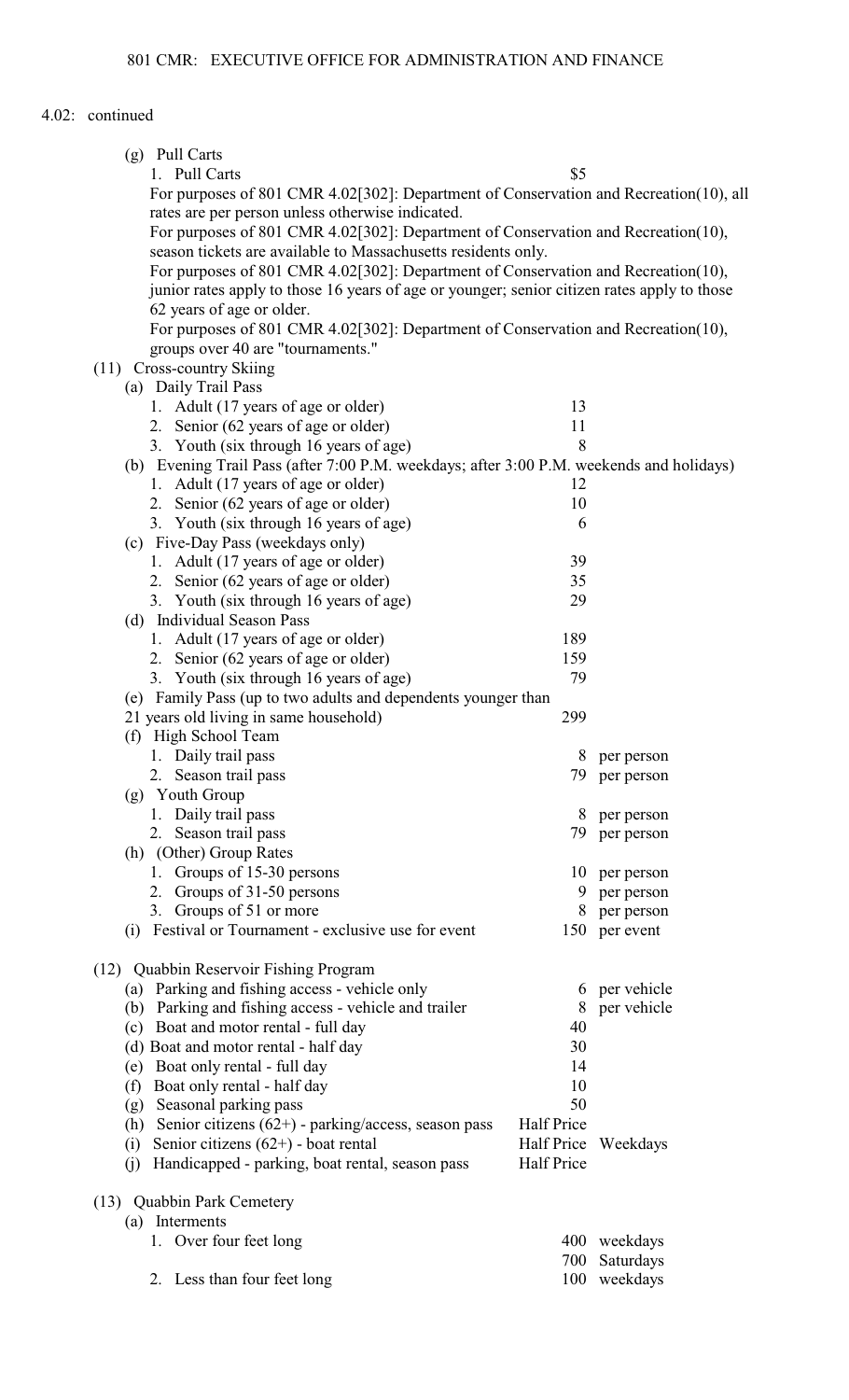| 3. Cremains                                                                                                                                           | 75<br>175 | \$200 Saturdays<br>weekdays                          |
|-------------------------------------------------------------------------------------------------------------------------------------------------------|-----------|------------------------------------------------------|
| 4. Concrete foundation                                                                                                                                |           | Saturdays<br>\$1.75 per cubic foot<br>(\$30 minimum) |
| (b) Grave Lots                                                                                                                                        |           |                                                      |
| 1. Eight grave lot                                                                                                                                    | 924       |                                                      |
| 2. Six grave lot                                                                                                                                      | 693       |                                                      |
| 3. Four grave lot                                                                                                                                     | 462       |                                                      |
| 4. Two grave lot                                                                                                                                      | 231       |                                                      |
| 5. One grave lot                                                                                                                                      | 116       |                                                      |
| Permits<br>(14)                                                                                                                                       |           |                                                      |
| (a) Construction and Access Fees and Permits<br>1. Administration application fee for construction permits<br>(non-refundable)<br>2. Driveway access  | 50        |                                                      |
| i. Residential purposes: two units or fewer                                                                                                           | 50        |                                                      |
| ii. Each additional unit (up to five units)                                                                                                           | 30        |                                                      |
| iii. Non-residential: less than 25,000 square feet                                                                                                    | 1,000     |                                                      |
| iv. Non-residential: 25,000 sq. ft. through 100,000 sq. ft. 2,000                                                                                     |           |                                                      |
| v. Non-residential: greater than 100,001 sq. ft.                                                                                                      | 2,000     | per each additional<br>$100,000$ sq. ft.             |
| 3. Sidewalk obstructions                                                                                                                              |           |                                                      |
| i. General obstruction                                                                                                                                | 100       | each per day                                         |
| ii. Crane, boom, pump truck, scissor lift, man lift                                                                                                   |           | 150 each per day                                     |
| 4. Stormwater discharge                                                                                                                               | 100       | per connection                                       |
| 5. Dewatering                                                                                                                                         | 25        | per day                                              |
| 6. Manhole opening/entry                                                                                                                              |           | 200 per day                                          |
| 7. Public safety trench permit filing fee (non-refundable)<br>8. DCR Parkway/Roadway Excavation Fees                                                  | 20        |                                                      |
| i. Road surface five years or older                                                                                                                   | 8         | per sq. ft.*                                         |
| ii. Road surface less than five years old                                                                                                             | 10        | per sq. ft.*                                         |
| iii. Sidewalk and DCR Property excavation                                                                                                             |           | 6 per sq. ft.*                                       |
| * For purposes of calculating square footage, all trenches will be calculated at a<br>minimum width of four feet in minimum increments of six inches. |           |                                                      |
| 9. Tree replacement/restitution fee                                                                                                                   |           | 180 per caliper inch                                 |
| 10. Vehicle access fees                                                                                                                               |           |                                                      |
| i. Commercial vehicles on parkways                                                                                                                    |           | 150 annually                                         |
| ii. Loading/unloading on roadway                                                                                                                      |           | 100 per day                                          |
| 11. Trucks greater than 5000 lbs and measuring over seven feet                                                                                        |           |                                                      |
| on restricted DCR Parkways and roadways<br>12. Mitigation in the form of improvements to the                                                          |           | 100 per day                                          |
| area of the project may not amount to less than the above fees                                                                                        |           |                                                      |
| 13. Land use/lay-down fees based on average rate of return, land<br>value and area                                                                    |           |                                                      |
| (b) Special use permit (for special events)                                                                                                           |           | 45 per application                                   |
| (c) Short term commercial use permit                                                                                                                  |           |                                                      |
| 1. Daily                                                                                                                                              | 35        |                                                      |
| 2. Weekly                                                                                                                                             | 200       |                                                      |
| 3. Monthly                                                                                                                                            | 850       |                                                      |
| 4. six-month season                                                                                                                                   | 5000      |                                                      |
| (d) Commercial dog walking permit                                                                                                                     | 100       | annually                                             |
| (e) Promotional pole banner                                                                                                                           |           | 50 per pole per event                                |
| Film production<br>(f)                                                                                                                                |           |                                                      |
| 1. Educational institution/student                                                                                                                    |           | 100 per project                                      |
| 2. Commercial entity                                                                                                                                  |           | 250 per project per day                              |
|                                                                                                                                                       |           |                                                      |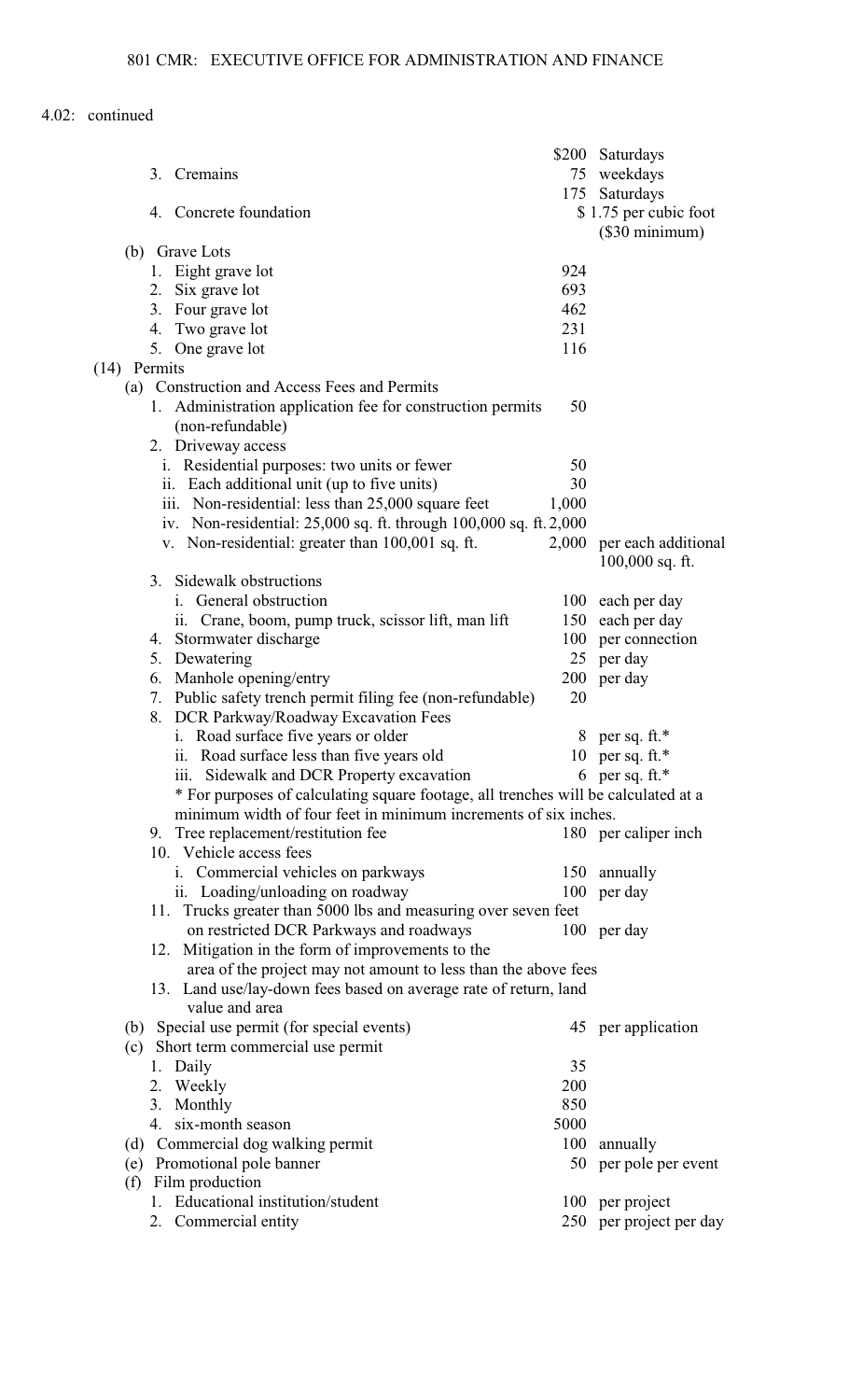|     | Small Wireless Facilities and Structures.<br>(g)<br>1. Nonrefundable Application Fees.<br>i. License Application seeking to |       |                                                      |
|-----|-----------------------------------------------------------------------------------------------------------------------------|-------|------------------------------------------------------|
|     | install five or fewer Small Cells                                                                                           | \$500 |                                                      |
|     | ii. License Application seeking to                                                                                          |       |                                                      |
|     | install more than five Small Cells                                                                                          |       | 500 plus \$100 for each<br>additional Small Cell     |
|     | iii. License Application seeking to                                                                                         |       |                                                      |
|     | install a new Structure<br>2. Annual Fees.                                                                                  |       | 1000 per structure                                   |
|     | Small Cell on DCR-owned Structures<br>1.<br>ii. Small Cell on Structures owned                                              |       | 270 annually                                         |
|     | by a third-party or the Licensee                                                                                            |       | 100 annually                                         |
|     | (15) Use of DCR's 800 MHz Smart Net Telecommunications System                                                               |       |                                                      |
|     | (a) Control station and/or portable radio, no airtime charge<br>(b) Data link to Central Electronics Bank (CEB) connection  | 100   | 10 per month per unit<br>per month per<br>connection |
|     | (16) Park store merchandise                                                                                                 |       |                                                      |
|     | (a) Clothing (t-shirts, sweatshirts, hats, etc.)<br>(b) Sundries (picnic supplies, beverages, ice, sunblock, <i>etc.</i> )  |       | up to \$50 per item<br>up to \$10 per item           |
| 309 | Board of Registration of Hazardous Waste Site Cleanup Professionals                                                         |       |                                                      |
|     |                                                                                                                             |       |                                                      |
|     | Application<br>(1)<br>Annual Fee<br>(2)                                                                                     | 225   | \$245 per application<br>per year                    |
|     | Annual Fee for DEP Employees                                                                                                | 6     | per year                                             |
|     | (3) Renewal                                                                                                                 | 100   | three years                                          |
|     | Licensing Exam Fee<br>(4)                                                                                                   | 325   | per exam                                             |
|     | <b>Inactive Status</b><br>(5)                                                                                               | 22    | per year                                             |
|     | Inactive Status for DEP Employees                                                                                           | 6     | per year                                             |
|     |                                                                                                                             |       |                                                      |

#### 310 Department of Environmental Protection Wetlands and Waterways Program

Fees assessed pursuant to the Wetlands Protection Act, and M.G.L. c. 131, § 40, are set forth in the Department of Environmental Protections's fee regulations at 310 CMR 4.00: *Timely Action Schedule and Fee Provisions*.

#### 321 Division of Fisheries and Wildlife

The following schedule of fees shall apply to licenses effective on January  $1<sup>st</sup>$  of the respective years listed at the top of the columns.

|     |                                                          | 2022  | 2023    | 2024  | 2025    | 2026<br>and thereafter |          |
|-----|----------------------------------------------------------|-------|---------|-------|---------|------------------------|----------|
| (1) | Resident Citizen/Alien Fishing License                   | \$26  | \$29.50 | \$33  | \$36.50 | \$40                   | annual   |
| (2) | Resident Citizen Fishing License - 65 - 69 years of age  | 13    | 14.75   | 16.50 | 18.25   | 20                     | annual   |
|     | (3) Non-resident Citizen/Alien Fishing License           | 36    | 39.50   | 43    | 46.50   | 50                     | annual   |
| (4) | Resident Citizen/Alien Three-day Fishing License         | 10    | 12.50   | 15    | 17.50   | 20                     | $3$ -day |
|     | (5) Non-resident Citizen/Alien Three-day Fishing License | 20.90 | 23.30   | 25.70 | 28.10   | 30.50                  | $3$ -day |
|     | (6) Non-resident Citizen/Alien Minor Fishing License     | 6.80  | 7.10    | 7.40  | 7.70    | 8                      | annual   |
| (7) | Resident Citizen Trapping License                        | 32    | 34      | 36    | 38      | 40                     | annual   |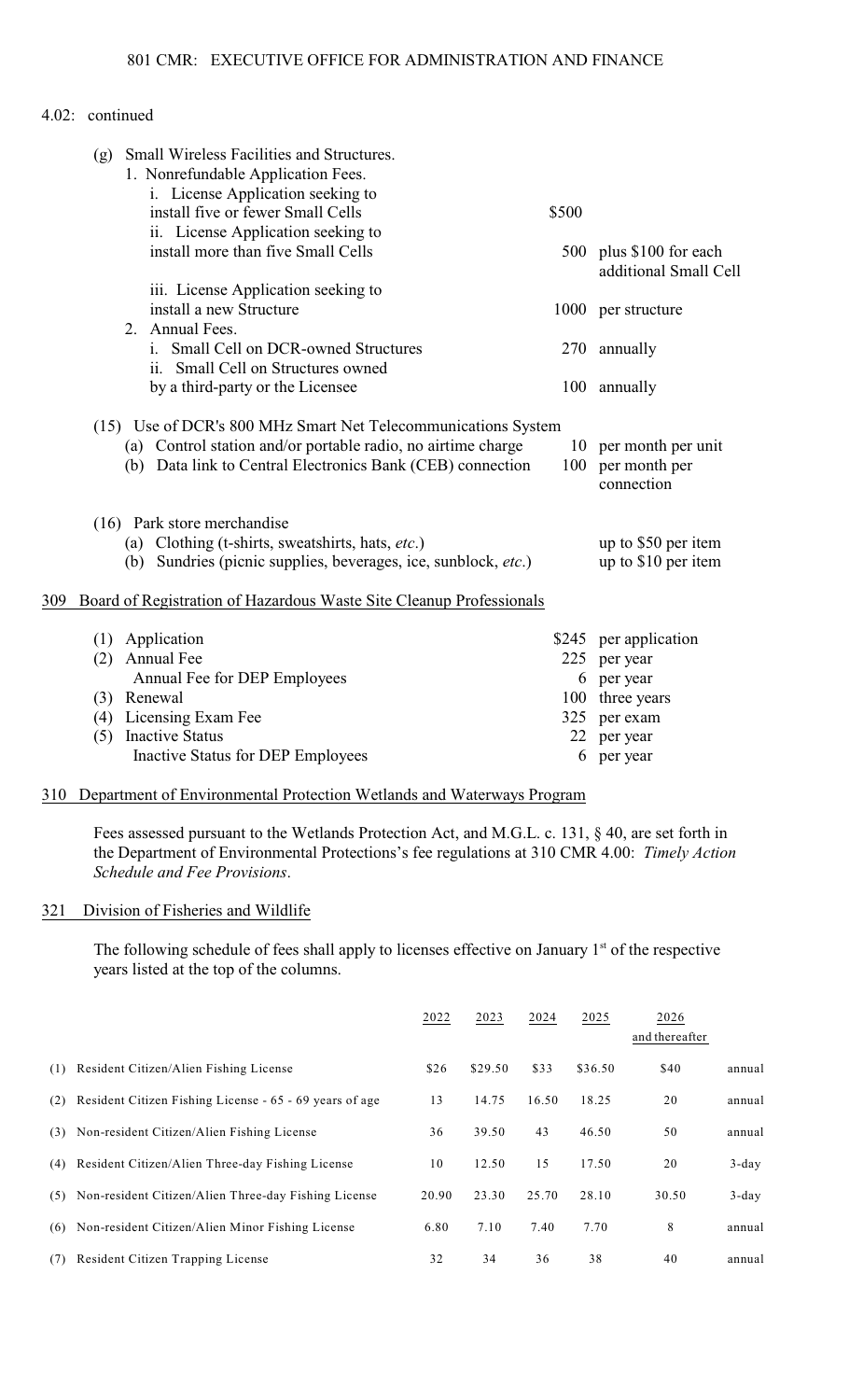# 801 CMR: EXECUTIVE OFFICE FOR ADMINISTRATION AND FINANCE

|                                                                            | 2022   | 2023   | 2024   | 2025   | 2026<br>and thereafter |          |
|----------------------------------------------------------------------------|--------|--------|--------|--------|------------------------|----------|
| Resident Citizen Trapping License - 65 - 69 years of age<br>(8)            | \$16   | \$17   | \$18   | \$19   | \$20                   | annual   |
| Resident Citizen Hunting License<br>(9)                                    | 26     | 29.50  | 33     | 36.50  | 40                     | annual   |
| (10) Resident Citizen Hunting License - 65 - 69 years of age               | 13     | 14.75  | 16.50  | 18.25  | 20                     | annual   |
| (11) Resident Alien Hunting License                                        | 26     | 29.50  | 33     | 36.50  | 40                     | annual   |
| (12) Non-resident Citizen/Alien Big Game Hunting License                   | 98     | 101.50 | 105    | 108.50 | 112                    | annual   |
| (13) Non-resident Citizen/Alien Small Game Hunting License                 | 64     | 67.50  | 71     | 74.50  | 78                     | annual   |
| (14) Resident Citizen Commercial Shooting Preserve License                 | 6      | 7      | 8      | 9      | 10                     | $1$ -day |
| Non-resident Citizen/Alien Commercial Shooting<br>(15)<br>Preserve License | 8      | 11     | 14     | 17     | $20\,$                 | 1-day    |
| Resident Citizen Sporting License<br>(16)                                  | 47     | 54     | 61     | 68     | 75                     | annual   |
| (17) Resident Citizen Sporting License - 65 - 69 years of age              | 23.50  | 27     | 30.50  | 34     | 37.50                  | annual   |
| Archery Stamp - Two Categories:<br>(18)                                    |        |        |        |        |                        |          |
| Resident                                                                   | $10$   | 10     | 10     | 10     | 10                     | annual   |
| Non-resident                                                               | $10$   | 15     | $20\,$ | 25     | 30                     | annual   |
| Waterfowl Stamp - Two Categories:<br>(19)                                  |        |        |        |        |                        |          |
| Resident                                                                   | $10\,$ | 10     | 10     | 10     | 10                     | annual   |
| Non-resident                                                               | 10     | 15     | 20     | 25     | 30                     | annual   |
| Primitive Firearm Stamp - Two Categories:<br>(20)                          |        |        |        |        |                        |          |
| Resident                                                                   | 10     | 10     | 10     | 10     | 10                     | annual   |
| Non-resident                                                               | $10\,$ | 15     | 20     | 25     | 30                     | annual   |
| (21) Pheasant & Quail Permit - Two Categories:                             |        |        |        |        |                        |          |
| Resident                                                                   | 4      | 8      | 12     | 16     | 20                     | annual   |
| Non-resident                                                               | 6      | 12     | 18     | 24     | 30                     | annual   |
| Antlerless Deer Permit - Two Categories:<br>(22)                           |        |        |        |        |                        |          |
| Resident                                                                   | 10     | 10     | 10     | 10     | 10                     | annual   |
| Non-resident                                                               | $10$   | 15     | $20\,$ | 25     | 30                     | annual   |
| (23) Bear Permit - Two Categories:                                         |        |        |        |        |                        |          |
| Resident                                                                   | $10\,$ | 10     | 10     | 10     | 10                     | annual   |
| Non-resident                                                               | $10\,$ | 15     | $20\,$ | 25     | 30                     | annual   |
| Turkey Permit - Two Categories:<br>(24)                                    |        |        |        |        |                        |          |
| Resident                                                                   | $10\,$ | 10     | 10     | 10     | 10                     | annual   |
| Non-resident                                                               | $10$   | 15     | 20     | 25     | 30                     | annual   |
| Non-resident Trapping Permit<br>(25)                                       | 203    | 206    | 209    | 212    | 215                    | annual   |
| Resident Fur Buyer<br>(26)                                                 | 33     | 36     | 39     | 42     | 45                     | annual   |
| Non-resident Citizen/Alien Fur Buyer<br>(27)                               | 93     | 96     | 99     | 102    | 105                    | annual   |
| Trap Registration<br>(28)                                                  | 8      | 11     | 14     | 17     | 20                     | biennial |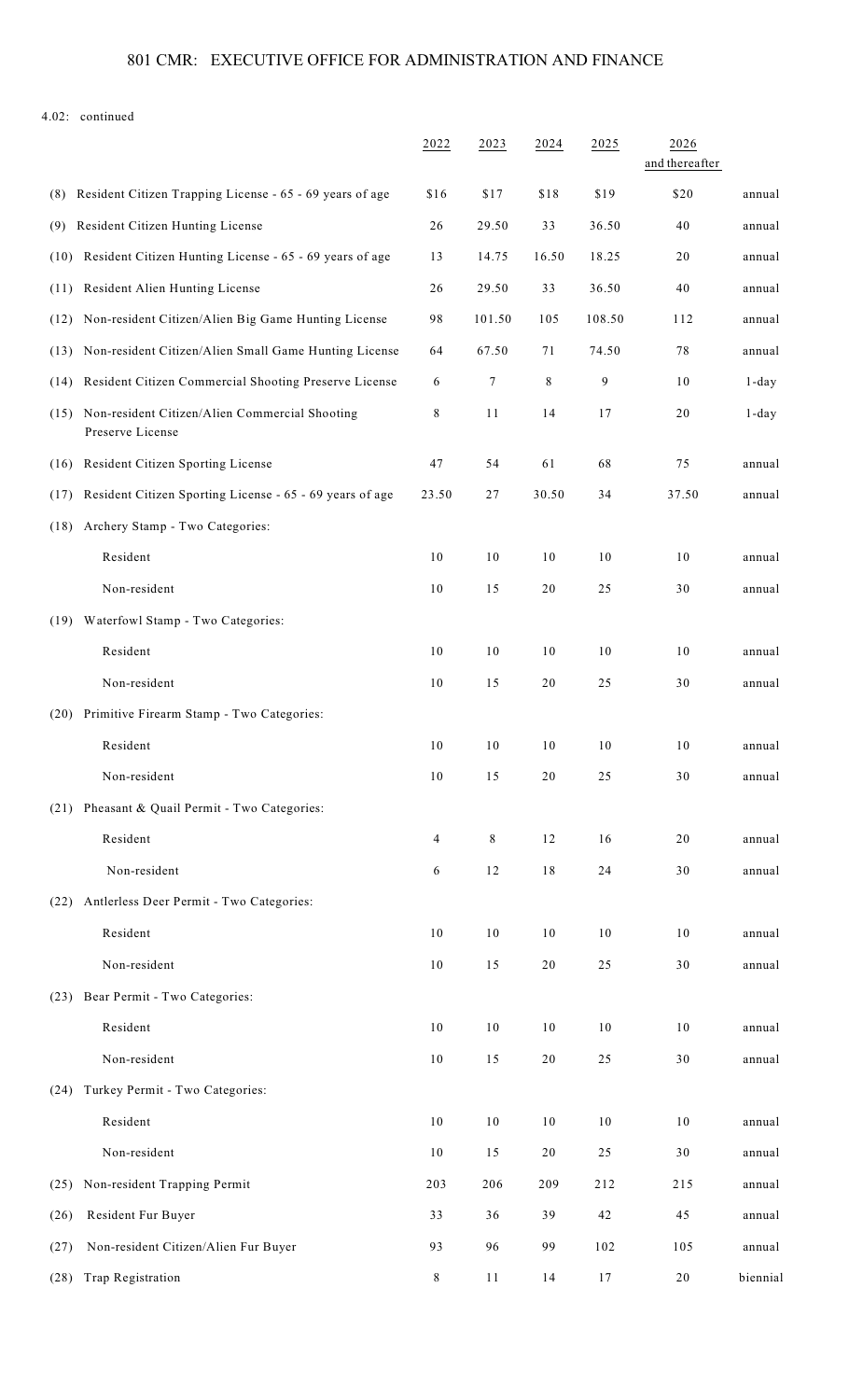The following schedule of fees shall apply to licenses effective on and after January 1, 2010.

| (29) | <b>Resident Citizen Minor Hunting License</b>                       | \$6.50           | annual     |
|------|---------------------------------------------------------------------|------------------|------------|
| (30) | <b>Resident Citizen Minor Trapping License</b>                      | 6.50             | annual     |
| (31) | Class III Aquaculture License                                       | 100              | annual     |
| (32) | Class IV Propagators License - Three Categories:                    |                  |            |
|      | Animal Aid to Handicap                                              | $\boldsymbol{0}$ | annual     |
|      | Commercial                                                          | 50               | annual     |
|      | All Other                                                           | 25               | annual     |
| (33) | <b>Class VI Dealers License</b>                                     | 25               | annual     |
| (34) | Game Tags                                                           | 0.10             | per tag    |
| (35) | Fish Tags                                                           | 0.05             | per tag    |
| (36) | Posters and Signs                                                   | 0.50             | per item   |
| (37) | Importation Permit - Two Categories:                                |                  |            |
|      | One time                                                            | 25               | each       |
|      | Annual/Single Source                                                | 50               | per source |
| (38) | <b>Taxidermist License</b>                                          | 25               | annual     |
| (39) | <b>Class I Private Waters License</b>                               | 15               | annual     |
| (40) | <b>Ferret Breeding Permit</b>                                       | 1,000            | annual     |
| (41) | <b>Endangered Species Propagation Permit</b>                        | 25               | annual     |
|      | (42) Class VIII Quail License                                       | 10               | annual     |
| (43) | <b>Class IX Falconry License</b>                                    | 25               | annual     |
| (44) | <b>Class X Raptor Breeding License</b>                              | 25               | annual     |
| (45) | Problem Animal Control Permit - Two Categories:                     |                  |            |
|      | Municipal                                                           | $\boldsymbol{0}$ | annual     |
|      | Commercial                                                          | 100              | annual     |
| (46) | <b>Bird Banding Permit</b>                                          | 10               | annual     |
| (47) | Field Trial Permit                                                  | 25               | each       |
| (48) | <b>Mounting Permit</b>                                              | 10               | each       |
| (49) | Salvage Permit                                                      | 10               | annual     |
| (50) | Scientific Collecting Permit - Two Categories:                      |                  |            |
|      | Government/Nonprofit                                                | $\boldsymbol{0}$ | annual     |
|      | Commercial                                                          | 100              | annual     |
| (51) | Wildlife Rehabilitation Permit                                      | 10               | annual     |
|      | (52) Permit to Use Poisons on Unprotected Species - Two Categories: |                  |            |
|      | Individual                                                          | $\boldsymbol{0}$ | each       |
|      | Commercial                                                          | 25               | each       |
| (53) | Commercial Shooting Preserve Permit - Two Categories:               |                  |            |
|      | Class A: Commercial                                                 | 100              | annual     |
|      | Class B: Club                                                       | 50               | annual     |
| (54) | Permit to Trap and Kill Unprotected Birds                           | 5                | annual     |
| (55) | Letter Permit                                                       | $\boldsymbol{0}$ | annual     |
| (56) | <b>Fish Liberation Permit</b>                                       | $\boldsymbol{0}$ | each       |
| (57) | <b>Game Liberation Permit</b>                                       | $\boldsymbol{0}$ | each       |
| (58) | Road-killed Deer Salvage Permit                                     | $\boldsymbol{0}$ | each       |
| (59) | Farmer/Landowner Antlerless Deer Permit                             | 0                | annual     |
| (60) | Farmer/Landowner Turkey Permit                                      | $\theta$         | annual     |
| (61) | Class XI Raptor Salvage License                                     | T                | annual     |
| (62) | Information requests                                                | 50               |            |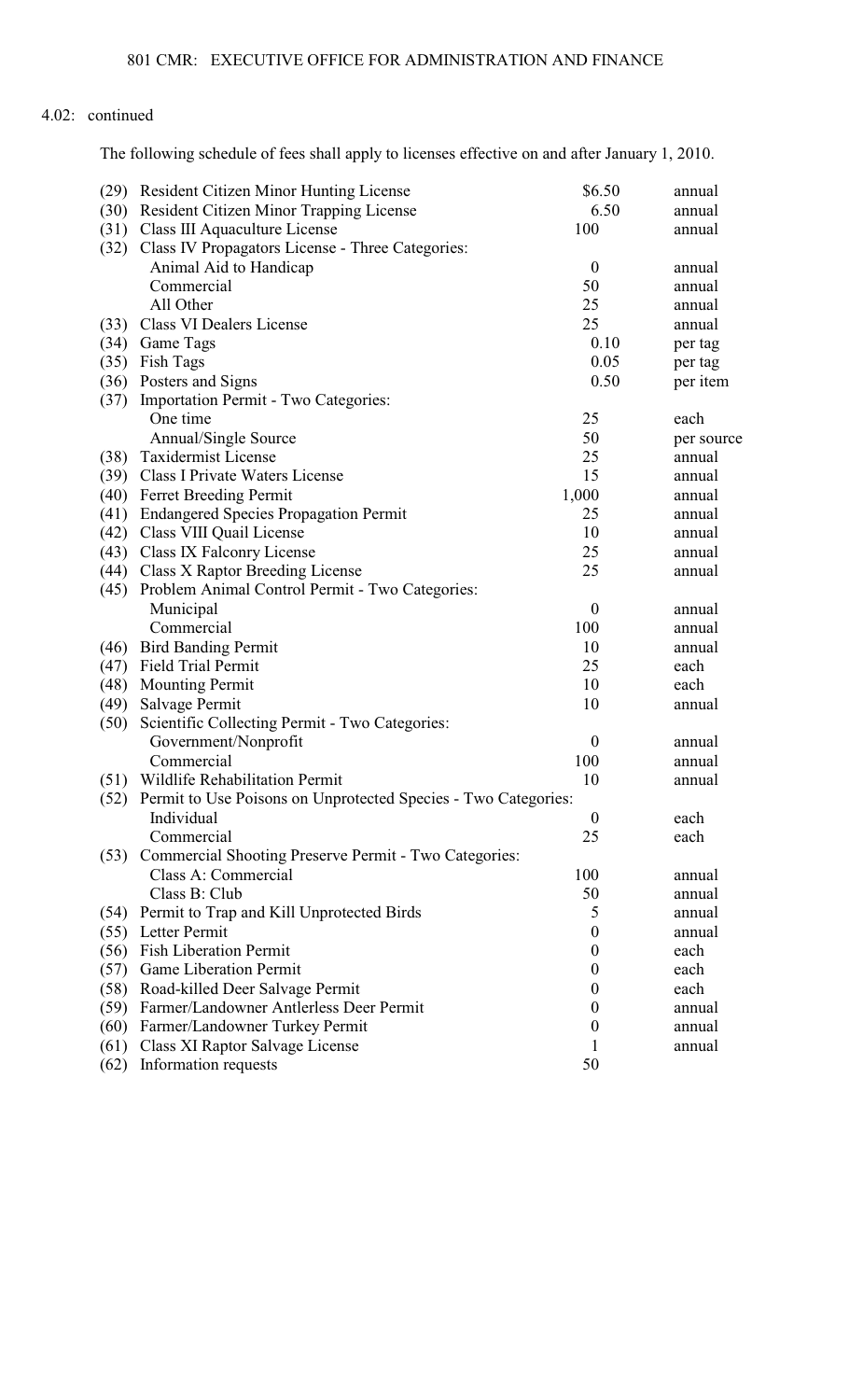| (63) | Environmental Review of projects           |       |       |
|------|--------------------------------------------|-------|-------|
|      | less than five acres of disturbance<br>(a) | \$300 |       |
|      | five to 20 acres<br>(b)                    | 1,800 |       |
|      | greater than 20 acres<br>(c)               | 4,000 |       |
|      | linear projects<br>(d)                     | 4,000 |       |
| (64) | <b>Conservation and Management Permits</b> |       |       |
|      | (a) less than five acres of disturbance    | 600   |       |
|      | five to 20 acres<br>(b)                    | 4,000 |       |
|      | greater than 20 acres<br>(c)               | 6,000 |       |
|      | (d)<br>linear projects                     | 7,500 |       |
| (65) | Reconsideration                            | 150   |       |
| (66) | <b>Adjudicatory Hearings</b>               | 500   |       |
| (67) | <b>Utility Plan Review</b>                 | 3,000 |       |
| (68) | <b>Vegetation Management</b>               | 3,000 |       |
| (69) | <b>Voluntary Assessment</b>                |       |       |
|      | less than 15 acres<br>(a)                  | 500   |       |
|      | 15 to 30 acres<br>(b)                      | 750   |       |
|      | more than 30 acres<br>(c)                  | 1,000 |       |
|      | Renewal Period                             | 3     | years |

Note: In addition to the foregoing fees, M.G.L. c. 131, § 13A requires the payment of a \$5 wildlands conservation stamp in certain instances.

## 322 Division of Marine Fisheries

| (1) | Coastal Lobster             |       |        |
|-----|-----------------------------|-------|--------|
|     | Resident                    | \$310 | annual |
|     | Non-resident                | 570   | annual |
| (2) | Offshore Lobster/Boat 100'+ |       |        |
|     | Resident                    | 310   | annual |
|     | Non-resident                | 570   | annual |
| (3) | Boat 60-99 feet             |       |        |
|     | Resident                    | 195   | annual |
|     | Non-resident                | 390   | annual |
| (4) | Boat under 60 feet          |       |        |
|     | Resident                    | 130   | annual |
|     | Non-resident                | 260   | annual |
| (5) | Rod and Reel                |       |        |
|     | Resident                    | 35    | annual |
|     | Non-resident                | 100   | annual |
| (6) | Non-commercial Lobster      |       |        |
|     | Resident                    | 55    | annual |
|     | Non-resident                | 75    | annual |
| (7) | Shellfish and Rod and Reel  |       |        |
|     | Resident                    | 55    | annual |
|     | Non-resident                | 130   | annual |
| (8) | Shellfish                   |       |        |
|     | Resident                    | 40    | annual |
|     | Non-resident                | 80    | annual |
| (9) | Wholesale                   |       |        |
|     | Resident                    | 130   | annual |
|     | Non-resident                | 260   | annual |
|     | $(10)$ Retail               |       |        |
|     | Resident                    | 40    | annual |
|     | Non-resident                | 80    | annual |
|     | (11) Master Digger          |       |        |
|     | Resident                    | 250   | annual |
|     | Non-resident                | 500   | annual |
|     |                             |       |        |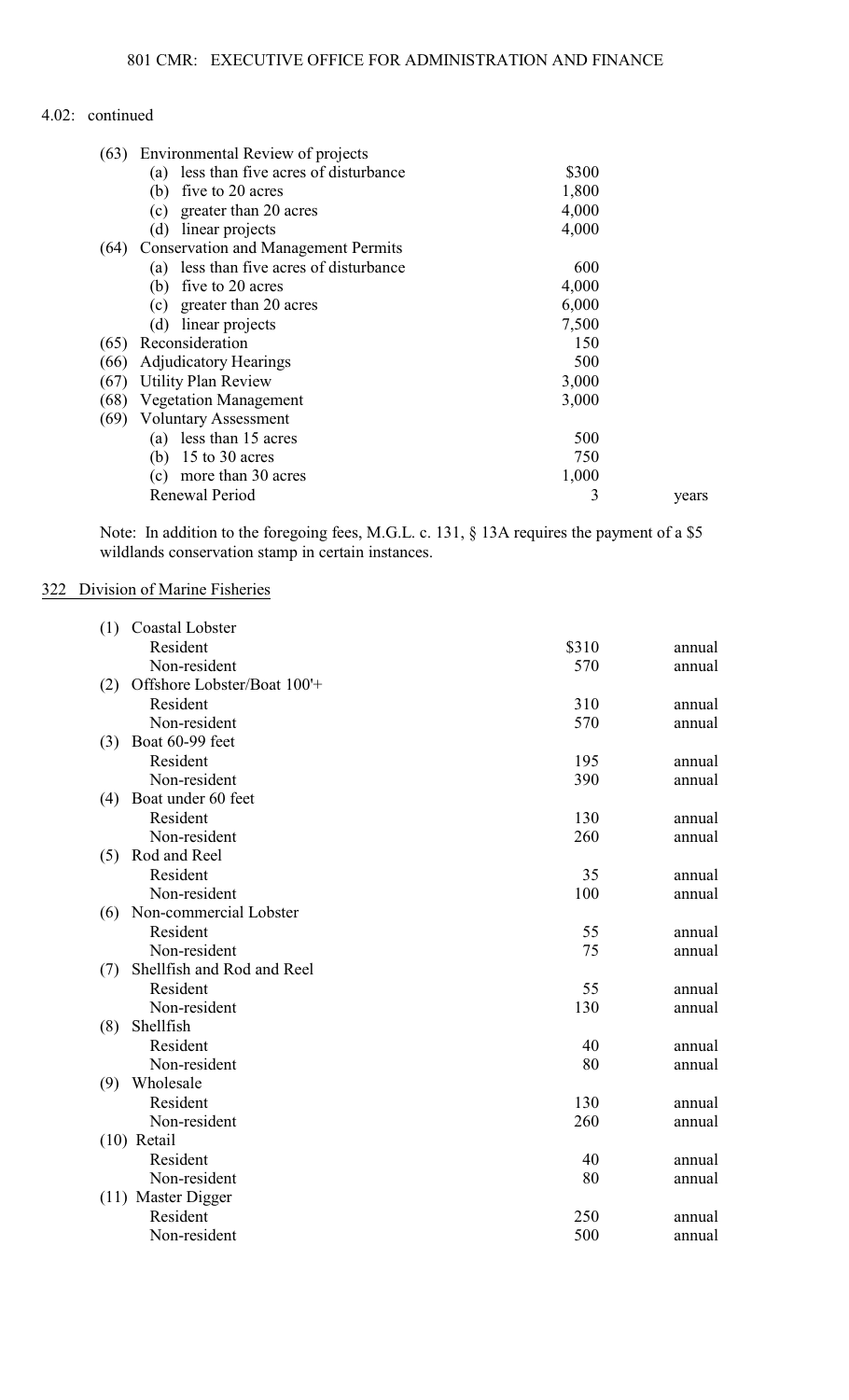|     | (12) Subordinate Digger                            |       |             |
|-----|----------------------------------------------------|-------|-------------|
|     | Resident                                           | \$100 | annual      |
|     | Non-resident                                       | 200   | annual      |
|     | (13) Regulated Fishery                             |       |             |
|     | Resident                                           | 30    | annual      |
|     | Non-resident                                       | 60    | annual      |
|     | (14) Bait Dealer                                   |       |             |
|     | Resident                                           | 65    | annual      |
|     | Non-resident                                       | 130   | annual      |
|     | $(15)$ Individual                                  |       |             |
|     | Resident                                           | 65    | annual      |
|     | Non-resident                                       | 130   | annual      |
|     | (16) Seasonal Lobster                              |       |             |
|     | Resident                                           | 80    | annual      |
|     | Non-resident                                       | 145   | annual      |
|     | (17) Coastal Commercial Lobster Transfer           | 50    | annual      |
|     | (18) Shellfish Depuration                          | 6     | half-bushel |
|     | (19) Recreational Saltwater Fishing Permit         | 10    | annual      |
|     | (20) Recreational Charter Permit                   |       |             |
|     | Resident                                           | 65    | annual      |
|     | Non-resident                                       | 130   | annual      |
|     | (21) Recreational Head Boat Permit                 |       |             |
|     | Resident                                           | 130   | annual      |
|     | Non-resident                                       | 260   | annual      |
|     |                                                    |       |             |
| 323 | Division of Law Enforcement                        |       |             |
|     | All Terrain Vehicles<br>(1)                        |       |             |
|     | Original or Renewal Registration<br>(a)            | \$40  | biennial    |
|     | (b) Dealer Certificate                             | 50    | annual      |
|     | Dealer Certificate - Renewal<br>(c)                | 50    |             |
|     | Dealer Registration - Original<br>(d)              | 40    | biennial    |
|     | (e) Dealer Registration - Renewal                  | 40    | annual      |
|     | (f) Out-of-state Registration - ATV, Snowmobile    | 30    | annual      |
|     | Replace Registration<br>(g)                        | 10    |             |
|     | (h) Transfer of Registration                       | 15    |             |
|     | (i) ATV Snowmobile, Personal Watercraft (Jetski)   | 25    |             |
|     | Motorboats<br>(2)                                  |       |             |
|     | (a) Replace Registration                           | 15    |             |
|     | (b) Transfer of Registration                       | 15    |             |
|     | (c) Motorboat Registration - new/renewal           |       |             |
|     | 1. Less than 16 feet                               | 40    | biennial    |
|     | 16 feet - 26 feet<br>2.                            | 60    | biennial    |
|     | 3. 26 feet - 40 feet                               | 80    | biennial    |
|     | 4. 40 feet and above                               | 100   | biennial    |
|     | (d) Optional title for boats less than 14 feet and |       |             |
|     | personal watercraft                                | 25    |             |
| 330 | Department of Agricultural Resources               |       |             |
|     |                                                    |       |             |
|     | (1) Inspection of Nurseries                        |       |             |
|     | (a) Less than one acre                             | \$30  | per         |
|     |                                                    |       | inspection  |
|     | (b) one to five acres                              | 90    | per         |
|     |                                                    |       | inspection  |
|     | six to 25 acres<br>(c)                             | 120   | per         |
|     |                                                    |       | inspection  |
|     | (d) $26$ to 100 acres                              | 150   | per         |
|     |                                                    |       | inspection  |
|     | (e) Over 100 acres                                 | 210   | per         |
|     |                                                    |       | inspection  |
|     | <b>Nursery Under Glass</b><br>(f)                  | 90    | per         |
|     |                                                    |       | inspection  |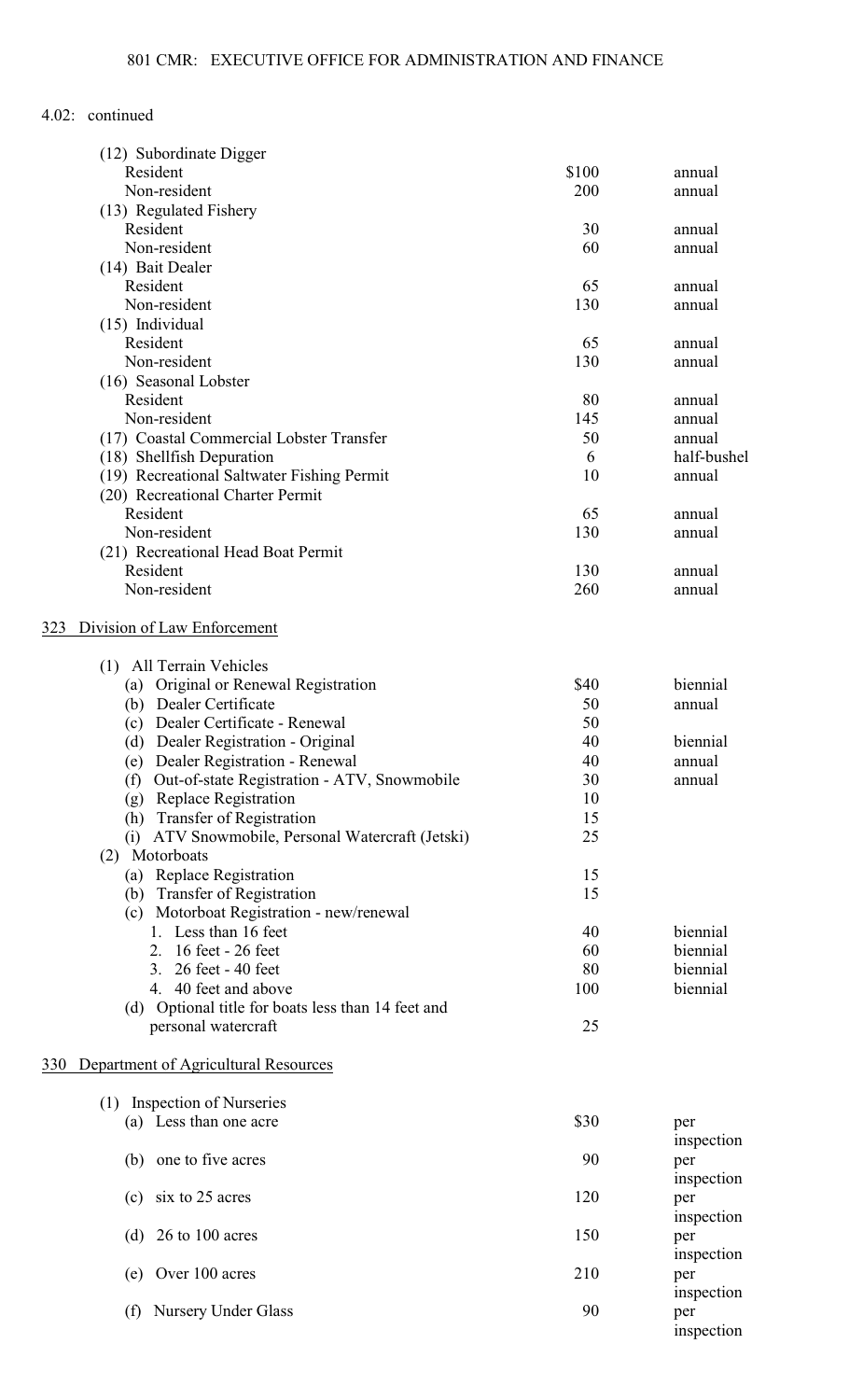801 CMR: EXECUTIVE OFFICE FOR ADMINISTRATION AND FINANCE

| (g) Nursery Agent License                             |     | per<br>inspection |
|-------------------------------------------------------|-----|-------------------|
| (2) Commercial Feed Registration (including Pet Food) | 100 |                   |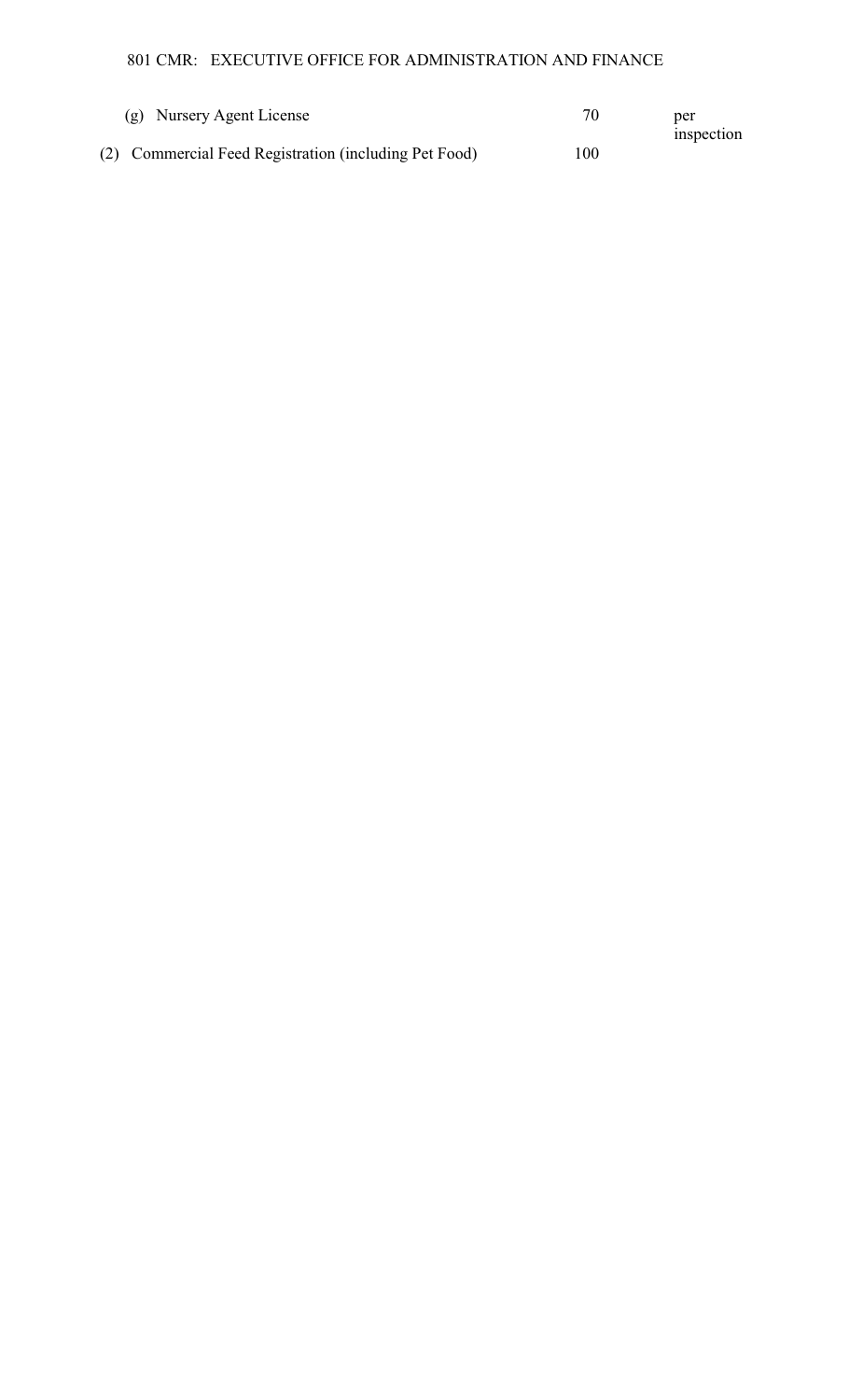|     | (4)<br>(5) | (3) Commercial Feed Registration Late Fee<br>Commercial Fertilizer License (Farm-use)<br><b>Specialty Fertilizer</b><br>(6) Fertilizer Analysis Late Fee | \$25<br>250<br>100<br>25 |                                                            |
|-----|------------|----------------------------------------------------------------------------------------------------------------------------------------------------------|--------------------------|------------------------------------------------------------|
|     | (7)        | Massachusetts Shipping Points Fruit & Vegetable                                                                                                          |                          |                                                            |
|     |            | <b>Inspection Fees</b>                                                                                                                                   |                          |                                                            |
|     |            | (a) Apples                                                                                                                                               |                          | $0.07$ per pkg.                                            |
|     |            | Form 294 (Sanitary Certificate)<br>Certified Controlled Atmosphere or Cold Storage Check Loads                                                           | 15.00                    | 3.00 Min. Fee \$10.00                                      |
|     |            | (b) Potatoes                                                                                                                                             |                          | 0.09 per cwt. Min Fee                                      |
|     |            |                                                                                                                                                          |                          | \$10.00                                                    |
|     |            | (c) All Other Commodities                                                                                                                                |                          | 0.07 per container or<br>master carton<br>Min. Fee \$10.00 |
|     |            | <b>Bulk Loads</b><br>(d)                                                                                                                                 | 50                       | All Commodities                                            |
|     |            | Checkloading<br>(e)                                                                                                                                      |                          | $0.02$ per cwt. -                                          |
|     |            |                                                                                                                                                          |                          | potatoes                                                   |
|     |            |                                                                                                                                                          |                          | 0.02 other commo-                                          |
|     |            |                                                                                                                                                          |                          | dities                                                     |
|     |            | Fruit & Vegetable Inspections - Weekly Basis<br>(f)                                                                                                      |                          | Stationed at one<br>location 400.00 -                      |
|     |            |                                                                                                                                                          |                          | 40 hour week                                               |
|     |            | (g) Hourly Rate                                                                                                                                          |                          | 15.00 per hour                                             |
|     |            | The hourly rate will also be applied on all normal inspections                                                                                           |                          |                                                            |
|     |            | consuming more than four hours actual inspection or waiting                                                                                              |                          |                                                            |
|     |            | time per customary car lot, plus the commodity inspection fee.                                                                                           |                          |                                                            |
|     |            | The following applies only to overtime fees: Charges for                                                                                                 |                          |                                                            |
|     |            | inspections started or completed from 6:00 P.M. to 8:00 A.M.,                                                                                            |                          |                                                            |
|     |            | Monday through Friday; also inspections made on Saturdays,<br>Sundays or Holidays will be assessed on the following basis:                               |                          | Regular Inspection Fee, plus                               |
|     |            |                                                                                                                                                          | 10.00                    | per hour                                                   |
|     |            | (8) Livestock Dealer/Transport License                                                                                                                   | 100                      | annual                                                     |
|     |            | (9) Permit to Feed Garbage to Swine                                                                                                                      | 20                       | annual                                                     |
|     |            | (10) Milk Dealer License                                                                                                                                 |                          |                                                            |
|     |            | (a) $0 - 800$ lbs.                                                                                                                                       | 25                       |                                                            |
|     |            | (b) for every 100 lbs or fraction thereof over 800 lbs.                                                                                                  | 5                        |                                                            |
|     |            | (11) Retail Milk Dealer License<br>(12) Milk Hauler/Sampler License                                                                                      | 100<br>20                | per store<br>per license                                   |
|     |            | <b>Butterfat License</b>                                                                                                                                 | 6                        | per license                                                |
|     |            | (13) Pasteurization Plant Permit                                                                                                                         | 100                      | annual                                                     |
|     |            | Dairy Listing                                                                                                                                            | 7                        | per listing                                                |
|     |            | (14) License to operate a device for the determination of butterfat                                                                                      |                          |                                                            |
|     |            | content of milk                                                                                                                                          | 20                       |                                                            |
|     |            | (15) Pet Shop License                                                                                                                                    | 100                      | annual                                                     |
|     |            | (16) Rescue Organization License                                                                                                                         | 100                      | annual                                                     |
|     |            | (17) Guard Dog Business License<br>(18) Hearing Dog Business License                                                                                     | 100<br>100               | annual<br>annual                                           |
|     |            | (19) Bovine Dealers Licenses                                                                                                                             | 20                       | annual                                                     |
|     |            | (20) Agricultural Composting Registration                                                                                                                | 250                      | annual                                                     |
|     |            | (21) Agricultural Composting Registration Renewal                                                                                                        | 200                      | annual                                                     |
| 333 |            | Pesticide Board                                                                                                                                          |                          |                                                            |
|     |            |                                                                                                                                                          |                          |                                                            |
|     | (1)<br>(2) | Pesticide Applicator Examination<br>Pesticide Dealer License                                                                                             | \$75<br>300              | per exam                                                   |
|     | (3)        | Pesticide Dealer Renewal                                                                                                                                 | 300                      | annual                                                     |
|     | (4)        | Pesticide Applicator License                                                                                                                             | 100                      | annual                                                     |
|     | (5)        | Pesticide Private Applicator Certification Exam                                                                                                          | 100                      | annual                                                     |
|     | (6)        | Pesticide Commercial Applicator Certification Exam                                                                                                       | 150                      | annual                                                     |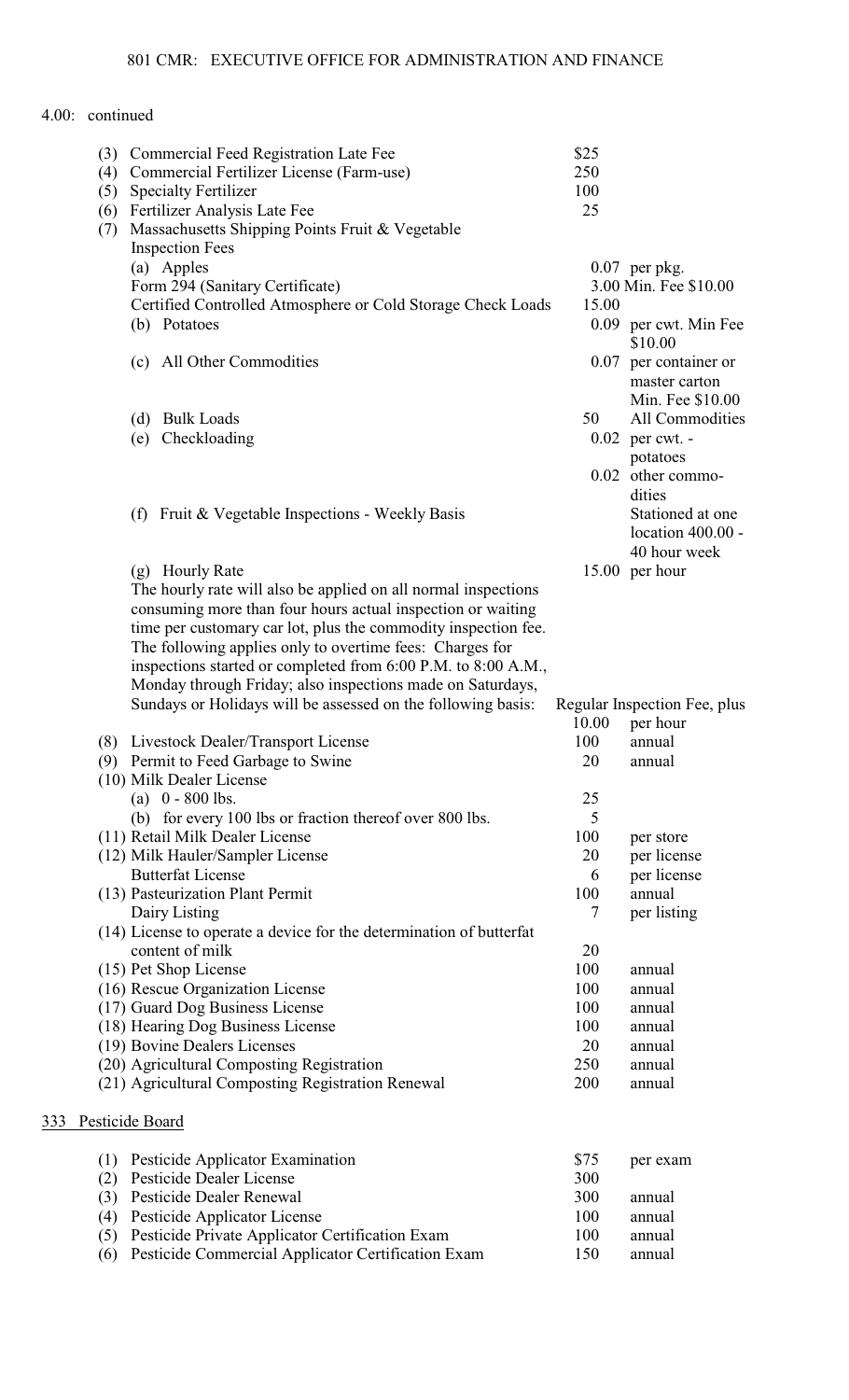| (7) | Pesticide Product Registration                                 | \$300 | annual per<br>product |
|-----|----------------------------------------------------------------|-------|-----------------------|
|     | New Active Ingredient Registration<br>(a)                      | 750   | per ingredient        |
|     | Re-registration<br>(b)                                         | 300   | per product           |
|     | <b>Registration Late Fee</b><br>(c)                            | 100   | per product           |
| (8) | <b>Experimental Use Permit</b>                                 | 200   |                       |
| (9) | Pesticide Private Applicator Certification Examination         | 125   | per exam              |
|     | (10) Pesticide Commercial Applicator Certification Examination | 125   | per exam              |

## DEPARTMENT OF LABOR AND WORKFORCE DEVELOPMENT

## 452 Department of Industrial Accidents

| (1) Impartial Medical Examination | \$450 |
|-----------------------------------|-------|
| (2) Missed Medical Examination    | 100   |
| (3) Supplemental Medical Reports  | 125   |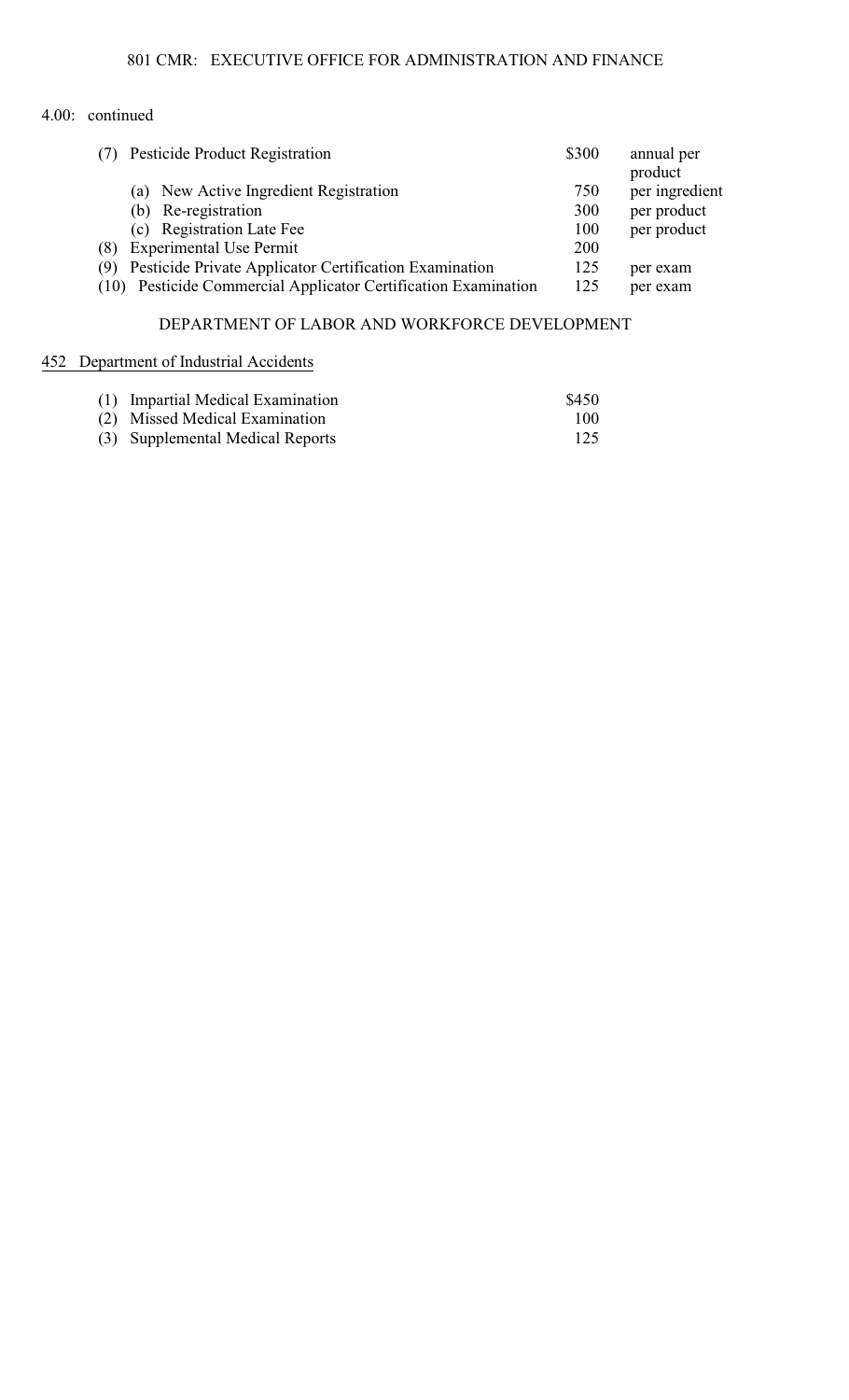454 Division of Occupational Safety

| (1) Employment Agencies Licensing                        |                       |
|----------------------------------------------------------|-----------------------|
| (a) One to four counsellors                              | \$250 per year        |
|                                                          | plus \$50 surcharge** |
| (b) Five or more counsellors                             | 500 per year          |
|                                                          | plus \$50 surcharge** |
| (2) Registered Employment Agencies                       |                       |
| (a) Main Office                                          | 250 per year          |
|                                                          | plus \$50 surcharge** |
| (b) Each branch office                                   | 130 per year          |
|                                                          | plus \$50 surcharge** |
| (3) Blood Lead Test                                      | 20 per test           |
| (4) Apprentice Training Issuance of Certification Letter | 30 per letter         |
|                                                          |                       |
| <b>Right to Know Program</b>                             |                       |
|                                                          |                       |
| (5) Third Party Instructor/Consultant Registration       | \$20 annual           |
| Right to Know Training Seminar Attendance fee<br>(6)     | 50<br>per person      |
| Asbestos Abatement                                       |                       |
|                                                          |                       |
| <b>Asbestos Abatement Contractor</b><br>(7)              | \$2,000 annual        |
|                                                          | plus \$50 surcharge** |
| <b>Asbestos Abatement Certifications</b><br>(8)          |                       |
| (a) Supervisor                                           | 200 annual            |
|                                                          | plus \$25 surcharge** |
| (b) Management Planner                                   | 600 annual            |
|                                                          | plus \$25 surcharge** |
| (c) Inspector                                            | 600 annual            |
|                                                          | plus \$25 surcharge** |
| (d) Project Designer                                     | 600 annual            |
|                                                          | plus \$25 surcharge** |
| (e) Project Monitor                                      | 600 annual            |
|                                                          | plus \$25 surcharge** |
| <b>Analytical Services</b><br>(f)                        | 700 annual            |
|                                                          | plus \$50 surcharge** |
| <b>Training Provider</b><br>(g)                          | $1,700$ annual        |
|                                                          | plus \$50 surcharge** |
| Asbestos Abatement Worker License<br>(9)                 | 50 annual             |
|                                                          | plus \$25 surcharge** |
| (10) Asbestos Abatement Duplicate License                | 20 annual             |
|                                                          | plus \$25 surcharge** |
| (11) Asbestos Abatement Duplicate Certification          | 20 annual             |
|                                                          | plus \$25 surcharge** |

Note: A person applying for certification as an Asbestos Abatement Inspector and as an Asbestos Management Planner at the same time need play only one fee (including surcharge).

# Lead Abatement

| (12) De-leader Contractor License | \$500 annual          |
|-----------------------------------|-----------------------|
| surcharge*                        | plus \$25 DPH         |
|                                   | plus \$50 surcharge** |

\* A surcharge is added to the licensure, registration or certification fees of persons licensed to perform deleading services, pursuant to the provisions of St. 1993, c. 482, § 22.

\*\* A surcharge is added to the licensure, registration or certification fees and to the renewal or duplication of licensure, registration or certification fees pursuant to the provisions of St. 2002, c. 184, § 212.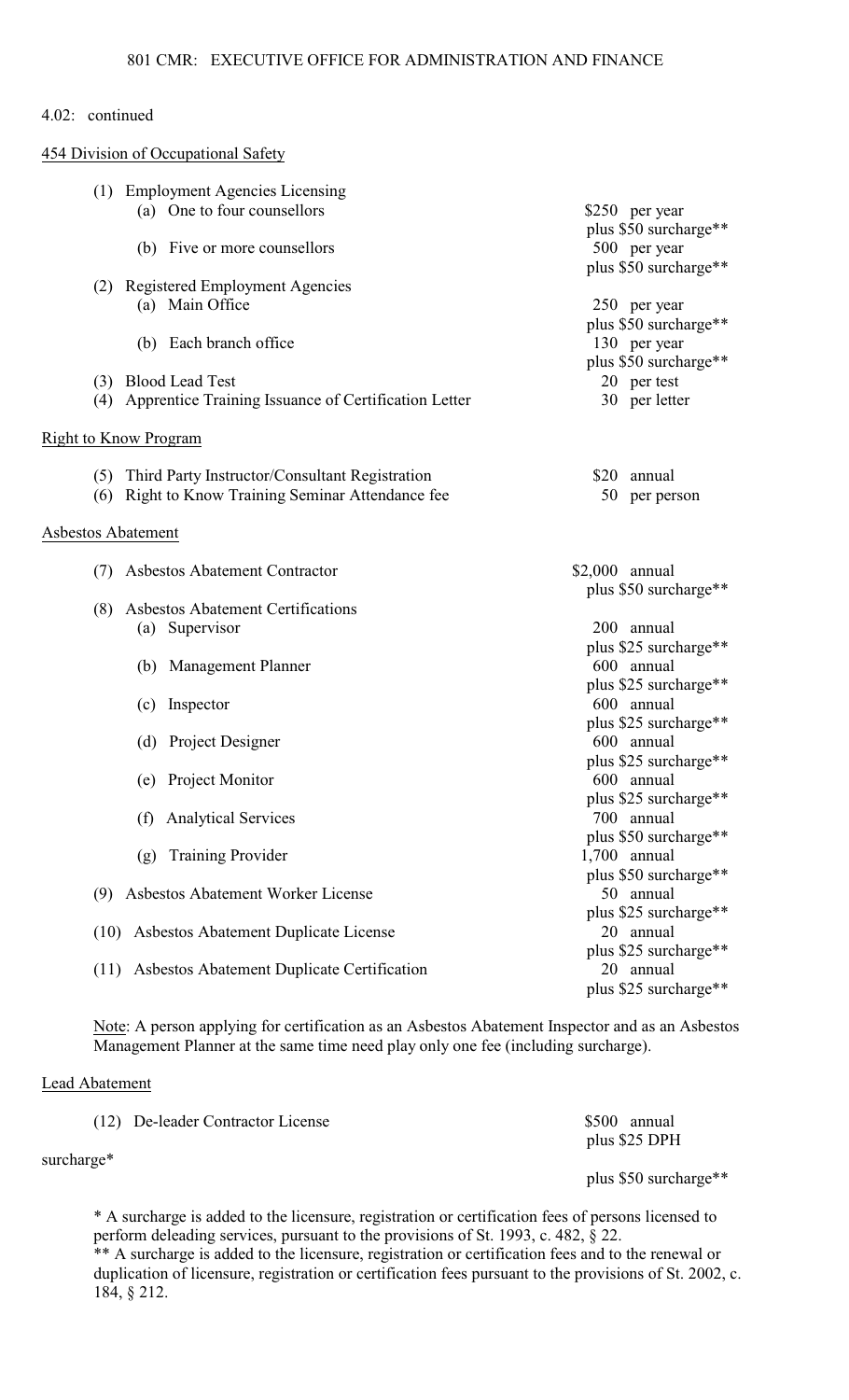| (13) De-leader Supervisor License               | \$100          | annual<br>plus \$25 DPH surcharge*                                                                                                                                         |
|-------------------------------------------------|----------------|----------------------------------------------------------------------------------------------------------------------------------------------------------------------------|
| (14) De-leader Certification - Trainer Provider | 1,700          | plus \$25 surcharge**<br>annual<br>plus \$25 DPH surcharge*<br>plus \$50 surcharge**                                                                                       |
| (15) De-leader Duplicate License                | 20             | annual<br>plus \$25 surcharge**                                                                                                                                            |
| Lead-safe Renovator Contractor License<br>(16)  | 300            | every five years (including<br>the \$50 surcharge per year<br>for the second through<br>fifth years of the license)<br>plus \$25 DPH surcharge*<br>plus \$50 surcharge**   |
| (17) Lead-safe Renovator Supervisor License     | 100            | annual<br>plus \$25 DPH surcharge*<br>plus \$25 surcharge**                                                                                                                |
| Lead-safe Renovator Training Provider<br>(18)   | 1,700          | annual (waived for State,<br>federally recognized<br>Indian Tribe, local<br>government or non-profit<br>organization)<br>plus \$25 DPH surcharge*<br>plus \$50 surcharge** |
| (19) Lead-safe Renovator Duplicate License      | 20             | annual<br>plus \$25 surcharge**                                                                                                                                            |
| Deleader Worker License<br>(20)                 | $\theta$       | annual<br>plus \$25 DPH surcharge<br>plus \$25 surcharge**                                                                                                                 |
| (21) Lead-safe Renovator Worker License         | $\overline{0}$ | annual<br>plus \$25 DPH surcharge<br>plus \$25 surcharge**                                                                                                                 |

\* A surcharge is added to the licensure, registration or certification fees of persons licensed to perform deleading services, pursuant to the provisions of St. 1993, c. 482, § 22. \*\* A surcharge is added to the licensure, registration or certification fees and to the renewal or duplication of licensure, registration or certification fees pursuant to the provisions of St. 2002, c. 184, § 212.

## Minimum Wage Program

|      | (20) Seasonal Wage Certificates for Residential and Day Camps | \$100 | per person |
|------|---------------------------------------------------------------|-------|------------|
| (21) | Special Wage Permits for Sheltered Workshops, Employees       |       |            |
|      | with Disabilities in Community Employment, and Student        |       |            |
|      | Waivers                                                       | 100   | per year   |
|      | (22) 120 Day Seasonal Permits for Overtime Exemptions         | 200   | per season |
| (23) | Approval for Employee Uniform Deposits and Waivers            | 100   | per year   |

## DEPARTMENT OF LABOR AND WORKFORCE DEVELOPMENT

#### 456 Department of Labor Relations

1. The filing fee for an application for public sector grievance arbitration filed pursuant to M.G.L. c. 150, § 6 is \$1,000; provided, however, that the fee shall be paid in equal shares by the party seeking application and the answering party; provided, further, that the Director of the Department of Labor Relations may, where appropriate, provide for the waiver of the filing fee for any particular controversy or classes of controversies.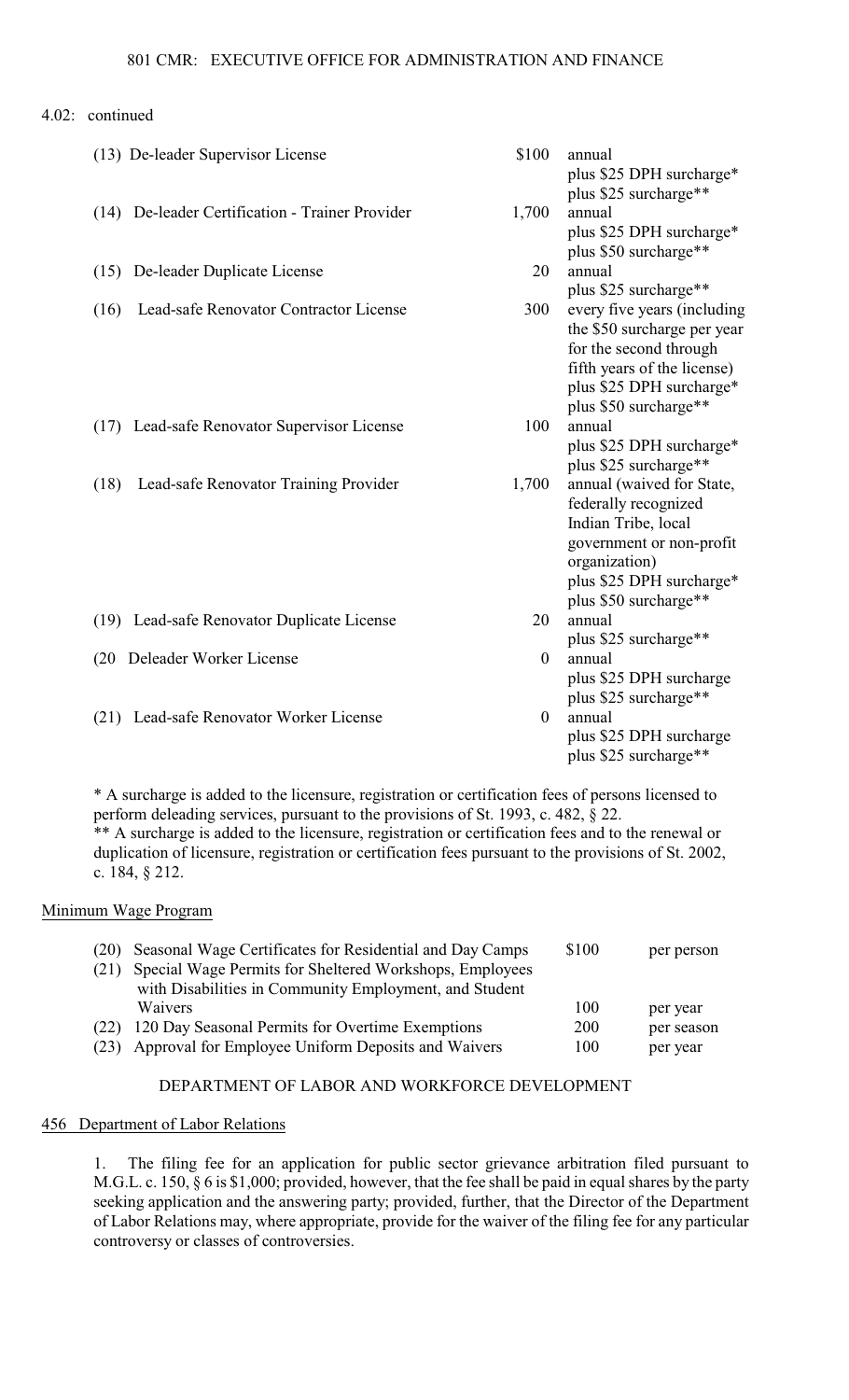2. The filing fee for an application for private sector grievance arbitration filed pursuant to M.G.L. c. 150, § 6 is \$1,500; provided, however, that the fee shall be paid in equal shares by the party seeking application and the answering party; provided, further, that the Director of the Department of Labor Relations may, where appropriate, provide for the waiver of the filing fee for any particular controversy or classes of controversies.

3. The filing fee for an application for grievance mediation filed pursuant to M.G.L. c. 150, § 6 is \$300; provided, however, that the fee shall be paid in equal shares by the party seeking application and the answering party; provided, further, that the Director of the Department of Labor Relations may, where appropriate, provide for the waiver of the filing fee for any particular controversy or classes of controversies.

4. The filing fee for a petition for mediation and fact-finding pursuant to M.G.L. c. 150E, § 9 and 456 CMR 21.03: *Initiation of Interest Mediation and Fact-finding* or for a request for voluntary interest mediation pursuant to 456 CMR 21.04: *Voluntary Interest Mediation* is \$1,000; provided, however, that the fee shall be paid in equal shares by the party seeking application and the answering party; provided, further, that the Director of the Department of Labor Relations may, where appropriate, provide for the waiver of the filing fee for any particular controversy or classes of controversies. The Director shall waive the fee based on a showing of financial hardship as determined by the Director.

## EXECUTIVE OFFICE OF PUBLIC SAFETY

#### 520 Department of Public Safety

| (1) Certificates of Registration Relating to Fire Extinguishing Systems:                   |      |                |                    |
|--------------------------------------------------------------------------------------------|------|----------------|--------------------|
| Type $A, B, C, D$                                                                          | \$60 | biennial       |                    |
| Extinguishers and Fire Extinguishing Systems:<br>(2)                                       |      |                |                    |
| Type E, F, G, H                                                                            | 10   | biennial       |                    |
| (3) Carnival Attendant License                                                             | 5    | annual         |                    |
| A new license is required, if the attendant works for another                              |      |                |                    |
| operator lessee, or owner, if such employment is within the                                |      |                |                    |
| same annual period.                                                                        |      |                |                    |
| Civil Fine Appeals<br>(4)                                                                  | 100  | per appeal     |                    |
|                                                                                            |      |                |                    |
| Department of State Police                                                                 |      |                |                    |
| (1) Police Detail Administrative Fee.                                                      |      |                | $10\%$ of the cost |
| Provided that no such administrative fee shall be charged to,                              |      |                | of the detail as   |
| or paid by, directly or indirectly, any state agency as defined                            |      |                | determined by the  |
| in M.G.L. c. 29, $\S$ 1; provided that state authorities as defined                        |      |                | Department of      |
| in said section shall be subject to such administrative fees.                              |      | Police         |                    |
| (2) Private Detective, Watch-Guard Patrol Agency                                           |      |                |                    |
| (a) Initial License                                                                        |      | 550            |                    |
| (b) Renewal                                                                                |      | 150            | annual             |
| Special Police License<br>(3)                                                              |      |                |                    |
| (a) Initial License                                                                        |      | 100            | three years        |
| (b) Renewal                                                                                |      | 75             | three years        |
| (4) DNA Sample                                                                             |      | 110            | per sample         |
| Provided that an indigent person as provided in M.G.L. c. 261, § 27A shall not be charged. |      |                |                    |
| <b>Criminal History Systems Board</b>                                                      |      |                |                    |
| (1) Non-resident License                                                                   |      |                |                    |
| (a) Original or Renewal Temporary                                                          |      | 10             | annual             |
| (b) Banks                                                                                  |      | 20             | two years          |
| (c) Machine Gun                                                                            |      | 40             | two years          |
| Sale of Forms<br>(2)                                                                       |      |                |                    |
| (a) FA4 - Machine Gun                                                                      |      | $\mathbf{1}$   | per form           |
| (b) FA10 - Record of Sale of Gun                                                           |      | 20             | per book           |
| (c) FA11 - Purchase Permit                                                                 |      | $\mathbf{1}$   | per form           |
| (d) FA19 - License to Carry Firearm                                                        |      | $\overline{2}$ | per form           |
| $(e)$ FA20 - Air Rifle                                                                     |      | .50            | per book           |
| (3) Alien Permit to Possess a Rifle or Shotgun                                             |      | 10             | annual             |
|                                                                                            |      |                |                    |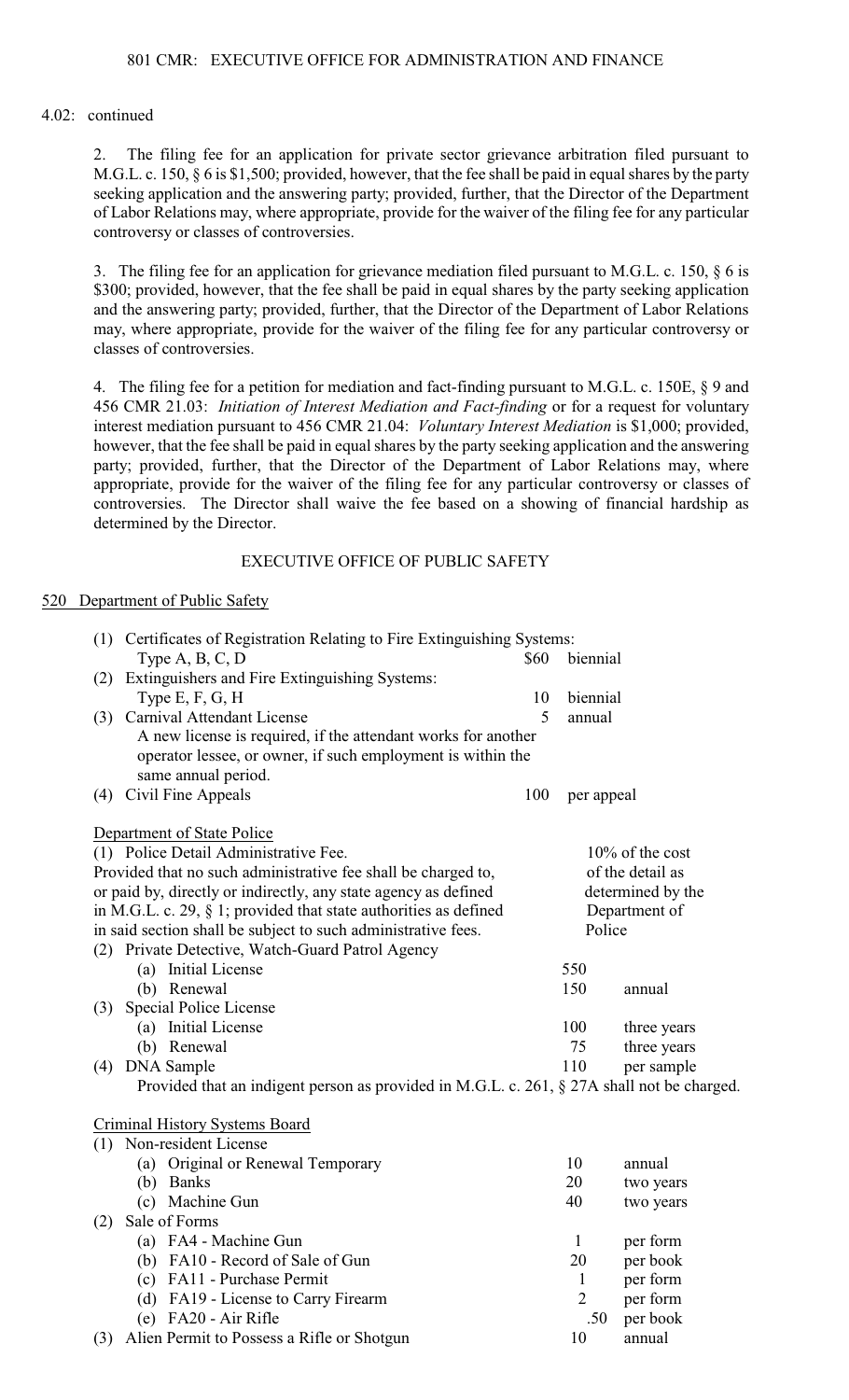| <b>Inspection Section</b>                                      |     |                      |
|----------------------------------------------------------------|-----|----------------------|
| (1) Limited Shop Inspections                                   |     |                      |
| (a) Certificate of Competency                                  | 40  | biennial             |
| (b) Renewal of Certificate                                     | 20  | biennial             |
| Above Ground Tank Inspection<br>(2)                            |     |                      |
| (a) Original Inspection                                        |     |                      |
| Aboveground tanks under 100,000                                | 100 |                      |
| Aboveground tanks over 100,000                                 | 1   | for each $1,000$ gal |
| (b) Re-inspection                                              |     |                      |
| 1. One Tank at Location                                        | 30  | per tank             |
| 2. Two Tanks at Location                                       | 20  | per tank             |
| 3. 3 - 10 Tanks at Location, Less than 1,000,000 gal.          |     |                      |
| <b>Total Capacity</b>                                          | 15  | per tank             |
| 4. 3-10 Tanks at Location, more than 1,000,000 gal.            |     |                      |
| <b>Total Capacity</b>                                          | 25  | per tank             |
| Air Tank Inspection, Per Tank<br>(3)                           | 50  | biennial             |
| <b>Boiler</b> Inspection<br>(4)                                |     |                      |
| (a) External - Steam                                           | 50  | annual               |
| (b) Cast Iron - Steam                                          | 50  | annual               |
| (c) Other than Cast Iron - Steam                               | 100 | annual               |
| Certificate of Inspection - Boiler<br>(5)                      | 50  | per certificate      |
| Certificate of Inspection - Pressure Vessel<br>(6)             | 50  | per certificate      |
| Appeal in Examination<br>(7)                                   | 20  |                      |
| Lost and Duplicate Licenses<br>(8)                             | 20  |                      |
| Duplicate Elevator Inspection Certificate<br>(9)               | 25  | per certificate      |
| (10) License Renewals Except Hoisting Machinery and            |     |                      |
| Oil Burner Apprentice                                          | 35  | biennial             |
| Certificate of Competency - Pressure Vessel Inspector<br>(11)  | 100 | biennial             |
| Renewal                                                        | 75  | biennial             |
| Certificate of Competency - Amusement Device Inspector<br>(12) | 100 | biennial             |
| Renewal                                                        | 50  | biennial             |
| (13)<br>Nuclear Power Plant Operator and Engineer              |     |                      |
| Nuclear Power Plant Operator                                   |     |                      |
| (a) Examination                                                | 35  |                      |
| Special Examination<br>(b)                                     | 225 |                      |
| Senior Supervising Engineer License<br>(c)                     | 130 | biennial             |
| (d) Operating Engineer License                                 | 60  | biennial             |
| <b>Assistant Operator License Engineer</b><br>(e)              | 60  | biennial             |
| Engineer                                                       |     |                      |
| (a) 1st Class Engineering Examination and Initial License      | 150 | Renewal              |
|                                                                | 90  | five years           |
|                                                                | 150 | Renewal              |
| 2nd Class Engineering Examination and Initial License<br>(b)   | 90  |                      |
|                                                                |     | five years           |
| 3rd Class Engineering Examination and Initial License<br>(c)   | 100 | Renewal              |
|                                                                | 90  | five years           |
| (d) 4th Class Engineering Examination and Initial License      | 50  | biennial             |
| Renewal                                                        | 90  | five years           |
| <b>Hoisting Machinery</b><br>(14)                              |     |                      |
| (a) Operator License                                           | 75  | biennial             |
| (b) Renewal                                                    | 60  | biennial             |
| Portable Engineer<br>(15)                                      | 30  | biennial             |
| Surveys for ASME and "R" Stamps, Per Man<br>(16)               | 350 | per day              |
| Fireman License<br>(17)                                        |     |                      |
| First Class - Original<br>(a)                                  | 100 |                      |
| (b) Second Class - Original                                    | 100 |                      |
| Renewal<br>(c)                                                 | 90  | five years           |
| Oil Burner License<br>(18)                                     |     |                      |
| (a) Technician - Original                                      | 75  |                      |
| Technician - Renewal<br>(b)                                    | 50  | biennial             |
| Apprentice<br>(c)                                              | 40  |                      |
| <b>Apprentice Renewal</b><br>(d)                               | 20  | biennial             |
|                                                                |     |                      |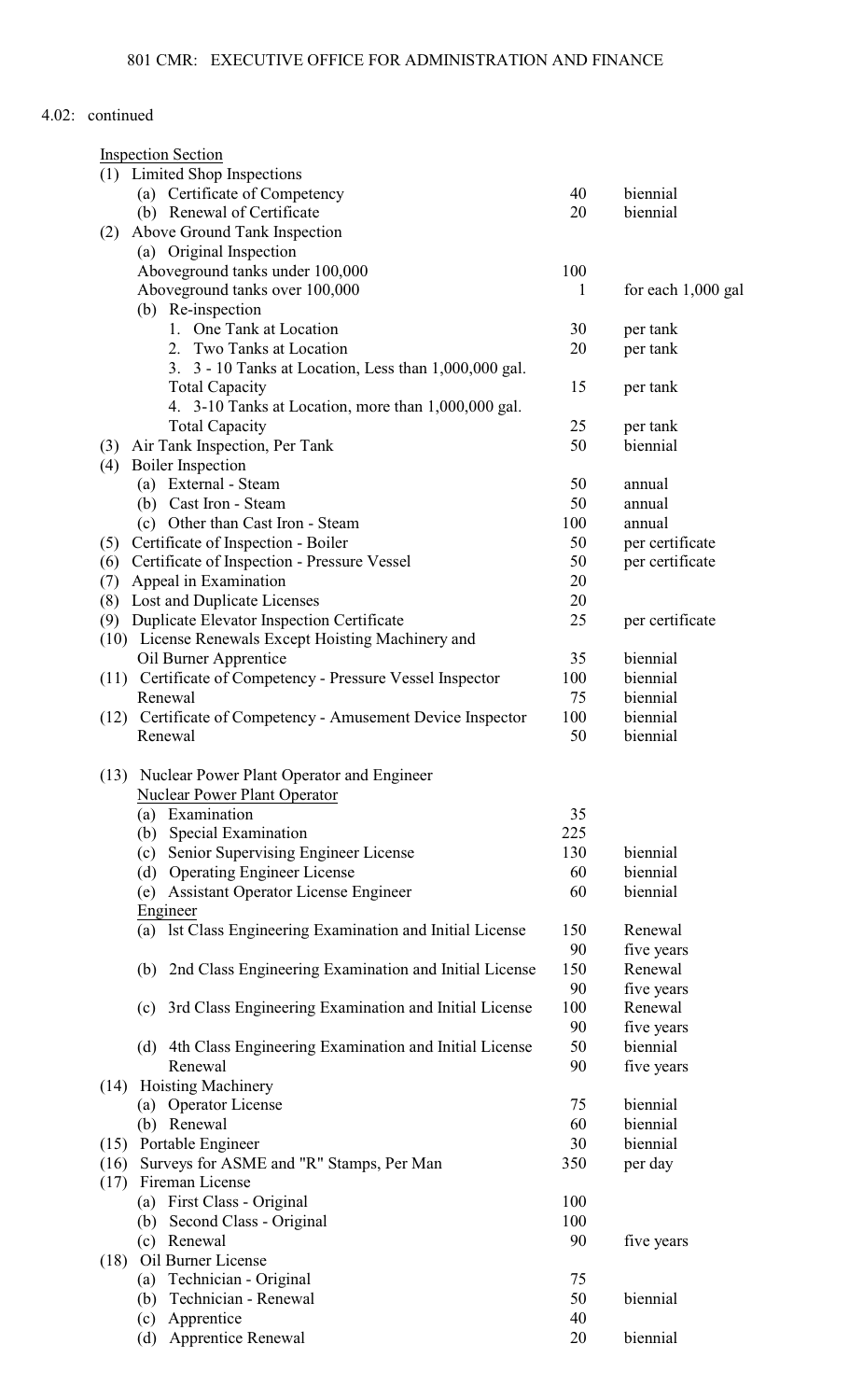| (19)<br>Special License                                                                           |                |                        |
|---------------------------------------------------------------------------------------------------|----------------|------------------------|
| (a) To Have Initial                                                                               | 100            |                        |
| To Have Renewal<br>(b)                                                                            | 90             | five years             |
| (c) to Operate Initial                                                                            | 100            |                        |
| (d) To Operate Renewal                                                                            | 90             | five years             |
| Refrigeration/Air Conditioning Inspections<br>(20)                                                |                |                        |
| Minimum Fee for 20 Ton Capacity<br>(a)                                                            | 60             | annual                 |
| (b) Additional Fee for each 20 Tons                                                               | $\overline{2}$ | annual                 |
| Maximum Fee<br>(c)                                                                                | 300            | annual                 |
|                                                                                                   |                |                        |
| <b>Building Inspection</b>                                                                        |                |                        |
| (21) Certificate of Inspection                                                                    |                |                        |
| (a) Care Facility for Intellectually or                                                           | 100            | annual                 |
| Developmentally Disabled                                                                          |                |                        |
| (b) Group Residences                                                                              | 200            | biennial               |
| (c) Clinics, Rest Homes, Infirmaries, Assembly                                                    | 200            | biennial               |
| (Institutional Buildings)                                                                         |                |                        |
| (d) Hospitals and Nursing Homes<br>1. First 100 Beds                                              |                | biennial               |
| 2. Each Additional 25 Beds                                                                        | 100<br>10      | biennial               |
|                                                                                                   |                |                        |
| Motion Picture Operator (Cinematograph)<br>(22)<br>Application for Examination and License<br>(a) | 50             | biennial               |
| (b) Renewal License                                                                               | 50             | biennial               |
| (c) Limited License and Renewal                                                                   | 10             | biennial               |
| (d) Certificate of Inspection: Cinematograph                                                      |                |                        |
| <b>Booth or Enclosure</b>                                                                         | 25             |                        |
| <b>Ticket Agencies</b><br>(23)                                                                    |                |                        |
| (a) Initial License                                                                               | 250            |                        |
| (b) Renewal                                                                                       | 250            | annual                 |
| <b>Booking Agencies</b><br>(24)                                                                   |                |                        |
| Initial License<br>(a)                                                                            | 375            |                        |
| Renewal<br>(b)                                                                                    | 375            | biennial               |
| (25) Weekly Entertainment Permits                                                                 |                |                        |
| <b>Regular Hours</b><br>(a)                                                                       | 10             |                        |
| <b>Special Hours</b><br>(b)                                                                       | 20             |                        |
| Apprentice sprinkler fitter license:<br>(26)                                                      |                |                        |
| Initial<br>(a)                                                                                    | 40             |                        |
| (b) Renewal                                                                                       | 20             | biennial               |
| Journeyman sprinkler fitter license:<br>(27)                                                      |                |                        |
| Initial<br>(a)                                                                                    | 75             |                        |
| (b) Renewal                                                                                       | 50             | biennial               |
| Fire Protection Sprinkler Contractor<br>(28)                                                      |                |                        |
| (a) Initial                                                                                       | 100            |                        |
| (b) Renewal                                                                                       | 75             | biennial               |
| Certified Maintenance Mechanic Certificate of Competency Fee and License<br>(29)                  |                |                        |
| Initial<br>(a)                                                                                    | 100            |                        |
| (b) Renewal                                                                                       | 75             | biennial               |
| (30) Concrete Testing Laboratory License                                                          | 150            | annual                 |
| <b>Manufactured Buildings</b><br>(31)                                                             |                |                        |
| (a) Manufacturer-Initial Certification (per system)<br>(b) Manufacturer-Renewal of Certification  | 1200<br>650    | annual                 |
| (c) Labels Per Unit                                                                               | 50             | annual<br>per label    |
|                                                                                                   | 2              |                        |
| (d) Replacement Label<br>(e) Labels Per Component                                                 | $\overline{2}$ | per label<br>per label |
| Inspection Agency- Initial Certification<br>(f)                                                   | 500            | annual                 |
| <b>Inspection Agency- Certification Renewal</b><br>(g)                                            | 500            | annual                 |
| Registration of Producers of Native Lumber<br>(32)                                                |                |                        |
| Initial Registration Fee<br>(a)                                                                   | 100            |                        |
| (b) Renewal                                                                                       |                |                        |
|                                                                                                   | 50             | biennial               |
| State Building Code Appeals Board Administrative Hearing<br>(33)                                  | 150            | per hearing            |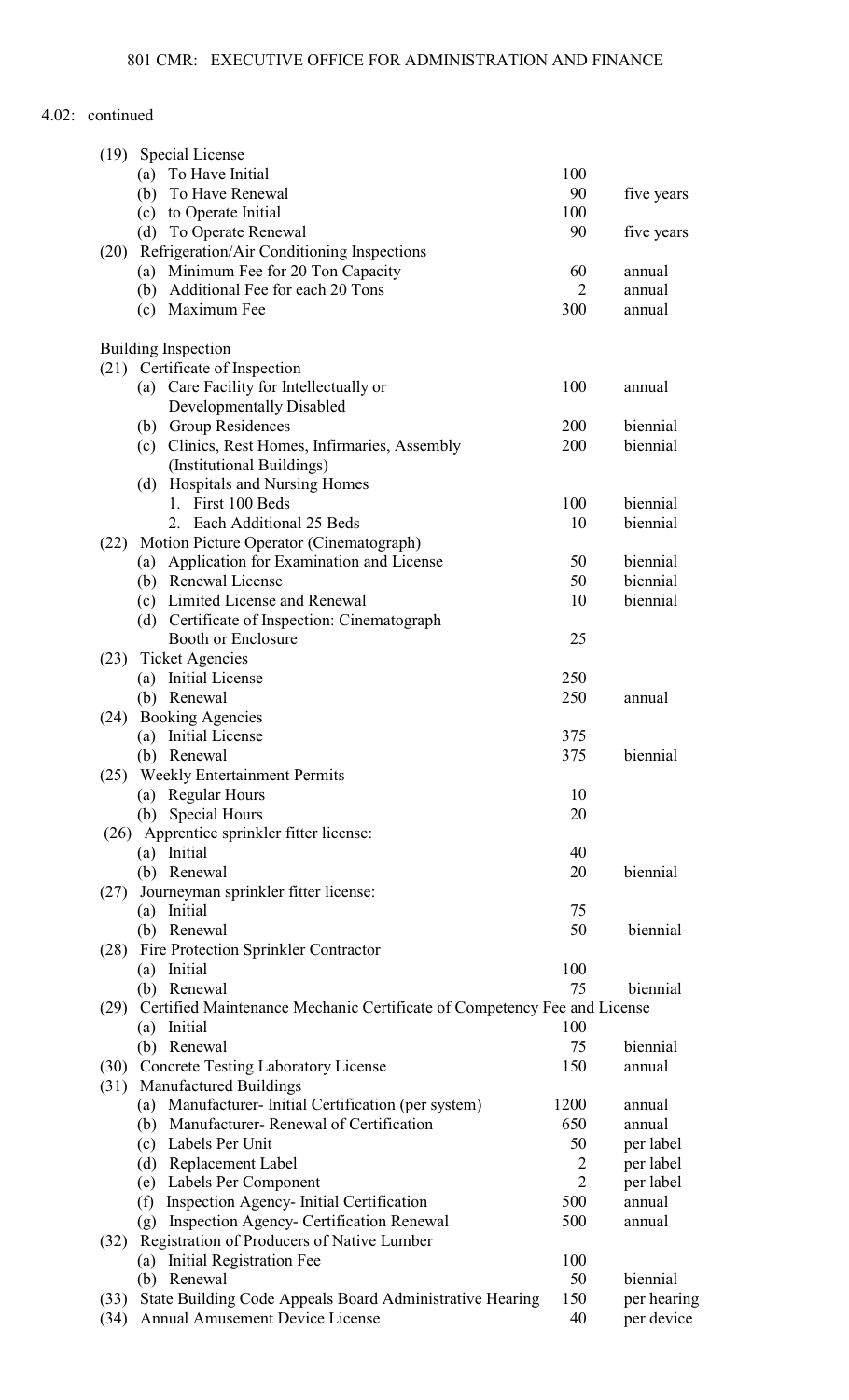| (35) | Amusement Device Inspection Fee                                                         |         |                          |
|------|-----------------------------------------------------------------------------------------|---------|--------------------------|
|      | (a) one to six devices per location                                                     | 25      | per device/              |
|      |                                                                                         | 100     | maximum fee              |
|      | seven to 11<br>(b)                                                                      | 200     | per location             |
|      | 12 to 15<br>(c)                                                                         | 300     | per location             |
|      | 16 to 25<br>(d)                                                                         | 400     | per location             |
|      | 26 and above<br>(e)                                                                     | 500     | per location             |
| (36) | Amusement Device Re-inspection Fee                                                      | 25      | per device               |
| (37) | Building Construction (state projects only)                                             |         |                          |
|      | Application fee per building or structure (fee includes plans examination, construction |         |                          |
|      | inspection, issuance of building permit, and issuance of certificate of occupancy):     |         |                          |
|      | Up to first \$10 million of contract amount<br>(a)                                      |         | 0.005 times the contract |
|      |                                                                                         |         | amount                   |
|      | Over first \$10 million of contract amount<br>(b)                                       |         | 0.0025times the contract |
|      | amount in addition to fees outlined in $(35)(a)$                                        |         |                          |
|      | (c) Maximum fee per project                                                             | 150,000 |                          |

(d) Minimum fee per project 25

The contract amount shall include the entire scope of work of the project and shall include all incidental constructions, but shall exclude the cost of plumbing and electrical work. Except, the contract amount for projects at the Boston Convention & Exhibition Center and Massachusetts Water Resources Authority shall include the cost of electrical work. Design fees or any other professional fees associated with construction observation or supervision or construction management need not be included in the calculation. Pursuant to M.G.L. c. 161A, § 24, the Massachusetts Bay Transportation Authority shall not be required to pay any fee.

| (38) |                | Continuing Education for CSL Holders           |       |                                                                                           |
|------|----------------|------------------------------------------------|-------|-------------------------------------------------------------------------------------------|
|      | (a)            | Initial Course Application Fee                 | \$100 | per course plus 25<br>for each hour or<br>fraction of an hour<br>- valid for two<br>years |
|      |                | (b) Maximum Initial Application Fee Per Course | 250   |                                                                                           |
|      | $^{\circ}$ (c) | Renewal of Course Approval                     | 25    | for each hour or<br>fraction of an hour<br>- valid for two<br>years                       |
|      | (d)            | Maximum Renewal Fee Per Course                 | 150   |                                                                                           |
|      | (e)            | Course Coordinator Approval                    |       |                                                                                           |
|      |                | Initial Approval                               | 400   | two years                                                                                 |
|      |                | Renewal                                        | 300   | two years                                                                                 |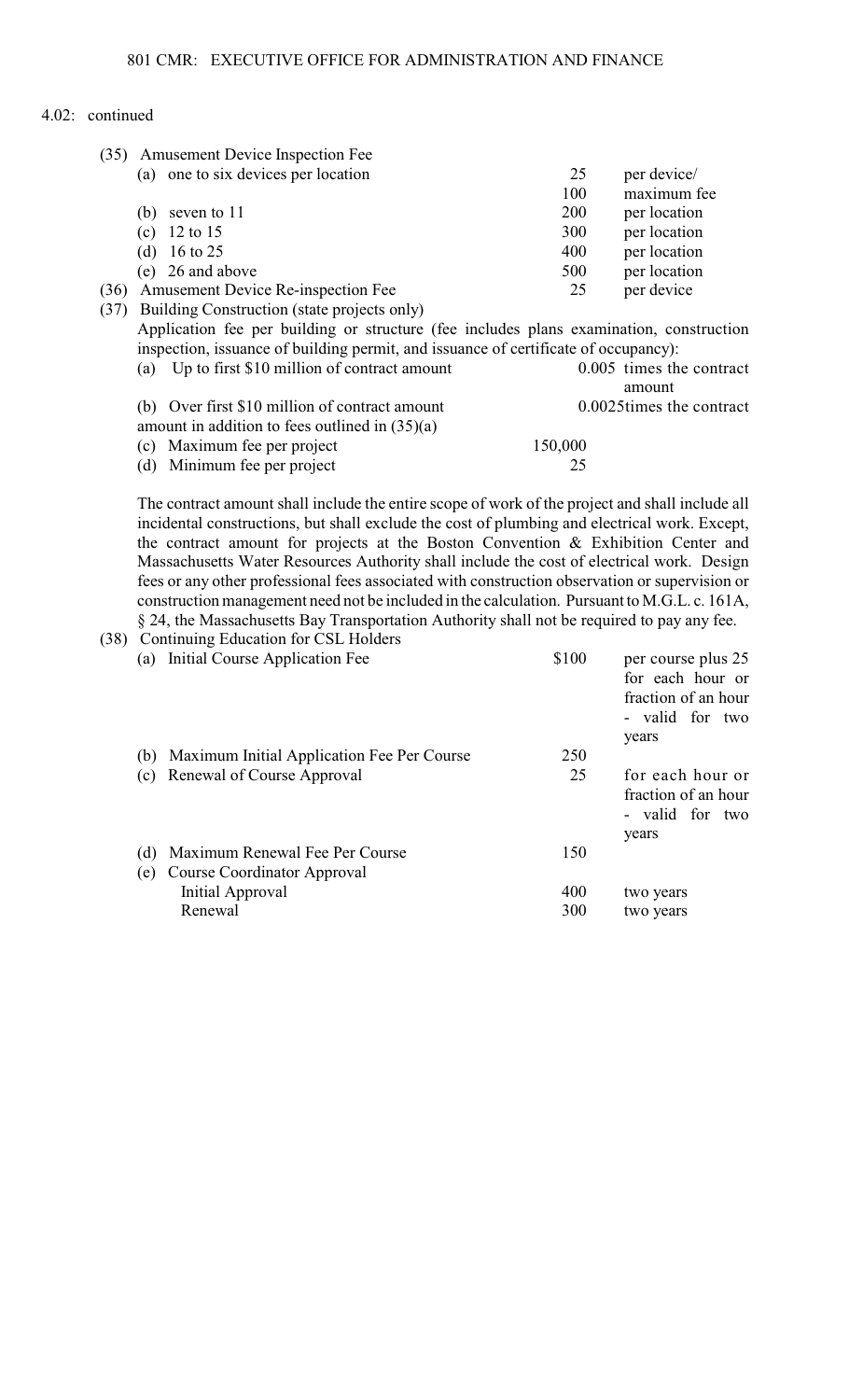|     |              | (39) Construction Supervisor License (CSL)<br>(a) Unrestricted license                                                                                                                                                                                   |          |                 |
|-----|--------------|----------------------------------------------------------------------------------------------------------------------------------------------------------------------------------------------------------------------------------------------------------|----------|-----------------|
|     |              | Initial license                                                                                                                                                                                                                                          | 150      | three years     |
|     |              | Renewal                                                                                                                                                                                                                                                  | 100      | two years       |
|     |              | (b) Restricted License                                                                                                                                                                                                                                   |          |                 |
|     |              | Initial license                                                                                                                                                                                                                                          | 150      | three years     |
|     |              | Renewal                                                                                                                                                                                                                                                  | 100      | two years       |
|     |              | (c) Specialty License (masonry, roofing, window & siding, demolition, solid fuel                                                                                                                                                                         |          |                 |
|     |              | burning appliances, and insulation)<br>Initial license                                                                                                                                                                                                   | 150      | three years     |
|     |              | Renewal                                                                                                                                                                                                                                                  | 100      | two years       |
|     |              | (d) Late fee-                                                                                                                                                                                                                                            |          |                 |
|     |              | (if renewal is within one year of the date of expiration)                                                                                                                                                                                                |          | no penalty      |
|     |              | (e) Late fee-                                                                                                                                                                                                                                            |          |                 |
|     |              | (if renewal is more than one year past the date of                                                                                                                                                                                                       |          |                 |
|     |              | expiration but less than two years)                                                                                                                                                                                                                      | 100      |                 |
|     |              |                                                                                                                                                                                                                                                          |          |                 |
|     |              | If a license is more than two years past it expiration date, the applicant must re-take the<br>examination to become licensed.                                                                                                                           |          |                 |
|     |              | (40) Certification Preparation Course for Building Officials<br>Fee to be calculated by the Department of Public Safety based on the costs associated with<br>each individual training session including cost of materials, space rental, and contracted |          | per course      |
|     |              | instructors.                                                                                                                                                                                                                                             |          |                 |
|     |              | (41) Building Code Training                                                                                                                                                                                                                              |          | per course      |
|     |              | Fee to be calculated by the Department of Public Safety based on the costs associated with                                                                                                                                                               |          |                 |
|     |              | each individual training session including cost of materials, space rental, and contracted<br>instructors.                                                                                                                                               |          |                 |
|     |              | (42) Certification of Building Officials                                                                                                                                                                                                                 | no fee   |                 |
|     |              | 521 Architectural Access Board                                                                                                                                                                                                                           |          |                 |
|     |              | (1) Architectural Barriers Waiver Application Filing                                                                                                                                                                                                     | 50       |                 |
| 522 |              | Board of Boiler Rules                                                                                                                                                                                                                                    |          |                 |
|     |              | (1) Surveys for "A, H, HLW, L, M, N, NA, NPT, NV, PP,                                                                                                                                                                                                    | 350      | per day or      |
|     |              | R, RP, S, U, UM, UV, U2, or V" stamps, per man                                                                                                                                                                                                           |          | portion thereof |
|     | (2)          | Inspection of Nuclear Power Plants, Their Components<br>and Auxiliaries                                                                                                                                                                                  | 200      |                 |
| 523 |              | <b>State Athletic Commission</b>                                                                                                                                                                                                                         |          |                 |
|     | (1)          | Promoter (Boston)                                                                                                                                                                                                                                        | 150      | annual          |
|     | (2)          | Promoter (All Other Places)                                                                                                                                                                                                                              | 100      | annual          |
|     |              | (3) Referee                                                                                                                                                                                                                                              | 50       | annual          |
|     | (4)          | Judge                                                                                                                                                                                                                                                    | 50       | annual          |
|     | (5)          | Timekeeper                                                                                                                                                                                                                                               | 50       | annual          |
|     |              | (6) Manager                                                                                                                                                                                                                                              | 50       | annual          |
|     | (7)          | Trainer                                                                                                                                                                                                                                                  | 50       | annual          |
|     | (8)          | Second                                                                                                                                                                                                                                                   | 50       | annual          |
|     |              | (9) Professional Unarmed Combatant                                                                                                                                                                                                                       |          |                 |
|     |              | (a) Per event license                                                                                                                                                                                                                                    | 25       |                 |
|     |              | (b) Annual maximum                                                                                                                                                                                                                                       | 75       |                 |
|     |              | (10) Physician                                                                                                                                                                                                                                           | 50       | annual          |
|     | (11)         | Matchmaker                                                                                                                                                                                                                                               | 50       | annual          |
|     | (12)         | Professional/Pro-am Event License                                                                                                                                                                                                                        | 75       | per event       |
|     | (13)         | Amateur Boxing/MMA Event License                                                                                                                                                                                                                         | 10       | per event       |
|     | (14)<br>(15) | Scorekeeper<br>Federal Boxer/MMA ID                                                                                                                                                                                                                      | 50<br>10 | annual          |
|     |              |                                                                                                                                                                                                                                                          |          | annual          |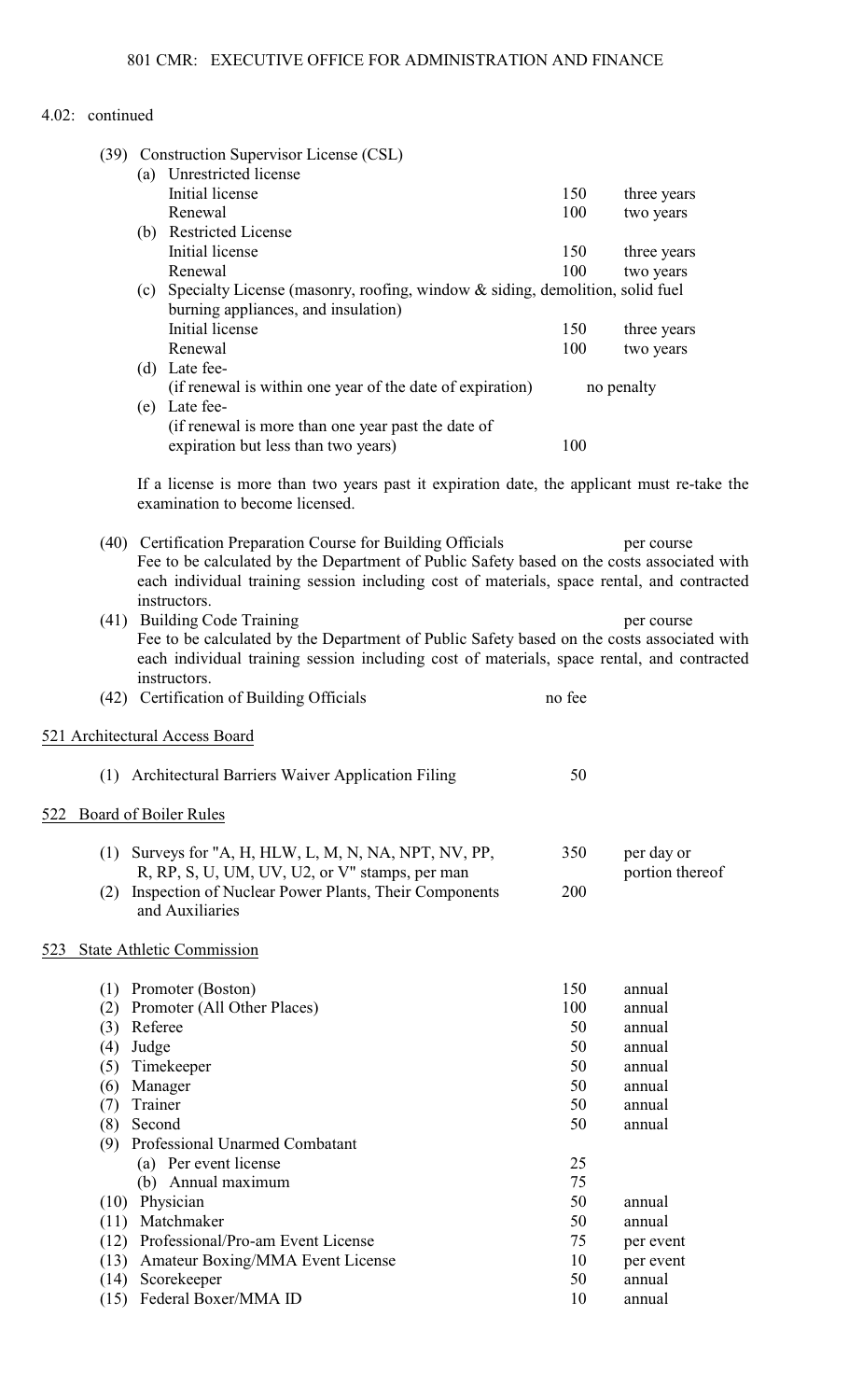# 524 Board of Elevator Regulations

|     | (1) Installation, Repair, or Replacement of Elevators                                                                    | 40   | per installation,<br>repair or replacement<br>plus 10 per every<br>1000 of the contract<br>value (minimum 40) |
|-----|--------------------------------------------------------------------------------------------------------------------------|------|---------------------------------------------------------------------------------------------------------------|
|     | (2) Annual Test of Elevators, escalators, and other devices<br>subject to M.G.L. c. 143, $\S$ 64                         |      |                                                                                                               |
|     | (a) Applications filed between 90 and 120 days prior to<br>expiration                                                    | 200  | per inspection                                                                                                |
|     | Applications filed between 60 and 89 days prior to<br>(b)<br>expiration                                                  | 600  | per inspection                                                                                                |
|     | Applications filed less than 59 days prior to expiration<br>(c)                                                          | 800  | per inspection                                                                                                |
|     | Late penalty fee<br>(d)                                                                                                  | 200  | in addition to<br><b>Application Fee</b>                                                                      |
|     | Elevator Inspections occurring after hours<br>(e)                                                                        | 400  | per inspection in<br>addition to<br><b>Application Fee</b>                                                    |
|     | (f) 90-day elevator re-inspection                                                                                        | 200  | per inspection                                                                                                |
|     | (3) Elevator Operator's License                                                                                          |      |                                                                                                               |
|     | (a) Initial                                                                                                              | 25   |                                                                                                               |
|     | (b) Renewal                                                                                                              | 20   | biennial                                                                                                      |
|     | <b>Elevator Mechanic's License</b><br>(4)                                                                                |      |                                                                                                               |
|     | (a) Initial                                                                                                              | 75   |                                                                                                               |
|     | Renewal<br>(b)                                                                                                           | 75   | biennial                                                                                                      |
|     | Late Charge<br>(c)                                                                                                       | 50   |                                                                                                               |
| 526 | <b>Recreational Tramway Board</b>                                                                                        |      |                                                                                                               |
|     | Chairlift Lift License<br>(1)                                                                                            | 100  | annual                                                                                                        |
|     | Skimobile Lift License<br>(2)                                                                                            | 100  | annual                                                                                                        |
|     | Multi-car Aerial Passenger Tramway License<br>(3)                                                                        | 150  | annual                                                                                                        |
|     | (4) Two-car Aerial Passenger Tramway License                                                                             | 200  | annual                                                                                                        |
|     | (5) Rope Tow License                                                                                                     | 50   | annual                                                                                                        |
|     | Surface Lift License<br>(6)                                                                                              | 100  | annual                                                                                                        |
|     | Certified Inspector Report – All Lifts<br>(7)                                                                            | 100  | annual                                                                                                        |
|     |                                                                                                                          |      |                                                                                                               |
| 527 | Board of Fire Prevention Regulations                                                                                     |      |                                                                                                               |
|     | Fire Prevention Section                                                                                                  |      |                                                                                                               |
|     | Self Service Gas Stations: Review of Plans<br>(1)<br>(2) Fireworks Display                                               | 200  | per unit set of plans                                                                                         |
|     | (a) Certificate of Competency                                                                                            | 40   | annual                                                                                                        |
|     | (b) Renewal                                                                                                              | 20   | annual                                                                                                        |
|     | (3) Blasting Operator                                                                                                    |      |                                                                                                               |
|     | (a) Certificate of Competency                                                                                            | 40   | annual                                                                                                        |
|     | (b) Renewal                                                                                                              | 20   | annual                                                                                                        |
|     | (4) Transportation of Explosives or Fireworks                                                                            |      |                                                                                                               |
|     | (a) Permit to Transport                                                                                                  | 100  | annual                                                                                                        |
|     | (b) Renewal                                                                                                              | 100  | annual                                                                                                        |
|     | (5) Sale of Explosives                                                                                                   |      |                                                                                                               |
|     | (a) License to Sell                                                                                                      | 1000 | annual                                                                                                        |
|     | (b) Renewal                                                                                                              | 250  | annual                                                                                                        |
|     | (6) Black or Smokeless Powder                                                                                            |      |                                                                                                               |
|     | (a) License to Sell                                                                                                      | 100  | annual                                                                                                        |
|     | (b) Renewal                                                                                                              | 50   | annual                                                                                                        |
|     | (7) Keeping, Handling and Transportation of Flammable<br>Liquids, and Disposition of rude Petroleum and Its Products 100 |      | annual                                                                                                        |
|     |                                                                                                                          |      |                                                                                                               |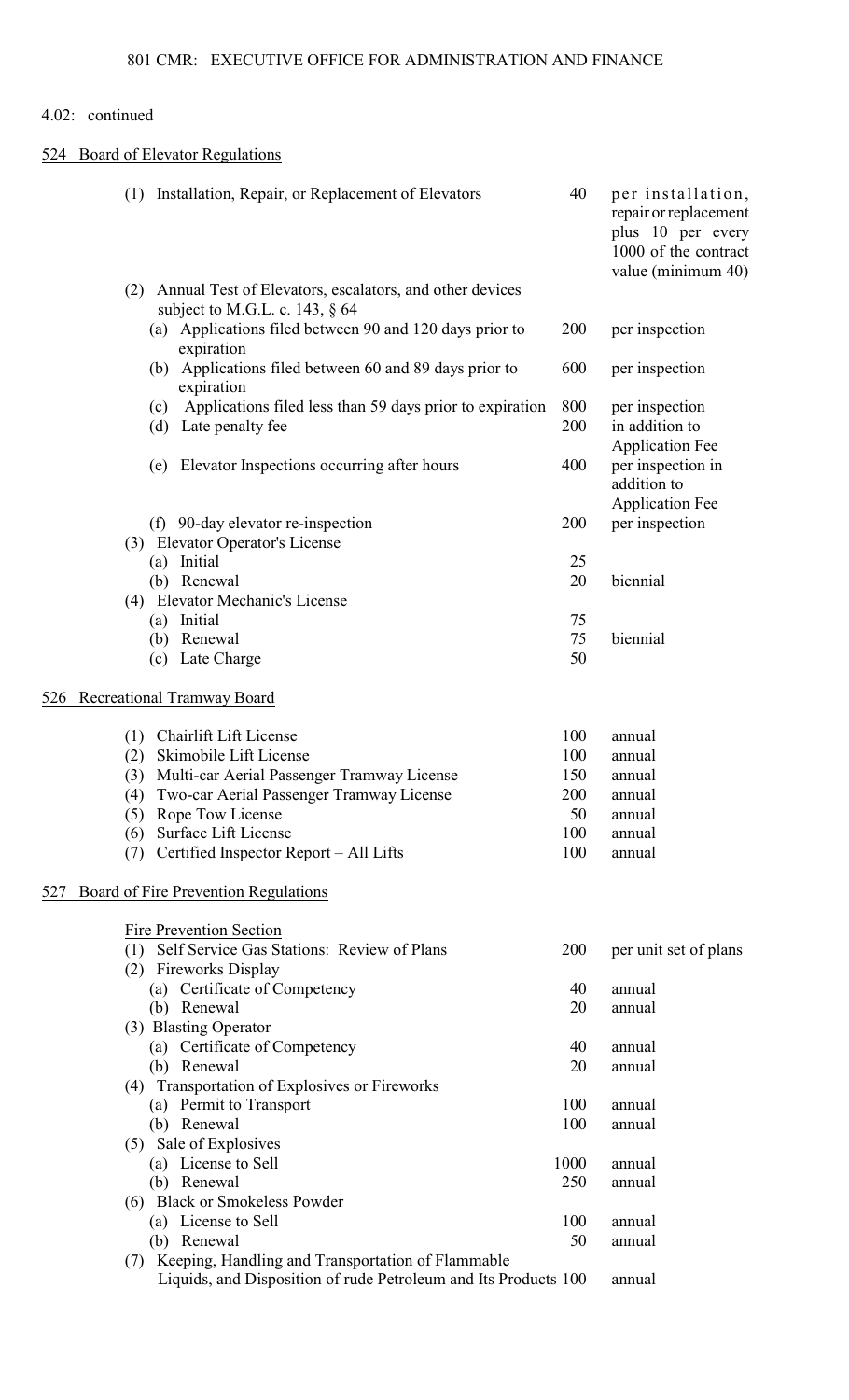| (8) Accident and Investigation Reports of Ordinary Size  |      |
|----------------------------------------------------------|------|
| (a) One page report or sheet                             |      |
| (b) Report of two or three pages or sheets               | 12   |
| (c) Per page of sheet in excess of three-page report     | 1.50 |
| (9) Application to File an Appeal to the Fire Prevention |      |
| <b>Regulations Appeals Board</b>                         | 150  |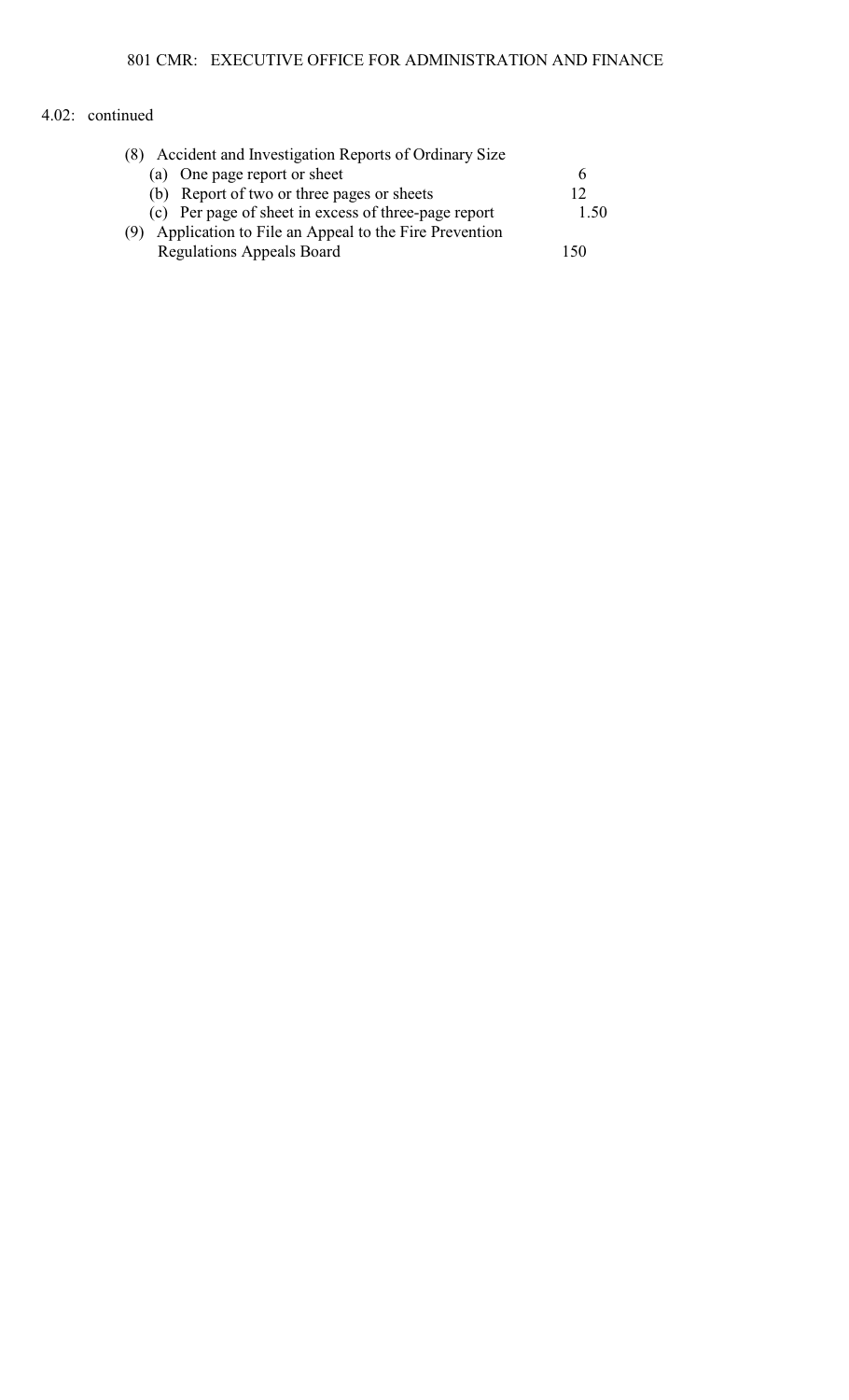# 528 Pipefitters and Refrigeration Technicians

| (1)  | Master Pipefitter                                          |       |                           |
|------|------------------------------------------------------------|-------|---------------------------|
|      | (a) License                                                | \$100 |                           |
|      | (b) Renewal                                                | 75    | biennial                  |
| (2)  | Journeyman Pipefitter                                      |       |                           |
|      | (a) License                                                | 75    |                           |
|      | (b) Renewal                                                | 50    | biennial                  |
| (3)  | Apprentice Pipefitter                                      |       |                           |
|      | (a) License                                                | 40    |                           |
|      | (b) Renewal                                                | 20    | biennial                  |
|      | (4) Refrigeration Contractor License                       |       |                           |
|      | (a) Initial                                                | 150   |                           |
|      | (b) Renewal                                                | 75    | biennial                  |
|      | (5) Refrigeration Technician License                       | 75    | biennial                  |
|      | (6) Refrigeration Trainee                                  |       |                           |
|      | (a) Initial                                                | 40    | biennial                  |
|      | (b) Renewal                                                | 20    |                           |
| (7)  | All Other Renewals                                         | 50    | biennial                  |
|      | 540 Registry of Motor Vehicles                             |       |                           |
|      | Registrations:                                             |       |                           |
|      | (1) Passenger vehicle                                      | \$60  | biennial                  |
| (2)  | Ambulance vehicle, other than emergency vehicles           |       |                           |
|      | as defined in M.G.L. c. 90, $\S$ 71                        | 25    | annual                    |
| (3)  | Antique Motor Vehicle, including Year of Manufacture       |       |                           |
|      | Plates passenger registration fee                          | 30    | annual plus               |
| (4)  | Auto Home                                                  | 50    | annual                    |
| (5)  | <b>Commercial Vehicles</b>                                 |       |                           |
|      | (a) $1 - 5000$ lbs.                                        | 40    | per 1000 lbs.<br>biennial |
|      | 5001 lbs. and more<br>(b)                                  | 20    | per 1000 lbs.<br>annual   |
| (6)  | Livery vehicles, seven seats or fewer                      | 90    | biennial                  |
| (7)  | Livery vehicles, over seven seats                          | 12    | per seat biennial         |
| (8)  | Motor Bus except those under D.P.U., seven seats or fewer, |       |                           |
|      | per seat                                                   | 6     | per seat biennial         |
|      | (9) Motor Bus except those under D.P.U., seven seats, over |       |                           |
|      | seven seats, per seat                                      | 8     | per seat biennial         |
| (10) | Motor Bus Used for Hire D.P.U. M.G.L. c. 159A              | 1     | per seat                  |
| (11) | Moped                                                      | 20    | annual                    |
| (12) | Motorcycle                                                 | 20    | annual                    |
| (13) | <b>School Bus</b>                                          | 20    | biennial                  |
| (14) | School Pupil Transport (7D) Vehicles                       | 40    | biennial                  |
| (15) | School Pupil Transport (7D) Vehicle, used as               |       |                           |
|      | Livery vehicle, seven seats or less                        | 6     | per seat (\$80 min-       |
|      |                                                            |       | imum) biennial            |
| (16) | School Pupil Transport (7D) Vehicle, used as Livery        |       |                           |
|      | vehicle, more than seven seats                             | 8     | per seat biennial         |
| (17) | Semitrailer                                                | 300   | five year                 |
| (18) | Taxi                                                       | 60    | annual                    |
| (19) | Trailer                                                    | 20    | per 1000 lbs. (20)        |
|      |                                                            |       | minimum fee)              |
| (20) | Reserved (Particular) Plate and Special Plate Fee          | 20    | annual                    |
|      |                                                            |       | 40 biennial               |
|      |                                                            | 50    | Olympic<br>Spirit         |
|      |                                                            |       | and Cape<br>$\&$          |
|      |                                                            |       | Islands Special           |
|      |                                                            |       | Plate Fee biennial        |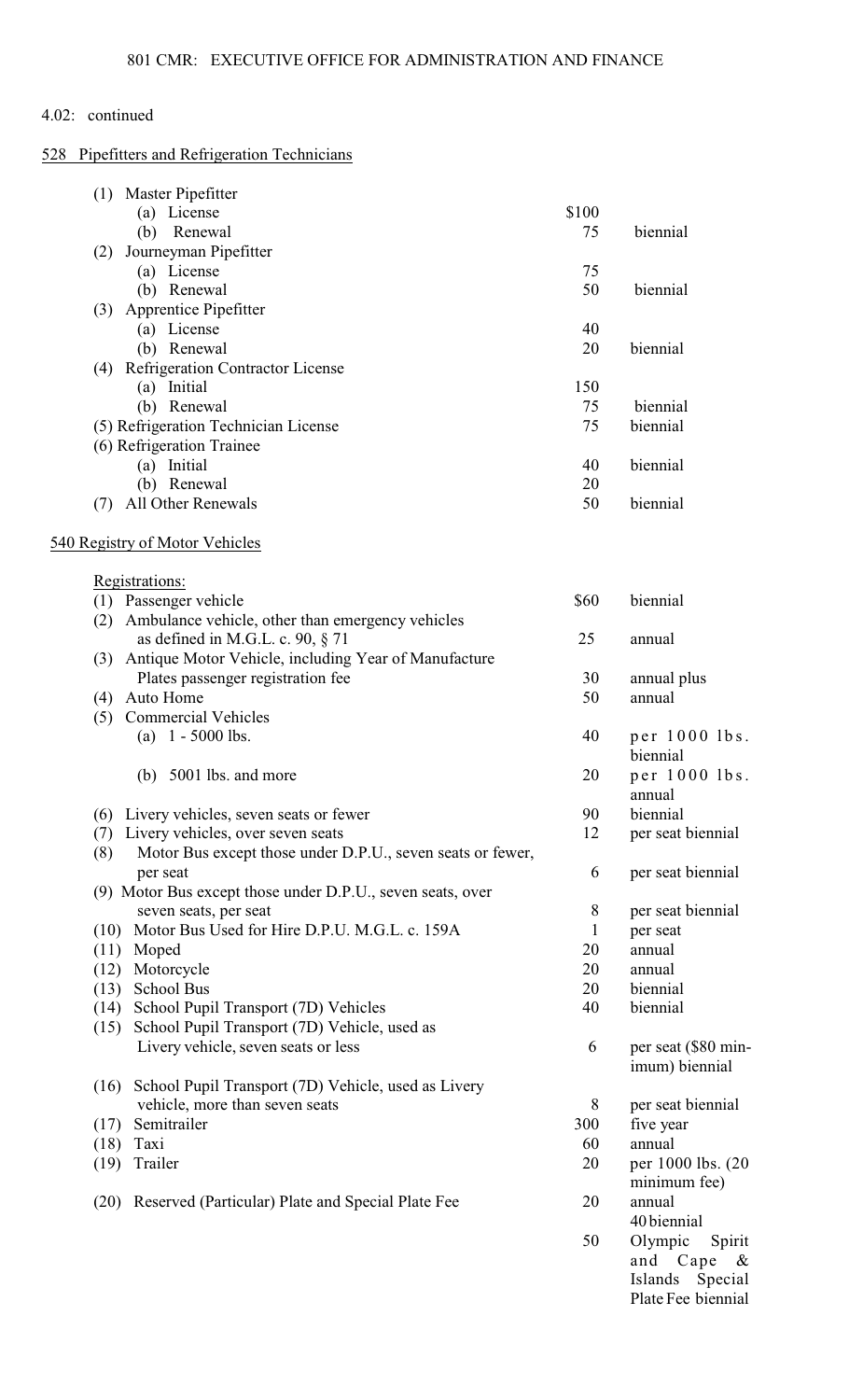| (21) Vanity Plate Fee                                          | \$50           | annual         |
|----------------------------------------------------------------|----------------|----------------|
| (22)<br>General Registrations, M.G.L. c. 90, § 5 Vehicles      |                |                |
| (Dealer, Repair; Owner-contractor, Farmer, Transporter,        |                |                |
| Motorcycle Dealer)                                             |                |                |
| (a) Master Registration                                        | 100            | annual         |
| (b) Normal Plate                                               | 20             | per plate      |
| (c) Vanity Plate                                               | 50             | per plate      |
| Swap Plate(s) Fee<br>(23)                                      | 20             |                |
| Replacement Plate Fee                                          | 10             |                |
| (24)<br><b>Transfer Fee</b>                                    |                | per plate      |
| (25)                                                           | 25             |                |
| <b>Duplicate Registration</b><br>(26)                          | 25             |                |
| <b>Amend Registration</b><br>(27)                              | 25             |                |
| (28)<br>Registration Reinstatement - Effective 2/1/2010        | 100            |                |
| <b>Insurance Cancellation Reinstatement Fee</b><br>(29)        | 50             |                |
| (30)<br>Registration Plate Props Fee - Nongovernment           | 50             | per plate      |
| Titles:                                                        |                |                |
| (1) Certificate of Title                                       |                |                |
| (including Owner/Prior Owner Retained Title, Reconstructed     |                |                |
| Title, Recovered Theft Title)                                  | \$75           |                |
| <b>Government Vehicles</b>                                     | no fee         |                |
| Certificate of Salvage Title<br>(2)                            | 50             |                |
| Duplicate Title<br>(3)                                         | 25             |                |
| Amendment of Title<br>(4)                                      | 25             |                |
| (5)<br>Affixing New VIN                                        | 50             |                |
| (6)<br>Add/Delete Lienholder (manual)                          | 25             |                |
| Certificate of Search<br>(7)                                   | 10             |                |
|                                                                | 10             |                |
| Photocopy of Title<br>(8)                                      |                |                |
| (9)<br>Vehicle Title History (paper record)                    | $\overline{4}$ | per word       |
| Licenses:                                                      |                |                |
| Drivers License:<br>(1)                                        |                |                |
| Class A<br>(a)                                                 | \$75           | per five years |
| $(b)$ Class B                                                  | 75             | per five years |
| Class C<br>(c)                                                 | 75             | per five years |
| $(d)$ Class D                                                  | 50             | per five years |
| Motorcycle (Class M)<br>(e)                                    | 50             | per five years |
| Motorcycle Endorsement<br>(2)                                  | 3              | per year       |
| <b>Duplicate License</b><br>(3)                                | 25             | per five years |
| Amend or Removal of Restriction to License<br>(4)              | 25             |                |
|                                                                |                |                |
| (5)<br>Learner's Permit Application                            | 30             |                |
| Duplicate Learner's Permit<br>(6)                              | 15             |                |
| License Application (includes road test)<br>(7)                | 35             |                |
| Saturday Road Test Supplemental Fee<br>(8)                     | 20             |                |
| Instant Issue License<br>(9)                                   | 50             |                |
| (10) Driver Education Final Examination                        | 30             |                |
| Massachusetts ID:                                              |                |                |
| (1) Massachusetts ID and Massachusetts Liquor ID               | \$25           | per five years |
| Massachusetts ID Amendments and Massachusetts Liquor ID<br>(2) |                |                |
| Amendments                                                     | 25             |                |
| Duplicate Massachusetts ID and Massachusetts Liquor ID<br>(3)  | 25             |                |
| Instant Issue Massachusetts ID or Liquor ID<br>(4)             | 50             |                |
|                                                                |                |                |

The Registry of Motor Vehicles may prorate fees for Licenses, Massachusetts ID and Learner's Permit Applications issued. Prorated fees for such issuances shall be not less than the amount that is the quotient of the fee set forth above and the duration of the issuance.

Licenses, Massachusetts IDs and Learner's Permits shall include Real ID compliant credentials.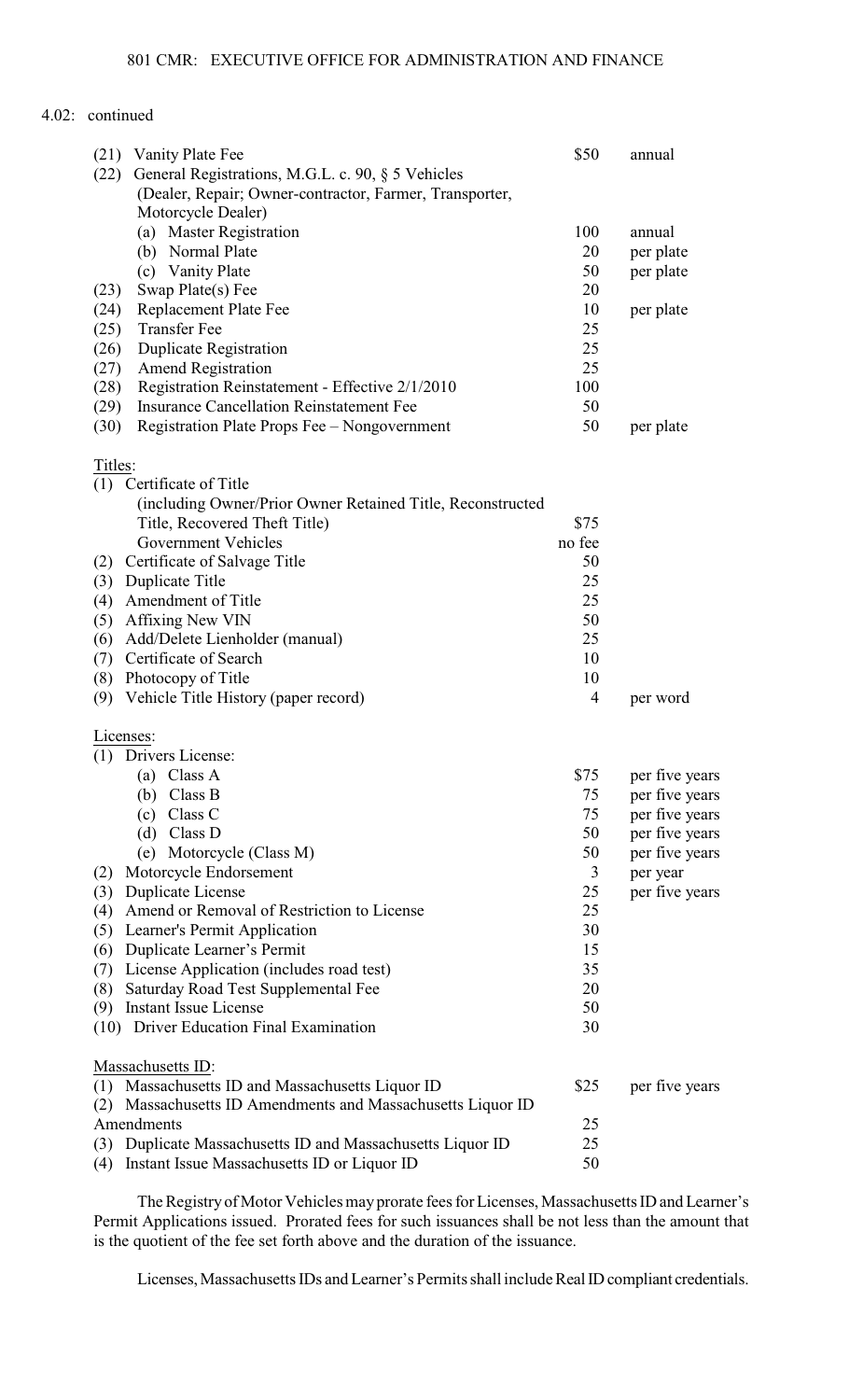| School Bus License:                                                                                                             |           |                |
|---------------------------------------------------------------------------------------------------------------------------------|-----------|----------------|
| (1) Application                                                                                                                 | \$15      |                |
| License Fee<br>(2)                                                                                                              |           |                |
| (a) Original                                                                                                                    | 15        |                |
| (b) Renewal                                                                                                                     | 15        | annual         |
| (c) Duplicate                                                                                                                   | 15        |                |
| <b>School Pupil Transport Licenses:</b>                                                                                         |           |                |
| Application<br>(1)                                                                                                              | 15        |                |
| License (original)<br>(2)                                                                                                       | 15        |                |
| License (renewal)<br>(3)                                                                                                        | 15        | annual         |
| Duplicate License<br>(4)                                                                                                        | 15        |                |
| Renewal of Pupil Transport From School Bus License<br>(5)                                                                       | 15        |                |
| Driver Education:                                                                                                               |           |                |
| Driver's Ed Certificate<br>(1)                                                                                                  | 15        |                |
| Duplicate Driver's Ed Certificate<br>(2)                                                                                        | 10        |                |
| Professional Driving School Certification<br>(3)                                                                                |           |                |
| (a) Main Office Application                                                                                                     | 50        |                |
| (b) Main Office License                                                                                                         | 100       |                |
| (c) Main Office Renewal                                                                                                         | 100       | annual         |
| <b>Branch Office Application</b><br>(d)                                                                                         | 50        |                |
| (e) Branch Office License                                                                                                       | 50        |                |
| <b>Branch Office Renewal</b><br>(f)<br>(g) School Location Transfer                                                             | 50<br>100 |                |
| Driving Instructor's Certificate<br>(4)                                                                                         | 25        | annual         |
| School Bus Instructor's Certificate<br>(5)                                                                                      | 25        | annual         |
|                                                                                                                                 |           |                |
| Motor Vehicle Inspections:<br>(a) Initial passenger motor vehicle inspection (safety or<br>(1)                                  | \$35      | per inspection |
| combined safety and emissions). Effective July 1, 2014,                                                                         |           |                |
| any inspection station authorized and licensed by the Registry                                                                  |           |                |
| to perform safety or combined safety and emissions inspections                                                                  |           |                |
| on passenger motor vehicles shall collect \$35.00 from the motorist                                                             |           |                |
| for their vehicle inspection. The inspection station shall retain a                                                             |           |                |
| portion of that fee as provided in the Program Participation                                                                    |           |                |
| Agreement for inspections performed using the Workstation                                                                       |           |                |
| pursuant to the Agreement; Prior to July 1, 2014, the motorist                                                                  |           |                |
| fee for either a commercial motor vehicle inspection or a passenger                                                             |           |                |
| motor vehicle inspection shall remain \$29.00.                                                                                  |           |                |
| (b) Initial commercial motor vehicle inspection (safety or                                                                      | 35        | plus market    |
| combined safety and emissions). Effective July 1, 2014, any                                                                     |           | hourly shop    |
| inspection station authorized and licensed by the Registry to                                                                   |           | rate for time  |
| perform safety or combined safety and emissions inspections on<br>commercial motor vehicles shall collect from the motorist for |           | spent          |
| their commercial motor vehicle inspection \$35.00 plus the market                                                               |           |                |
| shop rate charged by the station. The inspection station shall retain a                                                         |           |                |
| portion of that fee as provided in the Program Participation                                                                    |           |                |
| Agreement for inspections performed using the Workstation                                                                       |           |                |
| pursuant to the Agreement.                                                                                                      |           |                |
| (2) Reinspection                                                                                                                | 35        | per inspection |
| A reinspection for a passenger motor vehicle shall cost \$35.00 unless the                                                      |           |                |
| motorist returns within 60 days of the initial inspection to the same                                                           |           |                |
| inspection station where the initial inspection was performed in which                                                          |           |                |
| case the station shall not collect any fee from the motorist for the first                                                      |           |                |
| such reinspection. A reinspection for a commercial motor vehicle shall                                                          |           |                |

such reinspection. A reinspection for a commercial motor vehicle shall cost \$35.00 plus the market hourly shop rate charged by the station for the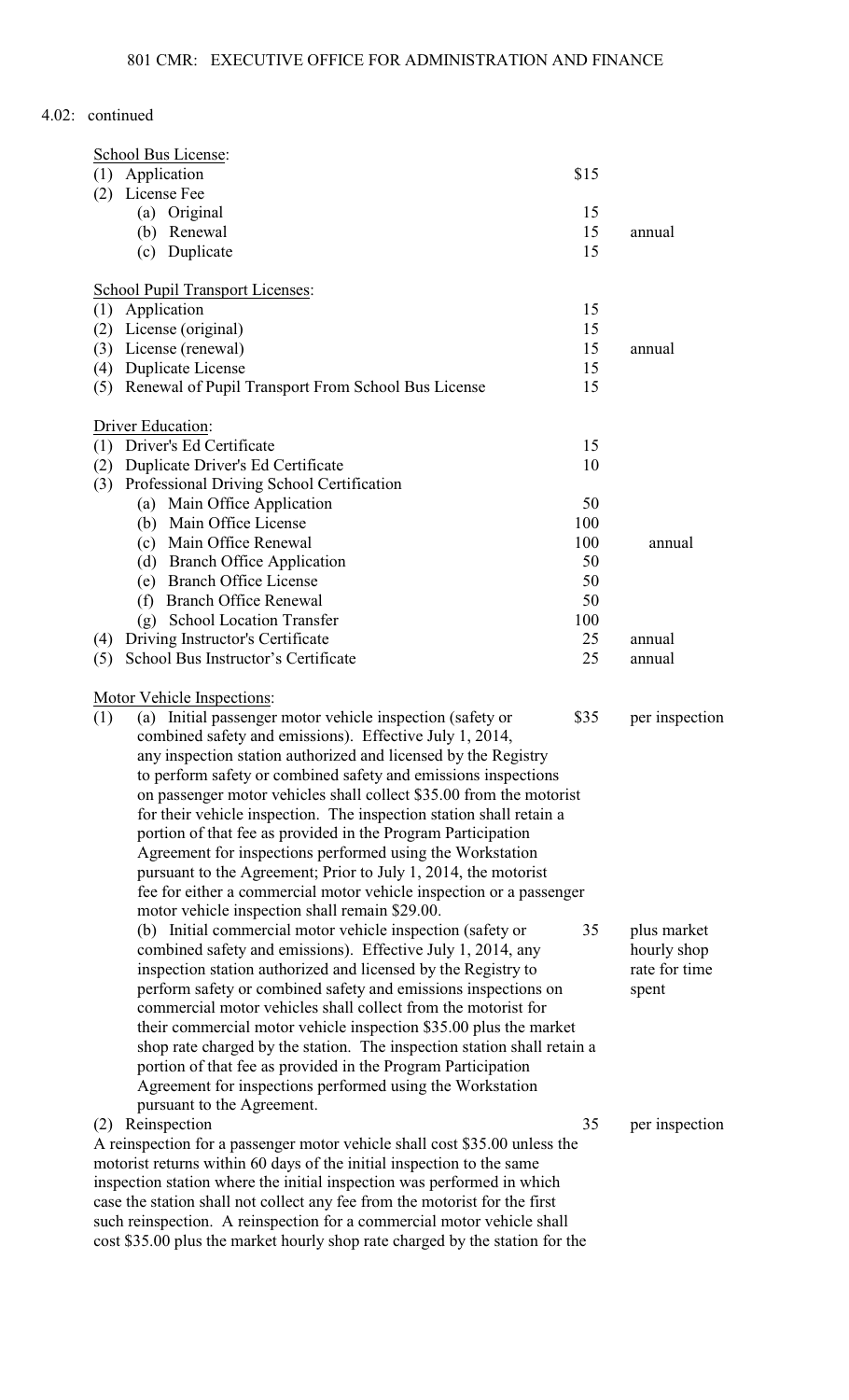| time spent performing the reinspection unless the motorist returns within    |                |                   |
|------------------------------------------------------------------------------|----------------|-------------------|
| 60 days of the initial inspection to the same inspection station where the   |                |                   |
| initial inspection was performed in which case the station shall not collect |                |                   |
| any fee from the motorist for the first such reinspection.                   |                |                   |
| (3) Challenge inspection                                                     | \$35           | per inspection    |
| If the vehicle passes a challenge inspection, the motorist pays no fee.      |                |                   |
| The motorist pays the full fee if the vehicle fails a challenge inspection.  |                |                   |
| Windshield replacement certificate<br>(4)                                    |                | $0.10$ each       |
| <b>Inspector License</b><br>(5)                                              | 25             | annually          |
| <b>Inspection Station:</b><br>(6)                                            |                |                   |
| (a) Initial Application per location                                         | 50             |                   |
| (b) Initial License per location                                             | 100            |                   |
| (c) License Renewal                                                          | 100            | annually          |
| (d) Duplicate License                                                        | 25             |                   |
| Motorcycle Inspections<br>(7)                                                | 15             |                   |
| M.G.L. c. 90, $\S$ 7D Vehicles<br>(8)                                        | 35             | per inspection    |
| School Bus Reinspection Fee<br>(9)                                           | 50             |                   |
| (10) TNC Vehicle Inspection                                                  | 15             |                   |
|                                                                              |                |                   |
| Records and Information:                                                     |                |                   |
| License, Registration or Title Information<br>(1)                            |                |                   |
| (a) Computer Search                                                          | \$5            |                   |
| (b) Secondary Search                                                         | 10             |                   |
| (c) Certified Copy                                                           | 20             |                   |
|                                                                              |                |                   |
| (d) Electronic license or registration status search                         | $\overline{4}$ |                   |
| (e) Electronic driver, vehicle or registration history                       | 8              |                   |
| Registration and license listing, complete or partial files<br>(f)           |                |                   |
| (computer tape)                                                              | 7,500          |                   |
| (g) Registration and license listing, complete or                            |                |                   |
| partial files - government entity request - (computer tape)                  | 200            |                   |
| (h) Registration and license listing, per each additional                    |                |                   |
| 1000 records (computer tape)                                                 | 40             | per each          |
|                                                                              |                | additional        |
|                                                                              |                | 1000 records      |
| (i) Prepaid information inquiry forms (paper records)                        | 125            | per package of 25 |
| Certified or Attested copy of any record<br>(2)                              | 20             |                   |
| Driver Record History (paper record)<br>(3)                                  | 20             | per record        |
| <b>Accident Report Record</b><br>(4)                                         | 20             |                   |
|                                                                              |                |                   |
| Miscellaneous Fees                                                           |                |                   |
| <b>Driver Retraining Program</b><br>(1)                                      | \$10           |                   |
| Ignition Interlock Program Administration Fee - Effective 2/1/10<br>(2)      | 30             | per month         |
| for All Licensees Required to Have an Ignition Interlock Device              |                |                   |
| Installed on Vehicles Owned and Operated by Such Licensees                   |                |                   |
| Duplicate Plate Return Receipt<br>(3)                                        | 15             |                   |
| <b>Release of Court Default</b><br>(4)                                       | 10             |                   |
| Excise Tax Release Form (after suspension)                                   | 10             |                   |
| (5)                                                                          |                |                   |
| Excess Weight (reducible load) Permit<br>(6)                                 | 50             | per 1000 lbs.     |
| Amend Excess Weight Permit<br>(7)                                            | 20             |                   |
| Service of Process under M.G.L. c. 90, § 3C<br>(8)                           | 10             | per defendant     |
| Driver's Manual, Driving Schools<br>(9)                                      | 3              | per copy          |
| Driver's Manual - Purchased at Branch<br>(10)                                | 5              | per copy          |
|                                                                              |                |                   |
| <b>Merit Rating</b>                                                          |                |                   |
| Requests for detailed Surcharge Information<br>(1)                           | \$10           | per request       |
| (MRB Form 83 Required)                                                       |                |                   |
| <b>EXECUTIVE OFFICE OF EDUCATION</b>                                         |                |                   |

# 603 Department of Elementary and Secondary Education

| (1) Sales Representative - Application | \$1,000 | one-time |
|----------------------------------------|---------|----------|
| (2) Sales Representative - Renewal     | 1.000   | biennial |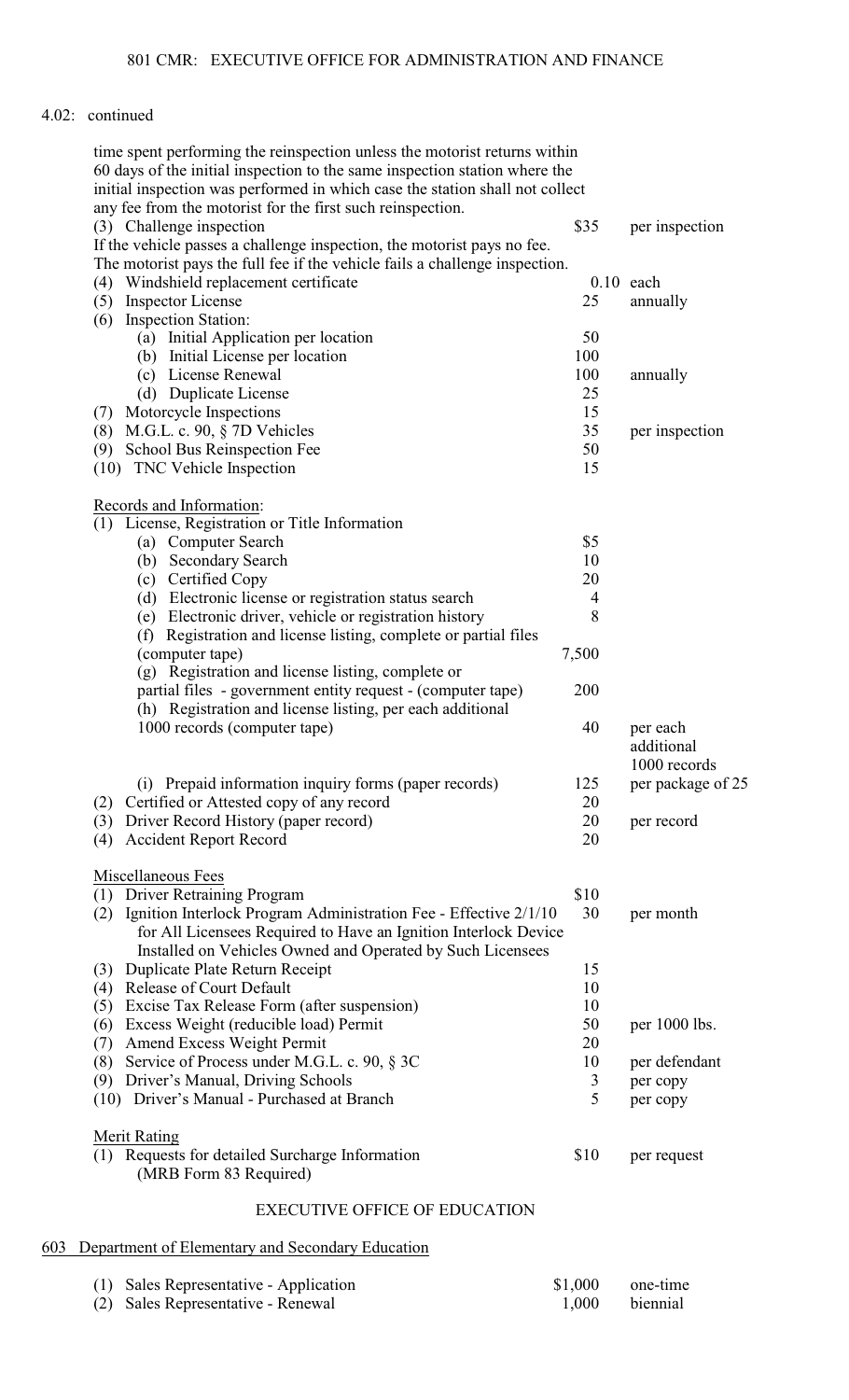- (3) Private Trade and Business School Application (for-profit) \$2,500 one-time (4) Private Trade and Business School Application (non-profit) 1,250 one-time
- (4) Private Trade and Business School Application (non-profit)
- (5) Private Trade and Business School the Renewal fee is biennial and will be based on annual adjusted gross revenue (AAGR) as follows: The renewal fee is based on a multiplier (to be adjusted biennially every even fiscal year) equal to the percentage of the total annual adjusted gross revenue for all licensed schools in the last two fully reported fiscal years needed to equal the cost of regulation (staff salaries, all operating costs including fringe and indirect costs) less average revenues received from all other fees the previous two fiscal years. The multiplier is applied to each school's adjusted gross annual
- revenue as reported in its renewal application to determine the school's renewal fee. There will be a minimum fee of \$250. (6) Renewal applications and fees are due 30 days prior to the expiration

| of the school's license pursuant to 603 CMR 3.16(2).                        |            |            |
|-----------------------------------------------------------------------------|------------|------------|
| Late fee<br>(7)                                                             | <b>200</b> |            |
| Educator Certification - Provisional Certification*<br>(8)                  | 100        | five years |
| Educator Certification - Provisional Certification with<br>(9)              |            |            |
| Advanced Standing*                                                          | 100        | five years |
| Educator Certification - Standard Certification*<br>(10)                    | 100        | five years |
| Educator Certification - Additional Field/Level of Certification*<br>(11)   | 25         | five years |
| Educator Certification - Renewal Field/Level of Certification*<br>(12)      | 100        | five years |
| Educator Certification - Renewal of Each Additional Field/Level* 25<br>(13) |            | five years |
| Vocational Technical Educator Certification - Standard<br>(14)              | 100        | five years |
| Vocational Technical Educator Certification -Additional<br>(15)             |            |            |
| Field/Level of Certification                                                | 25         | five years |
| (16) Vocational Technical Educator Certification - Renewal Field/           |            |            |
| Level of Certification                                                      | 100        | five years |
| (16A) Vocational Technical Educator Certification - Renewal                 | 25         | five years |
| <b>Educator Certification - Duplicate Certificates</b><br>(17)              | 25         |            |
| General Education Diploma - Registration<br>(18)                            | 5          |            |
| General Education Diploma - Duplicate Certificates<br>(19)                  | 5          |            |
| General Education Diploma - Transcript of each Additional<br>(20)           |            |            |
| Field/Level                                                                 | 2          |            |
|                                                                             |            |            |

\* = includes Bilingual Certification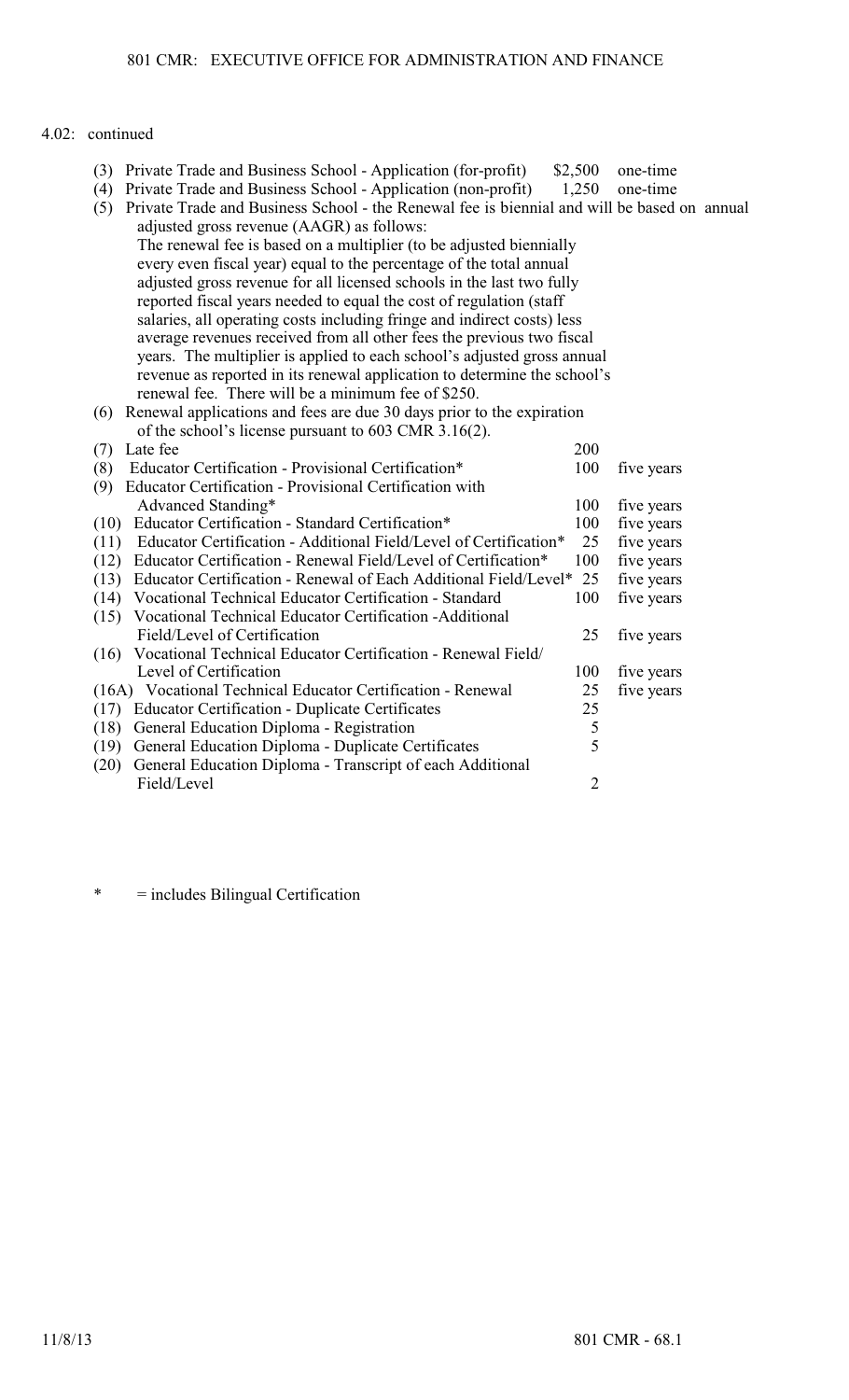# EXECUTIVE OFFICE OF ELDER AFFAIRS

# 651 Executive Office of Elder Affair

| 651 | <b>Executive Office of Elder Affairs</b>                                                                                                                                                                                                                                                                                                                                                                  |                                                     |                                                          |
|-----|-----------------------------------------------------------------------------------------------------------------------------------------------------------------------------------------------------------------------------------------------------------------------------------------------------------------------------------------------------------------------------------------------------------|-----------------------------------------------------|----------------------------------------------------------|
|     | $(1)$ Assisted Living Residences – Application Fee<br>(2) Assisted Living Certification                                                                                                                                                                                                                                                                                                                   | \$200<br>125                                        | per 2 years<br>per unit per 2 years                      |
|     | EXECUTIVE OFFICE OF TRANSPORTATION AND CONSTRUCTION                                                                                                                                                                                                                                                                                                                                                       |                                                     |                                                          |
|     | 702 Massachusetts Aeronautics Commission                                                                                                                                                                                                                                                                                                                                                                  |                                                     |                                                          |
|     | (1) Aircraft Registrations and Renewals Thereof:                                                                                                                                                                                                                                                                                                                                                          |                                                     |                                                          |
|     | Aircraft Weight (A)<br>$0-2000$ lb.<br>2001-3500 lb.<br>3501-12,500 lb.<br>over 12,500 lb.<br>Dealer, per firm<br>Dealer, per aircraft (C)<br>(A) Maximum gross weight, per manufacturer<br>(B) Fee for a one year registration period, reduced by<br>50% six months into period.<br>Transferable to any aircraft for demonstration flights<br>(C)<br>only. Any other use requires standard registration. | $Fee$ (B)<br>\$100<br>165<br>230<br>300<br>80<br>37 | annual<br>annual<br>annual<br>annual<br>annual<br>annual |
| 720 | <b>Massachusetts Highway Department</b>                                                                                                                                                                                                                                                                                                                                                                   |                                                     |                                                          |
|     | $(1)$ Large Sign – Original Charge<br>Renewal<br>(2) Small Sign – Original Charge<br>Renewal                                                                                                                                                                                                                                                                                                              | \$1000<br>150<br>400<br>75                          | year<br>year<br>year<br>year                             |
|     | (3) Irreducible Load Permit                                                                                                                                                                                                                                                                                                                                                                               | 15                                                  | per trip                                                 |
|     | (4) Blanket Permit                                                                                                                                                                                                                                                                                                                                                                                        | 300                                                 | per year                                                 |
|     | (5) Residential Access Permits<br>(a) Less than 5 units<br>(b) From $6$ to $49$ units<br>(c) Greater than 49 units                                                                                                                                                                                                                                                                                        | 25<br>100<br>2,000                                  | per incidence<br>per incidence<br>per incidence          |
|     | (6) Non-Residential Access Permits                                                                                                                                                                                                                                                                                                                                                                        |                                                     |                                                          |
|     | (a) Less than $25,000 \text{ ft}^2$                                                                                                                                                                                                                                                                                                                                                                       | 500                                                 | per incidence                                            |
|     | (b) From 25,000 to 300,000 ft <sup>2</sup>                                                                                                                                                                                                                                                                                                                                                                | 1,000                                               | per incidence                                            |

(c) From 300,001 to 750,000 ft<sup>2</sup> 2,000 per incidence (d) From 750,001 3,000 per incidence (7) Utility Permits Not in Conjunction with Access Permits 500 per incidence

801 CMR EXECUTIVE OFFICE OF ADMINISTRATION AND FINANCE

#### 802 Operational Services Division

| (1) Uniform Financial Statements and Independent Audi-  | \$150 annually per |
|---------------------------------------------------------|--------------------|
| tor's Report (UFR) eFiling Advanced Search Subscription | subscriber         |

(2) OSD Statewide Contract Administrative Fee O S D S t a t e w i d e

Contract Administrative Fee, which shall not exceed 1% of the total value of a contract awarded to a statewide contractor.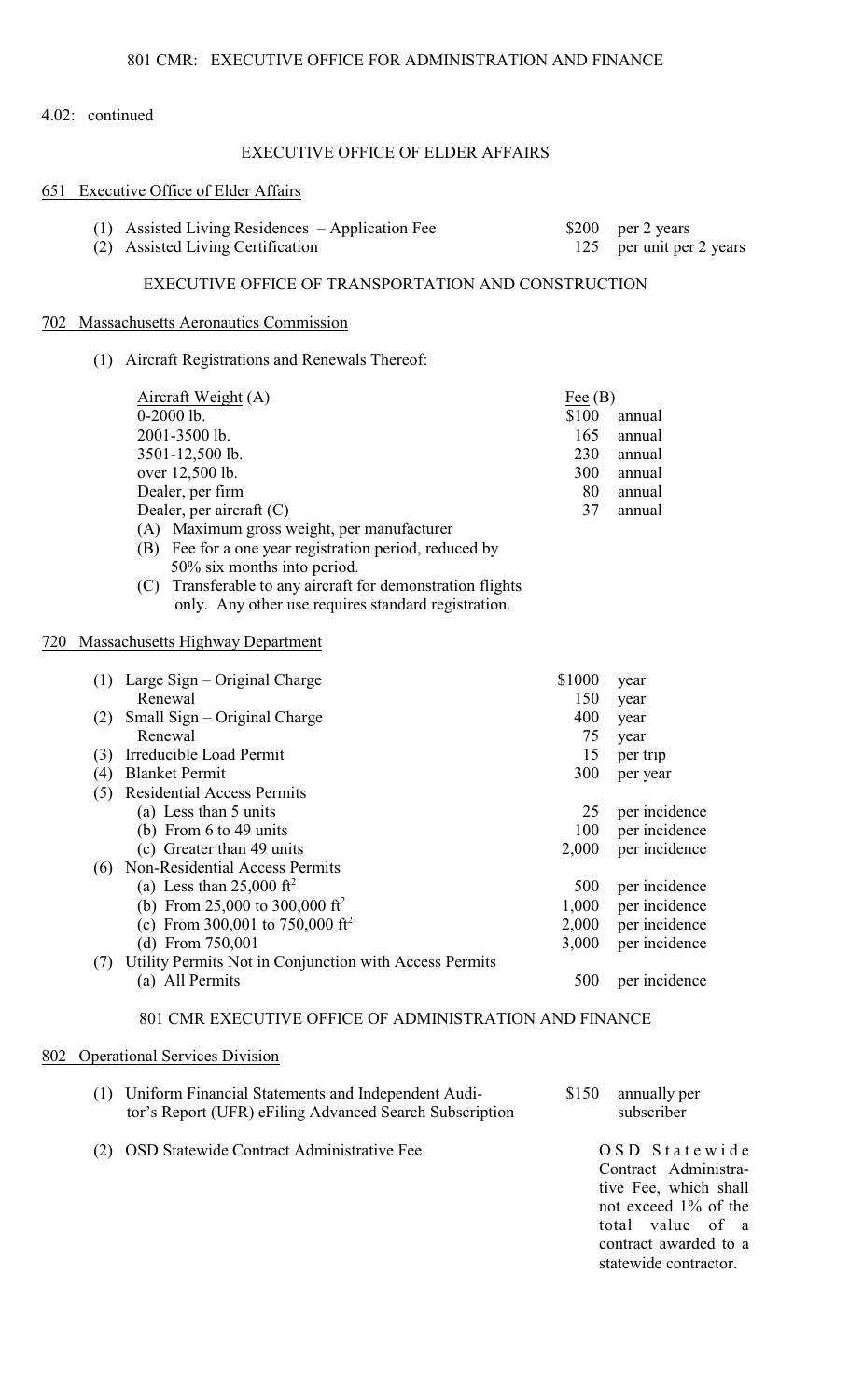## 810 Division of Capital Asset Management and Maintenance

|     | <b>Contractor Certification</b>                           |       |                 |
|-----|-----------------------------------------------------------|-------|-----------------|
|     | Less than \$1,000,000                                     | \$250 | annual          |
|     | $1,000,000 - 5,000,000$                                   | 300   | annual          |
|     | $5,000,000 - 10,000,000$                                  | 350   | annual          |
|     | $10,000,000 - 20,000,000$                                 | 400   | annual          |
|     | 20,000,000 - 50,000,000                                   | 500   | annual          |
|     | $50,000,000 +$                                            | 600   | annual          |
|     | Sub-bidder Certification                                  | 200   | annual          |
| 820 | Division of Administrative Law Appeals                    |       |                 |
|     | Fee for Appeals of Hospitals and Nursing Homes            |       |                 |
|     | and/or processing of appeals                              | \$2   | per bed         |
| 830 | Department of Revenue                                     |       |                 |
|     | Cigarette Retailer License (over the counter)<br>(1)      | \$50  | biennial        |
|     | Cigarette Vending Machine Operator<br>(2)                 | 150   | annual          |
|     | (3) Cigarette Vending Machine Operator Branch             | 75    | annual          |
|     | Cigarette Vending Machine License (Decal)<br>(4)          | 50    | biennial        |
|     | Unclassified Acquirers' Cigarette License<br>(5)          | 250   | annual          |
|     | (6) Cigarette Wholesaler                                  | 250   | annual          |
|     | (a) wholesaler branch                                     | 125   | annual          |
|     | Cigarette Manufacturer<br>(7)                             | 250   | annual          |
|     | (a) manufacturer branch                                   | 125   | annual          |
|     | (8) Cigarette License for Transportation Company          | 50    | annual          |
|     | Special Fuels Supplier License<br>(9)                     | 25    | annual          |
|     | Special Fuels User-Seller License<br>(10)                 | 25    | annual          |
|     | Certificate of Good Standing<br>(11)                      | 10    | per certificate |
|     | Duplicate Copy - Certificate of Good Standing<br>(12)     | 5     | per copy        |
|     | Interstate Motor Carrier Single Trip Permit:<br>(13)      | 20    | for 72 hours    |
|     | IFTA Motor Carrier Registration (set of 2 decals)<br>(14) | 8     | per year        |
|     | (15)<br>Tax Refund Intercept Fee                          | 10    | per intercept   |

# 831 Appellate Tax Board

Fees - The appellant shall at the time of filing the petition or statement pay to the clerk an entry fee in accordance with the following schedule

| Appeals from Board of Assessors; All property<br>(1)         |      |                         |
|--------------------------------------------------------------|------|-------------------------|
| with assessed value \$20,000 or less                         | \$10 |                         |
| Appeals from Board of Assessors; All property with<br>(2)    |      |                         |
| assessed value, over \$20,000 and not in excess of \$100,000 | 50   |                         |
| (3) Appeals from Board of Assessors; All property with       |      |                         |
| assessed value over \$100,000 and not in excess of           |      |                         |
| \$999,999                                                    | 100  |                         |
| (4) Appeals from Board of Assessors; All property with       |      |                         |
| assessed value over \$1,000,000                              | 0.10 | per \$1,000 of assessed |
|                                                              |      | value. Maximum Fee:     |
|                                                              |      | \$5,000                 |
| (5) Appeals from Commissioner of Revenue;                    | 0.10 | per \$100 of tax abate- |
| except Small Claims Appeals                                  |      | ment requested.         |
|                                                              |      | Minimum Fee: \$65       |
|                                                              |      | Maximum Fee: \$5,000    |
| Appeals from Commissioner of Revenue;<br>(6)                 | 50   |                         |
| <b>Small Claims Appeals</b>                                  |      |                         |
| (7) Transfer by Municipality from Informal to                |      |                         |
| <b>Formal Procedure</b>                                      | 65   |                         |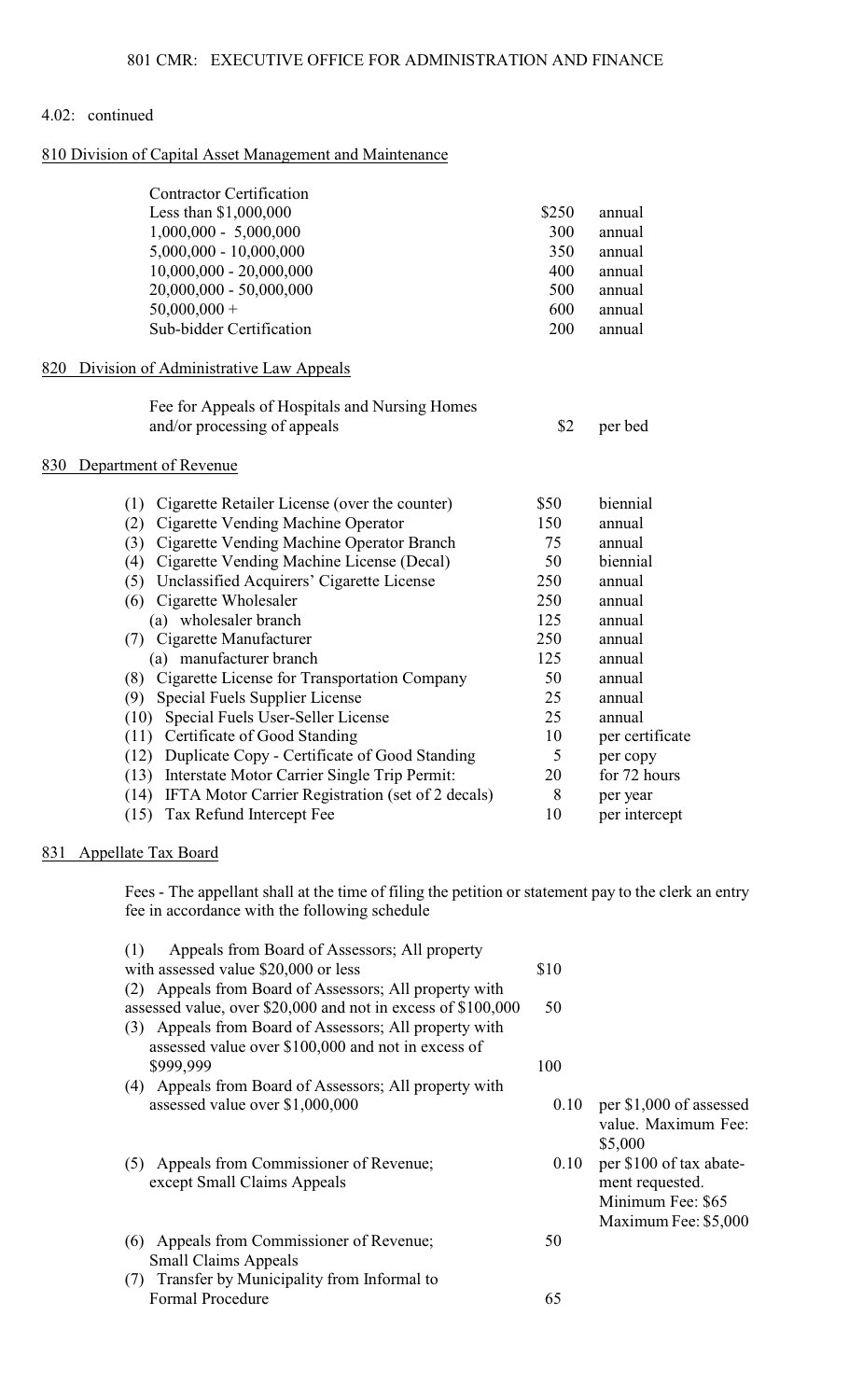# AGENCIES INDEPENDENT OF CABINET STRUCTURE

# 940 Attorney General

|     | (1) Charitable organization application for certificate of registration<br>Professional fund-raising counsel, commercial co-venturer<br>(2)<br>or professional solicitor application for registration | \$10<br>10 | annual<br>annual              |
|-----|-------------------------------------------------------------------------------------------------------------------------------------------------------------------------------------------------------|------------|-------------------------------|
|     | (3) Competitive Biddings Public Contract Protest Hearing Filing Fee<br>(4) Homeworker Employer Registration                                                                                           | 100        |                               |
|     | (a) Manufacturer                                                                                                                                                                                      | 200        |                               |
|     | (b) Initial, per homeworker paid by manufacturer                                                                                                                                                      | 25         | per year                      |
|     | (c) Renewal, per homeworker paid by manufacturer                                                                                                                                                      | 25         | per year                      |
|     | (5) Waiver of Hours for Minors, New and Renewal                                                                                                                                                       | 250        | 6 months                      |
|     | (6) Seven Day Work Week - 60 Day Permit (upon authorization                                                                                                                                           |            |                               |
|     | of the commissioner of labor and industries, payment                                                                                                                                                  |            |                               |
|     | of permit fee may be waived)                                                                                                                                                                          | 100        |                               |
|     | (7) Waive Meal Period - 6 Month Permit                                                                                                                                                                | 100        |                               |
|     | (8) Minors in Theatrical Work Permit                                                                                                                                                                  | 100        |                               |
| 950 | Secretary of State                                                                                                                                                                                    |            |                               |
|     | <b>Securities Division</b>                                                                                                                                                                            |            |                               |
|     | (1) Securities Registration                                                                                                                                                                           |            |                               |
|     | (a) Advalorem fee                                                                                                                                                                                     |            | $1/20$ of $1\%$ of            |
|     |                                                                                                                                                                                                       |            | the aggregate                 |
|     |                                                                                                                                                                                                       |            | amount of the                 |
|     |                                                                                                                                                                                                       |            | offering.                     |
|     | (b) Minimum fee                                                                                                                                                                                       | \$300      | annual                        |
|     | (c) Maximum fee                                                                                                                                                                                       | 1,500      | annual                        |
|     | (2) Open-end Investment Companies                                                                                                                                                                     |            |                               |
|     | (a) Initial Notice                                                                                                                                                                                    | 2,500      |                               |
|     | (b) Renewal Reporting fee                                                                                                                                                                             | 1,250      | annual                        |
|     | (3) Private Placement Offering                                                                                                                                                                        | 100        |                               |
|     | Broker-dealer Firm (initial and renewal)<br>(4)                                                                                                                                                       | 450        | annual                        |
|     | (5) Agent (initial, renewal, and transfer)                                                                                                                                                            | 75         | annual                        |
|     | <b>Corporations Division</b>                                                                                                                                                                          |            |                               |
|     | Domestic Profit and Professional Corporations                                                                                                                                                         | 275        |                               |
|     | (6) Articles of Organization                                                                                                                                                                          |            | minimum, for<br>up to 275,000 |
|     |                                                                                                                                                                                                       |            | shares                        |
|     |                                                                                                                                                                                                       | 100        | for<br>each                   |
|     |                                                                                                                                                                                                       |            | additional                    |
|     |                                                                                                                                                                                                       |            | 100,000 shares                |
|     | (a) Electronically filed                                                                                                                                                                              | 250        | minimum                       |
|     | <b>Articles of Amendment</b><br>(7)                                                                                                                                                                   | 100        | minimum for                   |
|     |                                                                                                                                                                                                       |            | up to 100,000                 |
|     |                                                                                                                                                                                                       |            | shares                        |
|     |                                                                                                                                                                                                       | 100        | for<br>each                   |
|     |                                                                                                                                                                                                       |            | additional                    |
|     |                                                                                                                                                                                                       |            | 100,000 shares                |
|     | (a) Increase of Shares                                                                                                                                                                                | 100        | for each                      |
|     |                                                                                                                                                                                                       |            | additional                    |
|     |                                                                                                                                                                                                       |            | 100,000 shares                |
|     | (b) Change of Shares                                                                                                                                                                                  | 100        | for each                      |
|     |                                                                                                                                                                                                       |            | additional                    |
|     |                                                                                                                                                                                                       |            | 100,000 shares                |
|     | (c) Change of Name                                                                                                                                                                                    | 100        |                               |
|     | (d) Change of Purpose                                                                                                                                                                                 | 100        |                               |
|     | <b>Articles of Dissolution</b><br>(8)                                                                                                                                                                 | 100        |                               |
|     | <b>Annual Report</b><br>(9)                                                                                                                                                                           | 125        |                               |
|     | (a) Electronically filed                                                                                                                                                                              | 100        |                               |
|     | (b) Late Fee                                                                                                                                                                                          | \$25       |                               |
|     |                                                                                                                                                                                                       |            |                               |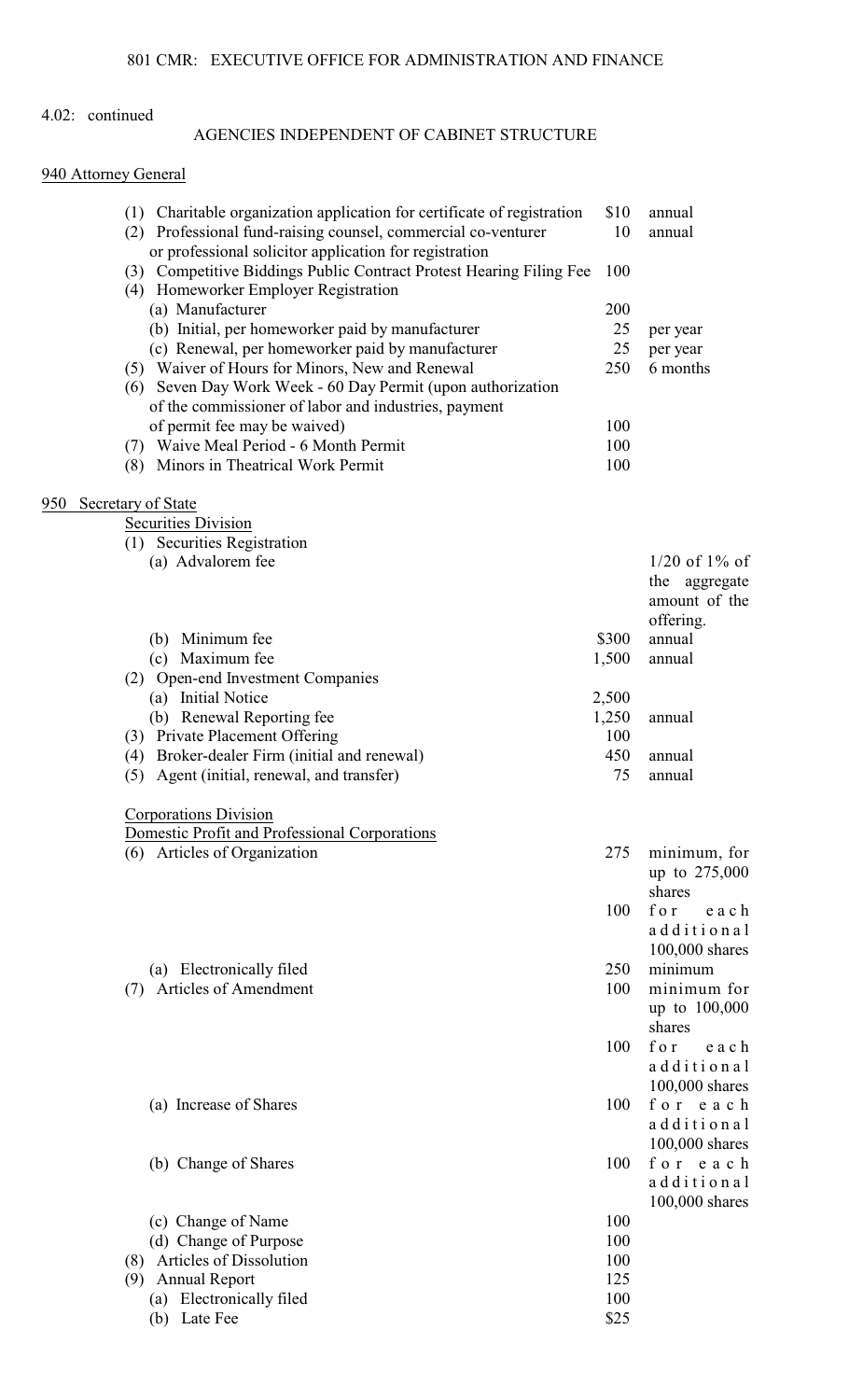| (10) Articles of Merger/Domestication             |        |                       |
|---------------------------------------------------|--------|-----------------------|
| (a) Conversion/Charter Surrender                  | \$250  | minimum               |
| (b) Articles of Share Exchange                    | \$250  | minimum               |
| <b>Restated Articles of Organization</b><br>(11)  | 200    | minimum               |
| (12) Revival                                      | 100    |                       |
| (13) Reservation of Name                          | 30     |                       |
| (14) Statement of Supplemental Change             | $$25*$ |                       |
| (15) Appointment of Registered Agent              | $$25*$ |                       |
| (16) Change of Registered Agent                   | $$25*$ |                       |
| (17) Change of Registered Office                  | $$25*$ |                       |
| (18) Resignation of Registered Agent              | $$25*$ |                       |
| *for paper or fax filings                         |        |                       |
| <b>Foreign Corporations</b>                       |        |                       |
| (19) Registration                                 | \$400  |                       |
| (a) Electronically filed                          | 375    |                       |
| (20) Amendments                                   | 100    |                       |
| (21) Annual Report                                | 125    |                       |
| (a) Electronically filed                          | 100    |                       |
| (b) Late fee                                      | 25     |                       |
| (22) Withdrawl                                    | 100    |                       |
| <b>Voluntary Associations</b>                     |        |                       |
| (23) Declaration of Trust                         | \$200  |                       |
| (24) Amendments                                   | 100    |                       |
| (25) Annual Reports                               | 75     |                       |
| Trademarks                                        |        |                       |
| (26) Registration of Trademark-Servicemark        | \$50   |                       |
| Assignment<br>(27)                                | 50     |                       |
| (28)<br>Renewal                                   | 50     |                       |
| <b>Uniform Commerical Code</b>                    |        |                       |
| (29) Financing Statement                          |        |                       |
| (a) Up to two debtors                             | \$20   |                       |
| (b) Each additional debtor                        | 20     |                       |
| Amendment to or Continuation of Statement<br>(30) | 20     |                       |
| (31) Partial Release of Collateral                | 20     |                       |
| Terminations<br>(32)                              | 20     |                       |
| (33) Mail Search Request for Information on       |        |                       |
| Uniform Commerical Code Article 9 Filings:        |        |                       |
| (a) Listing of financing statements on file       | 10     |                       |
| (b) Copies of financing statements                | 30     | (i n c l u d e s      |
|                                                   |        | copies of face        |
|                                                   |        | for all<br>pages      |
|                                                   |        | <b>UCC</b><br>filings |
|                                                   |        | given<br>for a        |
|                                                   |        | debtor - up to        |
|                                                   |        |                       |

face r all lings given up to 15 pages)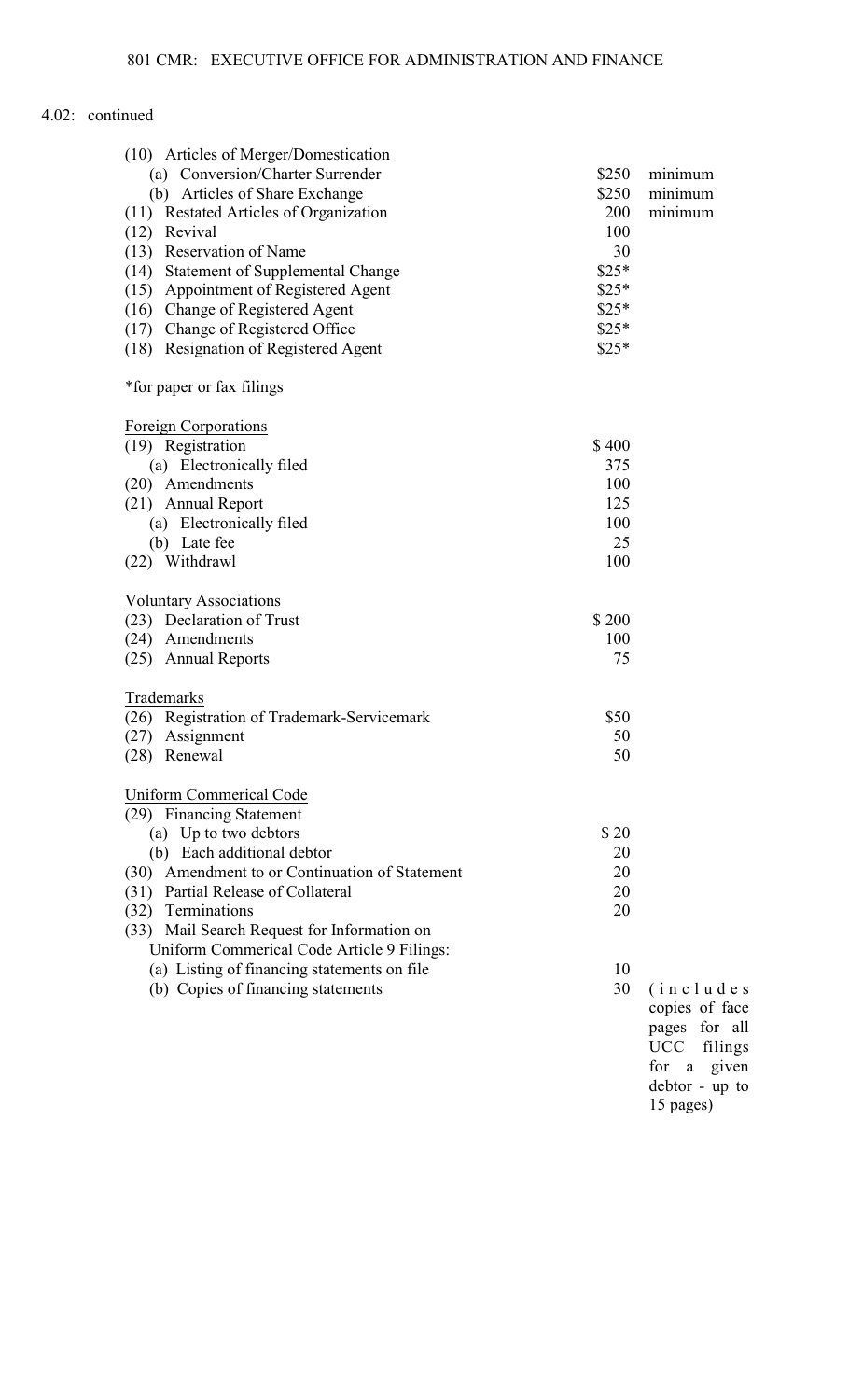| (33) Expedited Search Request for Information |      |          |
|-----------------------------------------------|------|----------|
| on Uniform Commercial Code Article 9 Filings: |      |          |
| (a) Printout of search results                | 25   |          |
| (b) Copies of search results                  | 50   |          |
| (34) Oversize Documents                       |      |          |
| (a) $1-3$ Pages 2                             |      |          |
| (b) Additional Pages                          | 1    | per page |
|                                               |      |          |
| Service of Process                            |      |          |
| Domestic<br>(34)                              | \$10 |          |
| Foreign<br>(35)                               | 10   |          |
| Compliance Letter<br>(36)                     | 10   |          |
| Foreign Individual/Partnership                | 10   |          |
|                                               |      |          |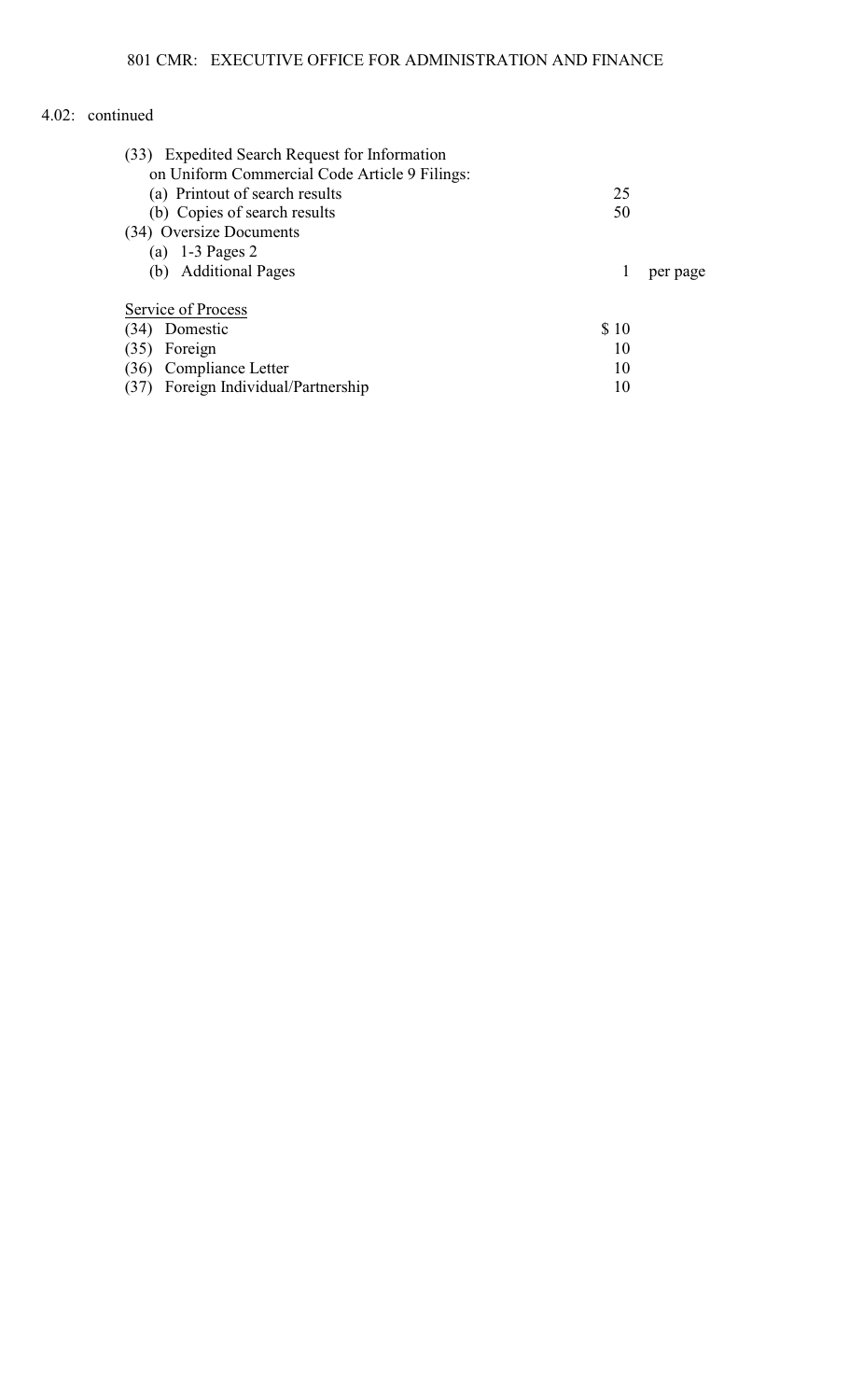| Certified |                                                                     |                |              |
|-----------|---------------------------------------------------------------------|----------------|--------------|
|           | (38) Articles of Organization                                       | \$12           |              |
|           | (39) Certification of Papers                                        |                |              |
|           | (a) First Page                                                      | 7              |              |
|           | (b) Each Additional Page                                            | $\overline{2}$ |              |
|           | (40) Uncertified Copies                                             |                | .30 per page |
|           |                                                                     |                |              |
|           | Certificates - Domestic Corporations                                |                |              |
| (41)      | Certificates of Legal Existence up to one Name Change               | \$7            |              |
| (42)      | Certificates of Legal Existence two or more Name Changes            | 12             |              |
|           | (43) Short Form with Officers                                       | 12             |              |
|           | (44) Certificate of Good Standing                                   | 12             |              |
|           | (45) Certificate - Long Form                                        | 20             |              |
|           | (46) Certificate of Merger                                          | 20             |              |
|           | (47) Certificate of Non-Existence                                   | 7              |              |
|           | (48) Certificate of Dissolution                                     | $\tau$         |              |
|           | (49) Long Form with Officers                                        | 25             |              |
|           |                                                                     |                |              |
|           | Certificates - Foreign Corporations                                 |                |              |
|           | (50) Certificate of Revocation                                      | \$7            |              |
|           | (51) Certificate of Revocation and Requalification                  | 12             |              |
|           | (52) Certificate of Revocation, Requalfication and Good Standing    | 20             |              |
|           | (53) Certificate of 1 Name Change, Revocation, and Requalification  | 20             |              |
|           | (54) Certificate of 2 Name Changes, Revocation, and Requalification | 25             |              |
|           | (55) Certificate for Revocation, Requalification and 1 Name Change  | 20             |              |
|           | (56) Certificate for Revocation, Requalification and 2 Name Changes | 25             |              |
|           | (57) Certificate for 1 Name Change, Revocation, and Requalification |                |              |
|           | and 2 Name Changes                                                  | 25             |              |
|           | <b>Limited Partnerships</b>                                         |                |              |
|           | (58) Registration                                                   | \$200          |              |
|           | (59) Amendment                                                      | 100            |              |
|           | (60) Cancellation                                                   | 100            |              |
|           | (61) Registration - Foreign                                         | 200            |              |
|           | (62) Amendment, Withdrawal or Cancellation (Foreign)                | 100            |              |
|           | (63) Reservation of Name                                            | 15             |              |
|           |                                                                     |                |              |
|           | <b>Certificate of Limited Partnerships</b>                          |                |              |
|           | (64) Certificate of Foreign Registration                            | \$12           |              |
|           | $(65)$ Long Form                                                    | 20             |              |
|           | (66) Legal Existence                                                | 7              |              |
|           | (67) Legal Existence with Partners                                  | 25             |              |
|           | (68) Legal Existence with Amendments                                | 20             |              |
|           | (69) Special Certificates                                           | 25             |              |
|           |                                                                     |                |              |
|           | <b>Non-Profit Corporations</b>                                      |                |              |
|           | (70) Articles of Organization                                       | \$35           |              |
|           | (71) Restated Articles                                              | 35             |              |
|           | (72) Merger/Consolidation                                           | 35             |              |
|           | (73) Revival                                                        | 40             |              |
|           | (74) Amendments                                                     | 15             |              |
|           | (75) Annual Report                                                  | 15             |              |
|           | (76) Reservation of Names                                           | 15             |              |
|           | <b>Certificates of Voluntary Associations</b>                       |                |              |
| (77)      | <b>Short Legal</b>                                                  | \$12           |              |
|           | (78) Good Standing                                                  | 12             |              |
|           | (79) Long Legal (Up to 7 Entries)                                   | 20             |              |
|           | (80) Long Legal (Over 7 Entries)                                    | 30             |              |
|           | (81) Special Certificates                                           | 25             |              |
|           |                                                                     |                |              |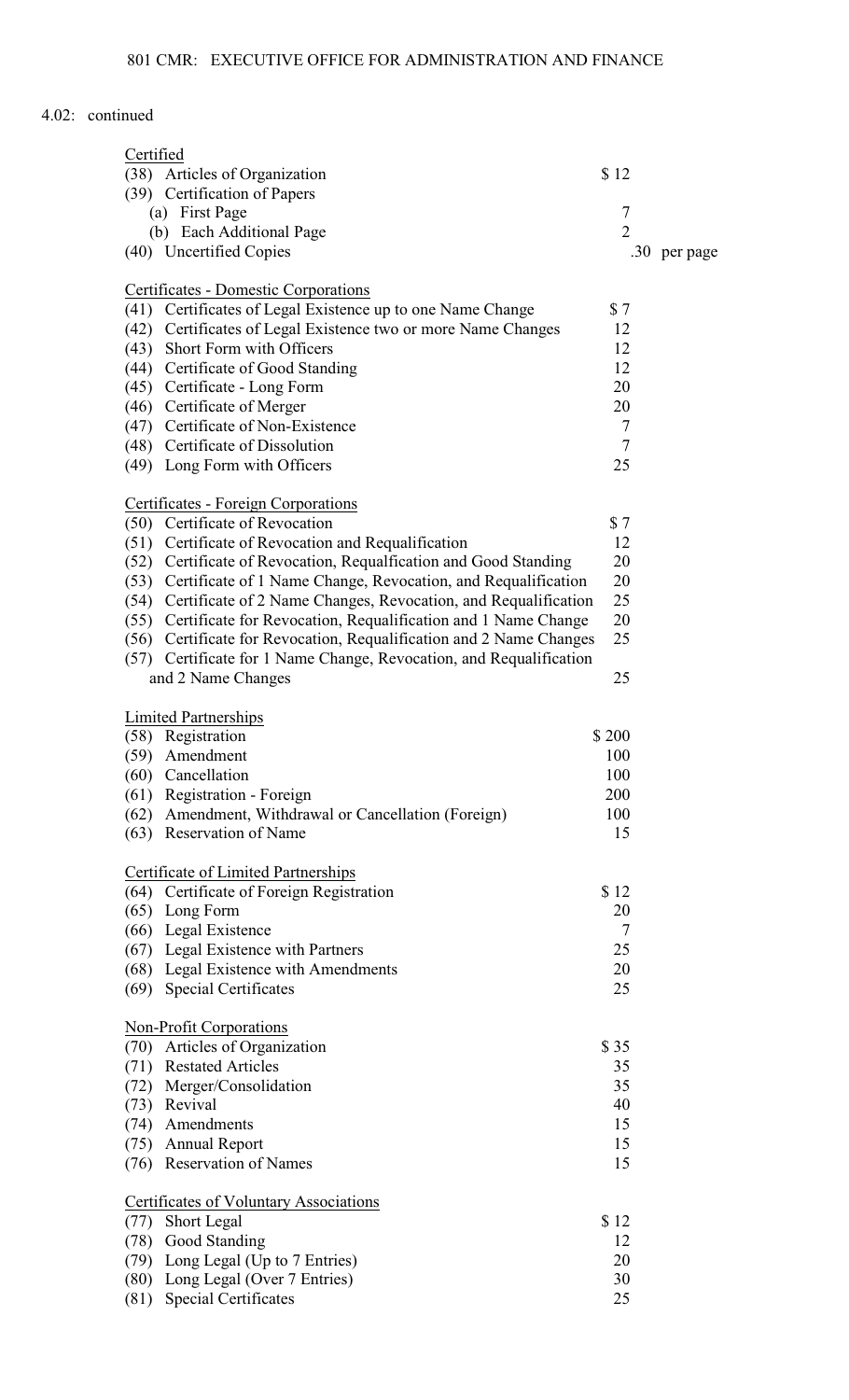| <b>Commission Divisions</b>                                          |         |                   |
|----------------------------------------------------------------------|---------|-------------------|
| (82) Notary Public Commission                                        | \$60.00 | every seven years |
| Certifications<br>(83)                                               | 6.00    | per document      |
| Issuance of Certificate of Standing for Domestic Corp. 10.00<br>(84) |         |                   |
|                                                                      |         |                   |
| Lobbyist Division                                                    |         |                   |
| (85) Processing fee for electronically filed Lobbyist                |         |                   |
| Registration fee                                                     | \$9.00  |                   |
| (86) Processing fee for electronically filed Client                  |         |                   |
| Registration                                                         | 9.00    |                   |
| Processing fee for paying late Reporting fees within<br>(87)         |         |                   |
| ten days                                                             | 15.00   |                   |
| (88)<br>Processing fee for paying late Reporting fees after          |         |                   |
| ten days                                                             | 20.00   |                   |
| Processing fee for electronically filed Lobbyist<br>(89)             |         |                   |
| <b>Entity Registration</b>                                           | 45.00   |                   |
|                                                                      |         |                   |

## 980 Energy Facilities Siting Council

(1) Facility Application Filing Fee Non-Utility Entities \$10,000.

#### 990 Hazardous Waste Facility Site Safety Council

(1) Developer Siting Fee:

| <b>Total Project</b><br>Construction<br>CostIntent Filing <sup>*1</sup>                                                       | Payment<br>Required with<br>Notice of<br>Appendix $*^2$                               | 1 ayıncın iyo yan vu<br>Subsequent to<br>Council Determina-<br>Tion of Adequacy<br>of Final Socio-<br>Economic<br>Fee | Total                                                    |
|-------------------------------------------------------------------------------------------------------------------------------|---------------------------------------------------------------------------------------|-----------------------------------------------------------------------------------------------------------------------|----------------------------------------------------------|
| Less than or equal<br>(a)<br>to \$1,000,000<br>Greater than<br>(b)                                                            | 600<br>\$                                                                             | \$5,400                                                                                                               | \$6,000                                                  |
| \$1,000,000 but less<br>than \$25,000,000<br>Greater than or<br>(c)<br>equal to                                               | 5,000                                                                                 | 45,000                                                                                                                | 50,000                                                   |
| \$25,000,000<br>Hazardous Waste<br>(d)<br>Landfill representing<br>more than $20\%$<br>of total project<br>construction cost. | 10,000<br>10,000 in<br>addition to<br>payment re-<br>quired in<br>$(1)(a)(b)$ or (c). | 90,000<br>90,000 in<br>addition to<br>above<br>amount.                                                                | 100,000<br>100,000 in<br>addition to<br>above<br>amount. |
|                                                                                                                               |                                                                                       |                                                                                                                       |                                                          |

Payment Required

- \*1 The payment required with the filing of the Notice of Intent will be determined by the facility's initial estimated construction cost.
- \*2 The payment required subsequent to the Council's determination of an Adequate Final Socio-Economic Appendix will be based on the facility's estimated construction cost incorporating the requirements imposed on its design by the negotiated siting agreement and by the draft facility permit issued by the Department of Environmental Protection pursuant to M.G.L. c. 21C, if such a draft permit has been issued.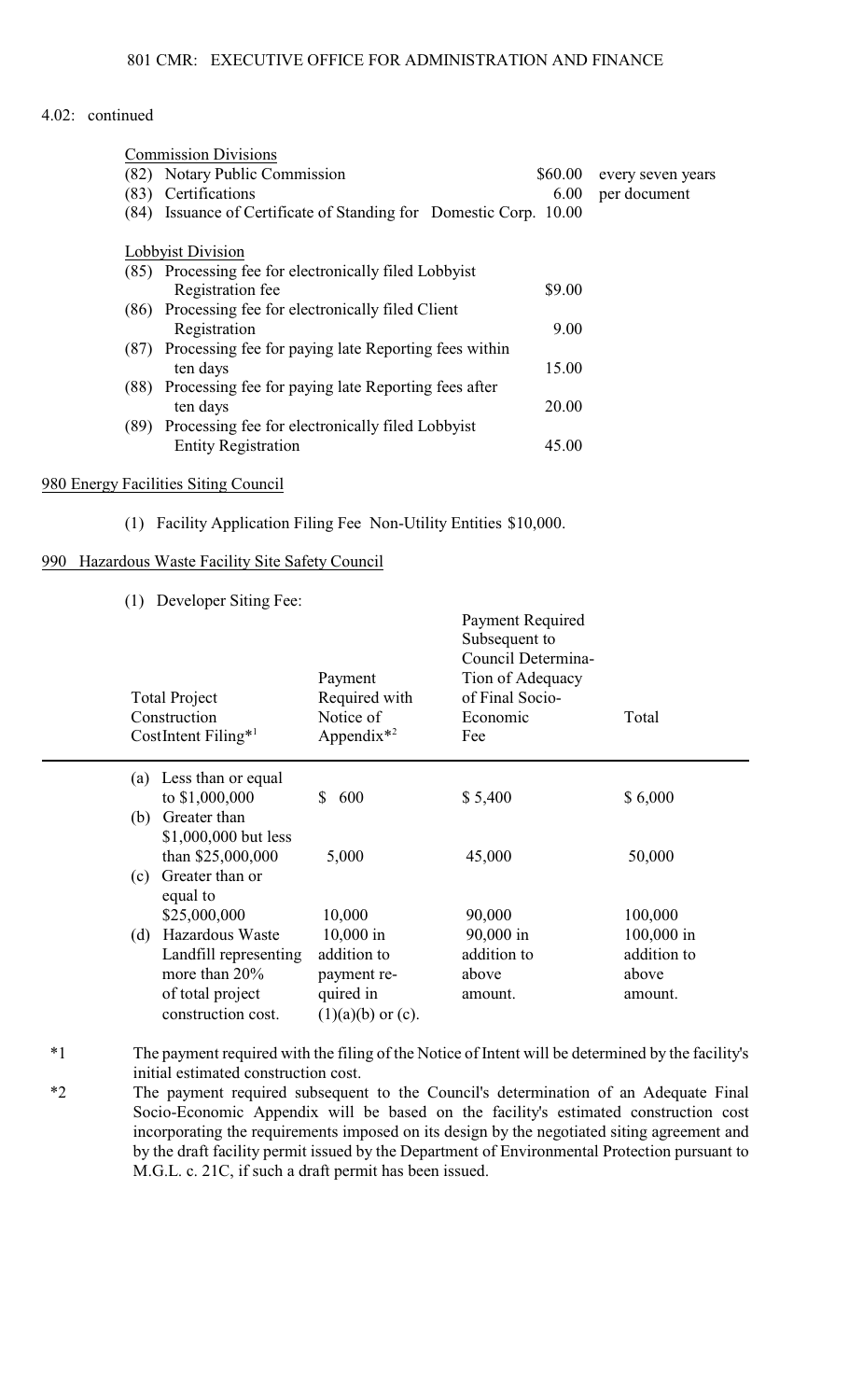#### 4.03: Rents and Meals to be Paid by State Employees

(1) Housing Charges: The monthly charge for any housing unit provided by a state agency, facility, department, or institution, for the use of any state employee shall be calculated in accordance with 801 CMR 4.03(1).

(a) State agencies may enter into housing agreements with state employees for the occupancy of state property only if such occupancy has been determined by the Secretary for that agency to be in the best interest of, and necessary for, the operation of the agency and for the benefit of the Commonwealth.

(b) All agreements for employee housing shall be in writing for a term of one year and shall be executed by the employee, the head of the agency with care and control of the state property and the Secretary of that agency. The housing agreement shall conform with the form of residential housing agreement prepared by the Division of Capital Planning and Operations. Such housing agreement shall clearly state the housing charge calculated in accordance with 801 CMR 4.03(1)(d) as well as any reduction in the housing charge calculated in accordance with 801 CMR 4.03(1)(e). The housing agreement shall include a clear description of the premises to be occupied by the employee, including any limitations on the use of the premises to be occupied by the employee, including any limitations on the use of the premises by the employee, any other state or public uses to be made of the premises and a diagram illustrating the interior of the premises and detailing the areas to be occupied.

(c) The housing agreement shall contain a clearly articulated statement supporting the occupancy of the premises by the employee in accordance with the requirements of 801 CMR 4.03(1)(a). Execution of the housing agreement by the Secretary for the agency will satisfy the determination requirement in 801 CMR 4.03(1)(a).

(d) The housing charge for the premises shall be established by the agency and shall equal the fair market rent for the premises as established by an independent appraisal. An independent appraisal shall be performed at the initial inception of the housing agreement and at least once every five years thereafter. The housing charge shall be paid by payroll deduction. At the end of the first term and every year thereafter, until a new independent appraisal is performed, the housing charge shall be adjusted based on the consumer price index annual average for all urban consumers (CPI-U) Boston, Massachusetts, or an equivalent successor index, as published by the Bureau of Labor Statistics, U.S. Department of Labor or its successors.

(e) The agency may reduce the housing charge to be paid by the employee by an amount equal to the value of the series the employee shall provide, which shall be clearly stated in the housing agreement, provided that the reduction does not exceed 50% of the fair market rent. The value of such services shall be calculated by multiplying the employee's hourly wage rate by the minimum number of hours the employee will be required to perform services related to the property, such as nightly security checks, maintenance, public information, etc., but only to the extent such tasks are not part of the employee's regular work hours. Such calculations shall be included in the housing agreement.

(f) Any such housing agreement shall provide that in the event that the employee dies while occupying the premises, any family members who are occupying the premises and are specifically named in the housing agreement may continue to occupy the premises for one year following the death of the employee at the same housing charge rate as the employee was paying at the time of his or her death.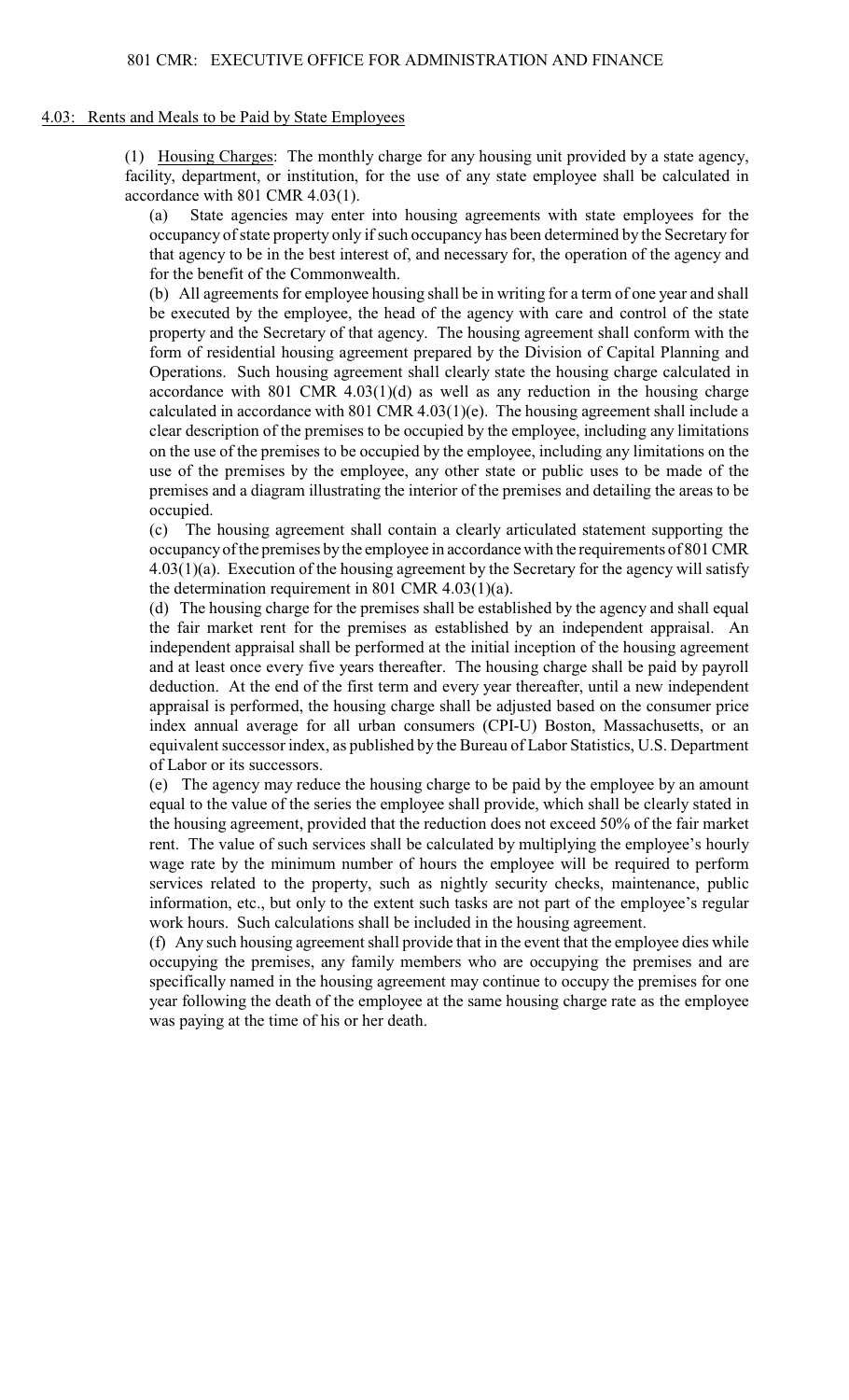| Meals Charges.<br>(2)            |                 |
|----------------------------------|-----------------|
| Meals to State Employees.<br>(a) |                 |
| <b>Breakfast</b>                 | \$0.90 Ea. Meal |
| Lunch & Dinner                   | \$1.35 Ea. Meal |
| Staff Dining Room.<br>(b         |                 |
| <b>Breakfast</b>                 | \$1.05 Ea. Meal |
| Lunch & Dinner                   | \$1.60 Ea. Meal |
|                                  |                 |

#### 4.04: Rental Charge for Space Used in State Buildings

## Table 1.

#### Space Rented to any Person for Private Purposes or Gain (Areas Used for Office, Administrative, Conference Purposes, etc.)

|            |                    | Annual Charge |
|------------|--------------------|---------------|
|            |                    | Per Sq. Ft.   |
| Buildings: | 1 to 10 years old  | \$12.00       |
| Buildings: | 10 to 20 years old | 10.00         |
| Buildings: | 20 to 30 years old | 9.75          |
| Buildings: | 30 to 50 years old | 9.00          |
| Buildings: | Over 50 years old  | 6.75          |

Cost of additional special services must be added to each of the buildings classified above.

It is further provided that, if any part of a project having a Federal Grant is performed in a stateowned building or elsewhere, the rent paid to the Commonwealth of Massachusetts shall be at the rate established by the Federal Funds Coordinator, Executive Office for Administration and Finance.

#### 4.05: Fee Schedule - Laboratory Testing and Calibration Services

#### TABLE 1.

(1) The following is the fee schedule for laboratory testing and calibration of weights, measures or instruments submitted to the Standards Laboratory of the Division of Standards as provided for in M.G.L. c. 98, § 46.

(a) Weights.<br>1. Tolera

| 1. Tolerance Testing                 |        |      |
|--------------------------------------|--------|------|
| Up to and including 2 lbs.           | \$2.00 | each |
| Over 2 lbs. and including 50 lbs.    | 2.50   | each |
| Up to and including 1 kilogram       | 2.00   | each |
| Over 1 kilogram and including 30 Kg. | 2.50   | each |
|                                      |        |      |

Tolerance testing reports will not indicate any value of error or direction of error and will only indicate whether the weights do or do not meet the classes of tolerances specified in National Bureau of Standards publications. If a request is made that weights be adjusted to meet the indicated tolerance, an additional charge of \$1.00 per weight shall be made on those weights which are readily adjustable.<br>2. Apparent Mass Calibrations

| 2. Apparent Mass Calibrations        |        |      |
|--------------------------------------|--------|------|
| Up to and including 2 lbs.           | \$3.00 | each |
| Over 2 lbs. and including 50 lbs.    | 3.50   | each |
| Up to and including 1 kilogram       | 3.00   | each |
| Over 1 kilogram and including 30 Kg. | 3.50   | each |

Apparent Mass calibration reports will indicate the apparent mass correction which may be applied in the use of the weight.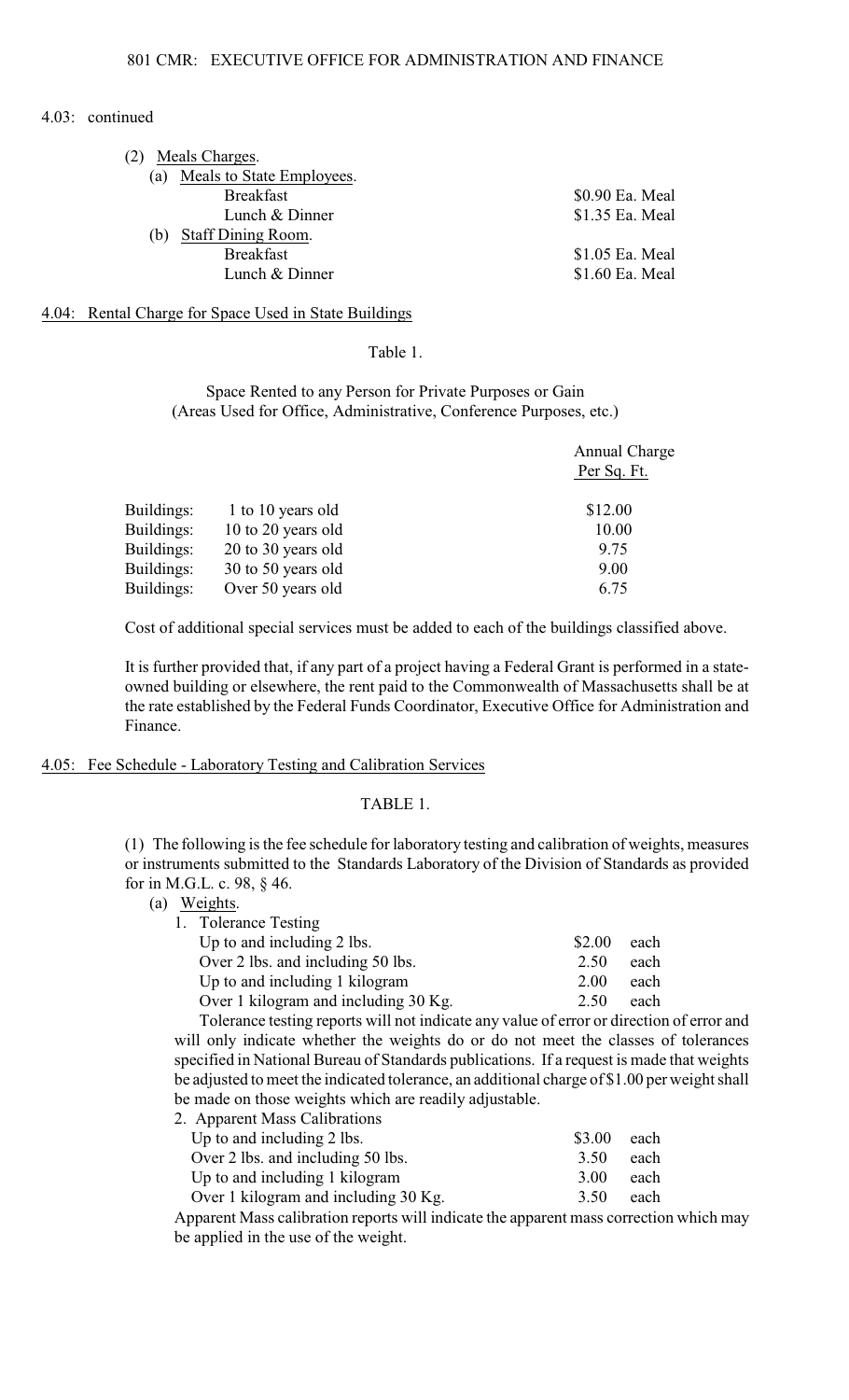| 3. Volumetric Measures Glass Flasks and Graduates | $$10.00$ each |                    |
|---------------------------------------------------|---------------|--------------------|
| Field Test Measures up to and including 5 Gallons | $5.00$ each   |                    |
| Field Test Measures over 5 Gallons                | $10.00$ each  |                    |
| 4. Steel Tapes                                    |               |                    |
| 50 Feet or less                                   | $$10.00$ each |                    |
| Over 50 Feet and including 100 Feet               | $12.00$ each  |                    |
| Over 100 Feet                                     | 15.00 each    |                    |
| All other work to be done at the rate of          |               | $$15.00$ per hour. |

#### 4.07: Hazardous Waste Transporters Fee

M.G.L. c. 21c,  $\S$  7 as amended by St. 1983, c. 7,  $\S$  4, requires the Commissioner of Administration and Finance in consultation with the Commissioner of the Department of Environmental Protection, to establish a fee to be paid by authorized transporters of hazardous wastes. To the extent practical, the fee is to generate monies equaling the unrecovered costs to the commonwealth on account of projects to assess, contain, and remove releases and threats of release of oil and hazardous materials. The fee shall be assessed and paid as follows:

(1) Except as provided in 801 CMR 4.07(2) through (8), effective August 1, 2003, each authorized transporter of hazardous wastes shall pay a fee of 22.75 cents per gallon or 2.275 cents per pound and effective July 1, 2004, 26.4 cents per gallon and 2.64 cents per pound upon each gallon or pound of materials manifested or logged for transport in Massachusetts by said transporter in accordance with 310 CMR 30.000: *Hazardous Waste* by the Department of Environmental Protection. For the purposes of the fee, quantities logged or manifested in units of measure other than gallons or pounds shall be converted into gallons or pounds using conversion factors provided by the Commissioner of the Department of Environmental Protection.

(2) In order to avoid the imposition of multiple fees on the transport of a single volume of waste, materials manifested for transport out of an authorized Massachusetts treatment, storage, and disposal facility shall not be subject to the fee prescribed in 801 CMR 4.07(1). However, for the purposes of this 801 CMR 4.07(2), the Commissioner of the Department of Environmental Protection may designate as authorized Massachusetts treatment, storage, and disposal facilities other facilities, whether within or outside the Commonwealth, maintained for the temporary storage and transfer of hazardous wastes. The Commissioner shall make such designation only if it is established to the satisfaction of said Commissioner:

(a) that such a designation will prevent the imposition of multiple fees on a single volume of waste, and will not result in the avoidance of fees on any wastes transported in the Commonwealth; and

(b) that materials generated at treatment, storage, and disposal facilities (for instance, wastes generated in connection with remedial or emergency response actions at the facility or in connection with the closure of the facility) will be subject to the fee, provided, however, that the Department of Environmental Protection may exempt wastes generated in small quantities incident to the ordinary operation of such a facility.

(3) No fee shall be assessed for the transport of waste oils generated by a service station or other business which is engaged in the retail sale of automotive lubricating oils and which is licensed for such sales pursuant to M.G.L. c. 94, § 295B. This exemption shall not apply to waste oils generated in an unrelated line of business. The provisions of 801 CMR 4.07(3) shall apply to waste oil transported on or after July 1, 1989 and on or before June 30, 1990; provided, however, that upon certification by the Commissioner of the Department of Environmental Protection that continued application of the provisions of 801 CMR 4.07(3) is essential to the continued effective collection and recycling of waste oil, the provisions of 801 CMR 4.07(3) shall continue to apply for successive one-year periods; provided, however, that in no case shall the provisions of 801 CMR 4.07(3) remain in effect beyond December 31, 2002.